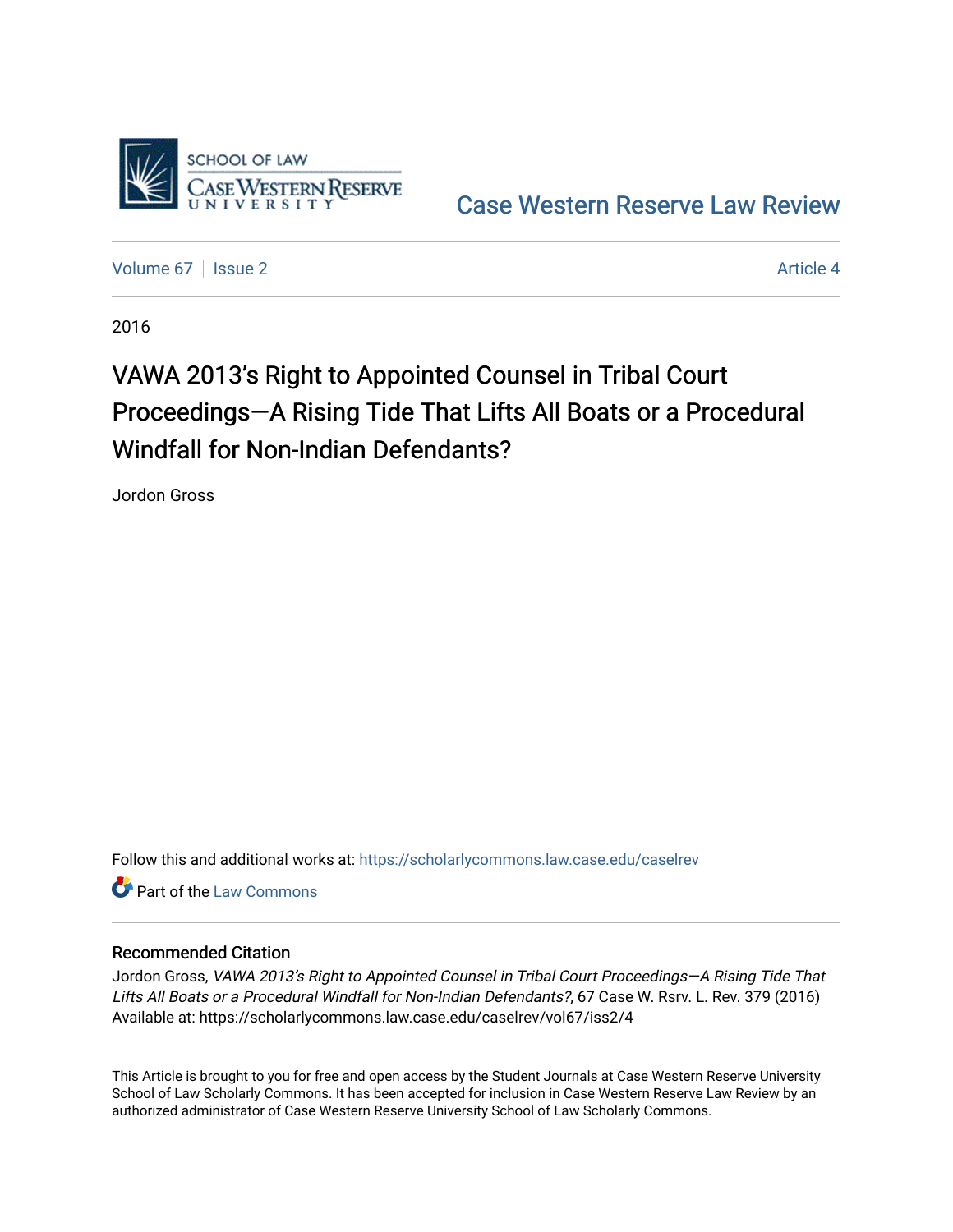CASE WESTERN RESERVE LAW REVIEW  $\cdot$  VOLUME 67  $\cdot$  ISSUE  $2\cdot 2016$ 

## VAWA 2013'S RIGHT TO APPOINTED COUNSEL IN TRIBAL COURT PROCEEDINGS— A RISING TIDE THAT LIFTS ALL BOATS OR A PROCEDURAL WINDFALL FOR NON-INDIAN DEFENDANTS?

## *Jordan Gross*[†](#page-1-0)

#### CONTENTS

<span id="page-1-0"></span><sup>†</sup> Professor, Alexander Blewett III School of Law at the University of Montana; J.D., Howard University School of Law; B.A., University of Washington. My gratitude to Professor Kevin Washburn of the University of New Mexico School of Law for his helpful comments and feedback.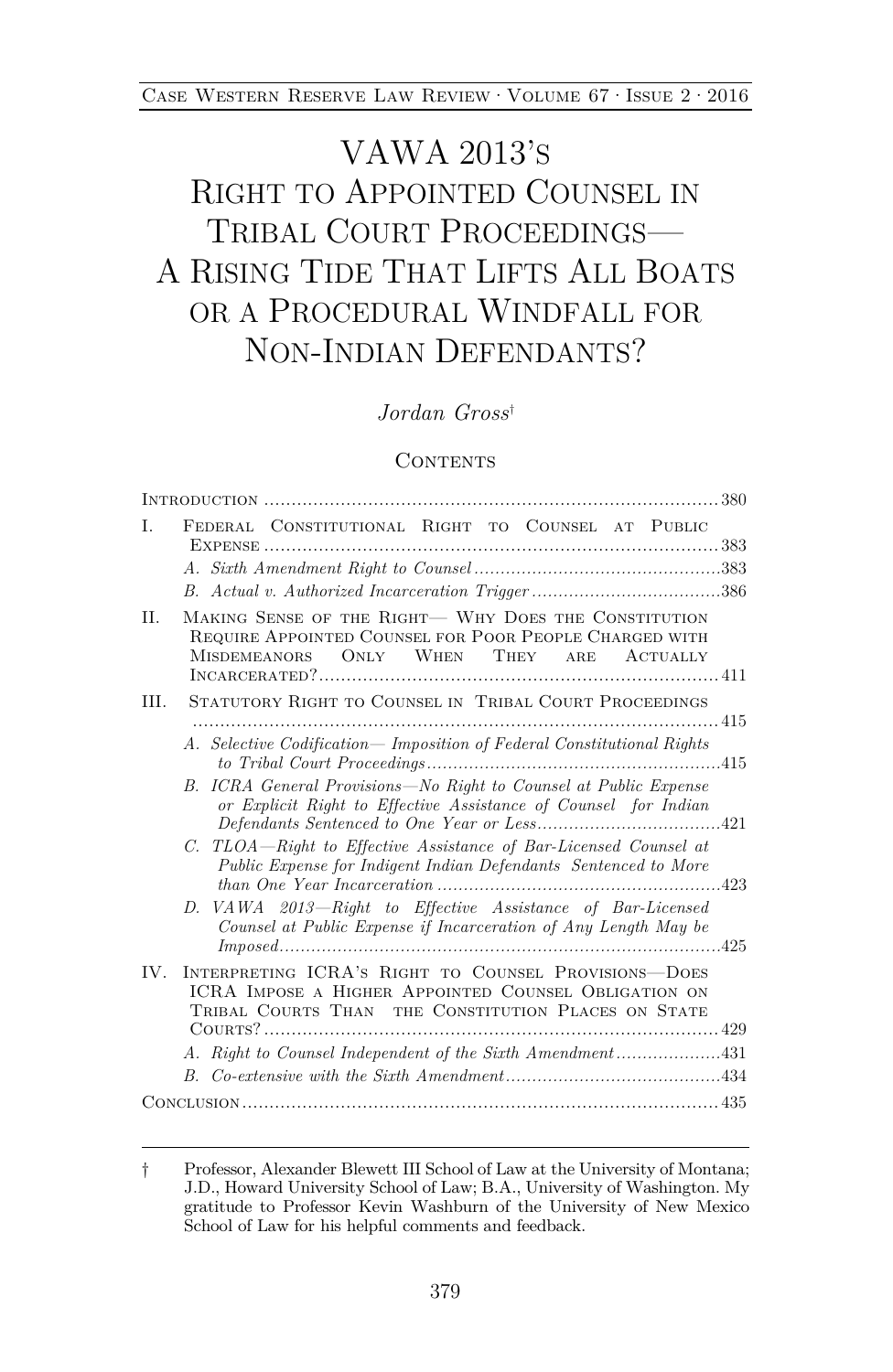#### <span id="page-2-5"></span><span id="page-2-4"></span>**INTRODUCTION**

This Article addresses a question that seems like it would be easy to answer, but is actually quite complex—when is an indigent defendant entitled to counsel at the public's expense in the United States? The answer is complex because it depends on what the indigent is charged with, what sentence he receives, and who prosecutes him. The Sixth Amendment guarantees an accused the assistance of counsel in "all criminal prosecutions."[1](#page-2-0) The Supreme Court has said that the Sixth Amendment right to counsel includes the right to effective assistance of counsel, and the right to appointed counsel at public expense for indigent defendants.[2](#page-2-1) But the Supreme Court has also said that the right to appointed counsel for indigents does not extend to "all criminal prosecutions," just prosecutions for felonies and prosecutions for misdemeanors for which a trial court imposes a sentence of incarceration or a suspended sentence of incarceration.[3](#page-2-2) Thus, even if a charging statute authorizes incarceration as a punishment, an indigent charged with a misdemeanor is not constitutionally entitled to appointed counsel unless the conviction actually results in a sentence of incarceration or a suspended sentence of incarceration.

Who prosecutes the indigent matters because courts in different jurisdictions are subject to different rules. Both state and federal courts, of course, must meet the federal constitutional standard for appointment of counsel, but federal statutory law is more generous than the Constitution in providing appointed counsel to indigents in federal court. The Constitution does not apply in Indian country.[4](#page-2-3) The right to appointed counsel in tribal court, therefore, is governed by tribal code and federal law, not the federal constitutional standard.

The Indian Civil Rights Act (ICRA) is the federal statute that lays down the minimum procedural guarantees tribal courts must extend to defendants, much as the U.S. Constitution sets the floor in state and

<span id="page-2-0"></span><sup>1.</sup> U.S. CONST. amend VI.

<span id="page-2-1"></span><sup>2.</sup> Powell v. Alabama, 287 U.S. 45, 68 (1932) (establishing the Sixth Amendment right to counsel as a fundamental right); Gideon v. Wainwright, 372 U.S. 335, 344–45 (1963) (holding that indigent defendants have a constitutional right to counsel provided by the government).

<span id="page-2-2"></span><sup>3.</sup> *See* Johnson v. Zerbst, 304 U.S. 458, 462–63 (1938) (holding that, absent a waiver, no person may be imprisoned for any offense unless he received representation by counsel at trial); Argersinger v. Hamlin, 407 U.S. 25, 37 (1972) ("[A]bsent a knowing and intelligent waiver, no person may be imprisoned for any offense, whether classified as petty, misdemeanor, or felony, unless he was represented by counsel at his trial.").

<span id="page-2-3"></span><sup>4.</sup> *See* Cherokee Nation v. Georgia, 30 U.S. 1, 17 (1831) (stating that the Cherokee Nation's relationship with the United States is more akin to a "domestic dependent nation[]").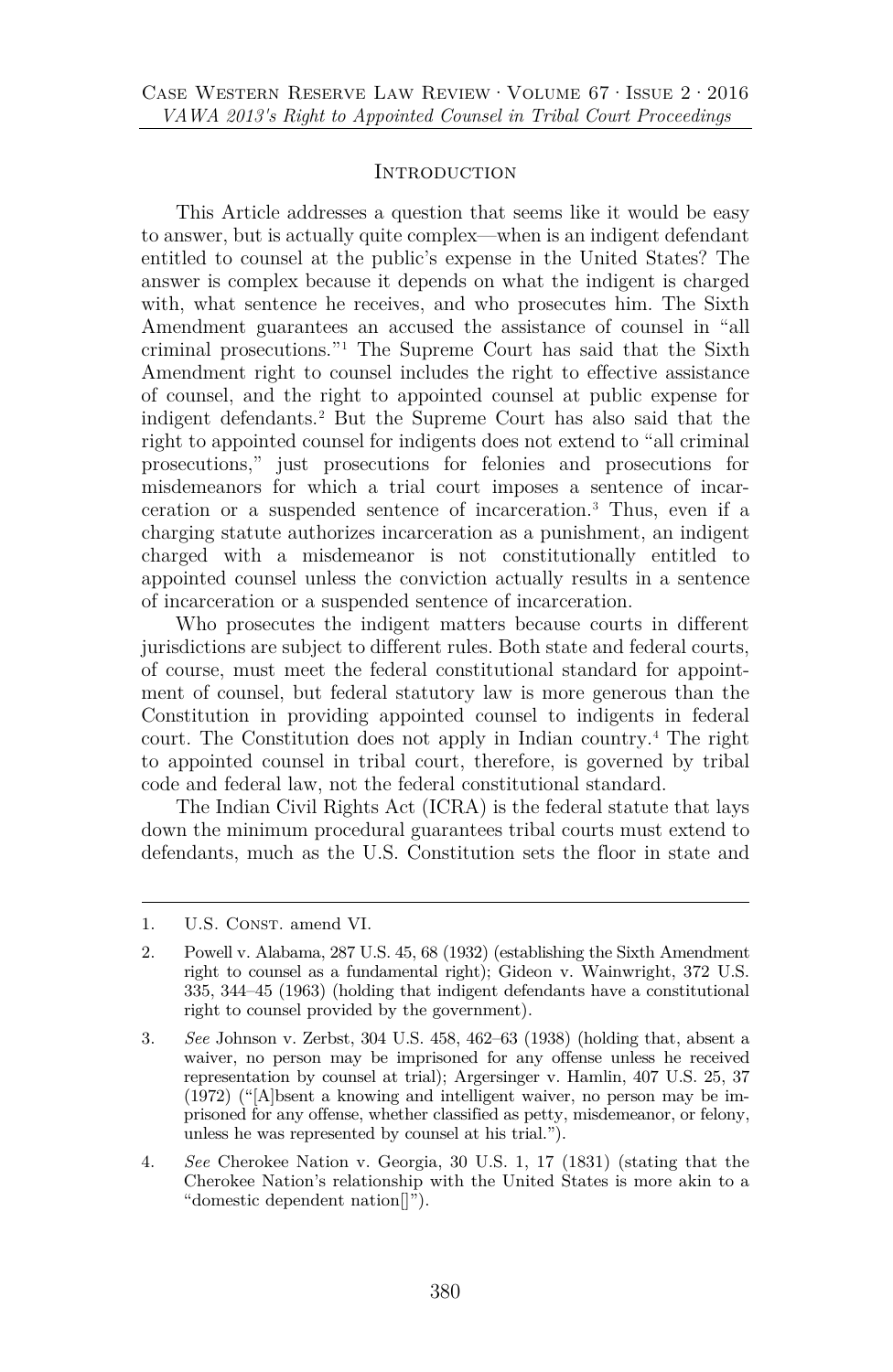federal court prosecutions[.5](#page-3-0) ICRA provides for a different right to appointed counsel than the Sixth Amendment for some tribal court defendants depending on the crime charged, whether the crime carries a term of imprisonment and, if it does, how long that term is. Tribal  $counts$  have plenary criminal jurisdiction over Indians<sup> $6$ </sup> who commit crimes in Indian country. Under ICRA's general provisions, which only apply to Indian defendants, a tribal court does not need to provide indigent defendants with counsel at tribal expense when it imposes a sentence of incarceration of one year or less on that defendant.[7](#page-3-2) Under amendments to ICRA made by the Tribal Law and Order Act of 2010, a tribal court cannot impose a sentence of incarceration over one year unless the defendant is provided effective assistance of counsel, as defined by the federal constitution, and, if indigent, a licensed attorney at tribal expense.[8](#page-3-3)

Federal law does not recognize tribal courts' criminal jurisdiction over non-Indians who commit crimes in Indian country except in very limited circumstances—under amendments to ICRA made by the Violence Against Women Act Reauthorization of 2013 (VAWA 2013), tribes can only prosecute non-Indians who have some connection to the reservation community for certain domestic violence offenses committed in Indian country against an Indian victim.[9](#page-4-0) To exercise this limited criminal jurisdiction over non-Indians under VAWA 2013, tribes must ensure that VAWA 2013 defendants are provided with effective

<span id="page-3-3"></span>8. Pub. L. No. 11-211, § 234(c), 124 Stat. 2258, 2280 (2010) (current version at 25 U.S.C. § 1302(c)).

<span id="page-3-0"></span><sup>5.</sup> Indian Civil Rights Act of 1968, Pub. L. No. 90-284, § 202, 82 Stat. 73, 77 (codified at 25 U.S.C. § 1302(a) (2012)).

<span id="page-3-1"></span><sup>6.</sup> The term "Indian" has multiple definitions in federal law. This Article uses the term "Indian" to refer to a Native American subject to federal criminal jurisdiction. *See* U.S DEP'T OF JUSTICE, U.S. ATTORNEYS' MANUAL § 686 (1997) ("To be considered an Indian, one generally has to have both 'a significant degree of blood and sufficient connection to his tribe to be regarded [by the tribe or the government] as one of its members for criminal jurisdiction purposes.' A threshold test, however, is whether the tribe with which affiliation is asserted is a federally acknowledged tribe."); *but see* United States v. Zepeda, 792 F.3d 1103, 1106 (9th Cir. 2015) (en banc) (holding that an element of an Indian Major Crimes Act offense is proof that defendant has "Indian blood," whether or not that blood tie is to a federally recognized tribe) (citations omitted).

<span id="page-3-2"></span><sup>7.</sup> *See* 25 U.S.C. § 1302(c) (2012) (establishing the obligation of tribal governments to provide indigent defendants with counsel only for crimes that impose a term of imprisonment of more than one year). Individual tribes, of course, may (and often do) have broader requirements for indigent defense counsel under their own laws than that required under federal law.

<sup>9. 25</sup> U.S.C. § 1304(c) (Supp. I 2013–2014).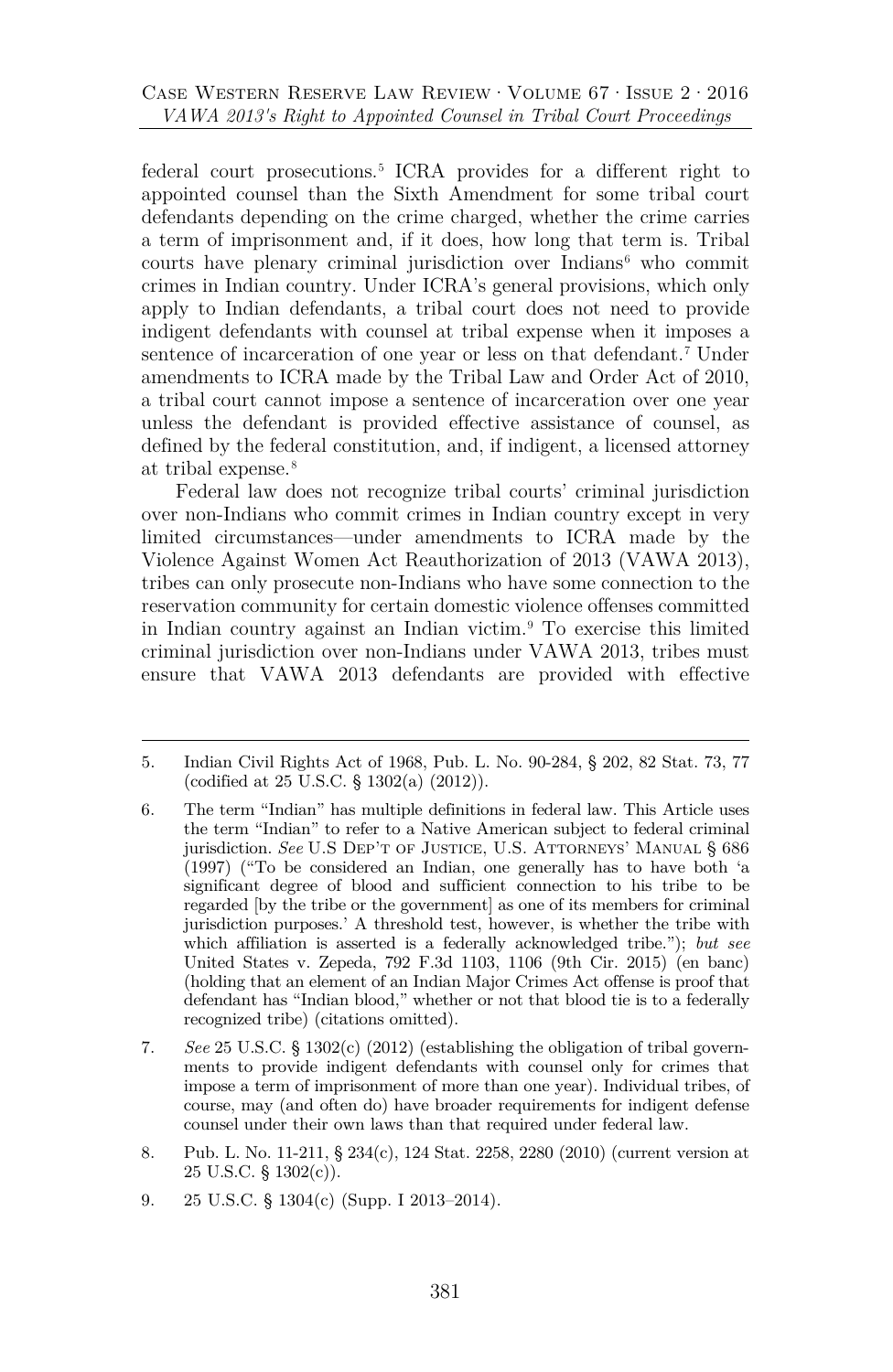assistance of bar-licensed counsel;<sup>[10](#page-4-1)</sup> and, if a defendant is indigent, they must also provide that counsel at tribal expense if a term of impris-onment of any length may be imposed.<sup>[11](#page-4-2)</sup>

<span id="page-4-6"></span>Thus, in non-VAWA 2013 tribal court prosecutions (limited, by statute, to prosecutions against Indian defendants), under federal law a tribal court need only provide an indigent defendant with appointed counsel if it imposes a sentence of a year or more. In contrast, under Sixth Amendment case law, indigent federal and state court defendants cannot be incarcerated for any length of time if they have not been provided counsel at public expense.[12](#page-4-3) In VAWA 2013 tribal court prosecutions (the only criminal prosecutions that can be brought against a non-Indian by tribal authorities for crimes committed in Indian country), a tribal court must provide appointed counsel to indigent defendants who are exposed to a term of incarceration of any length[.13](#page-4-4) In contrast, indigent state and federal court defendants are not constitutionally entitled to appointed counsel for misdemeanors unless they are actually incarcerated, as opposed to exposed to incarceration. [14](#page-4-5)

ICRA's tiered right to appointed counsel provisions can only be fully appreciated against the backdrop of two major bodies of law. The first is the Supreme Court's long slog towards its current conceptualization of the constitutional right of poor criminal defendants to counsel at public expense in state criminal prosecutions. The second is Congress' and the federal courts' tortured journey towards the current status of tribal court jurisdiction over non-Indians. Part I of this Article explains how the Supreme Court arrived at a constitutional rule that requires state trial courts to provide counsel at public expense to poor defendants in all felony cases, but not in misdemeanor cases unless the defendant is actually incarcerated for the offense. Part II offers an explanation of how the federal constitutional right to appointed counsel became so convoluted. Part III examines the various right to counsel provisions in ICRA and analyzes how they do, or do not, track the federal constitutional right to appointed counsel. Part IV asks what Congress has done. Did Congress really create a right to appointed counsel for the benefit of non-Indian tribal court defendants superior to that required by the Constitution in state and federal courts? Or did it

<span id="page-4-1"></span><span id="page-4-0"></span><sup>10. 25</sup> U.S.C. § 1302(c)(2).

<span id="page-4-2"></span><sup>11.</sup> *Id.* § 1302(c)(2).

<span id="page-4-3"></span><sup>12.</sup> Gideon v. Wainwright, 372 U.S. 335, 344–45 (1963) (holding that indigent defendants have a constitutional right to counsel provided by the government).

<span id="page-4-4"></span><sup>13. § 1304(</sup>d)(2).

<span id="page-4-5"></span><sup>14.</sup> *See* Argersinger v. Hamlin, 407 U.S. 25, 37–38 (1972) (explaining that the federal constitutional assistance of counsel requirement is triggered in cases where "imprisonment actually occurs").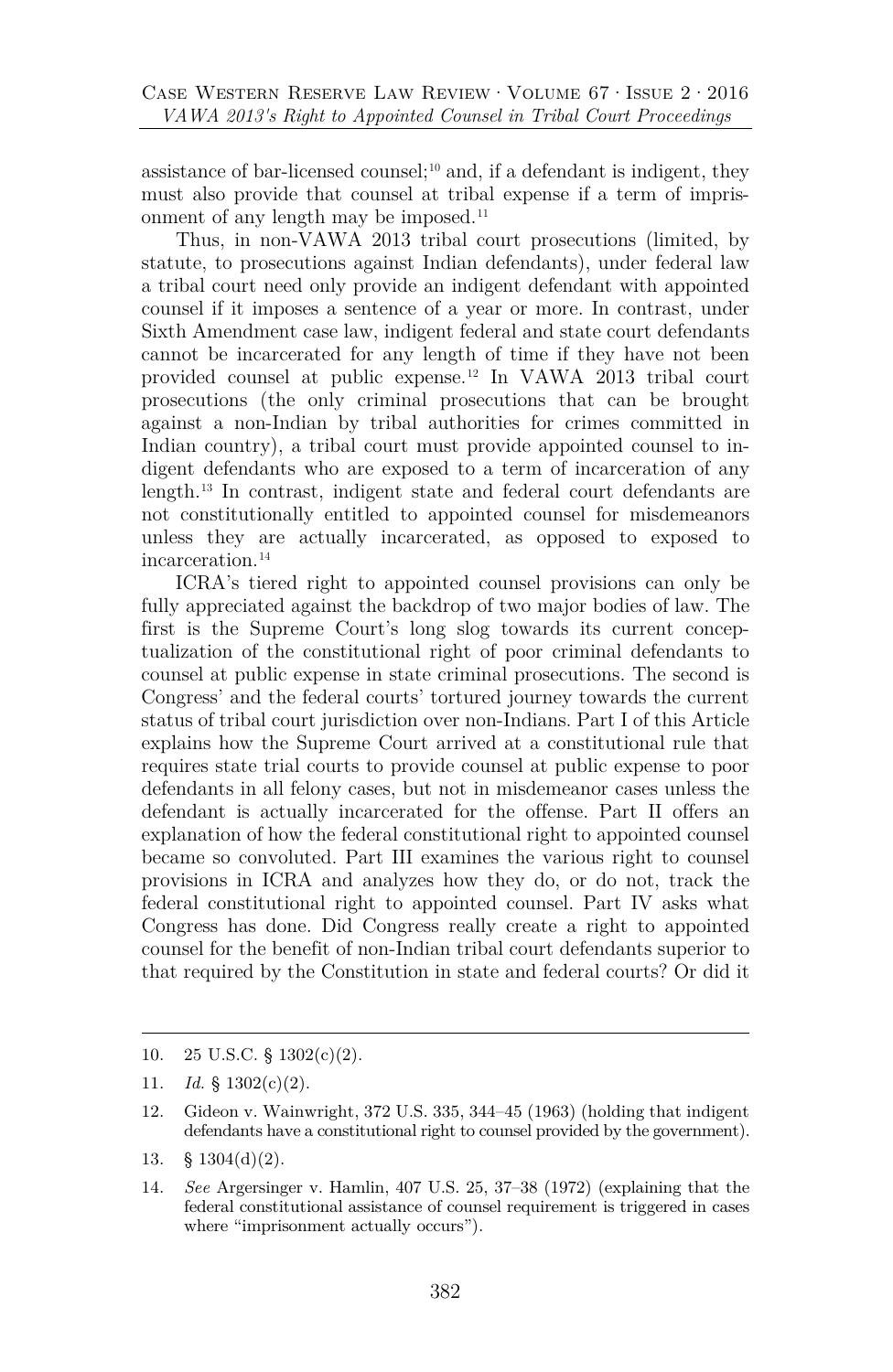mean to create a right to appointed counsel under VAWA 2013 that is co-extensive with the Sixth Amendment?

This Article concludes, reluctantly, that Congress did indeed create a more robust right to appointed counsel in tribal court under VAWA 2013 than that required by the Constitution in state and federal court, and one greater than that enjoyed by Indian defendants in tribal court. It is a reluctant conclusion because, if Congress did in fact create a right to appointed counsel under VAWA 2013 beyond that required by the Constitution in state and federal courts and beyond that required for Indian defendants in tribal courts, it could be interpreted as a determination that non-Indian defendants need more procedural protection in tribal court than they would be constitutionally entitled to if they were tried in state or federal court to ensure a fair proceeding. Absent some proof that tribal courts are any less capable than state or federal courts in dealing fairly with indigent defendants, Congress' differential and preferential treatment of indigent VAWA 2013 defendants, this Article submits, is indefensible because it results in an unwarranted procedural windfall for non-Indian tribal court defendants.

## I. Federal Constitutional Right to Counsel at Public Expense

#### *A. Sixth Amendment Right to Counsel*

The Sixth Amendment provides that "[i]n all criminal prosecutions, the accused shall enjoy the right . . . to have the Assistance of Counsel for his defence."[15](#page-5-0) The Sixth Amendment has always been understood to guarantee federal court defendants the assistance of counsel in criminal proceedings unless the right is waived.[16](#page-5-1) The Supreme Court eventually extended this right to state court defendants under the Fourteenth Amendment.[17](#page-5-2) The primary Sixth Amendment constitutional question, thus, is not whether a defendant is entitled to have counsel present to aid in his defense in a criminal prosecution, but rather whether and when the government must provide counsel to indigent defendants to ensure they are not deprived of assistance of counsel because they cannot afford to pay for an attorney. The Supreme Court, of course, answered this question in 1963 in *Gideon v. Wainright*, where it held that the Sixth Amendment requires courts to provide counsel at

<span id="page-5-0"></span><sup>15.</sup> U.S. CONST. amend. VI.

<span id="page-5-1"></span><sup>16</sup>*. See* Johnson v. Zerbst, 304 U.S. 458, 463 (1938) ("The Sixth Amendment withholds from federal courts, in all criminal proceedings, the power and authority to deprive an accused of his life or liberty unless he has or waives the assistance of counsel.") (citations omitted).

<span id="page-5-2"></span><sup>17.</sup> Gideon v. Wainwright, 372 U.S. 335, 342 (1963).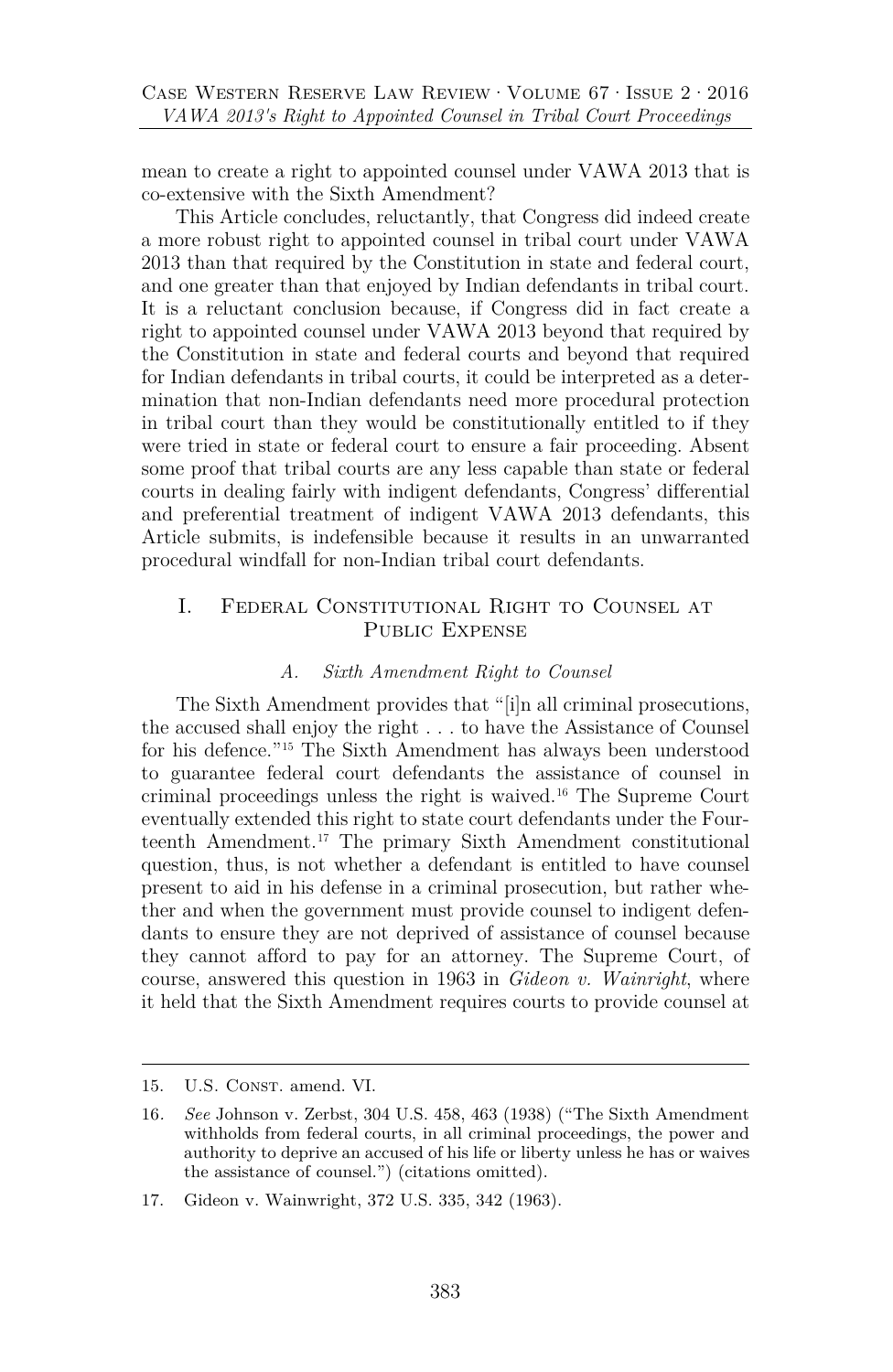public expense to poor people prosecuted with serious offenses.[18](#page-6-0) In a federal system in which most crimes are prosecuted on the state level and most defendants prosecuted by the states are poor, this holding had (and continues to have) substantial resource implications for states.[19](#page-6-1)

<span id="page-6-6"></span><span id="page-6-5"></span>Indigent defendants in federal prosecutions have had the right to appointed counsel at public expense in federal felony cases since 1938,  $20$ in federal capital cases since  $1940$ ,<sup>21</sup> and in federal non-petty misdemeanor cases since 1964.[22](#page-6-4) The primary federal statute governing appointment of counsel in federal court is the Criminal Justice Act

- <span id="page-6-1"></span><span id="page-6-0"></span>19. *See* Lincoln Caplan, *The Right to Counsel: Badly Battered at 50*, N.Y. Times (Mar. 9, 2013), http://www.nytimes.com/2013/03/10/opinion/ sunday/the-right-to-counsel-badly-battered-at-50.html [https://perma.cc/ L9PL-NE3F] ("While the constitutional commitment [to provide appointed counsel to indigent defendants] is generally met in federal courts, it is a different story in state courts, which handle about 95 percent of America's criminal cases. This matters because, by well-informed estimates, at least 80 percent of state criminal defendants cannot afford to pay for lawyers and have to depend on court-appointed counsel.").
- 20. *See Johnson*, 304 U.S. at 462–63 (holding that the Sixth Amendment guarantees criminal defendants the right to retain counsel in federal court and requiring the federal government to appoint an attorney in felony cases if a defendant cannot afford one).
- <span id="page-6-3"></span><span id="page-6-2"></span>21*. See* 18 U.S.C. § 3005 (2012) (providing for appointed counsel in federal capital cases). Congress enacted 18 U.S.C. § 3005 in 1948 and amended it in 1994. Act of June 25, 1948, ch. 645, 62 Stat. 814; Violent Crime Control and Law Enforcement Act of 1994, Pub. L. 103–322, § 60026, 108 Stat. 1796, 1982. Its predecessor statute, 18 U.S.C. § 563, governed the matter before that; it was similar to the pre-1994 amendment version of 18 U.S.C. § 3005. *Compare* 18 U.S.C. § 563 (1946) (discussing counsel for capital crime indictees) *with* 18 U.S.C. § 3005 (1988) (also discussing counsel for capital crime indictees); *see also* 18 U.S.C. § 3599(a)(1) (2012) ("Notwithstanding any other provision of law to the contrary, in every criminal action in which a defendant is charged with a crime which may be punishable by death, a defendant who is or becomes financially unable to obtain adequate representation or investigative, expert, or other reasonably necessary services at any time either– $(A)$  before judgment; or  $(B)$  after the entry of a judgment imposing a sentence of death but before the execution of that judgment; shall be entitled to the appointment of one or more attorneys . . . .").
- <span id="page-6-4"></span>22. 18 U.S.C. § 3006A, enacted through the federal Criminal Justice Act of 1964 (CJA), requires appointment of counsel for indigent federal defendants charged with felonies or Class A misdemeanors. 18 U.S.C.  $\S$  3006A(a)(1)(A) (2012). Congress passed the CJA on the heels of the Court's 1963 decision in *Gideon v. Wainwright*. Criminal Justice Act of 1964, Pub. L. 88–455, 78 Stat. 552.

<sup>18</sup>*. See id.* at 339 (quoting Betts v. Brady, 316 U.S. 455, 462 (1942)) (rejecting the proposition that denial of counsel at trial "is to be tested by an appraisal of the totality of facts in a given case").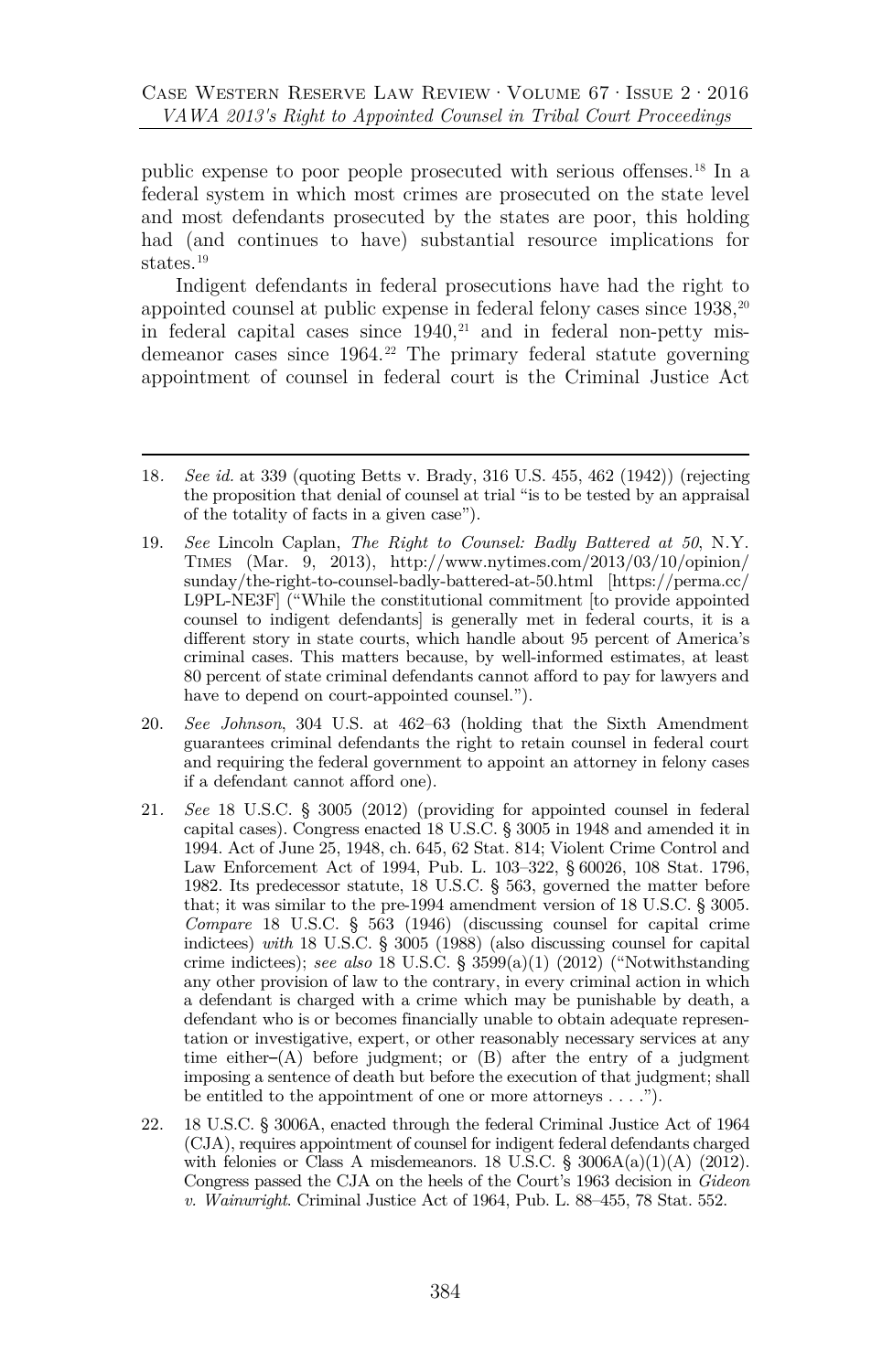(CJA).[23](#page-7-0) It requires appointment of counsel at public expense to indigent federal defendants in specific proceedings and under specific circumstances.[24](#page-7-1) And the CJA provides that the statutory entitlement to appointed counsel in federal cases is co-extensive with the Sixth Amendment right to counsel.<sup>[25](#page-7-2)</sup> Since Congress linked the statutory right to the constitutional right in federal court, issues concerning the constitutional entitlement to counsel at public expense will almost invariably arise in the context of challenges to state court, not federal court, convictions. As a result, most Sixth Amendment jurisprudence fixing the parameters of the right to counsel at public expense has

#### <span id="page-7-0"></span>23*.* 18 U.S.C. § 3006A (2012).

<span id="page-7-1"></span>24. The CJA requires federal district courts to "place in operation throughout the district a plan for furnishing representation for any person financially unable to obtain adequate representation in accordance with this section." 18 U.S.C. § 3006A(a). The plan must cover "counsel and investigative, expert, and other services necessary for adequate representation" for any financial eligible defendant who—

(A) is charged with a felony or a Class A misdemeanor;

(B) is a juvenile alleged to have committed an act of juvenile delinquency as defined in section 5031 of this title;

(C) is charged with a violation of probation;

(D) is under arrest, when such representation is required by law;

(E) is charged with a violation of supervised release or faces modification, reduction, or enlargement of a condition, or extension or revocation of a term of supervised release;

(F) is subject to a mental condition hearing under chapter 313 of this title;

(G) is in custody as a material witness;

(H) is entitled to appointment of counsel under the sixth amendment to the Constitution;

(I) faces loss of liberty in a case, and Federal law requires the appointment of counsel; or

(J) is entitled to the appointment of counsel under section 4109 of this title [covering extradition to and from other countries].

Id. See also FED. R. CRIM. P. 44(a) (stating defendant is entitled to appointed counsel from initial appearance through appeal unless waived).

<span id="page-7-2"></span>25. As noted above, under the CJA, federal district court indigent defense plans must provide counsel to any financially eligible person who "is entitled to appointment of counsel under the sixth amendment to the Constitution[.]" 18 U.S.C. § 3006A(a)(1)(H) (2012). This catch-all provision essentially requires federal district courts to ensure that their district plans expand and contract with the U.S. Supreme Court's evaluation of when an indigent is entitled to counsel at public expense without further statutory intervention by Congress.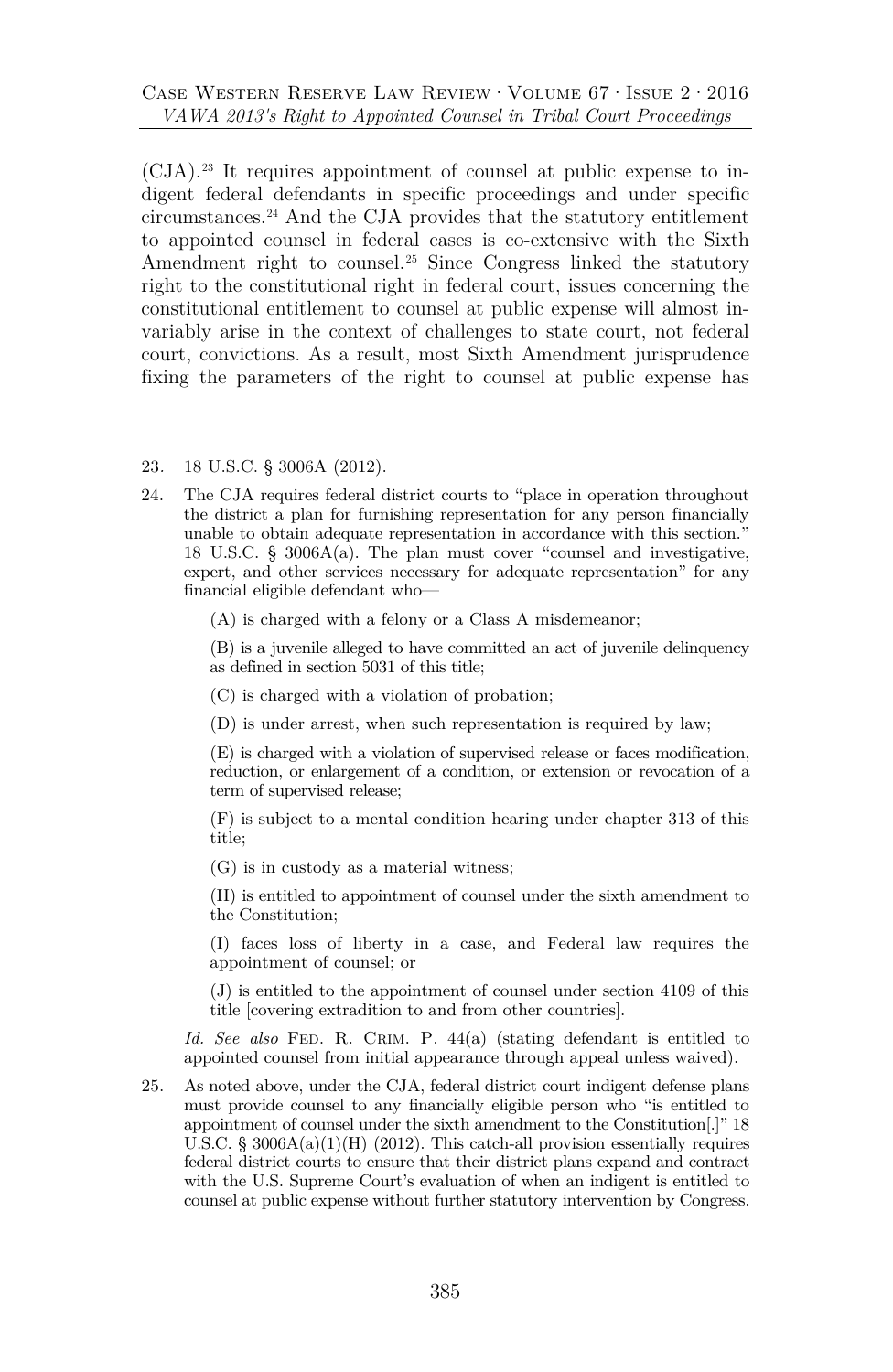evolved in the context of federal habeas review of state court convictions. The law in this area, therefore, is best understood through a habeas corpus federalism filter as a series of installments in the Supreme Court's ongoing assessment of the extent to which the Fourteenth Amendment dictates or constrains the level of procedural protection that state courts must provide in criminal prosecutions.

## *B. Actual v. Authorized Incarceration Trigger*

As explained below, the federal constitutional right to counsel at public expense applies only where a defendant is prosecuted for a felony, or is convicted of a misdemeanor for which the defendant receives a sentence of incarceration or a conditional sentence of incarceration. An indigent charged with a misdemeanor for which a term of imprisonment is authorized by the charging statute, but who does not actually receive a sentence of incarceration or conditional sentence of incarceration, has no federal constitutional right to counsel at public expense. As a practical matter, since the constitutional right to appointed counsel is triggered by actual or conditional incarceration, this requires state trial courts to either: (1) provide all indigent defendants who *could* face incarceration with counsel at public expense to preserve incarceration as a sentencing option, or (2) forgo incarceration as a sentencing option in individual cases altogether.

Explaining how the *Gideon* right to appointed counsel came to incorporate an actual or conditional incarceration trigger for misdemeanors requires understanding the Supreme Court jurisprudence leading up to it. The starting point for that discussion is *Powell v. Alabama*, [26](#page-8-0) decided thirty-one years before *Gideon*. [27](#page-8-1) In 1931, nine

<span id="page-8-0"></span><sup>26.</sup> 287 U.S. 45 (1932).

<span id="page-8-1"></span><sup>27.</sup> *See* Gabriel J. Chin, *Race and the Disappointing Right to Counsel*, 122 Yale L.J. 2236, 2243 (2013) ("The major pre-Gideon development in right-tocounsel jurisprudence was *Powell v. Alabama*[.]").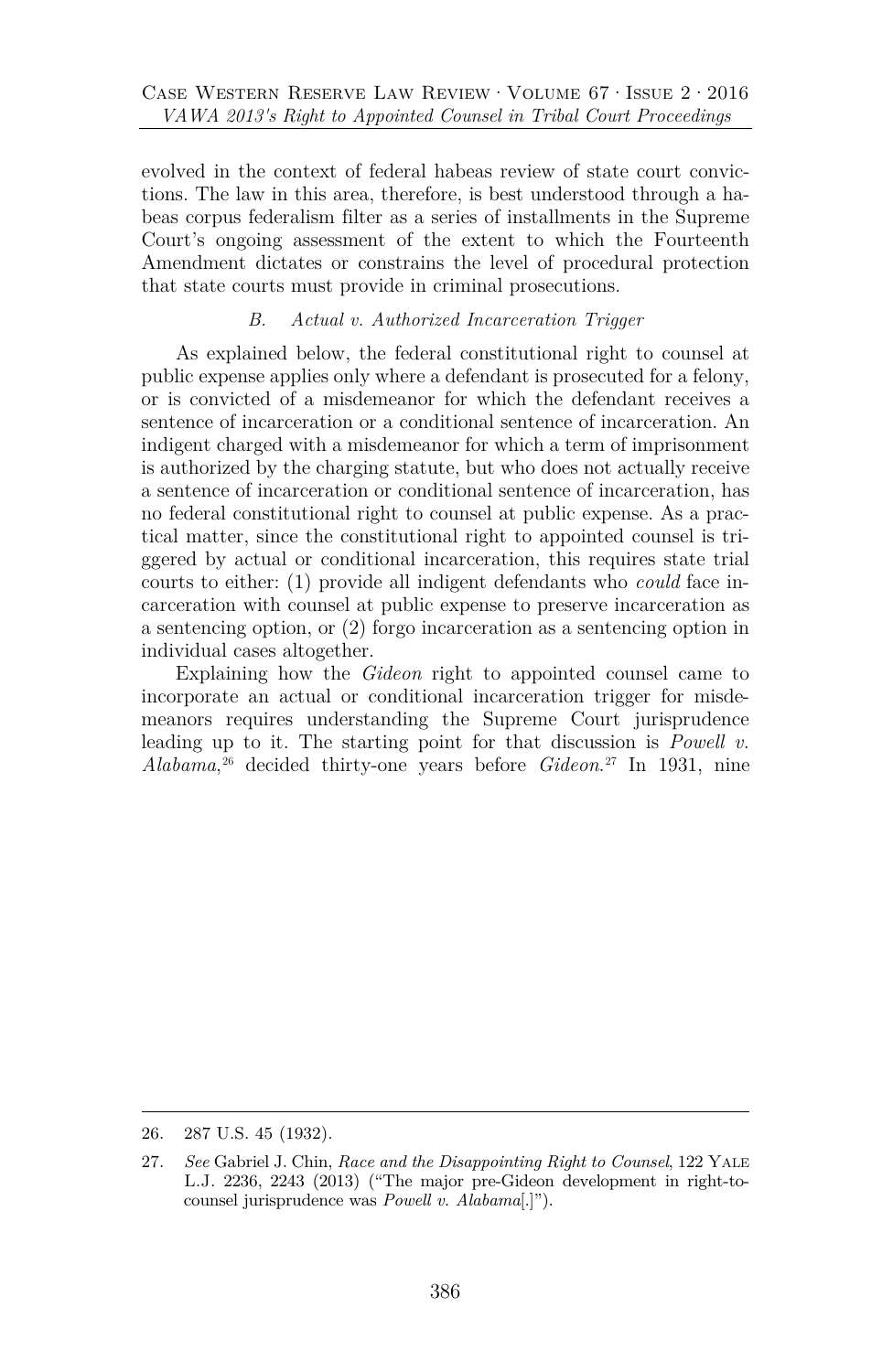young black men<sup>[28](#page-9-0)</sup> were charged with raping two white teenage girls.<sup>29</sup> At the state's request, the proceedings were severed; some defendants were tried in groups, others individually.<sup>[30](#page-9-2)</sup> On the morning of their respective trials, which came less than a week after they were arraigned, and which lasted only one day, the defendants were appointed counsel.<sup>[31](#page-9-3)</sup> Sort of. Rather than designate specific attorneys for each defendant, the trial court appointed members of the local bar, generally and collectively, to provide representation.[32](#page-9-4)

At the time in Alabama, the punishment for the crime of rape was determined by the jury and ranged from ten years' incarceration to death.[33](#page-9-5) Eight of the nine *Powell* defendants were convicted and

- <span id="page-9-1"></span>29. *Powell*, 287 U.S. at 49.
- <span id="page-9-2"></span>30. Powell, Roberson, Andy Wright, Montgomery, and Williams were tried together, Weems and Norris were tried together, and Patterson was tried alone. Powell v. State, 141 So. 201 (Ala. 1932); Weems v. State, 141 So. 215 (Ala. 1932); Patterson v. State, 141 So. 195 (Ala. 1932). *See also Powell*, 287 U.S. at 49 (noting the severance of the cases).
- <span id="page-9-3"></span>31. *Powell*, 287 U.S. at 49–50 ("[U]pon the arraignment they were represented by counsel. But no counsel had been employed, and aside from a statement made by the trial judge several days later during a colloquy immediately preceding the trial, the record does not disclose when, or under what circumstances, an appointment of counsel was made, or who was appointed. . . . There was a severance upon the request of the state, and the defendants were tried in three several groups . . . Each of the three trials was completed within a single day."). *See also id.* at 53 (noting that the trials began six days after indictment).
- <span id="page-9-4"></span>32. *Id.* at 56 ("It thus will be seen that until the very morning of the trial no lawyer had been named or definitely designated to represent the defendants. Prior to that time, the trial judge had 'appointed all the members of the bar' for the limited 'purpose of arraigning the defendants.' Whether they would represent the defendants thereafter if no counsel appeared in their behalf, was a matter of speculation only, or, as the judge indicated, of mere anticipation on the part of the court.").
- <span id="page-9-5"></span>33*. Id.* at 50.

<span id="page-9-0"></span><sup>28.</sup> Alabama charged Ozie Powell, Willie Roberson, Andy Wright, Olen Montgomery, Eugene Williams, Charlie Weems, Clarence Norris, Haywood Patterson, and Roy Wright (Andy's brother) and tried them in Scottsboro, Alabama, the Jackson County seat. These defendants became known as the "Scottsboro Boys." *See* Alan Blinder, *Alabama Pardons 3 'Scottsboro Boys' After 80 Years*, N.Y. Times (Nov. 21, 2013), http://www. nytimes.com/2013/11/22/us/with-last-3-pardons-alabama-hopes-to-putinfamous-scottsboro-boys-case-to-rest.html [https://perma.cc/M7KW-43CF] (discussing the story of the "Scottsboro Boys"). The defendants' ages were not clear in the record, but they all appeared to be teenagers at the time of the offense. *See Powell*, 287 U.S. at 51–52 ("The record does not disclose their ages, except that one of them was nineteen; but the record clearly indicates that most, if not all, of them were youthful, and they are constantly referred to as 'the boys.'").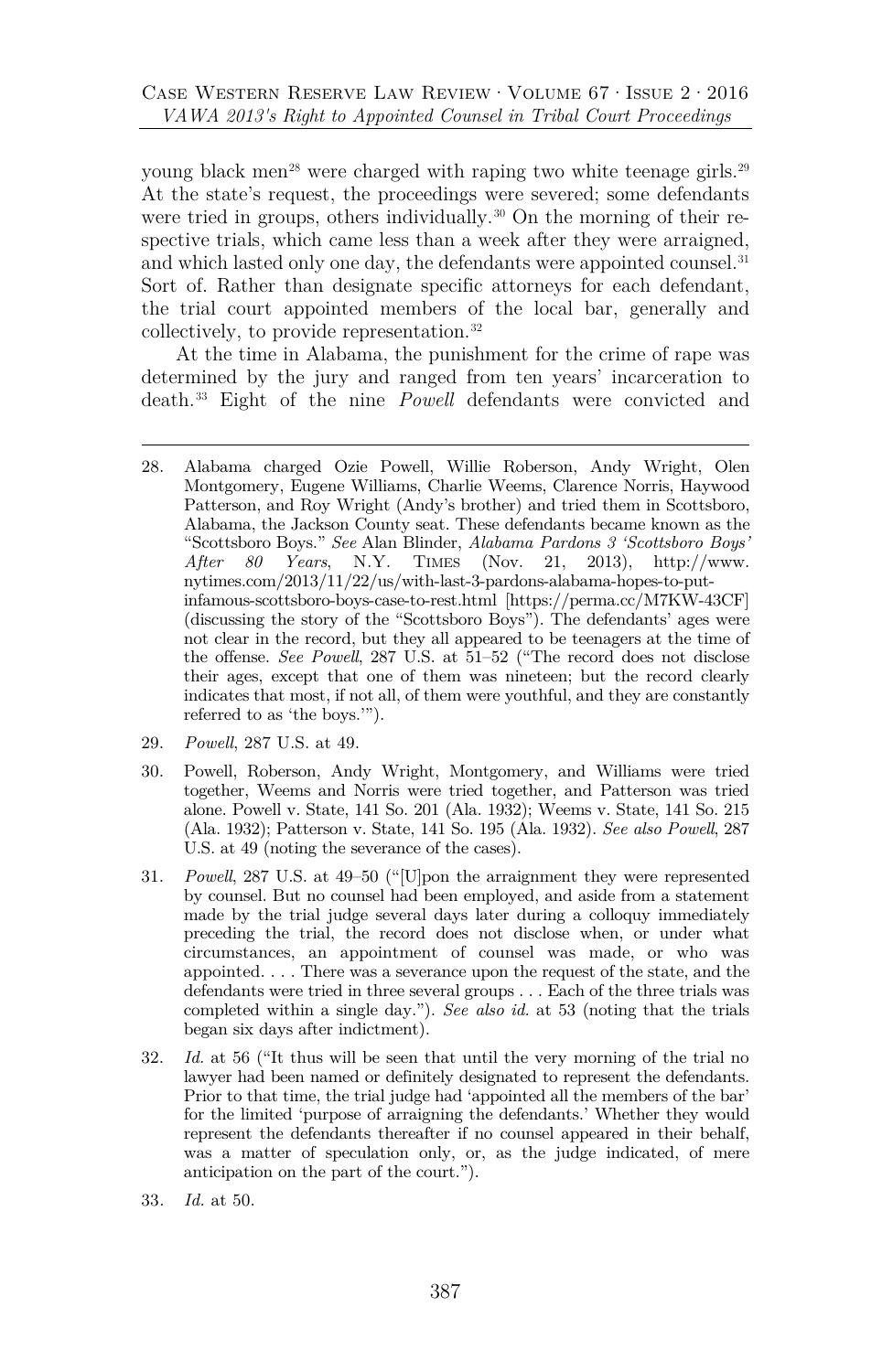sentenced to death.<sup>[34](#page-10-0)</sup> The eight defendants appealed their convictions to the Supreme Court of Alabama, which upheld seven of the convictions.[35](#page-10-1) The remaining seven defendants petitioned, and were granted certiorari in the U.S. Supreme Court, consolidated under the *Powell* matter.[36](#page-10-2) The Supreme Court reversed their convictions and remanded their cases for new trials, holding that the state trial court's untimely and haphazard appointment of counsel violated the defendants' federal constitutional right to due process.[37](#page-10-3)

*Powell* is one of the most significant events in the unfolding story of American legal federalism. Never before had the Court reversed a state criminal conviction under the Fourteenth Amendment due process clause based on the deprivation of a criminal procedure guarantee found in the federal Bill of Rights.[38](#page-10-4) *Powell* was momentous, but not all

- <span id="page-10-0"></span>34. Powell, Roberson, Andy Wright, Montgomery, Williams, Weems, Patterson, and Norris were convicted and sentenced to death. Powell v. State, 141 So. 201, 214 (Ala. 1932); Weems v. State, 141 So. 215, 221 (Ala. 1932). Roy Wright's jury hung. *See Powell*, 287 U.S. at 74 (Butler, J., dissenting) ("Nine defendants including Patterson were accused in one indictment, and he was also separately indicted. . . . Weems and Norris were tried first. Patterson was tried next on the separate indictment. Then five were tried. These eight were found guilty. The other defendant, Roy Wright, was tried last and not convicted. The convicted defendants took the three cases to the state supreme court, where the judgment as to Williams was reversed and those against the seven petitioners were affirmed.").
- <span id="page-10-1"></span>35. The Supreme Court of Alabama reversed Williams' conviction because the state did not establish that Williams was at least sixteen years old at the time of the offense and thereby subject to the jurisdiction of the state trial court. *Powell*, 141 So. at 213.
- <span id="page-10-2"></span>36*.* Powell v. Alabama, 286 U.S. 534, 540 (1932) (granting certiorari).
- <span id="page-10-3"></span>37. *Powell*, 287 U.S. at 57 ("In any event, the circumstance lends emphasis to the conclusion that during perhaps the most critical period of the proceedings against these defendants, that is to say, from the time of their arraignment until the beginning of their trial, when consultation, thoroughgoing investigation and preparation were vitally important, the defendants did not have the aid of counsel in any real sense, although they were as much entitled to such aid during that period as at the trial itself.") (citations omitted).
- <span id="page-10-4"></span>38. Before Powell, the Court had only reversed state criminal convictions under the Equal Protection Clause of the Fourteenth Amendment based on racial discrimination in jury selection procedure. *See* Michael J. Klarman, *The Racial Origins of Modern Criminal Procedure*, 99 Mich. L. Rev. 48, 65 (2000) (stating how through 1934, the Court had barred race discrimination in jury selection). Two Justices dissented in Powell, noting that the majority had gone further than it needed to and, in so doing, encroached on the authority of the States. *Powell*, 287 U.S. at 76 (Butler, J., dissenting) ("[T]he ruling that the failure of the trial court to give petitioners time and opportunity to secure counsel was denial of due process is enough, and with this the opinion should end. But the Court goes on to declare that 'the failure of the trial court to make an effective appointment of counsel was likewise a denial of due process within the meaning of the Fourteenth Amendment.'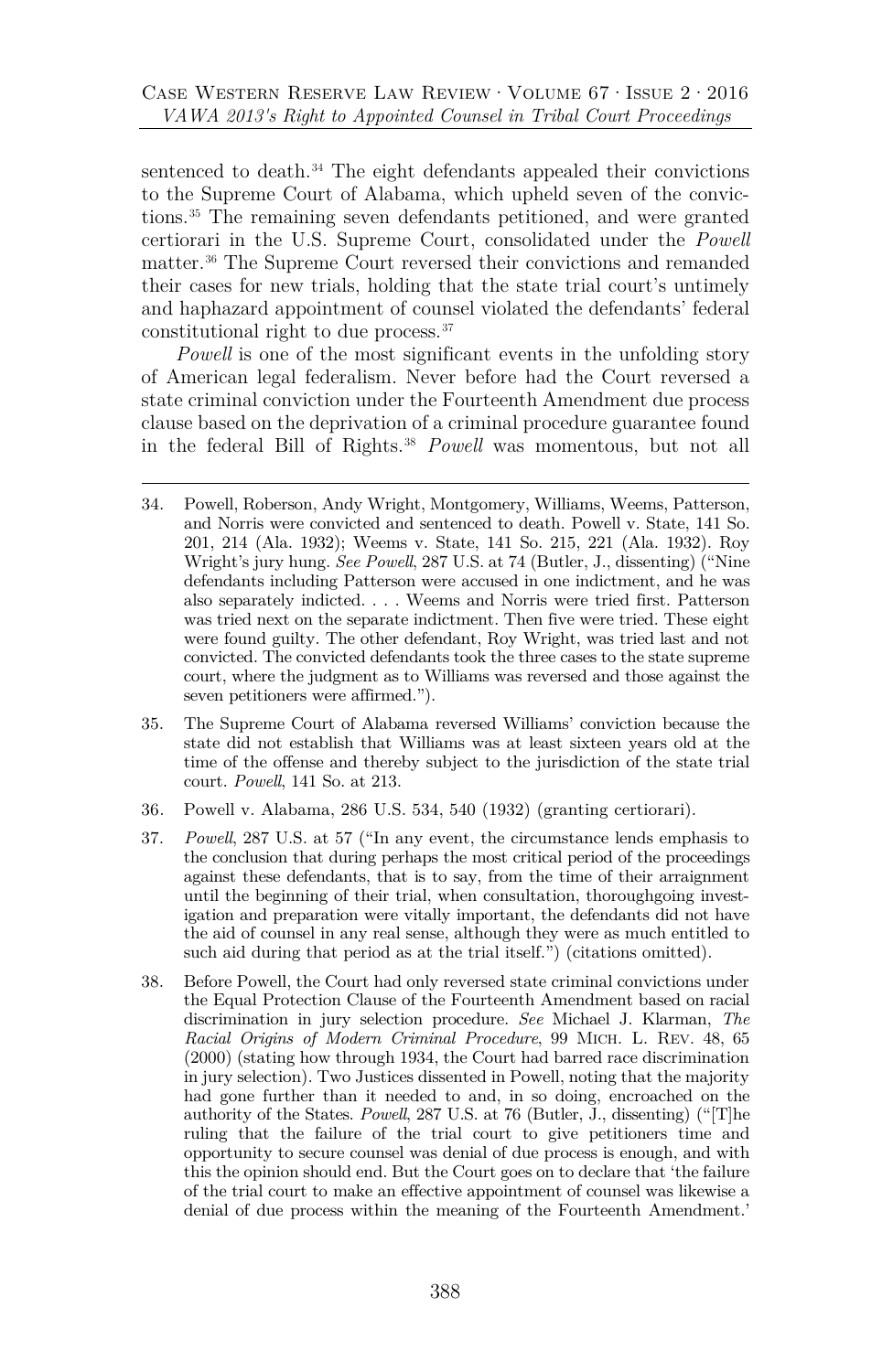encompassing. Its holding, for example, did not require appointment of counsel for all indigent state court defendants, not even all state court defendants facing death sentences. Rather, the Court cabined its holding by tethering its due process analysis to a case-by-case, factspecific inquiry:

[U]nder the circumstances<sup>[39](#page-11-0)</sup> . . . the necessity of counsel was so vital and imperative that the failure of the trial court to make an effective appointment of counsel was . . . a denial of due process within the meaning of the Fourteenth Amendment. Whether this would be so in other criminal prosecutions, or under other circumstances, we need not determine. All that it is necessary now to decide, as we do decide, is that in a capital case, where the defendant is unable to employ counsel, and is incapable adequately of making his own defense because of ignorance, feeble mindedness, illiteracy, or the like, it is the duty of the court, whether requested or not, to assign counsel for him as a necessary requisite of due process of law; and that duty is not discharged by an assignment at such a time or under such circumstances as to preclude the giving of effective aid in the preparation and trial of the case.[40](#page-11-1)

<span id="page-11-4"></span>*Powell*, thus, established a facts and circumstances inquiry for federal constitutional right to appointed counsel claims. Under *Powell*, a state court defendant in a death penalty case who needed counsel, but who was not appointed counsel sufficiently in advance of trial to allow for effective assistance of counsel could, for the first time, challenge a state conviction as a violation of due process guaranteed by the Fourteenth Amendment.

Six years later, in *Johnson v. Zerbst*, [41](#page-11-2) the Court extended the principle established in *Powell* to federal non-capital felony prosecutions.[42](#page-11-3) The Court decided *Johnson* under the Sixth Amendment right to counsel provision, not the Fourteenth Amendment due process clause—which was the basis for the *Powell* decision—because *Johnson*

<span id="page-11-1"></span>40*. Id.*

<span id="page-11-2"></span>41. 304 U.S. 458 (1938).

<span id="page-11-3"></span>42. *Id.* at 463.

This is an extension of federal authority into a field hitherto occupied exclusively by the several States.").

<span id="page-11-0"></span><sup>39.</sup> The "circumstances" recited by the Court in Powell were "the ignorance and illiteracy of the defendants, their youth, the circumstances of public hostility, the imprisonment and the close surveillance of the defendants by the military forces, the fact that their friends and families were all in other states and communication with them necessarily difficult, and above all that they stood in deadly peril of their lives . . . ." *Powell*, 287 U.S. at 71.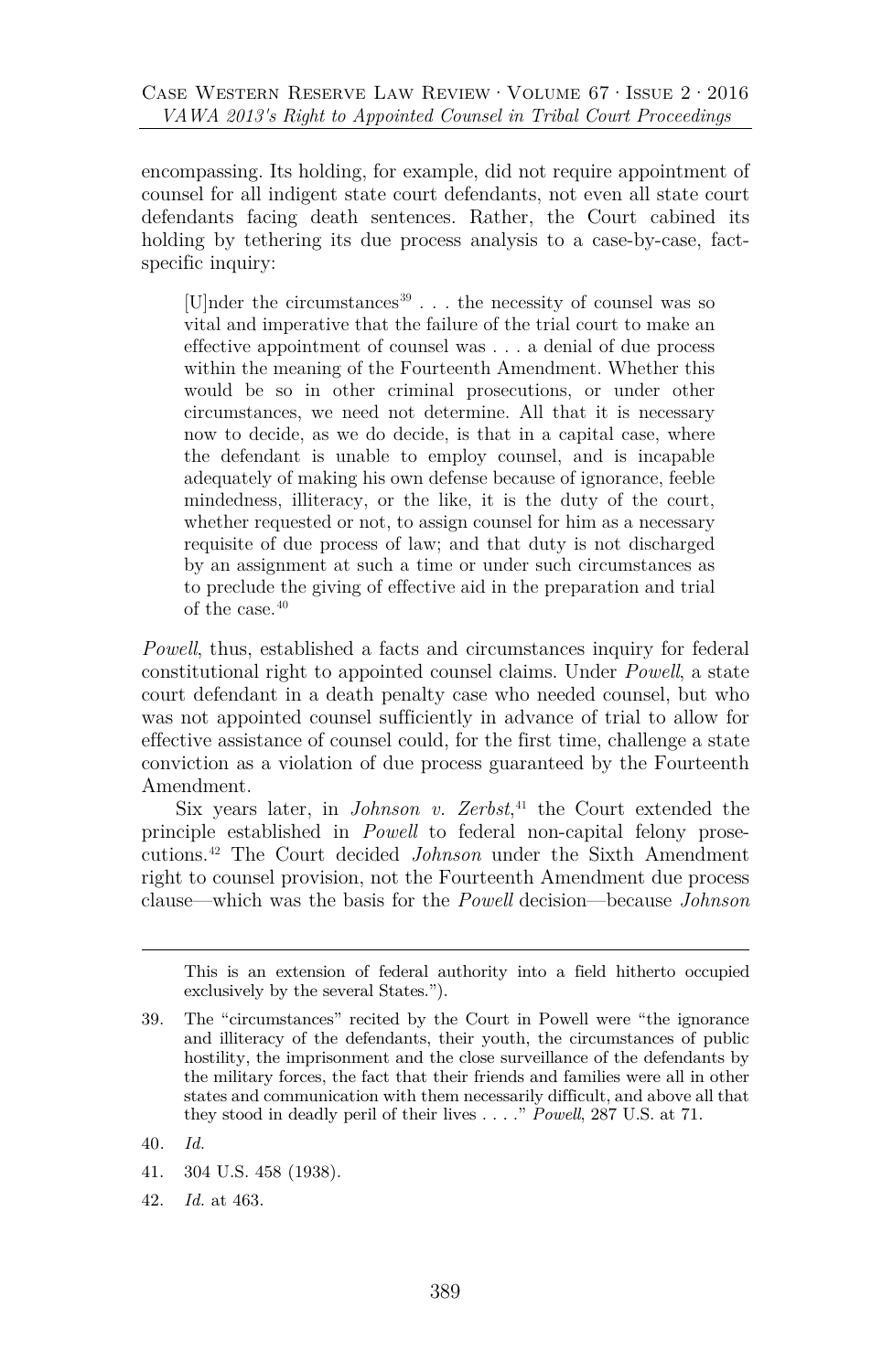was a federal, not a state, prosecution.<sup>[43](#page-12-0)</sup> John Johnson and a companion, Monroe Birdwell, were enlisted men in the U.S. Marine Corps.[44](#page-12-1) They were charged with several federal felonies involving passing and possessing counterfeit twenty-dollar bills.[45](#page-12-2) Both men were detained pending indictment because they could not afford bail.[46](#page-12-3) Both were represented by counsel in preliminary hearings.<sup>47</sup> Two months later, they were indicted, arraigned, tried, convicted, and sentenced to four and a half years in a federal penitentiary without the assistance of counsel.[48](#page-12-5) Like the *Powell* defendants, Johnson and his co-defendant were uneducated, poor, and far from home.<sup>49</sup>

Johnson's challenge to his conviction eventually ended up before the Supreme Court. Reviewing Johnson's conviction, the Court interpreted the Sixth Amendment right to counsel guarantee as a mechanism for leveling the playing field between the defendant and the prosecution in federal criminal cases; the Sixth Amendment, it stated, "embodies a realistic recognition of the obvious truth that the average defendant does not have the professional legal skill to protect himself when brought before a tribunal with power to take his life or liberty, wherein the prosecution is presented by experienced and learned counsel."[50](#page-12-7) Under the Sixth Amendment, the Court held that federal courts lack "the power and authority to deprive an accused of his life or liberty unless he has or waives the assistance of counsel."[51](#page-12-8) The Court, with two Justices dissenting, and one taking no part in the consideration of the case, remanded Johnson's case to the district court to evaluate whether he had waived his right to assistance of counsel.<sup>[52](#page-13-0)</sup>

- <span id="page-12-0"></span>45*. Id.*
- <span id="page-12-1"></span>46*. Id.* at 460.
- <span id="page-12-2"></span>47*. Id.*
- <span id="page-12-3"></span>48*. Id.*
- <span id="page-12-5"></span><span id="page-12-4"></span>49*. Id.* ("Both petitioners lived in distant cities of other states and neither had relatives, friends, or acquaintances in Charleston. Both had little education and were without funds.") (citation omitted).
- <span id="page-12-6"></span>50*. Id.* at 462–63.
- <span id="page-12-8"></span><span id="page-12-7"></span>51*. Id.* at 463. The *Johnson* Court interpreted a violation of the Sixth Amendment right to counsel as a jurisdictional defect—unless a criminal defendant validly waives the right to assistance of counsel, the Court held, the trial court's failure to appoint counsel to a defendant facing the loss of life or liberty in federal court deprives it of jurisdiction and renders the conviction void. *Id.* at 467–68.
- 52. The district court had dismissed Johnson's habeas petition without making any findings on waiver because it concluded that the remedy was not available to Johnson. *Id.* at 469. On remand, the Court instructed the district

<sup>43.</sup> *Id.* at 459.

<sup>44</sup>*. Id.* at 459–60.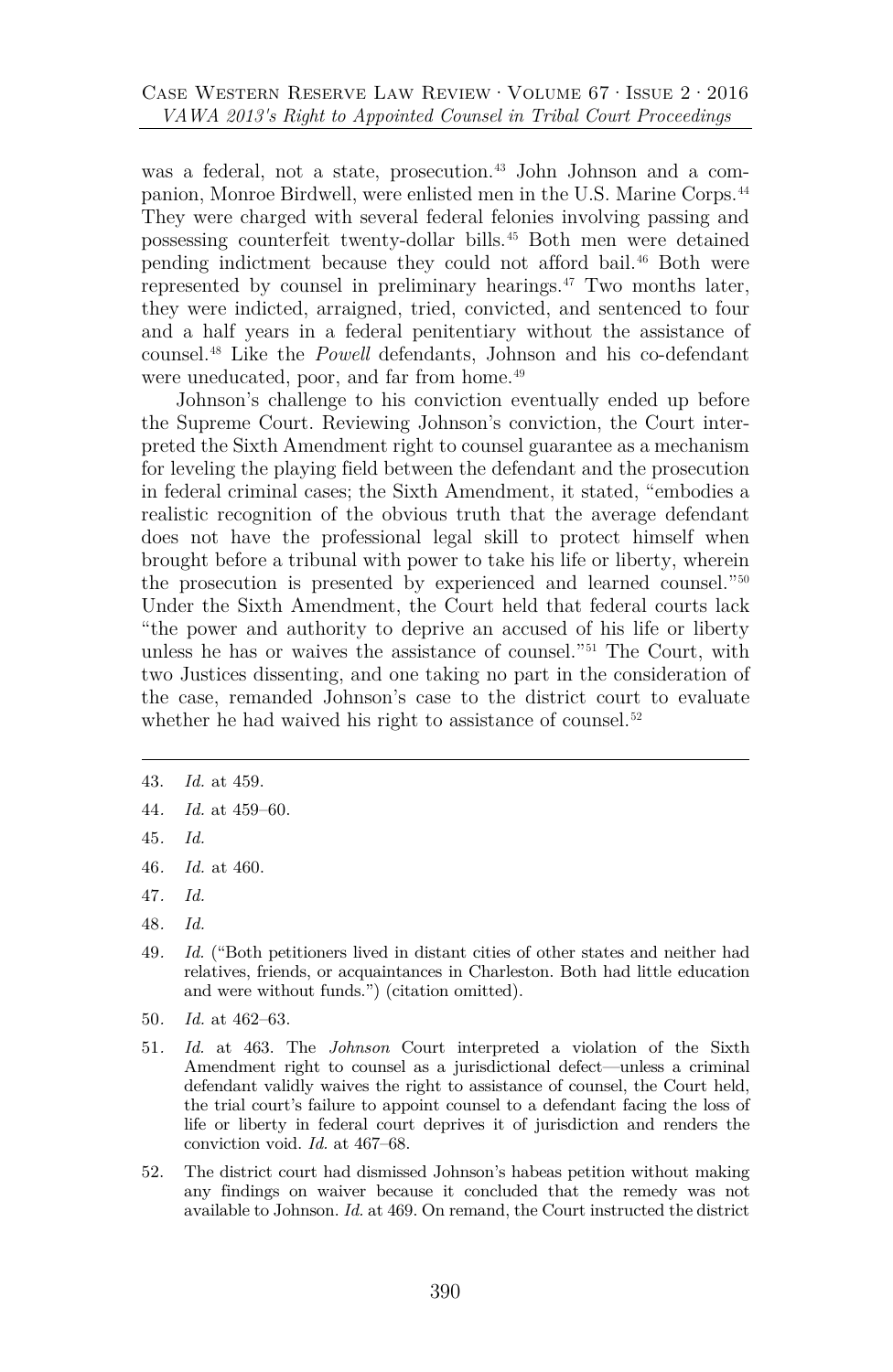Four years later, in *Betts v. Brady*, [53](#page-13-1) the Court considered whether the Fourteenth Amendment requires appointment of counsel at public expense in all state court proceedings in which the *Powell* factors were met, or whether *Powell* was limited to state capital cases—i.e. whether a state court's failure to provide counsel, whether requested or not, to a defendant "unable to employ counsel, and . . . incapable adequately of making his own defense because of ignorance, feeble-mindedness, illiteracy, or the like"[54](#page-13-2) violates due process only in capital cases, or if the Fourteenth Amendment due process right to appointed counsel also reaches non-capital state court criminal prosecutions.[55](#page-13-3)

Smith Betts was indicted for robbery in a Maryland trial court.<sup>[56](#page-13-4)</sup> He lacked money to hire an attorney and requested that the court appoint one for him.[57](#page-13-5) The trial court denied Betts's request, explaining that the county only provided counsel at public expense to indigent defendants charged with murder or rape.[58](#page-13-6) Without waiving the right to counsel, Betts pleaded not guilty and proceeded to a bench trial.[59](#page-13-7) At the bench trial, witnesses were summoned for him, he examined witnesses, and he was given the opportunity to testify on his own be-half.<sup>[60](#page-13-8)</sup> The trial court found Betts guilty and sentenced him to eight vears in prison. $61$ 

Betts challenged his conviction on Fourteenth Amendment grounds, asserting that the trial court's refusal to appoint counsel deprived him of "liberty without due process of law."[62](#page-13-10) Betts sought a categorical ruling from the Court requiring state courts to appoint counsel to indigent defendants as a matter of federal constitutional law in all criminal cases.[63](#page-14-0) In addressing Betts's claim, the Court discussed

- <span id="page-13-1"></span>54*. See supra* note [40](#page-11-4) and accompanying text.
- <span id="page-13-2"></span>55. *Betts*, 316 U.S. at 461.
- <span id="page-13-3"></span>56. *Id.* at 456.
- <span id="page-13-4"></span>57*. Id.* at 456–57.
- <span id="page-13-5"></span>58*. Id.* at 457.
- <span id="page-13-6"></span>59*. Id.*
- <span id="page-13-7"></span>60*. Id.*
- <span id="page-13-8"></span>61*. Id.*
- <span id="page-13-9"></span>62*. Id.* at 461.
- <span id="page-13-10"></span>63*. Id.* at 462. ("The petitioner, in this instance, asks us, in effect, to apply a rule in the enforcement of the due process clause. He says the rule to be

court to grant the writ if Johnson established that he had not competently and intelligently waived the right to counsel, and to deny the writ if he did not sustain that burden. *Id.*

<span id="page-13-0"></span><sup>53.</sup> 316 U.S. 455 (1942), *overruled by* Gideon v. Wainwright, 372 U.S. 335 (1963).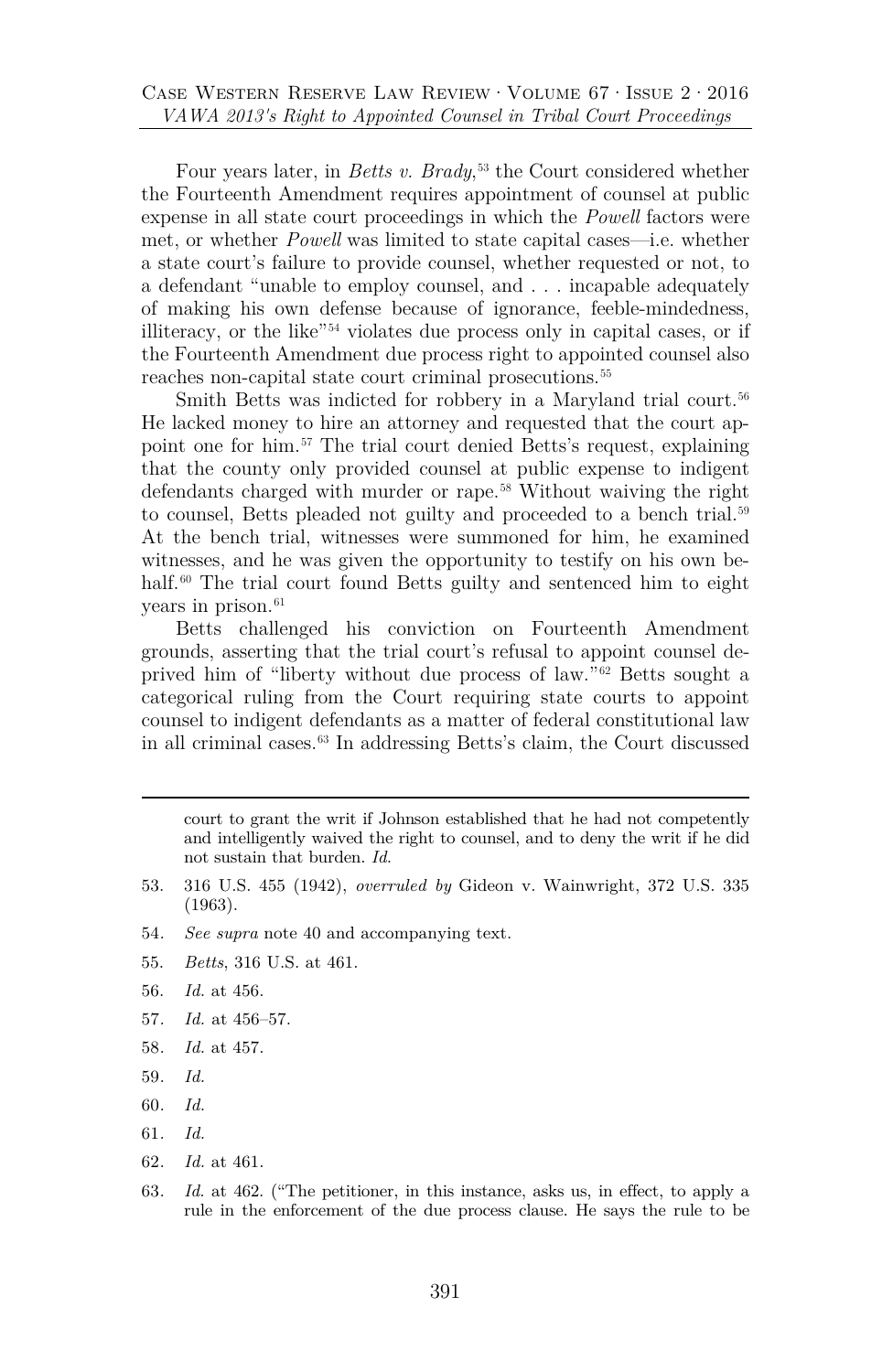the relationship between the right to counsel under the Sixth Amendment—which only applies in federal court and which, at this juncture, had not been incorporated into the Fourteenth Amendment on one hand, and the due process clause of the Fourteenth Amendment on the other.<sup>[64](#page-14-1)</sup> The Court explained that although the specific guarantees in the Sixth Amendment were not, at this time, incorporated into the Fourteenth Amendment's due process clause, a state's denial of rights and privileges set out in the first eight amendments to the Constitution could, in some circumstances, result in a denial of due process under the Fourteenth Amendment.[65](#page-14-2)

The difference between the guarantees under the Bill of Rights and the protections afforded by the due process right, the Court explained, is that the latter is "less rigid and more fluid" than the former.<sup>[66](#page-14-3)</sup> As such, evaluating a claim of a constitutional violation under due process is "less a matter of rule," and is "tested by an appraisal of the totality of facts in a given case."[67](#page-14-4) Thus, what may amount to a denial of due process under one set of facts, under other facts may not.[68](#page-14-5) Relying on an originalist and historical analysis, a divided Court rejected Betts's argument that a right to counsel at public expense in all state criminal proceedings was "dictated by natural, inherent, and fundamental principles of fairness.["69](#page-14-6) Rather than a fundamental right essential to a fair trial, the Court concluded, in the great majority of the states at the

<span id="page-14-0"></span>64*. Id.* at 461–62.

- 66*. Id.* at 462.
- <span id="page-14-1"></span>67*. Id.*
- <span id="page-14-2"></span>68*. Id.*
- <span id="page-14-6"></span><span id="page-14-5"></span><span id="page-14-4"></span><span id="page-14-3"></span>69*. Id.* at 464–65 ("The question we are now to decide is whether due process of law demands that in every criminal case, whatever the circumstances, a State must furnish counsel to an indigent defendant. Is the furnishing of counsel in all cases whatever dictated by natural, inherent, and fundamental principles of fairness? . . . Though, as we have noted, the [Sixth] Amendment lays down no rule for the conduct of the States, the question recurs whether the constraint laid by the [Sixth] Amendment upon the national courts expresses a rule so fundamental and essential to a fair trial, and so, to due process of law, that it is made obligatory upon the States by the Fourteenth Amendment. Relevant data on the subject are afforded by constitutional and statutory provisions subsisting in the colonies and the States prior to the inclusion of the Bill of Rights in the national Constitution, and in the constitutional, legislative, and judicial history of the States to the present date. These constitute the most authoritative sources for ascertaining the considered judgment of the citizens of the States upon the question.").

deduced from our former decisions is that, in every case, whatever the circumstances, one charged with crime, who is unable to obtain counsel, must be furnished counsel by the State.").

<sup>65</sup>*. Id.*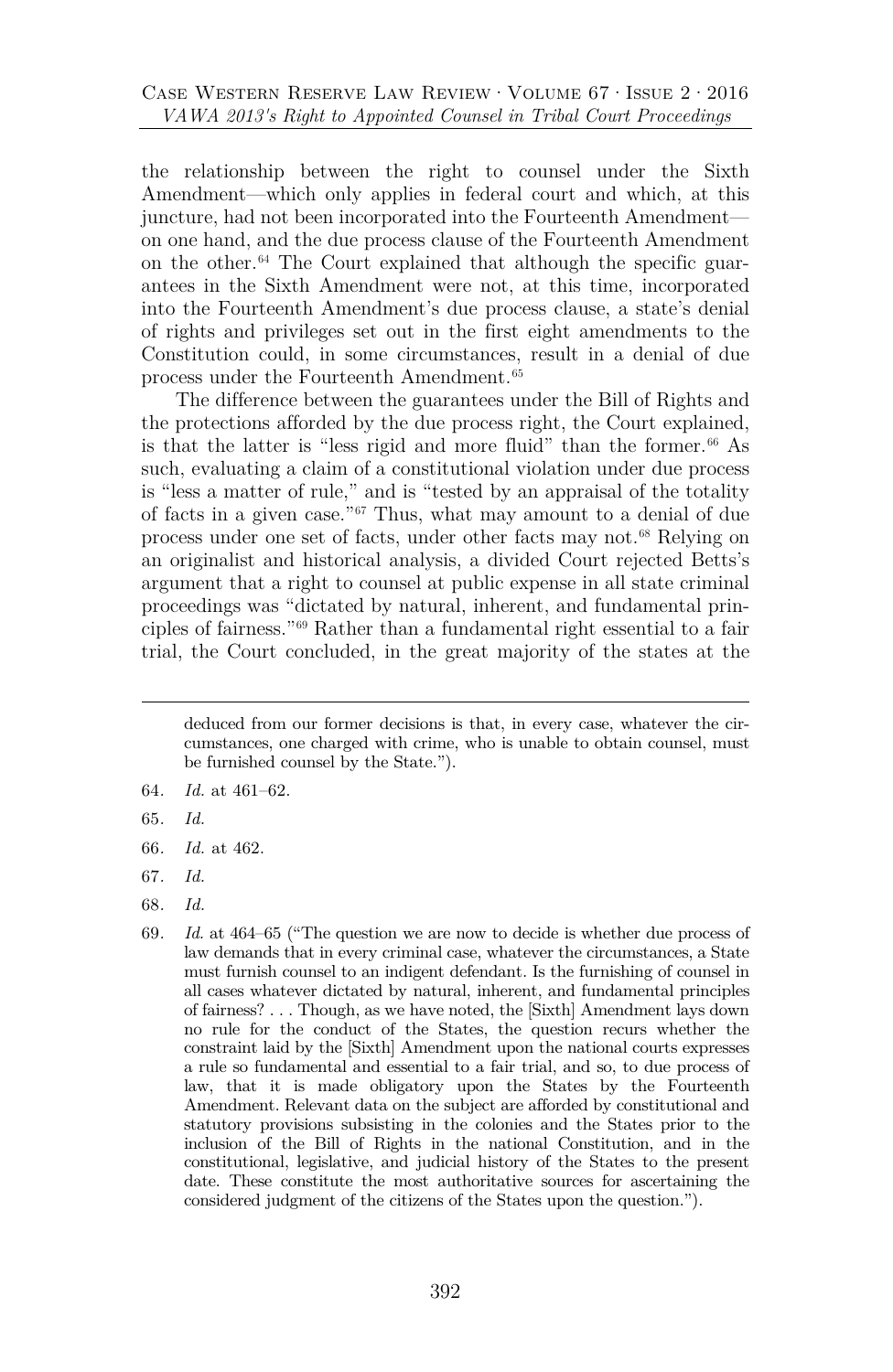founding, the appointment of counsel was a legislative, not a constitutional, matter.[70](#page-15-0)

Having rejected Betts's argument that the Fourteenth Amendment supported a categorical approach to the right to appointed counsel in state court proceedings, the majority analyzed Betts's claim under the totality of the circumstances. [71](#page-15-1) Betts's conviction, the majority noted, followed a bench trial, which, the record showed, was much more in-formal that a jury trial in Maryland.<sup>[72](#page-15-2)</sup> Further, there was no question that the charged crime had occurred—the issue was whether Betts was the perpetrator, an accusation Betts defended with an alibi.[73](#page-15-3) To defend his case, Betts was permitted to call and examine witnesses, which, according to the majority, reduced the trial to the "simple issue [of] the veracity of the testimony for the State and that for the Defendant."[74](#page-15-4) Relying on the trial judge's observations in the record, the majority noted that Betts was "not helpless, but was a man forty-three years old, of ordinary intelligence, and ability to take care of his own interests on the trial of that narrow issue," and who had prior experience with the criminal justice system as a criminal defendant.[75](#page-15-5) Finally, the majority noted that under Maryland law, Betts would have been entitled to appointed counsel had a judge determined he was incapable of protecting his interests[.76](#page-15-6)

The *Betts* majority's rejection of a categorical rule requiring states to appoint counsel in all criminal trials, regardless of the seriousness of the offense, reflects the federalism concerns that, explicitly or implicitly, inform the Court's incorporation jurisprudence in the criminal justice context generally—namely the far-reaching implications of imposing a federal constitutional rule of criminal procedure (and its attendant

- <span id="page-15-0"></span>70*. Id.* at 471–72 ("[I]n the great majority of the States, it has been the considered judgment of the people, their representatives and their courts that appointment of counsel is not a fundamental right, essential to a fair trial. On the contrary, the matter has generally been deemed one of legislative policy. In the light of this evidence, we are unable to say that the concept of due process incorporated in the Fourteenth Amendment obligates the States, whatever may be their own views, to furnish counsel in every such case. Every court has power, if it deems proper, to appoint counsel where that course seems to be required in the interest of fairness.").
- <span id="page-15-1"></span>71. *Id.* at 471–73.
- <span id="page-15-2"></span>72*. Id.* at 472.
- <span id="page-15-3"></span>73*. Id.*
- <span id="page-15-4"></span>74*. Id.*
- <span id="page-15-5"></span>75*. Id.*
- <span id="page-15-6"></span>76*. Id.* at 472–73 ("It is quite clear that in Maryland, if the situation had been otherwise and it had appeared that the petitioner was, for any reason, at a serious disadvantage by reason of the lack of counsel, a refusal to appoint would have resulted in the reversal of a judgment of conviction.").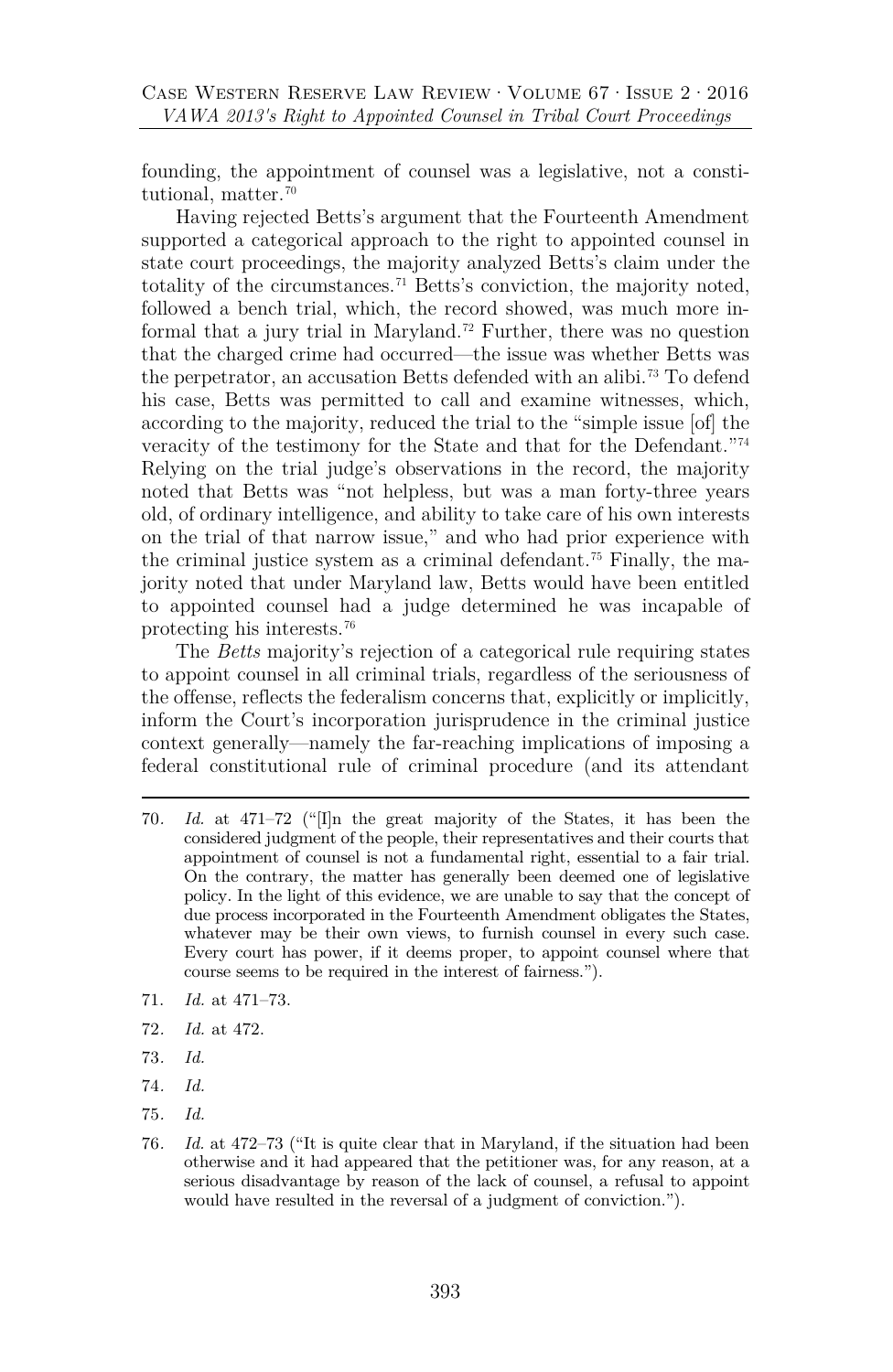costs) on states in a system in which most crime is prosecuted at the state and local level. The result Betts sought, the majority noted, would impose upon states a "requirement without distinction between criminal charges of different magnitude or in respect of courts of varying jurisdiction" requiring appointment of counsel in small crimes and even traffic court.[77](#page-16-0) Indeed, the majority asserted, because the Fourteenth Amendment protects property as well as life and liberty, taken to its logical end, Betts's argument would require appointment of counsel even in civil cases involving property.[78](#page-16-1)

Following *Betts*, the Fourteenth Amendment due process clause required state courts to provide counsel at public expense where the absence of counsel may result in a trial "offensive to the common and fundamental ideas of fairness and right."[79](#page-16-2) The Fourteenth Amendment due process clause, the Court held, simply could not be interpreted to mean that state court criminal defendants can never obtain fair and just results in any state court criminal proceedings without the assistance of counsel.[80](#page-16-3) Under *Betts*, therefore, state court defendants had a federal constitutional right to appointed counsel in non-capital cases subject to *Powell's* facts and circumstances test. Or, stated in the negative, absent special circumstances like illiteracy or a complex trial, state courts were not constitutionally required to provide counsel at public expense to indigent defendants.

Justices Black, Douglas, and Murphy dissented in *Betts*. [81](#page-16-4) They disagreed with the majority's conclusion that the Fourteenth Amendment did not incorporate the Sixth Amendment right to counsel. And they took issue with the majority's conclusion that a failure to appoint counsel in Betts's case did not violate his right to due process.<sup>[82](#page-17-0)</sup> Both

- 77. *Betts*, 316 U.S. at 473 (quoting the Chief Judge of the Court of Appeals of Maryland, the majority asserted that such a ruling would require appointment of counsel for "'[c]harges of small crimes tried before justices of the peace and capital charges tried in the higher courts . . . . Presumably it would be argued that trials in the Traffic Court would require it.'").
- 78*. Id.*
- <span id="page-16-0"></span>79*. Id.*
- 80*. Id.* (explaining that the Fourteenth Amendment does not embody an "inexorable command that no trial for any offense, or in any court, can be fairly conducted and justice accorded a defendant who is not represented by counsel").
- <span id="page-16-2"></span><span id="page-16-1"></span>81*. Id.* at 474 (Black, J., dissenting).
- <span id="page-16-4"></span><span id="page-16-3"></span>82*. Id.* at 474–75 (Black, J., dissenting) ("If this case had come to us from a federal court, it is clear we should have to reverse it, because the Sixth Amendment makes the right to counsel in criminal cases inviolable by the Federal Government. I believe that the Fourteenth Amendment made the Sixth applicable to the states. But this view, although often urged in dissents, has never been accepted by a majority of this Court and is not accepted today. . . . I believe, however, that under the prevailing view of due process, as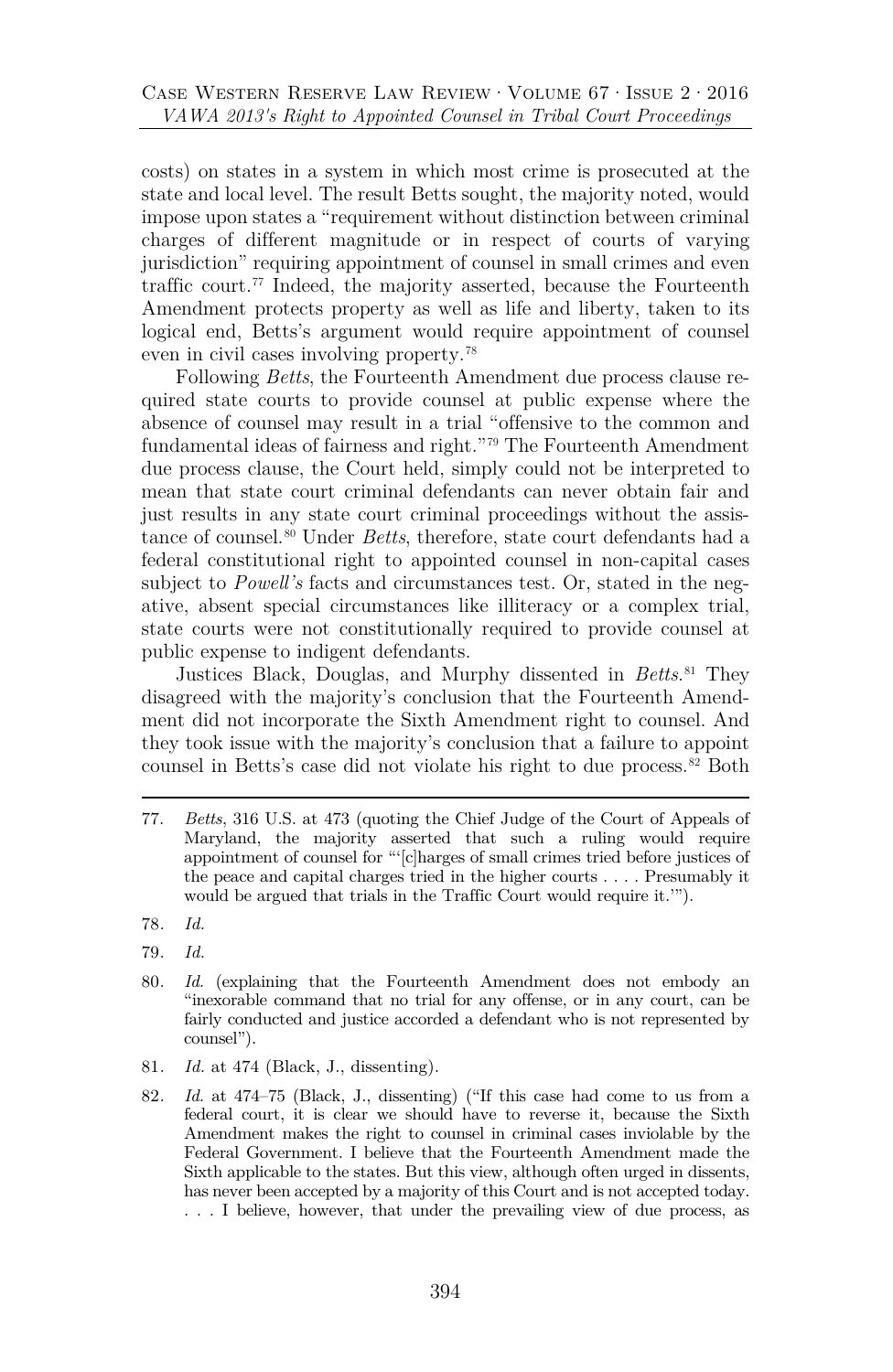were points, as it turned out in subsequent cases, on which the *Betts* dissenters would prove to have the better of the argument.

In 1961, in *Hamilton v. Alabama*, [83](#page-17-1) almost two decades after *Betts* and two years before *Gideon*, the Court re-visited the issue of the federal constitutional test for determining when a state court must appoint counsel to indigent defendants in death penalty cases. As noted, *Powell* established a case-by-case facts and circumstances test.<sup>[84](#page-17-2)</sup> The question in *Hamilton* was whether a state court capital defendant had a constitutional right to counsel at all critical stages of prosecution, regardless of whether he was prejudiced by the absence of counsel.[85](#page-17-3) Stated another way, whether appointment of counsel in state death penalty proceedings was a categorical federal constitutional requirement. Or, whether, as the Court held in *Powell*, the right is subject to a case-by-case inquiry. The *Hamilton* Court, in a very short and unanimous opinion, held that assistance of counsel is constitutionally and categorially required at all critical stages of a state death penalty prosecution: "[w]hen one pleads to a capital charge without benefit of counsel," the Court held, "we do not stop to determine whether prejudice resulted."[86](#page-17-4) In so holding, the *Hamilton* Court effectively abandoned *Powell's* case-by-case approach for evaluating the federal constitutional right to counsel in state death penalty cases.

At this juncture, which is shortly before the Court decided *Gideon*, Fourteenth Amendment jurisprudence categorically required assistance of counsel at all critical stages of state capital cases.[87](#page-17-5) But it didn't always require appointment of counsel at public expense in non-capital cases, as those were still subject to the *Betts* case-by-case, facts, and circumstances inquiry.[88](#page-18-0) And that was the issue in *Gideon*—whether the Court should continue to adhere to a case-by-case approach to the right to appointed counsel in state non-capital cases. Or whether it should extend the categorical approach it had just adopted for state

<span id="page-17-0"></span>reflected in the opinion just announced, a view which gives this Court such vast supervisory powers that I am not prepared to accept it without grave doubts, the judgment below should be reversed.") (citation omitted).

- 83. 368 U.S. 52 (1961).
- <span id="page-17-1"></span>84. Powell v. Alabama, 287 U.S. 45, 71 (1932).
- <span id="page-17-2"></span>85*. Hamilton*, 368 U.S. at 53.
- <span id="page-17-3"></span>86. *Id.* at 55. Hamilton was arraigned and entered a plea at his arraignment without the assistance of counsel. *Id.* at 52. On review, it was conceded that arraignment was a critical proceeding under Alabama law. *Id.* at 53–54.
- <span id="page-17-4"></span>87. *Id.* at 54–55.
- <span id="page-17-5"></span>88. Betts v. Brady, 316 U.S. 455, 471–72 (1942), *overruled by* Gideon v. Wainwright, 372 U.S. 335 (1963).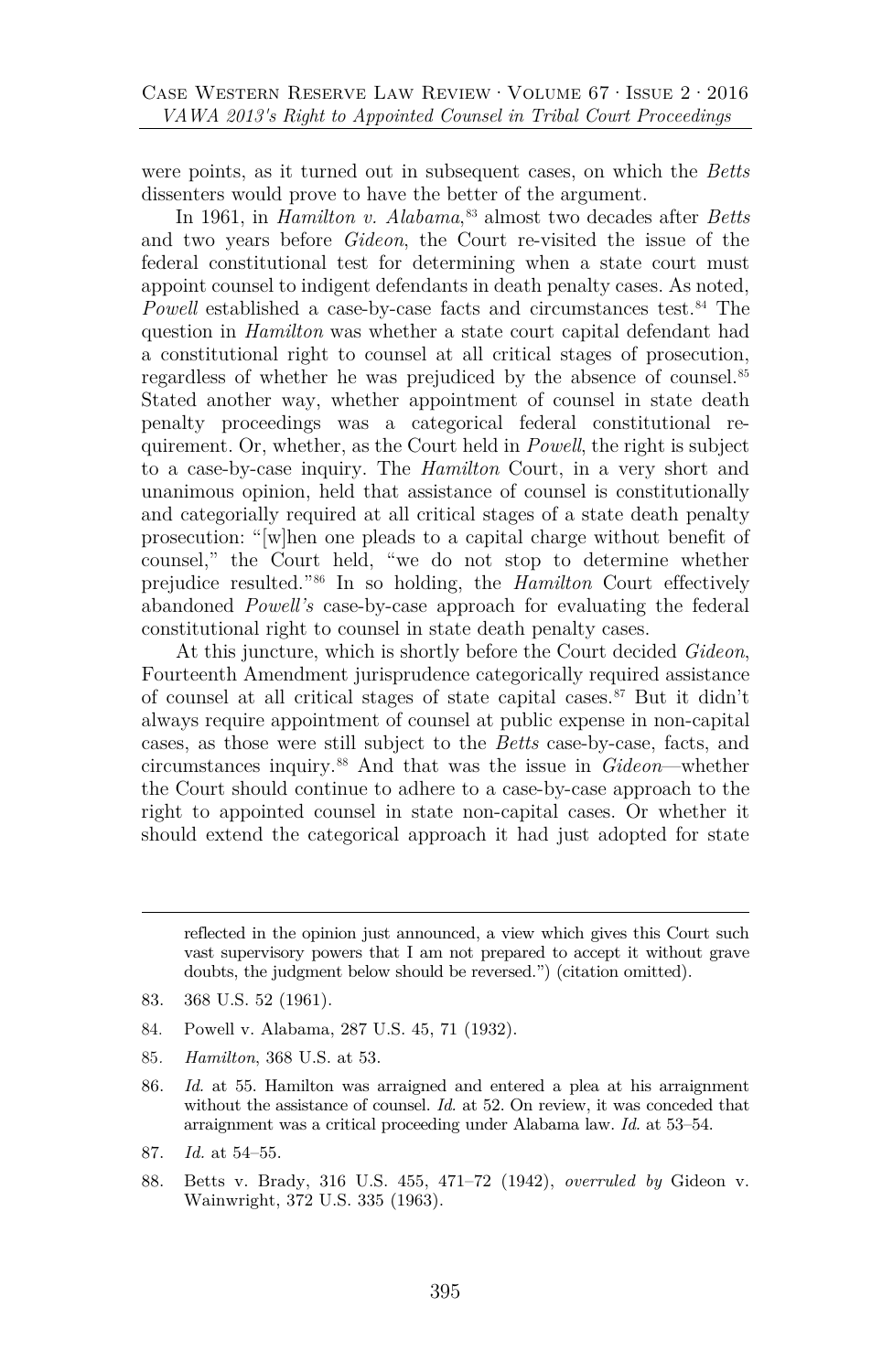capital cases in *Hamilton* to state non-capital cases.<sup>[89](#page-18-1)</sup> *Gideon*, of course, overruled *Betts*, holding that, at least in felony cases, states must pro-vide indigent defendants with counsel at public expense.<sup>[90](#page-18-2)</sup>

*Gideon* produced a unanimous opinion with a clear holding, but elusive reasoning. Justice Black, the reader will recall, was one of three dissenters in *Betts*. He disagreed both with the *Betts* majority's conclusion that the Fourteenth Amendment did not incorporate the Sixth Amendment right to counsel and the majority's conclusion that a failure to appoint counsel in Betts's case did not violate his right to due process.[91](#page-18-3) Now writing for the majority in *Gideon*, Justice Black offered two reasons for overruling *Betts*. One, *Betts* represented a departure from precedent—Justice Black characterized *Betts's* position on incorporation (that is, whether appointment of counsel is a fundamental right incorporated into the Fourteenth Amendment) as an "abrupt break with [the Court's] own well-considered precedents."[92](#page-18-4) According to Justice Black, the *Gideon* Court was simply "returning to these old precedents, sounder we believe than the new," and restoring "constitutional principles established to achieve a fair system of justice."[93](#page-18-5) The second rationale Justice Black offered was that *Betts* was wrongly decided because it was contrary to obvious truth—"[n]ot only these precedents but also reason and reflection require us to recognize that in our adversary system of criminal justice, any person haled into court, who is too poor to hire a lawyer, cannot be assured a fair trial unless counsel is provided for him. This seems to us to be an obvious truth."[94](#page-18-6)

Neither reason is entirely satisfying. Fairly read, *Betts* was a logical and natural application of *Powell's* case-by-case analysis in the noncapital context.[95](#page-19-0) And Justice Black's second rationale—that *Betts*

- <span id="page-18-0"></span>89. *Gideon*, 372 U.S. at 337–38 ("Since 1942, when *Betts v. Brady* was decided by a divided Court, the problem of a defendant's federal constitutional right to counsel in a state court has been a continuing source of controversy and litigation in both state and federal courts. To give this problem another review here, we granted certiorari.") (citations omitted).
- <span id="page-18-1"></span>90. *Id.* at 342.
- 91. *Betts*, 316 U.S. at 474 (Black, J., dissenting).
- 92*. Gideon*, 372 U.S. at 344.
- <span id="page-18-2"></span>93*. Id.*
- <span id="page-18-4"></span><span id="page-18-3"></span>94*. Id.* This "obvious truth" language is found in the *Johnson* opinion, where the court held that the outcome there "embodie[d] a realistic recognition of the obvious truth that the average defendant does not have the professional legal skill to protect himself when brought before a tribunal with power to take his life or liberty, wherein the prosecution is presented by experienced and learned counsel." Johnson v. Zerbst, 304 U.S. 458, 462–63 (1938).
- <span id="page-18-6"></span><span id="page-18-5"></span>95*. See Gideon*, 372 U.S. at 349–50 (Harlan, J., concurring) ("I agree that *Betts v. Brady* should be overruled, but consider it entitled to a more respectful burial than has been accorded, at least on the part of those of us who were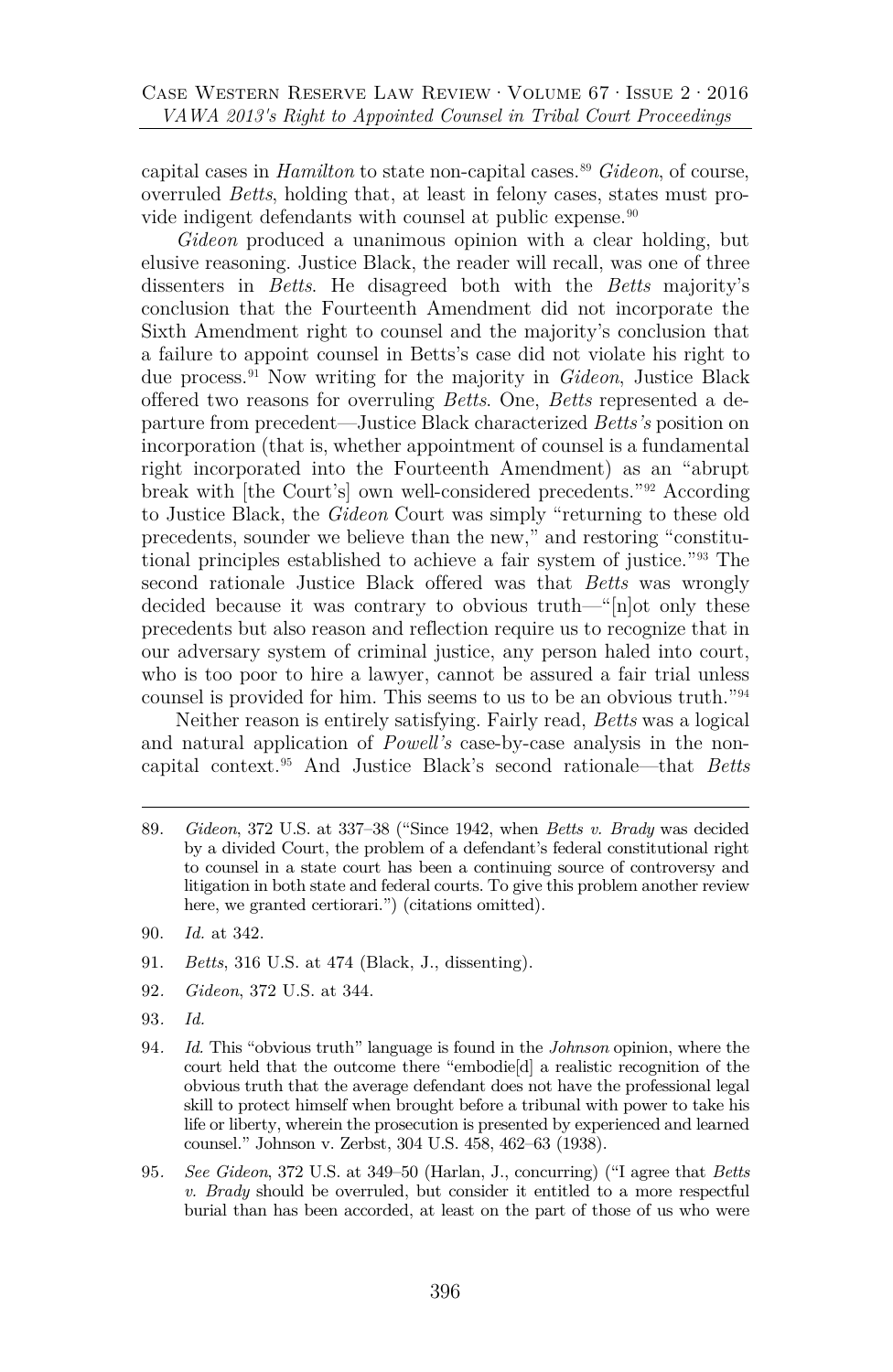should be overturned because its result is contrary to "obvious truth" is a debatable, if not alarming, basis for overturning an established Supreme Court precedent. Although *Gideon* presents a compelling result as a matter of justice and fair play, faithfulness to the rule of law ostensibly requires high courts to follow prior case law until it is shown to be contrary to positive law or based on faulty factual premise, not simply because a different set of jurists later concludes it is contrary to an "obvious truth." This should be particularly so when the result of a federal court ruling forces states to standardize their criminal justice procedures around a newly recognized federal constitutional right.[96](#page-19-1)

*Gideon* involved a state felony conviction and it imposed a categorical requirement under the Sixth Amendment, applied to the states under the Fourteenth Amendment, to provide indigent defendants charged with felonies counsel at public expense.[97](#page-20-0) The next issue presented was whether the Constitution imposed the same requirement in misdemeanor cases. And, if it did, was the requirement a categorical

<span id="page-19-0"></span>not on the Court when that case was decided. I cannot subscribe to the view that *Betts v. Brady* represented 'an abrupt break with its own well-considered precedents.' In 1932, in *Powell v. Alabama*, a capital case, this Court declared that under the particular facts there presented . . . the state court had a duty to assign counsel for the trial as a necessary requisite of due process of law. It is evident that these limiting facts were not added to the opinion as an afterthought; they were repeatedly emphasized, and were clearly regarded as important to the result. Thus when this Court, a decade later, decided *Betts v. Brady*, it did no more than to admit of the possible existence of special circumstances in noncapital as well as capital trials, while at the same time insisting that such circumstances be shown in order to establish a denial of due process.") (citations omitted).

- <span id="page-19-1"></span>96. In his concurrence, Justice Harlan offered a different take on whether categorical rules threaten state autonomy more than case-by-case inquiries he thought that *Gideon's* categorical holding was probably more aligned with federalism concerns than *Betts* because *Betts's* case-by-case approach had resulted in significant federal court oversight over state court criminal proceedings. *Id.* at 350–51 ("In noncapital cases, the 'special circumstances' rule has continued to exist in form while its substance has been substantially and steadily eroded." Noting that no decision since 1950 had found a lack of special circumstances and that "there have been not a few cases in which special circumstances were found in little or nothing more than the 'complexity' of the legal questions presented, although those questions were often of only routine difficulty. The Court has come to recognize, in other words, that the mere existence of a serious criminal charge constituted in itself special circumstances requiring the services of counsel at trial. In truth the *Betts v. Brady* rule is no longer a reality. This evolution, however, appears not to have been fully recognized by many state courts, in this instance charged with the front-line responsibility for the enforcement of constitutional rights. To continue a rule which is honored by this Court only with lip service is not a healthy thing and in the long run will do disservice to the federal system.") (citations omitted).
- 97. *Id.* at 342.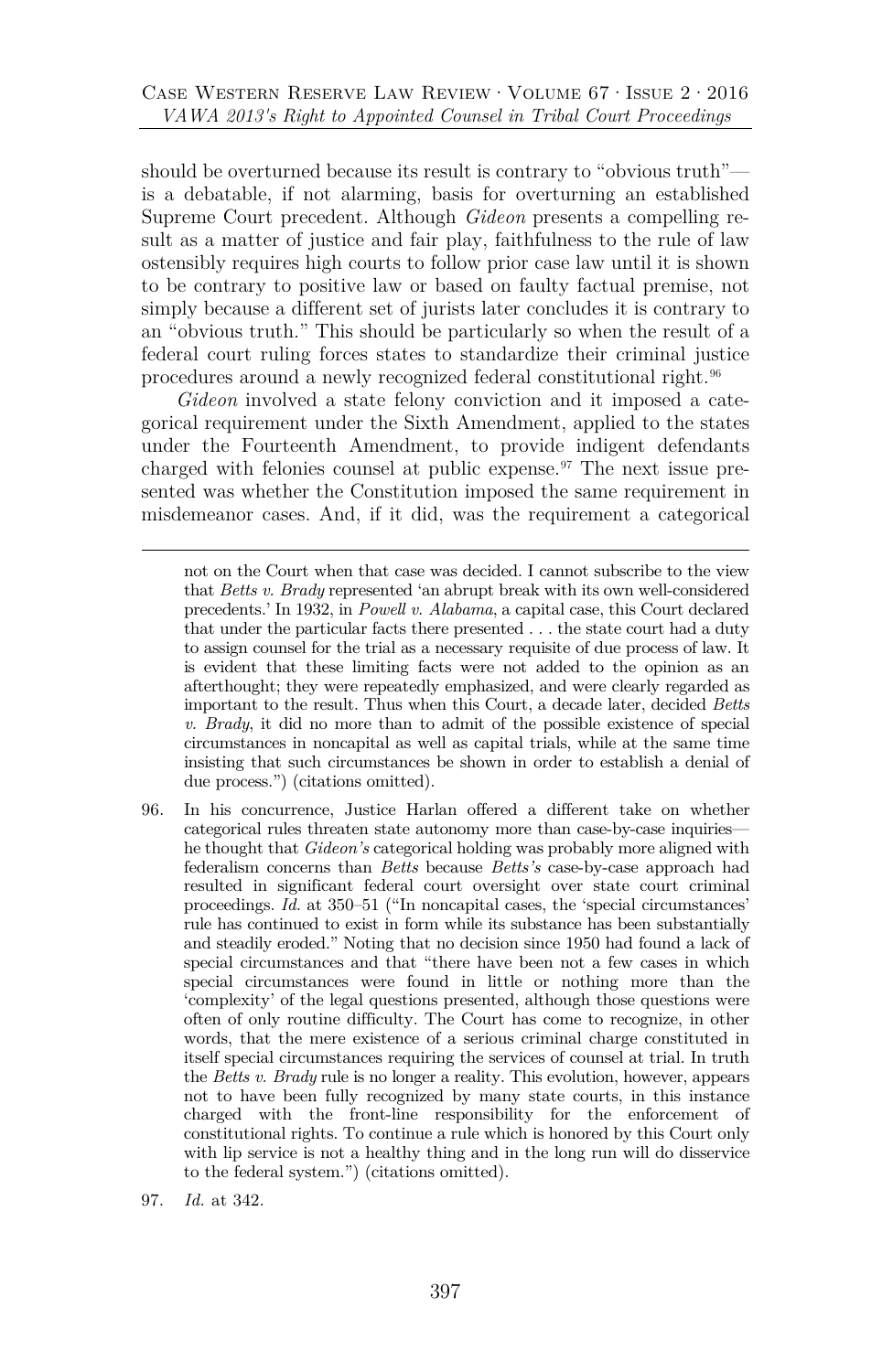constitutional imperative, like the rule in *Gideon*? Or would it be determined on a case-by-case basis, the approach the Court initially embraced in *Powell* for state capital cases, but later abandoned in *Hamilton*, and initially adopted in *Betts*, but later abandoned in *Gideon*?

This was the issue in *Argersinger v. Hamlin*, [98](#page-20-1) decided in 1972, nine years after *Gideon*. [99](#page-20-2) Jon Richard Argersinger was charged with carrying a concealed weapon in violation of Florida law.[100](#page-20-3) At the time, the offense was punishable by up to six months in jail and a fine of up to \$1000.<sup>[101](#page-20-4)</sup> Argersinger was indigent and was not appointed counsel.<sup>[102](#page-20-5)</sup> Following a bench trial, the trial court sentenced him to ninety days incarceration.[103](#page-20-6) He appealed his conviction on the ground that he had been deprived his federal constitutional right to counsel.[104](#page-20-7) The Florida Supreme Court, in a closely divided opinion, held that Argersinger was not entitled to counsel at public expense.[105](#page-20-8) The Court held that the Sixth Amendment right to counsel was co-extensive with the Sixth Amendment right to a jury trial,<sup>[106](#page-20-9)</sup> a right the U.S. Supreme Court had recently extended to some, but not all, state court criminal proceedings in *Duncan v. Louisiana*. [107](#page-20-10) In *Duncan*, the Court held that the Fourteenth Amendment requires states to provide criminal defendants a jury only in prosecutions for non-petty offenses.[108](#page-21-0) The Florida Supreme Court concluded that the right to appointed counsel tracked

- 101*. Id.*
- 102*. Id.*
- 103*. Id.*
- <span id="page-20-0"></span>104*. Id.*
- <span id="page-20-1"></span>105*. Id.* at 26–27. The Florida high court split 4–3 in upholding Argersinger's conviction. *Id.*
- <span id="page-20-2"></span>106. *Id.*
- <span id="page-20-3"></span>107. 391 U.S. 145, 159 (1968).
- <span id="page-20-10"></span><span id="page-20-9"></span><span id="page-20-8"></span><span id="page-20-7"></span><span id="page-20-6"></span><span id="page-20-5"></span><span id="page-20-4"></span>108*. Id.* at 154 ("[T]he right to jury trial in serious criminal cases is a fundamental right and hence must be recognized by the States as part of their obligation to extend due process of law to all persons within their jurisdiction."). The *Duncan* Court declined to define the line between petty and serious offenses, leaving that question for another day because the authorized penalty in the case before it clearly qualified the crime involved as a serious offense. *Id.* at 161–62 ("We need not . . . settle in this case the exact location of the line between petty offenses and serious crimes. It is sufficient for our purposes to hold that a crime punishable by two years in prison is, based on past and contemporary standards in this country, a serious crime and not a petty offense.") (citations omitted).

<span id="page-20-11"></span><sup>98.</sup> 407 U.S. 25 (1972).

<sup>99.</sup> *Id.* 

<sup>100</sup>*. Id.* at 26.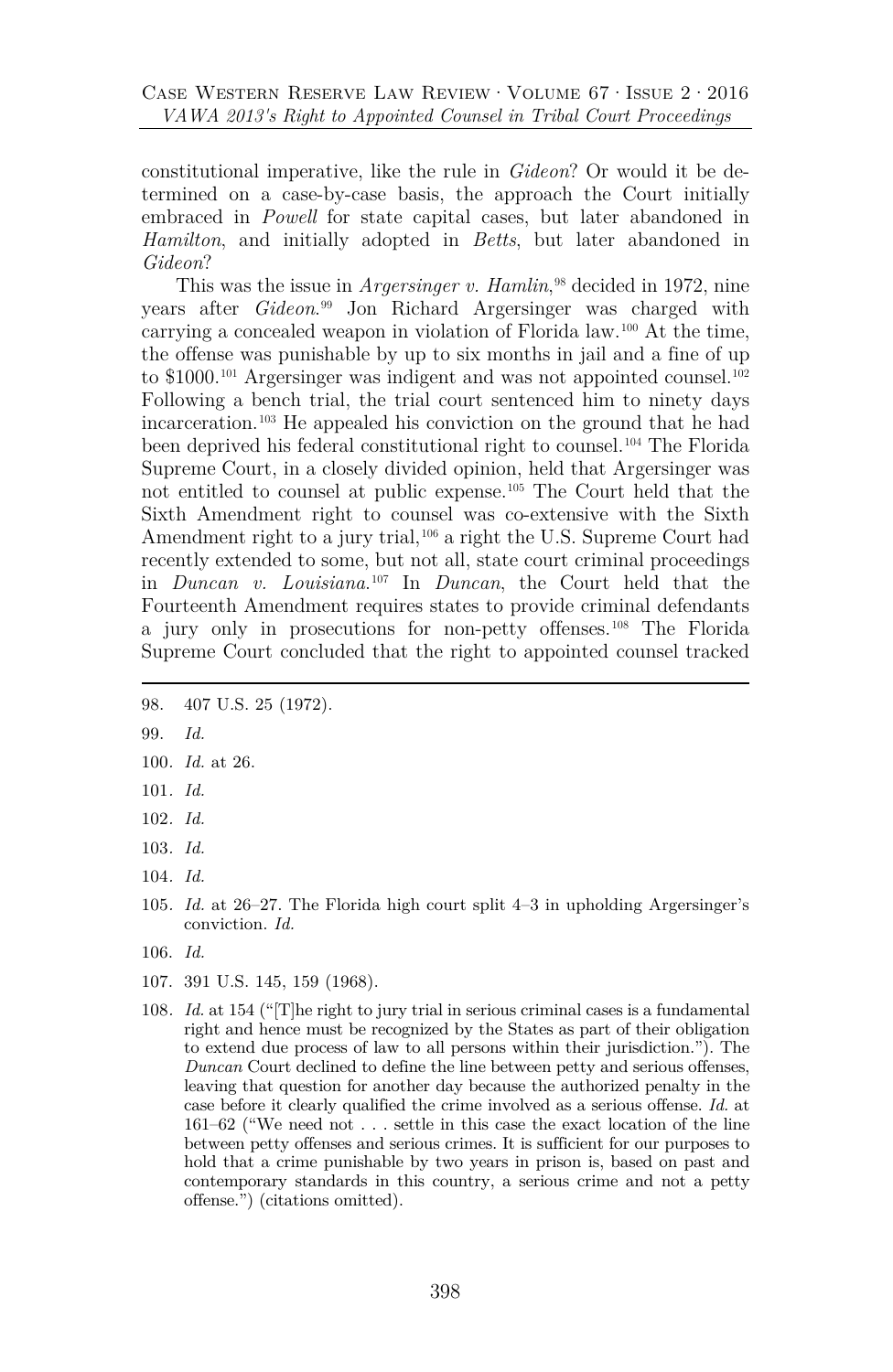the right to a jury trial—that is, it was only constitutionally required in prosecutions for non-petty offenses. [109](#page-21-1)

<span id="page-21-7"></span>The U.S. Supreme Court rejected the Florida Supreme Court's analogy between the right to a jury trial and the right to appointed counsel, holding that the latter is broader than the former.[110](#page-21-2) The Court concluded that the Sixth Amendment was intended to extend the right to counsel beyond limitations in the common law, and noted that even at common law defendants enjoyed the right to counsel for petty offenses.[111](#page-21-3) The Court further suggested that the right to counsel was more fundamental to a fair proceeding than the right to a jury trial.<sup>[112](#page-21-4)</sup> The issues in misdemeanor cases, the Court noted, are no less complex than those in a felony trial.[113](#page-21-5) Focusing on the danger an indigent defendant faces of being deprived of liberty without counsel to assist in his defense, the *Argersinger* Court formulated a categorical rule imposition of any sentence of incarceration for a misdemeanor offense, regardless of its seriousness, on a defendant who has not been represented by counsel or waived his right to counsel, violates the Sixth Amendment, applicable to states through the Fourteenth Amend-ment.<sup>[114](#page-22-0)</sup>

<span id="page-21-6"></span><span id="page-21-0"></span>The next question the Court addressed was whether the right to counsel at public expense extended to proceedings other than a criminal

- 110. *Argersinger*, 407 U.S. at 30 ("While there is historical support for limiting the 'deep commitment' to trial by jury to 'serious criminal cases,' there is no such support for a similar limitation on the right to assistance of counsel[.]").
- <span id="page-21-2"></span><span id="page-21-1"></span>111*. Id.* at 30–31 ("The Sixth Amendment thus extended the right to counsel beyond its common-law dimensions. But there is nothing in the language of the Amendment, its history, or in the decisions of this Court, to indicate that it was intended to embody a retraction of the right in petty offenses wherein the common law previously did require that counsel be provided. We reject, therefore, the premise that since prosecutions for crimes punishable by imprisonment for less than six months may be tried without a jury, they may also be tried without a lawyer.") (citation omitted).
- <span id="page-21-3"></span>112*. Id.* at 31, 46 (Powell, J., concurring).
- 113*. Id.* at 33 ("The requirement of counsel may well be necessary for a fair trial even in a petty-offense prosecution. We are by no means convinced that legal and constitutional questions involved in a case that actually leads to imprisonment even for a brief period are any less complex than when a person can be sent off for six months or more.").
- <span id="page-21-5"></span><span id="page-21-4"></span>114*. Id.* at 37. Justice Powell concurred. Citing a deep and well-documented concern for the burden the Court's categorical rule would impose on state and local government budgets, he advocated for a revitalized *Betts*-style facts and circumstances inquiry. *Id.* at 63 (Powell, J., concurring) ("I would hold that the right to counsel in petty-offense cases is not absolute but is one to be determined by the trial courts exercising a judicial discretion on a case-bycase basis.") (citation omitted).

<sup>109.</sup> State *ex rel.* Argersinger v. Hamlin, 236 So. 2d 442, 443 (Fla. 1970).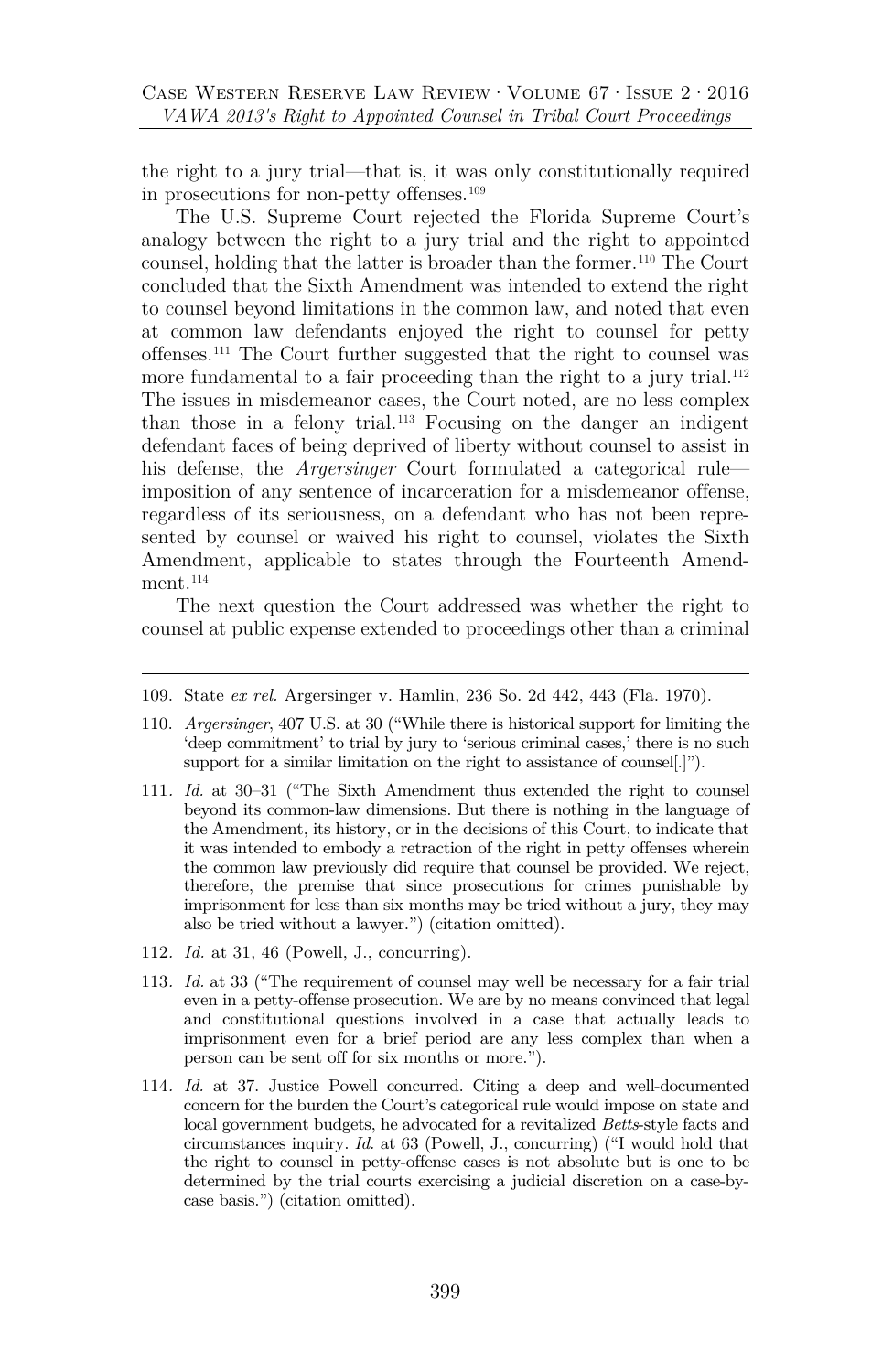prosecution in which a person's liberty was at stake, and, if so, under what circumstances. In *Gagnon v. Scarpelli*,<sup>[115](#page-22-1)</sup> decided in 1973, a year after *Argersinger*, the Court addressed whether the *Argersinger* categorical right to counsel at public expense extended to probation revocation hearings.[116](#page-22-2) Gerald Scarpelli pleaded guilty to armed robbery in Wisconsin in 1965.[117](#page-22-3) He was sentenced to fifteen years, but the trial court suspended his entire sentence and placed him on probation for seven years.[118](#page-22-4) Scarpelli's supervision was transferred to Illinois, where he was later arrested for burglary.[119](#page-22-5) Wisconsin revoked Scarpelli's probation without a hearing and he was subsequently remanded into custody to serve the fifteen-year sentence on the underlying felony.[120](#page-22-6)

The Court took up two issues. One, was Scarpelli entitled to a hearing before having his probation revoked? And, two, if so, would he be entitled to appointed counsel at a probation revocation hearing?<sup>[121](#page-22-7)</sup> In answering the first question, the Court held that probation revocation is not a stage of criminal prosecution.[122](#page-22-8) This matters because once the Court designates a proceeding a "stage of criminal prosecution," the subject of the proceeding is entitled to the full complement of constitutional trial rights and protections available to criminal defendants under the Constitution.[123](#page-22-9) The Court considered the second

- 115. 411 U.S. 778 (1973).
- 116*. Id.*
- 117. *Id.* at 779.
- 118*. Id.*
- 119*. Id.* at 779–80.
- <span id="page-22-0"></span>120*. Id.* at 780.
- 121*. Id.* at 779.
- 122*. Id.* at 782.
- <span id="page-22-9"></span><span id="page-22-8"></span><span id="page-22-7"></span><span id="page-22-6"></span><span id="page-22-5"></span><span id="page-22-4"></span><span id="page-22-3"></span><span id="page-22-2"></span><span id="page-22-1"></span>123*. See* Morrissey v. Brewer, 408 U.S. 471, 480, 485–88 (1972) (holding that revocation of parole is not a part of a criminal prosecution because it involves deprivation of conditional liberty, but the parolee is nonetheless entitled to minimal due process at a preliminary hearing to determine whether probable cause exists and a final hearing to adjudicate alleged violation because loss of liberty is a serious deprivation). The process due a parolee at a preliminary hearing is notice of the alleged violation; opportunity to appear and present evidence; a conditional right to confront adverse witnesses; an independent decision-maker; and a written report of the hearing. *Id.* at 486–87. The parolee's final hearing is less summary and it requires similar elements written notice of the alleged violation; disclosure of evidence; "opportunity to be heard in person" and present evidence; "right to confront and crossexamine adverse witnesses" (unless good cause is found for not allowing confrontation); "a 'neutral and detached' hearing body;" and a "written statement by the factfinders as to the evidence relied on and reasons for revoking parole." *Id.* at 487–89. *Morrissey* involved a revocation of parole, not probation (the proceeding at issue in *Gagnon*). The *Gagnon* Court found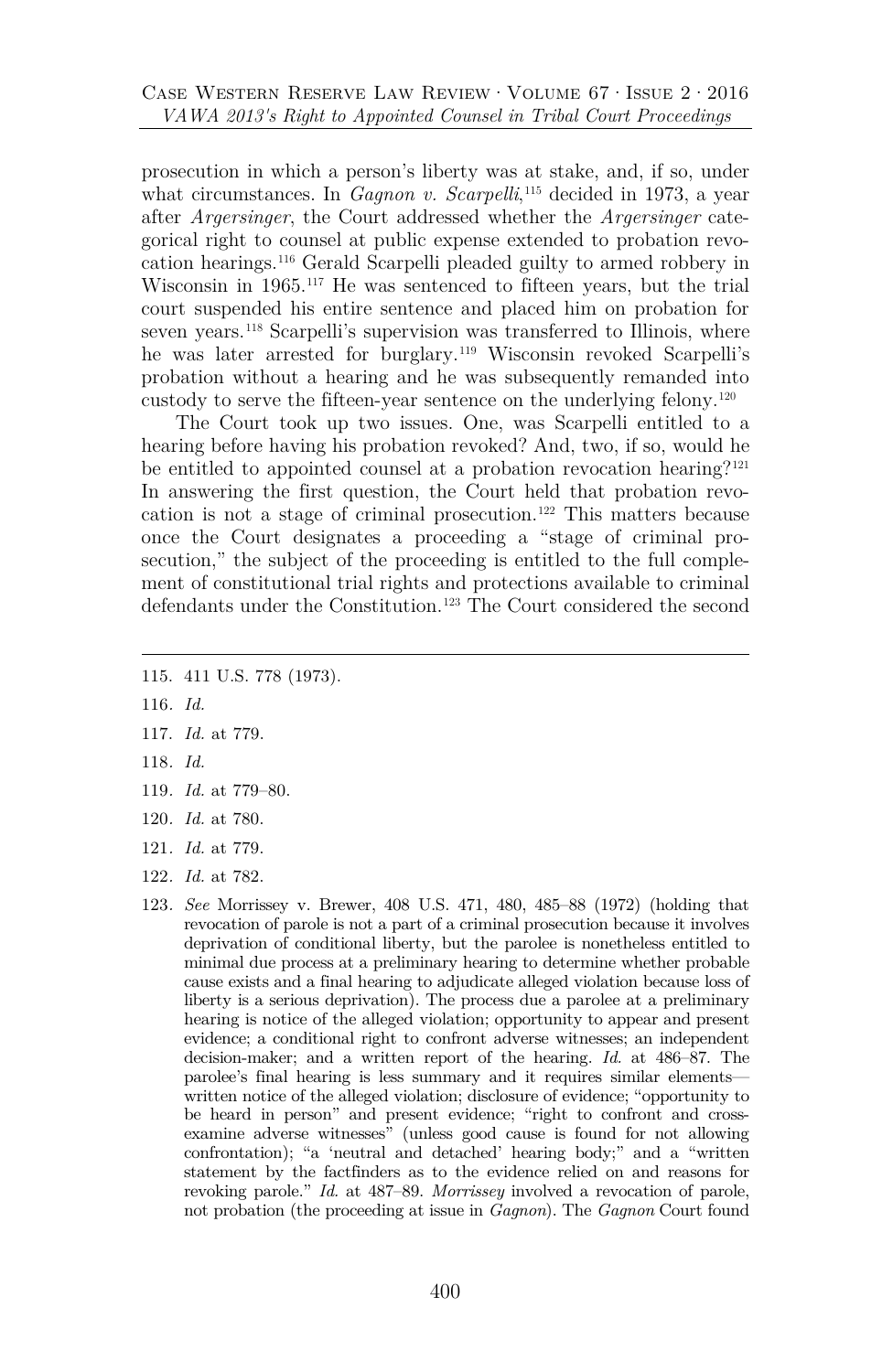issue—whether an indigent probationer or parolee has a due process right to be represented by appointed counsel at these hearings—to be the more difficult question of the two.<sup>[124](#page-23-0)</sup>

As noted, the anchor for the *Argersinger* Court's categorical rule requiring appointment of counsel before a defendant can be incarcerated was the threat of an unjust loss of liberty faced by indigent defendants forced to defend criminal charges without the assistance of counsel.<sup>125</sup> The *Gagnon* Court, in contrast, focused on the nature of a probation revocation to determine whether it was similar enough to an adversarial criminal proceeding in all instances to require appointment of counsel.[126](#page-23-2) Engaging in somewhat circular reasoning, the *Gagnon* Court concluded that it wasn't. Justice Powell, who concurred in *Argersinger* and who would have adopted a *Betts*-style facts and circumstances test in Argersinger,<sup>[127](#page-23-3)</sup> authored the Court's unanimous opinion in *Gagnon*.<sup>[128](#page-23-4)</sup> Reasoning that the primary state actor in a revocation proceeding (the probation or parole officer) is a non-lawyer whose mission usually is to rehabilitate the offender, not a law-trained prosecutor who is seeking to punish the offender, the *Gagnon* Court held that not every subject of a revocation will require assistance of counsel to protect his due process rights.[129](#page-24-0) In other words—the process doesn't necessarily need attorneys unless attorneys are inserted into the process, even if the end result is

- 124. *Gagnon*, 411 U.S. at 783.
- 125. Argersinger v. Hamlin, 407 U.S. 25, 37 (1972).
- 126*. Gagnon*, 411 U.S. at 787–89.
- 127*. See supra* note [114](#page-21-6) (noting Justice Powell's preference for use of case-bycase discretion).
- 128. Justice Douglas dissented on the application of the case-by-case analysis to Scarpelli's hearing because of his claim that his confession was made under duress. *Gagnon*, 411 U.S. at 791 (Douglas, J., dissenting in part). The Court, however, unanimously adopted a case-by-case test over a categorical approach in the parole/probation revocation context. *Id.* at 790.
- <span id="page-23-4"></span><span id="page-23-3"></span><span id="page-23-2"></span><span id="page-23-1"></span><span id="page-23-0"></span>129. *Id.* at 783–85. ("Our first point of reference is the character of probation or parole. . . . [T]he 'purpose [of parole] is to help individuals reintegrate into society as constructive individuals as soon as they are able' [and t]he duty and attitude of the probation or parole officer reflect this purpose: 'While the parole or probation officer recognizes his double duty to the welfare of his clients and to the safety of the general community, by and large concern for the client dominates his professional attitude. . . .' The parole officer's attitude toward these decisions reflects the rehabilitative rather than punitive focus of the probation/parole system[.]" (first quoting Morrissey v. Brewer, 408 U.S. 471, 477 (1972); then quoting F. REMINGTON ET AL., CRIMINAL JUSTICE Administration: Materials and Cases 910–11 (1969))).

no meaningful distinction between parole and probation for due process purposes. *Gagnon*, 411 U.S. at 782.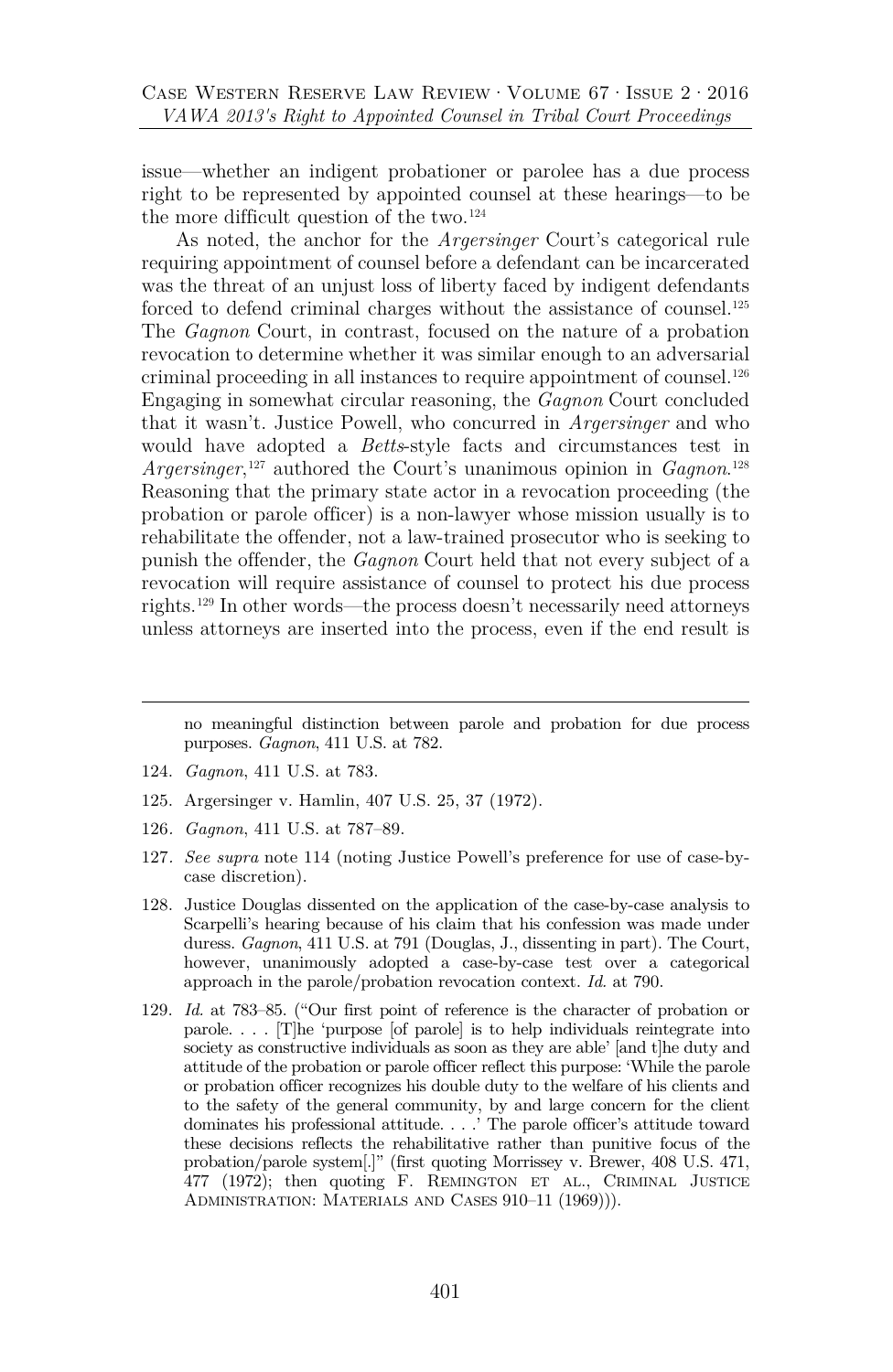a deprivation of the revokee's[130](#page-24-1) liberty.[131](#page-24-2) The Court allowed that sometimes this relationship between probation/parole officers and a potential revokee isn't always harmonious<sup>[132](#page-24-3)</sup>—for example, where a probation/parole officer and the person subject to revocation don't see eye-to-eye on the factual basis or circumstances surrounding an alleged violation.[133](#page-25-0) In those instances, the Court noted that due process may require appointment of counsel for the revokee.

<span id="page-24-0"></span>Explicitly acknowledging that it was departing from the *Gideon* and *Argersinger* categorical approach, the *Gagnon* Court held that in the parole/probation revocation context, the right to appointed counsel

<sup>130.</sup> I was unable to find the word "revokee" in any standard English dictionary. At least one federal court and the Harvard Law Review, however, have used the term. *See* Young v. McKune, 280 F. Supp. 2d 1250 (D. Kan. 2003) (referring to Plaintiff in a section 1983 case as the "former parole revokee"); *see also Right to Hearing at Parole Revocation*, 86 Harv. L. Rev. 95, 101 (1972) ("Perhaps this language foreshadows a willingness to exclude those already incarcerated from the reach of due process. However, some courts have found the loss of liberty of a prisoner who is placed in solitary confinement or whose sentence is effectively increased through loss of 'good time' to be as 'grievous' as that of a parole revokee.") (citations omitted). Thus, at least two reputable sources agree that even if "revokee" is not a word, it ought to be.

<span id="page-24-1"></span><sup>131</sup>*. Gagnon*, 411 U.S. at 787–88 ("The introduction of counsel into a revocation proceeding will alter significantly the nature of the proceeding. If counsel is provided for the probationer or parolee, the State in turn will normally provide its own counsel; lawyers, by training and disposition, are advocates and bound by professional duty to present all available evidence and arguments in support of their clients' positions and to contest with vigor all adverse evidence and views. The role of the hearing body itself . . . may become more akin to that of a judge at a trial, and less attuned to the rehabilitative needs of the individual probationer or parolee. . . . Certainly, the decisionmaking process will be prolonged, and the financial cost to the State—for appointed counsel, counsel for the State, a longer record, and the possibility of judicial review—will not be insubstantial.") (citations omitted).

<span id="page-24-2"></span><sup>132</sup>*. Id.* at 785 ("But an exclusive focus on the benevolent attitudes of those who administer the probation/parole system when it is working successfully obscures the modification in attitude which is likely to take place once the officer has decided to recommend revocation. Even though the officer is not by this recommendation converted into a prosecutor committed to convict, his role as counsellor to the probationer or parolee is then surely compromised.").

<span id="page-24-3"></span><sup>133</sup>*. Id.* ("When the officer's view of the probationer's or parolee's conduct differs in this fundamental way from the latter's own view, due process requires that the difference be resolved before revocation becomes final. Both the probationer or parolee and the State have interests in the accurate finding of fact and the informed use of discretion—the probationer or parolee to insure that his liberty is not unjustifiably taken away and the State to make certain that it is neither unnecessarily interrupting a successful effort at rehabilitation nor imprudently prejudicing the safety of the community.").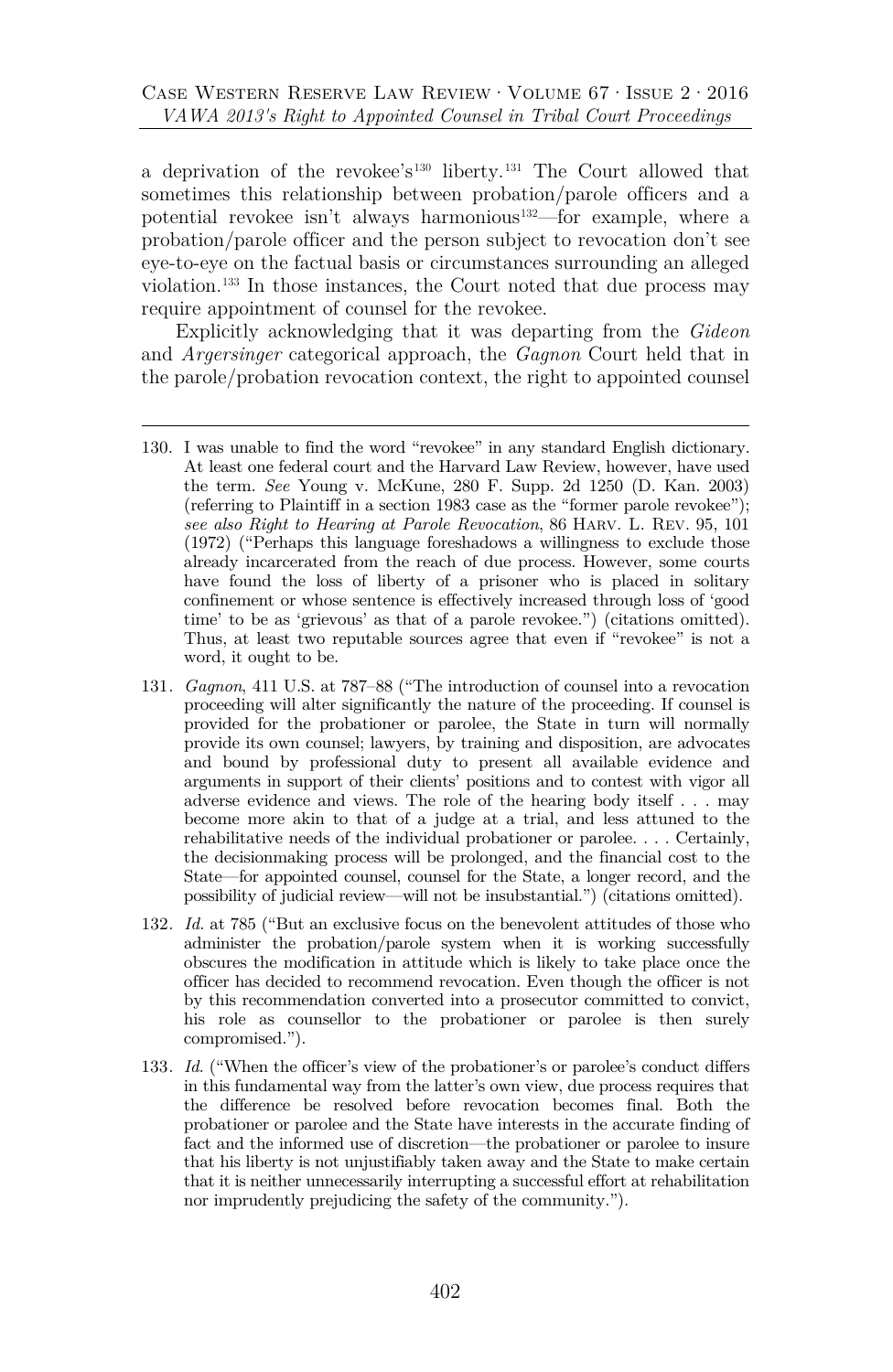would be evaluated on a case-by-case basis.[134](#page-25-1) In so doing, the *Gagnon* Court weighed the costs to the states and the benefits to the potential revokee of inserting counsel into the process[.135](#page-25-2) There can be little doubt that the financial and administrative burden of imposing a categorical right to appointed counsel in revocation hearings would have been considerable, and that this cost would be absorbed on the state level, where most criminal proceedings in the U.S. occur. This resource consideration did not sway the majorities in *Gideon* or *Argersinger*. [136](#page-25-3) But it mattered in *Gagnon*. [137](#page-25-4) Thus, in this round of federalism chicken, pragmatism and concerns about upsetting state budgets and autonomy with categorical federal constitutional mandates won out over consistency and the interests promoted by blanket rules of federal constitutional criminal procedure.[138](#page-26-0)

- <span id="page-25-0"></span>134*. Id.* at 788–89 ("In so concluding, we are of course aware that the case-bycase approach to the right to counsel in felony prosecutions adopted in *Betts v. Brady*, was later rejected in favor of a *per se* rule in *Gideon v. Wainwright*. We do not, however, draw from *Gideon* and *Argersinger* the conclusion that a case-by-case approach to furnishing counsel is necessarily inadequate to protect constitutional rights asserted in varying types of proceedings: there are critical differences between criminal trials and probation or parole revocation hearings, and both society and the probationer or parolee have stakes in preserving these differences.") (citations omitted).
- <span id="page-25-1"></span>135*. Id.* at 790 ("We thus find no justification for a new inflexible constitutional rule with respect to the requirement of counsel. We think, rather, that the decision as to the need for counsel must be made on a case-by-case basis in the exercise of a sound discretion by the state authority charged with responsibility for administering the probation and parole system. Although the presence and participation of counsel will probably be both undesirable and constitutionally unnecessary in most revocation hearings, there will remain certain cases in which fundamental fairness—the touchstone of due process—will require that the State provide at its expense counsel for indigent probationers or parolees.").
- <span id="page-25-2"></span>136. *See* Gideon v. Wainwright, 372 U.S. 335, 343–44 (1963) (deciding the issue without any reference to resource considerations); Argersinger v. Hamlin, 407 U.S. 25, 37 n.7 (1972) (finding the country has sufficient legal resources to represent the offenders affected by the case).
- 137*. See* Gagnon v. Scarpelli, 411 U.S. at 788 n.11 ("The scope of the practical problem which would be occasioned by a requirement of counsel in all revocation cases is suggested by the fact that in the mid-1960's there was an estimated average of 20,000 adult felony parole revocations and 108,000 adult probation revocations each year.") (citing PRESIDENT'S COMM'N ON LAW ENF'T AND ADMIN. OF JUSTICE, TASK FORCE REPORT: THE COURTS 56 n.28 (1967)).
- <span id="page-25-4"></span><span id="page-25-3"></span>138. The Seventh Circuit had concluded that Scarpelli was entitled to appointed counsel at his revocation hearing. Given the Supreme Court's 1963 holding in *Gideon*, the Seventh Circuit could perhaps be forgiven for concluding in 1971 that there was a categorical right to counsel in probation revocation proceedings. According to the *Gagnon* Court, a categorical approach in this context fails to account for the costs to the states of this added requirement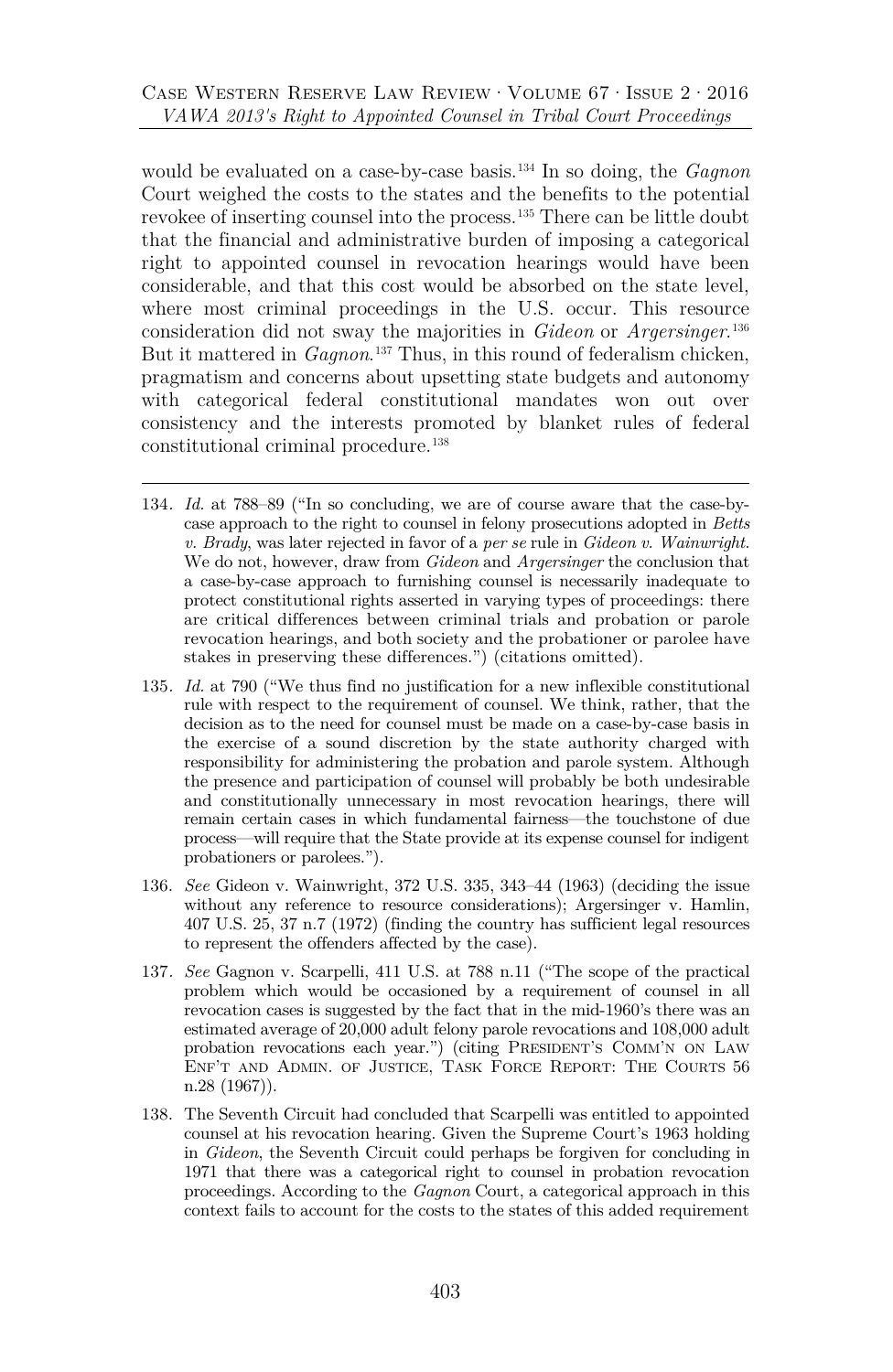The next issue the Court tackled in its ongoing effort to flesh out *Argersinger* was whether the right to appointed counsel in misdemeanor cases is triggered only when a trial court actually imposes a sentence of incarceration on an indigent defendant, or whether the mere possibility of receiving a sentence of incarceration for a misdemeanor conviction gives rise to the right to appointed counsel. The Court addressed this issue in 1979 in *Scott v. Illinois*. [139](#page-26-1) Scott was convicted of shoplifting under a theft statute authorizing a jail sentence of up to one year and up to a \$500 fine.[140](#page-26-2) Following a bench trial in which he was not represented by counsel, Scott was fined \$50, but did not receive any jail time.[141](#page-26-3) Scott sought review of his uncounseled conviction, arguing that he should have been provided counsel at public expense because the statute of conviction authorized a potential penalty of incarceration, even if he was not actually sentenced to a term of incarceration—that is, the right to appointed counsel under *Argersinger* attaches when an indigent is charged with a crime that authorizes incarceration as a punishment, not only when the trial court imposes a term of incarceration.[142](#page-26-4)

A divided Court rejected Scott's argument and declined to extend *Argersinger* to cases in which incarceration was merely authorized, rather than actually imposed.[143](#page-27-0) The *Scott* majority confirmed *Argersinger's* holding that actual incarceration, not just the threat of incarceration, triggers the right to appointed counsel.[144](#page-27-1) Five justices

- <span id="page-26-0"></span>139. 440 U.S. 367 (1979).
- 140*. Id.* at 368.
- 141*. Id.*
- 142*. Id.*
- 143. *Id.* at 369. Justice Rehnquist wrote the majority opinion, which was joined by four Justices. *Id.* at 367. Justice Powell concurred in the result, noting for the record his continued objection to the *Argersinger* categorical holding. *Id.*  at 374 (Powell, J., concurring). Justice Brennan filed a dissent, joined by Justices Marshall and Stevens. *Id.* at 375 (Brennan, J., dissenting). Justice Blackmun filed a separate dissenting opinion. *Id.* at 389 (Blackmun, J., dissenting).
- <span id="page-26-4"></span><span id="page-26-3"></span><span id="page-26-2"></span><span id="page-26-1"></span>144. I say "confirmed" because there was considerable bickering between the *Scott* majority and dissenters about whether *Argersinger* left the actual versus authorized incarceration question open (the dissenters' view) or whether *Argersinger* conclusively decided the issue (the majority's view). *Id.* at 373,

<span id="page-26-5"></span>without a (according to the Court) discernable benefit to the potential revokee. *Id.* at 787 ("By the same token, we think that the Court of Appeals erred in accepting respondent's contention that the State is under a constitutional duty to provide counsel for indigents in all probation or parole revocation cases. While such a rule has the appeal of simplicity, it would impose direct costs and serious collateral disadvantages without regard to the need or the likelihood in a particular case for a constructive contribution by counsel.").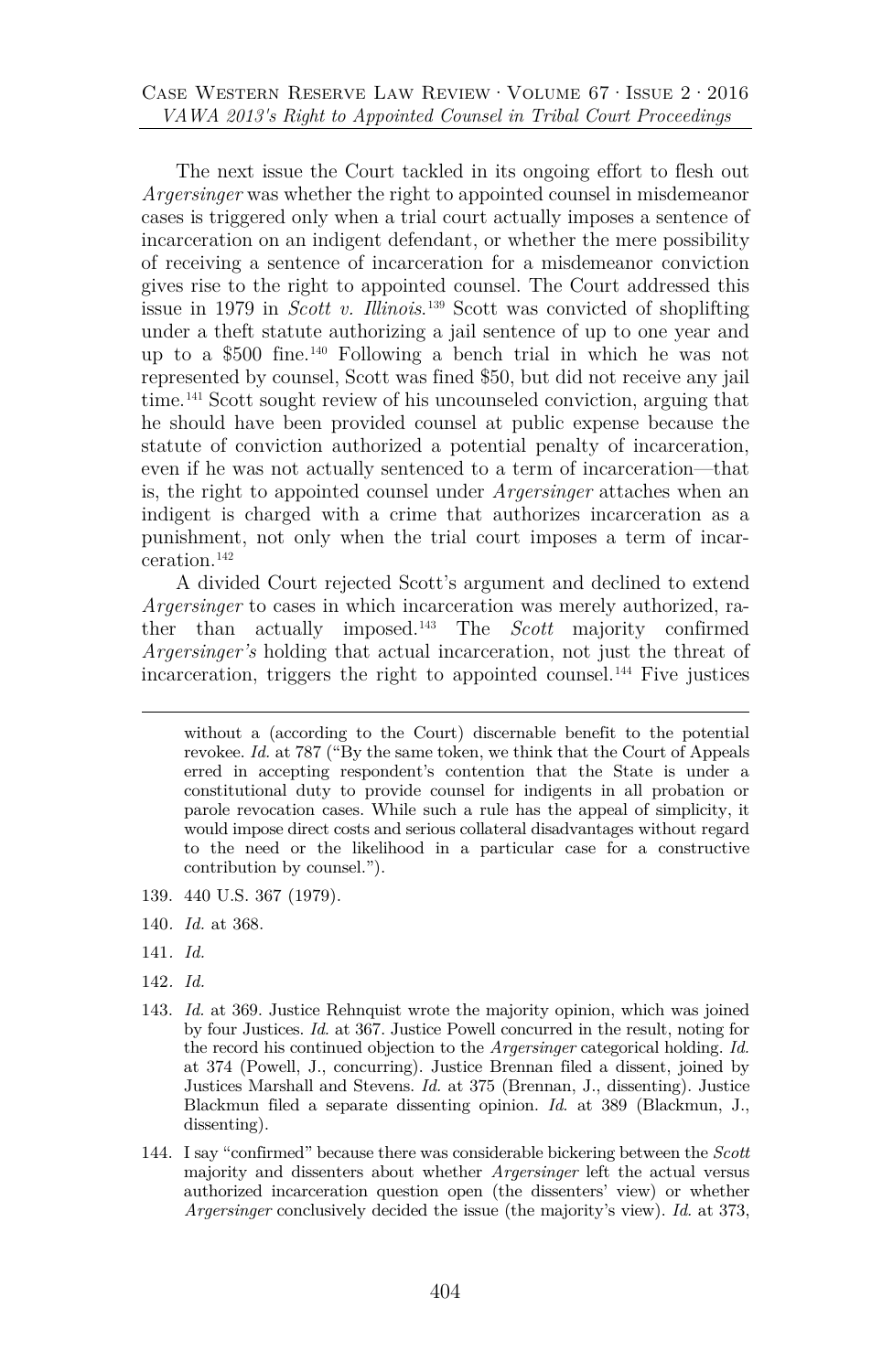joined the *Scott* majority. Justice Powell, who dissented in *Argersinger* and who authored the majority opinion in *Gagnon* (which, the reader will recall, rejected a categorical approach in the probation/parole context), concurred in *Scott* to point out that he still objected to *Argersinger's* categorical approach and was only grudgingly joining in the *Scott* opinion because the doctrine of stare decisis left him no choice.[145](#page-27-2) Justice Brennan, who concurred in *Argersinger*, wrote a dissenting opinion, joined by Justices Marshall (who was in the *Argersinger* majority) and Stevens (who was not on the Court when *Argersinger* was decided). Justice Blackmun (also in the *Argersinger* majority) dissented separately.[146](#page-27-3)

Justice Rehnquist—who had joined Powell's concurrence in *Argersinger*—wrote the *Scott* majority opinion affirming *Argersinger*, but not before coming out swinging at the notion that a right to appointed counsel even exists under the Sixth Amendment. Justice Rehnquist opened his review of the case law by commenting "[t]here is considerable doubt that the Sixth Amendment itself, as originally drafted by the Framers of the Bill of Rights, contemplated any guarantee other than the right of an accused in a criminal prosecution in a federal court to employ a lawyer to assist in his defense."[147](#page-27-4) And, for good measure, he described the right to appointed counsel jurisprudence as confused and a departure from the literal meaning of the Sixth Amendment. In other words, regardless of what the Constitution required, it was time to slam on the federalism brakes in the Court's right to appointed counsel joyride:

<span id="page-27-0"></span>The number of separate opinions in *Gideon*, *Duncan*, *Baldwin*, [148](#page-28-0) and *Argersinger*, suggests that constitutional line drawing becomes more difficult as the reach of the Constitution is extended further, and as efforts are made to transpose lines from one area of Sixth Amendment jurisprudence to another. The process of incorporation creates special difficulties, for the state

379. In defense of the dissenters, the issue did confound the lower courts, so perhaps *Argersinger* was not quite as clear as the *Scott* majority supposed. *Id.* at 368 (noting that the Court granted certiorari in *Scott* "to resolve a conflict among state and lower federal courts regarding the proper application of our decision in *Argersinger v. Hamlin*").

- <span id="page-27-1"></span>145. *Id.* at 374–75 (Powell, J., concurring).
- 146. *See supra* note [143](#page-26-5) (outlining the disposition of each Justice in *Scott*).
- 147*. Scott*, 440 U.S. at 370. Justice Rehnquist cited a lone authority written over twenty years before the *Scott* opinion—William M. Beaney, The Right to Counsel in American Courts 27–30 (1955)—in support of this assertion. *Id.*
- <span id="page-27-4"></span><span id="page-27-3"></span><span id="page-27-2"></span>148. Baldwin v. New York, 399 U.S. 66, 69 (1970) ("[N]o offense can be deemed 'petty' for purposes of the right to trial by jury where imprisonment for more than six months is authorized.").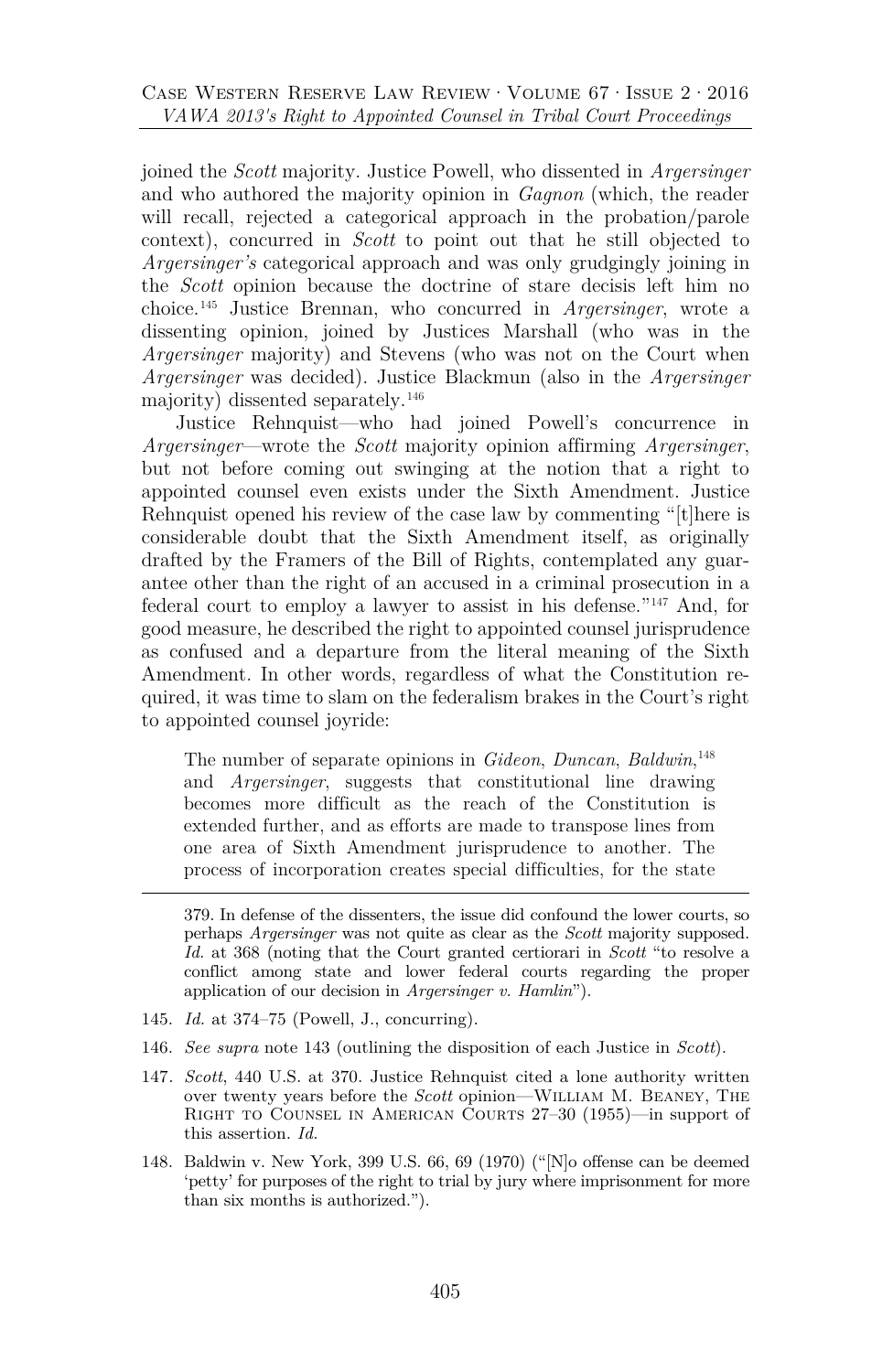and federal contexts are often different and application of the same principle may have ramifications distinct in degree and kind. . . . As a matter of constitutional adjudication, we are, therefore, less willing to extrapolate an already extended line when, although the general nature of the principle sought to be applied is clear, its precise limits and their ramifications become less so. We have now in our decided cases departed from the literal meaning of the Sixth Amendment. And we cannot fall back on the common law as it existed prior to the enactment of that Amendment, since it perversely gave less in the way of right to counsel to accused felons than to those accused of misdemeanors. [149](#page-28-1)

The Scott majority felt that *Argersinger* was clear, although allowing that it was perhaps not "unmistakably" so.[150](#page-28-2) Further, the majority concluded, even if the issue were one of first impression, actual imprisonment is different enough from other types of punishments to make it the constitutionally defensible line for the right to appointed counsel in misdemeanor cases.[151](#page-28-3) Finally, the majority added, although the *Argersinger* rule was working well enough, any extension of the constitutional right to appointed counsel would impose additional indefensible burdens on the states.[152](#page-29-0)

As noted, three Justices who signed off in *Argersinger* (Brennan, Marshall, and Blackmun) dissented in *Scott*, joined by one Justice who was not on the Court when *Argersinger* was decided (Stevens).<sup>[153](#page-29-1)</sup> Brennan's dissent, joined by Marshall and Stevens, advocated for an authorized imprisonment, instead of an actual imprisonment, standard on three grounds. One, the authorized imprisonment standard is more

- 149. *Scott*, 440 U.S. at 372.
- 150*. Id.* at 373 ("Although the intentions of the *Argersinger* Court are not unmistakably clear from its opinion, we conclude today that *Argersinger* did indeed delimit the constitutional right to appointed counsel in state criminal proceedings.") (citation omitted).
- <span id="page-28-0"></span>151*. Id.* ("Even were the matter *res nova*, we believe that the central premise of *Argersinger*—that actual imprisonment is a penalty different in kind from fines or the mere threat of imprisonment—is eminently sound and warrants adoption of actual imprisonment as the line defining the constitutional right to appointment of counsel.").
- <span id="page-28-3"></span><span id="page-28-2"></span><span id="page-28-1"></span>152. *Id.* at 373–74 ("*Argersinger* has proved reasonably workable, whereas any extension would create confusion and impose unpredictable, but necessarily substantial, costs on 50 quite diverse States. We therefore hold that the Sixth and Fourteenth Amendments to the United States Constitution require only that no indigent criminal defendant be sentenced to a term of imprisonment unless the State has afforded him the right to assistance of appointed counsel in his defense.") (citation omitted).
- 153. *See supra* note [143](#page-26-5) (outlining the disposition of each Justice in *Scott*).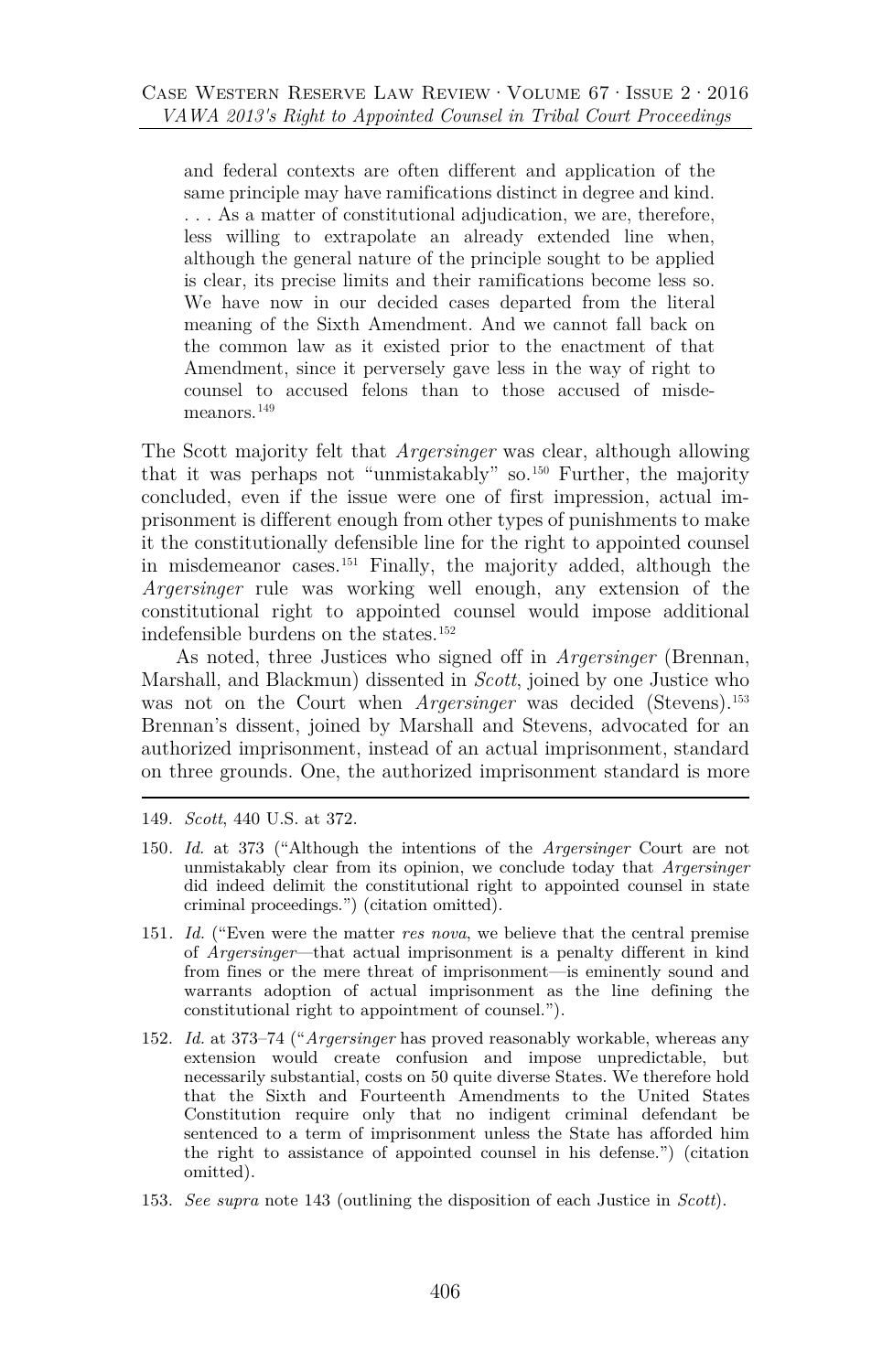<span id="page-29-4"></span>faithful to the Sixth Amendment as interpreted in *Gideon* (in which Brennan had participated and joined the majority)—the penalty attached to a crime by a state accurately reflects its seriousness and it drives the procedure associated with its prosecution. And it was those serious, complex proceedings, the Brennan dissent argued, that *Gideon* found required assistance of counsel to ensure due process.[154](#page-29-2) Second, as a practical matter, the Brennan dissent argued that the "authorized imprisonment" test does not present the administrative and fairness concerns that the "actual imprisonment" standard presents—looking to the authorized imprisonment eliminates the need to predict before trial whether a particular defendant should be incarcerated, and it addresses the potential for unequal treatment and biased decision-making inherent in that process.[155](#page-29-3) Third, the Brennan dissent argued that the "authorized imprisonment" test avoids the separation of powers problem created by the actual imprisonment test because it doesn't artificially constrain trial courts' authority to impose a term of imprison-ment deemed appropriate by the legislature.<sup>[156](#page-30-0)</sup>

<span id="page-29-5"></span>Justice Blackmun's dissent in *Scott* propounded a hybrid categorical rule—the *Argersinger* right (the right to appointed counsel

- <span id="page-29-2"></span><span id="page-29-1"></span>155*. Id.* at 383 ("[T]he 'authorized imprisonment' test presents no problems of administration. It avoids the necessity for time-consuming consideration of the likely sentence in each individual case before trial and the attendant problems of inaccurate predictions, unequal treatment, and apparent and actual bias.").
- <span id="page-29-3"></span>156*. Id.* at 383–84 ("Finally, the 'authorized imprisonment' test ensures that courts will not abrogate legislative judgments concerning the appropriate range of penalties to be considered for each offense. Under the 'actual imprisonment' standard, '[t]he judge will . . . be forced to decide in advance of trial—and without hearing the evidence—whether he will forgo entirely his judicial discretion to impose some sentence of imprisonment and abandon his responsibility to consider the full range of punishments established by the legislature. His alternatives, assuming the availability of counsel, will be to appoint counsel and retain the discretion vested in him by law, or to abandon this discretion in advance and proceed without counsel.'" (quoting Argersinger v. Hamlin, 407 U.S. 25, 53 (1972) (Powell, J., concurring))).

<span id="page-29-0"></span><sup>154</sup>*. Scott*, 440 U.S. at 382–83 (Brennan, J., dissenting) ("[T]he 'authorized imprisonment' standard more faithfully implements the principles of the Sixth Amendment identified in *Gideon*. The procedural rules established by state statutes are geared to the nature of the potential penalty for an offense, not to the actual penalty imposed in particular cases. The authorized penalty is also a better predictor of the stigma and other collateral consequences that attach to conviction of an offense. . . . Imprisonment is a sanction particularly associated with criminal offenses; trials of offenses punishable by imprisonment accordingly possess the characteristics found by *Gideon* to require the appointment of counsel. By contrast, the 'actual imprisonment' standard . . . denies the right to counsel in criminal prosecutions to accuseds who suffer the severe consequences of prosecution other than imprisonment.").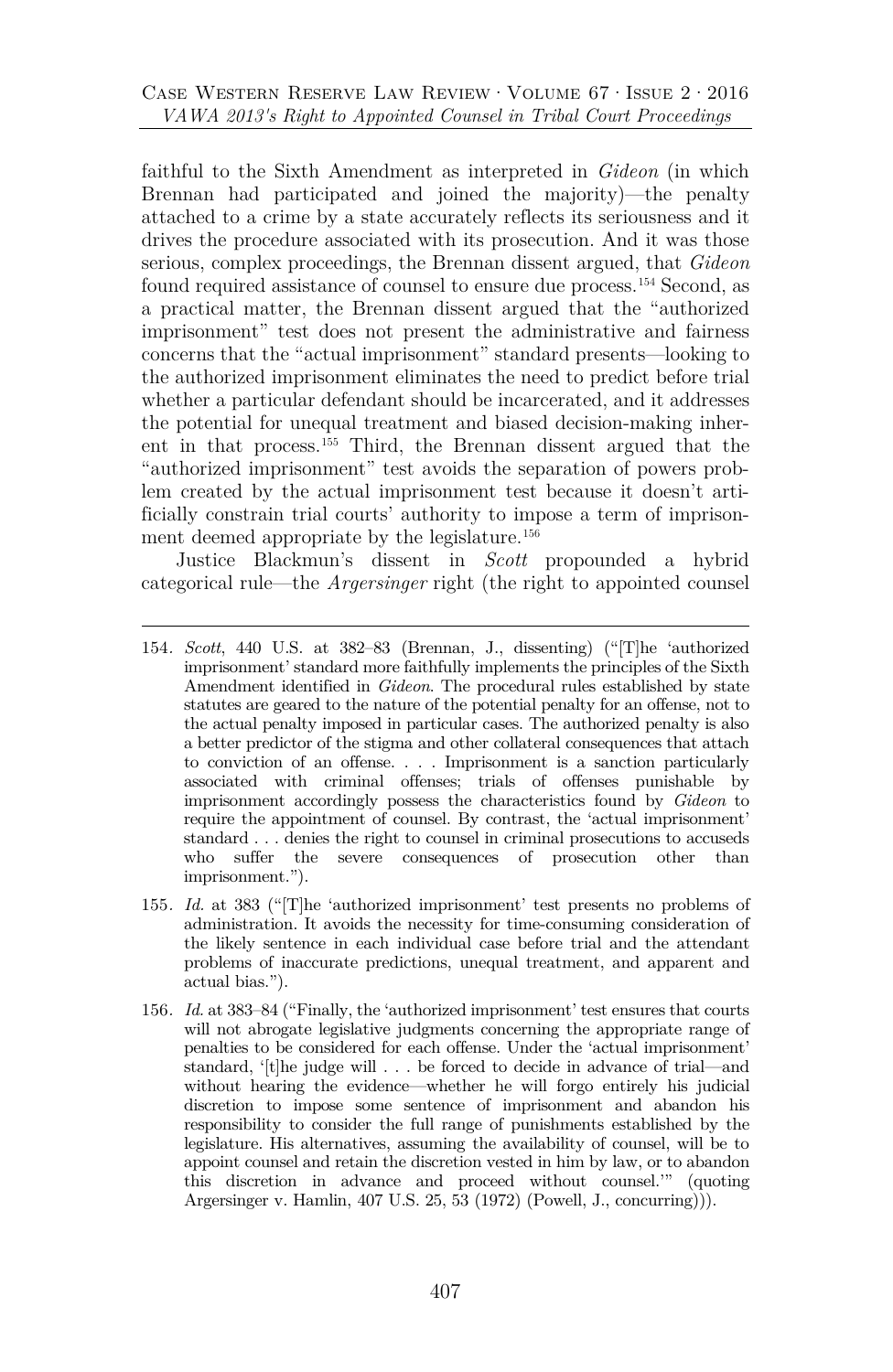before any term of imprisonment for any offense can be imposed by a trial court), plus a right to appointed counsel in all other prosecutions extending as far as the jury right. Stated another way, Justice Blackmun's right to counsel, in addition to including cases falling under *Argersinger*, would require appointed counsel in all misdemeanor prosecutions for offenses whose authorized penalty exceeds six months (i.e. serious misdemeanors), but exclude prosecutions for misdemeanor offenses whose authorized penalty includes a term of incarceration of less than six months (i.e. petty offenses), even if no actual incarceration results.

The Court's next installment in its right to appointed counsel case law was *Alabama v. Shelton*, [157](#page-30-1) decided in 2002. There the Court considered whether a state trial court can impose a suspended sentence of incarceration (i.e. a term of imprisonment that will only be activated if a defendant fails to comply with the terms of his conditional release) without first appointing counsel.<sup>[158](#page-30-2)</sup> Or, as the Court framed the issue, whether a suspended sentence, which does not expose a defendant to either immediate or inevitable incarceration, is a "term of imprisonment" within the meaning of *Argersinger* and *Scott*. A divided Court in *Shelton* said "yes," categorically—a suspended or conditional sentence that may result in a term of incarceration of any length is a "term of imprisonment" that triggers the right to appointed counsel even if no actual imprisonment ever results.[159](#page-31-0) The upshot of *Shelton* is that a trial court may never impose a conditional or suspended sentence of incarceration on an indigent without first appointing counsel, a rule that effectively sweeps away not only the trial court's ability to incarcerate the defendant at some later date, but its ability to put a defendant on post-conviction probation to the extent probation is linked to a term of potential incarceration.<sup>[160](#page-31-1)</sup>

<span id="page-30-0"></span>Everyone in *Shelton*, including the State of Alabama, agreed that the Sixth Amendment bars *activation* of a suspended sentence of in-carceration for an uncounseled conviction without more.<sup>[161](#page-31-2)</sup> The issue

- 157. 535 U.S. 654 (2002).
- 158. LeReed Shelton was convicted of third-degree assault, a misdemeanor punishable by up to one year incarceration, following a jury trial. *Id.* at 658. The trial court sentenced Shelton to a jail term of thirty days, but suspended the sentence and placed him on two years of unsupervised probation, conditioned on his payment of court costs, a \$500 fine, reparations of \$25, and restitution in the amount of \$516.69. *Id.*
- <span id="page-30-2"></span><span id="page-30-1"></span>159*. Id.* at 656–58.
- 160. As a practical matter, *Shelton* forecloses the trial court's option of attaching probation to an imposed and suspended sentence for an indigent unless it provides appointed counsel. *Id.* at 662.
- 161*. Id.* at 660–61 ("Alabama now concedes that the Sixth Amendment bars activation of a suspended sentence for an uncounseled conviction, but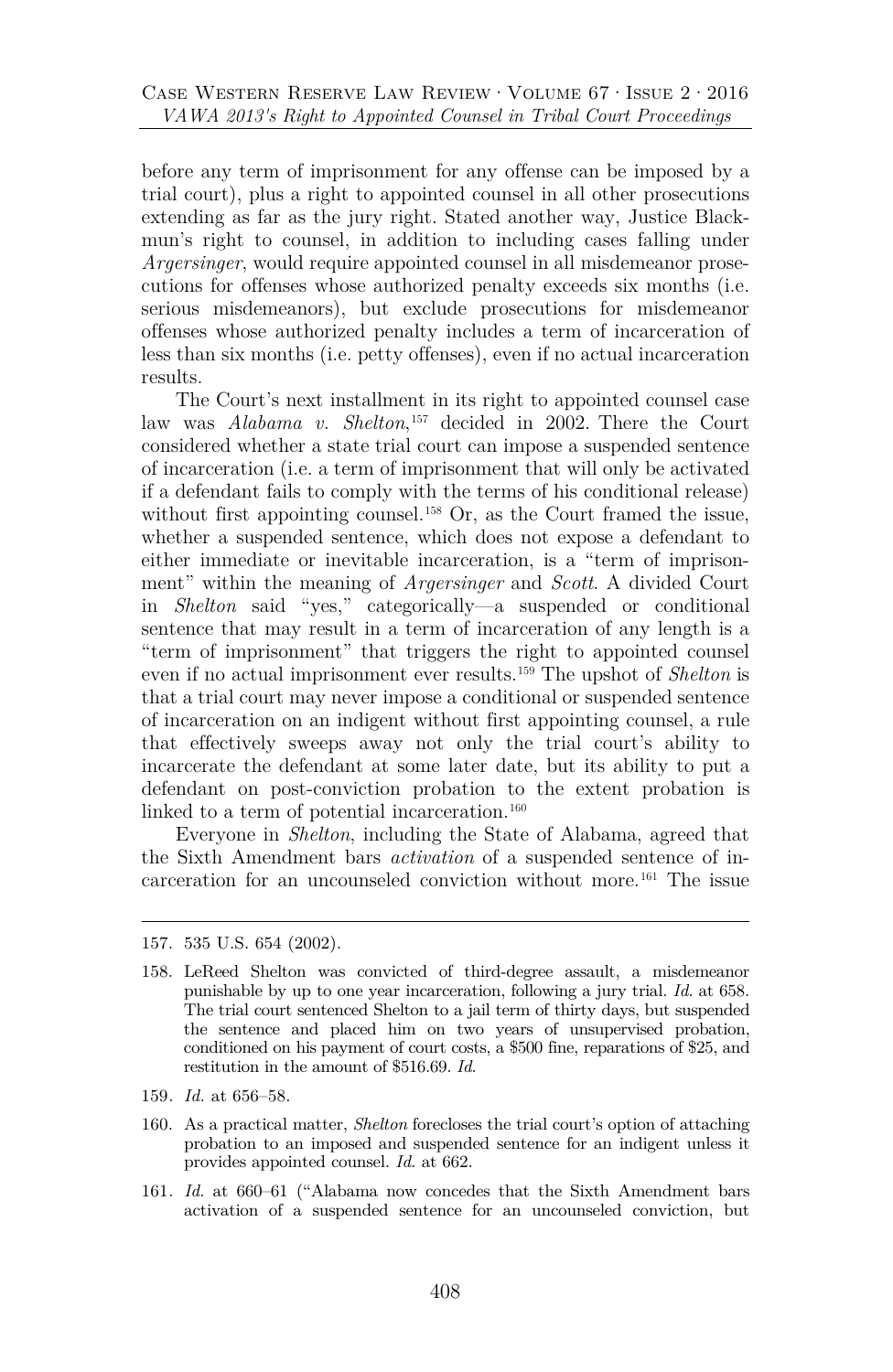was whether it also bars a trial court from *imposing* a suspended or conditional sentence of incarceration without appointing counsel at the outset. The *Shelton* majority, focusing on the reliability of the conviction corresponding to the prison sentence, held that under *Argersinger* and *Scott* it does[.162](#page-31-3) In doing so, *Shelton* confirmed that the primary concern of right to appointed counsel analysis remains the threat of an unjust deprivation of liberty, so it takes more than just a statute authorizing incarceration to trigger an indigent's right to appointed counsel in misdemeanor prosecutions. But it moved the line at which that threat of an unjust deprivation of liberty will be said to have materialized for constitutional purposes by holding that something short of actual incarceration will be considered actual incarceration for the *Argersinger* inquiry. The court placed the line at a specific term of imprisonment that is identified, but that will only potentially be imposed on the defendant if he doesn't fly right on conditional post-conviction release<sup>[163](#page-32-0)</sup> (a potential actual incarceration test?).

*Shelton* produced a 5–4 split, with the dissenters disagreeing entirely, and vehemently, with the majority's application of the *Argersinger* line of cases.[164](#page-32-1) According to the dissent, the trigger for the right to counsel at public expense is an actual deprivation of liberty; imposition of a sentence that does not actually deprive a defendant of liberty, the dissent reasoned, does not implicate the constitutional right

maintains that the Constitution does not prohibit imposition of such a sentence as a method of effectuating probationary punishment.") (emphasis omitted).

- <span id="page-31-2"></span><span id="page-31-1"></span><span id="page-31-0"></span>162*. Id.* at 667 ("We think it plain that a hearing [to impose a conditional or suspended sentence after violation of the terms or conditions of suspension] so timed and structured cannot compensate for the absence of trial counsel, for it does not even address the key Sixth Amendment inquiry: whether the adjudication of guilt corresponding to the prison sentence is sufficiently reliable to permit incarceration. Deprived of counsel when tried, convicted, and sentenced, and unable to challenge the original judgment at a subsequent probation revocation hearing, a defendant in Shelton's circumstances faces incarceration on a conviction that has never been subjected to 'the crucible of meaningful adversarial testing.' The Sixth Amendment does not countenance this result." (quoting United States v. Cronic, 466 U.S. 648, 656 (1984))).
- <span id="page-31-3"></span>163*. Id.* at 674 ("Satisfied that Shelton is entitled to appointed counsel at the critical stage when his guilt or innocence of the charged crime is decided and his vulnerability to imprisonment is determined, we affirm the judgment of the Supreme Court of Alabama.").
- 164. Justice Scalia wrote the dissent, joined by Chief Justice Rehnquist (the only *Argersinger* holdover still on the Court), and Justices Kennedy and Thomas. *Id.*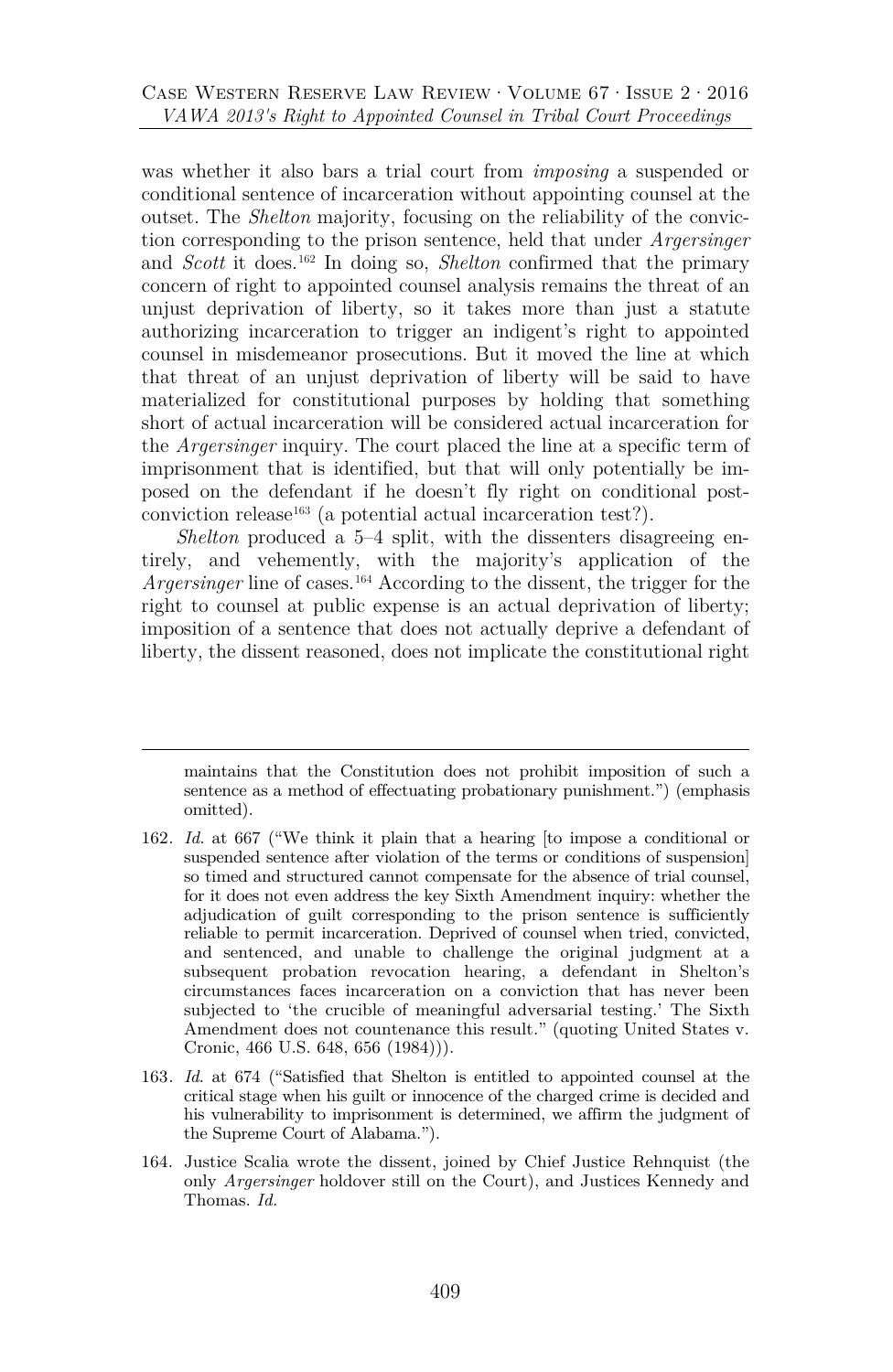to counsel.[165](#page-32-2) That right is only implicated, according to the dissent, at the time a sentence of incarceration is imposed, and no sooner.<sup>[166](#page-32-3)</sup>

To recap[167](#page-32-4)—*Gideon* requires state trial courts to appoint counsel to indigents in all prosecutions for serious offenses (i.e. felony offenses,

- 165*. Id.* at 675 (Scalia, J., dissenting) ("[T]he central premise of Argersinger that actual imprisonment is a penalty different in kind from fines or the mere threat of imprisonment—is eminently sound and warrants adoption of actual imprisonment as the line defining the constitutional right to appointment of counsel. We have repeatedly emphasized actual imprisonment as the touchstone of entitlement to appointed counsel. . . . Today's decision ignores this long and consistent jurisprudence, extending the misdemeanor right to counsel to cases bearing the mere threat of imprisonment. Respondent's 30-day suspended sentence, and the accompanying 2-year term of probation, are invalidated for lack of appointed counsel even though respondent has not suffered, and may never suffer, a deprivation of liberty.") (emphasis omitted) (citation omitted).
- <span id="page-32-0"></span>166*. Id.* at 676 (Scalia, J., dissenting) ("In the future, if and when the State of Alabama seeks to imprison respondent on the previously suspended sentence, we can ask whether the procedural safeguards attending the imposition of that sentence comply with the Constitution. But that question is not before us now.") (emphasis omitted).
- <span id="page-32-4"></span><span id="page-32-3"></span><span id="page-32-2"></span><span id="page-32-1"></span>167. Included at the end of this Article for the reader's reference is a chart tracking the various holdings and opinions in the Court's primary right to appointed counsel cases. Outside of adult criminal trial proceedings, the Court has extended the *Gideon* right to a defendant's first appeal of right in criminal cases, and to some juvenile delinquency proceedings. *See* Halbert v. Michigan, 545 U.S. 605, 606 (2005) (holding that the due process and equal protection clauses require appointment of counsel for indigent defendants in first-tier review); *see also In re* Gault, 387 U.S. 1, 41 (1967) (finding that the Fourteenth Amendment "requires that in respect of proceedings to determine delinquency which may result in commitment to an institution in which the juvenile's freedom is curtailed, the child and his parents must be notified of the child's right to be represented by counsel retained by them, or if they are unable to afford counsel, that counsel will be appointed to represent the child"). A companion issue to the question of whether and when a trial court must provide indigents appointed counsel is whether and how uncounseled prior misdemeanor convictions (i.e. prior prosecutions in which the trial court was not constitutionally required to appoint counsel) can be used in subsequent proceedings either as a sentencing factor or as a predicate offense element for a subsequent offense (such as a repeat offender charge). *See* Nichols v. United States, 511 U.S. 738 (1994) (holding that an uncounseled prior misdemeanor conviction, valid due to absence of imposition of prison term, is also valid when used to enhance punishment for subsequent conviction); Burgett v. Texas, 389 U.S. 109, 115 (1967) (holding that a state or federal conviction obtained in violation of the Sixth Amendment right to counsel cannot be used in subsequent proceeding "to support guilt or enhance punishment for another offense"). These issues are of tremendous importance in Indian country criminal prosecutions. *See* United States v. Bryant, 136 S. Ct. 1954 (2016) (using uncounseled prior tribal court domestic abuse convictions as predicate offenses in subsequent federal prosecution does not offend Constitution). But they are beyond the scope of this Article.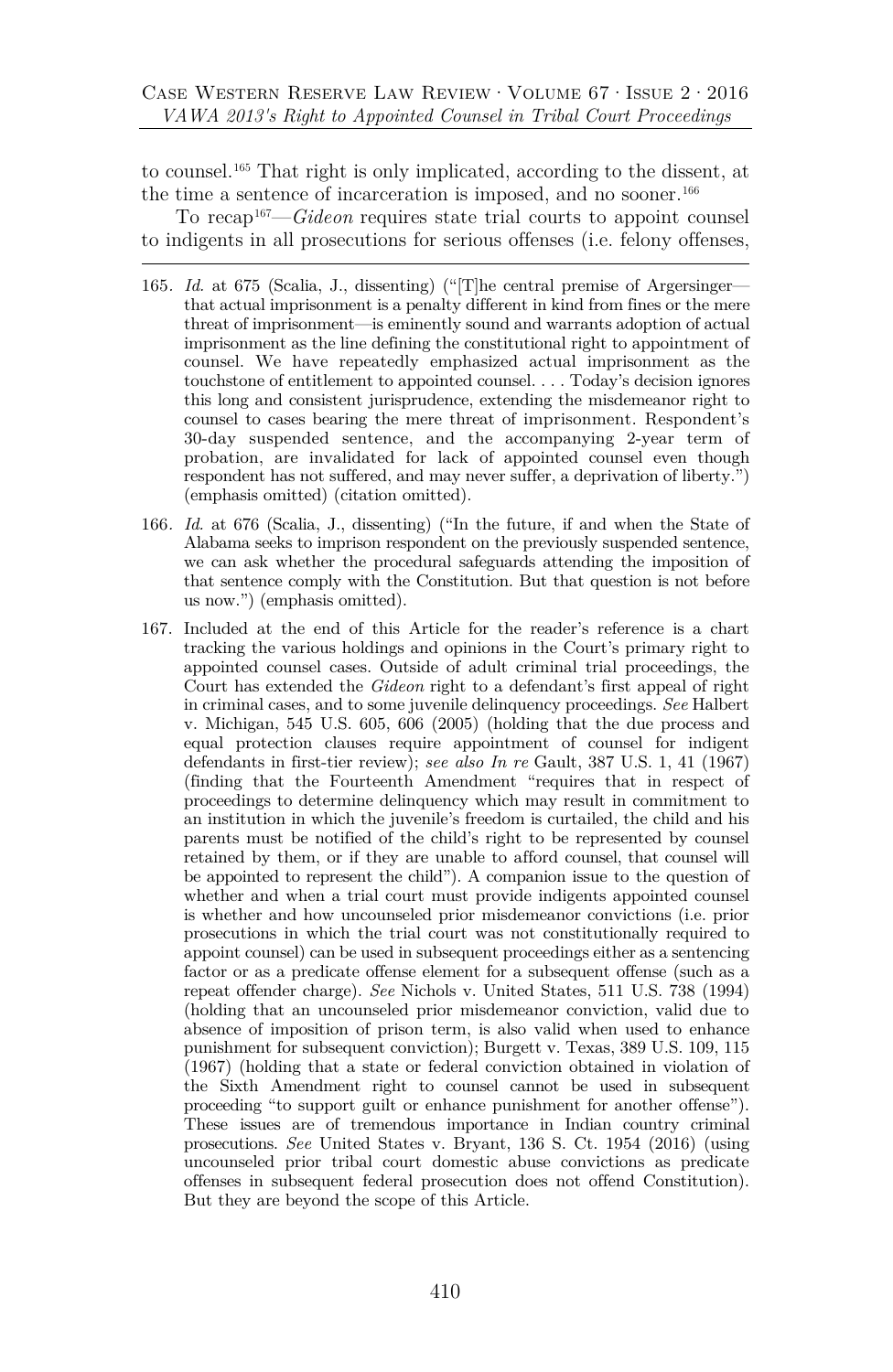traditionally defined as offenses whose penalty includes a term of incarceration of over a year). In addition, *Argersinger* entitles all indigent defendants to appointed counsel in misdemeanor prosecutions before they can be imprisoned for any length of time, making no distinction between petty misdemeanors (i.e. offenses punishable by no more than six months imprisonment) and serious misdemeanors (i.e. offenses punishable by over six months, but less than one year, imprisonment). The Brennan dissenters in *Scott* read *Argersinger* to extend to all misdemeanor offenses—petty or serious—whose statutes authorize any term of imprisonment as a penalty, regardless of length, even if no actual term of imprisonment results. Justice Blackmun would have had the right to appointed counsel include all prosecutions for offenses with an authorized punishment over six months incarceration, whether imprisonment results or not, but exclude prosecutions for petty misdemeanors even if they are jailable offenses (unless, of course, they result in actual incarceration, which is covered by *Argersinger*). *Shelton* is the Court's last word on this subject. In *Shelton*, a sharply divided Court held that, in addition to misdemeanor cases covered by the *Argersinger* actual imprisonment trigger, the Sixth Amendment requires state trial courts to appoint counsel in misdemeanor prosecutions of indigents before they can impose a conditional or suspended sentence that includes any term of imprisonment.[168](#page-33-0)

## II. Making Sense of the Right— WHY DOES THE CONSTITUTION REQUIRE APPOINTED Counsel for Poor People Charged with Misdemeanors ONLY WHEN THEY ARE ACTUALLY INCARCERATED?

Regardless of whether one agrees that the Sixth Amendment's guarantee of the right to assistance of counsel in criminal cases includes the right to counsel at public expense for indigents, rather than just the right to retain counsel for those who can afford it,<sup>169</sup> a more convoluted interpretation of the Sixth Amendment right to assistance of counsel than the Court's current one would be hard to concoct. If one allows (even if just for the sake of argument) that the Sixth Amendment requires appointment of counsel to indigent defendants, and that this requirement applies with full force to the states via the Fourteenth

169*. See supra* notes [19](#page-6-5)[–20](#page-6-6) and accompanying text.

<span id="page-33-0"></span><sup>168.</sup> Given the fractured jurisprudence in this area, the sharp divide in *Shelton*, the Court's most recent major right to appointed counsel holding, and the significant turnover in personnel on the Court since it decided Shelton in 2002 (only four of the *Shelton* justices, two from the majority—Ginsburg and Breyer, and two from the dissent—Kennedy and Thomas—remain on the Court), some of these issues may be up for reexamination if and when they reach the Court again.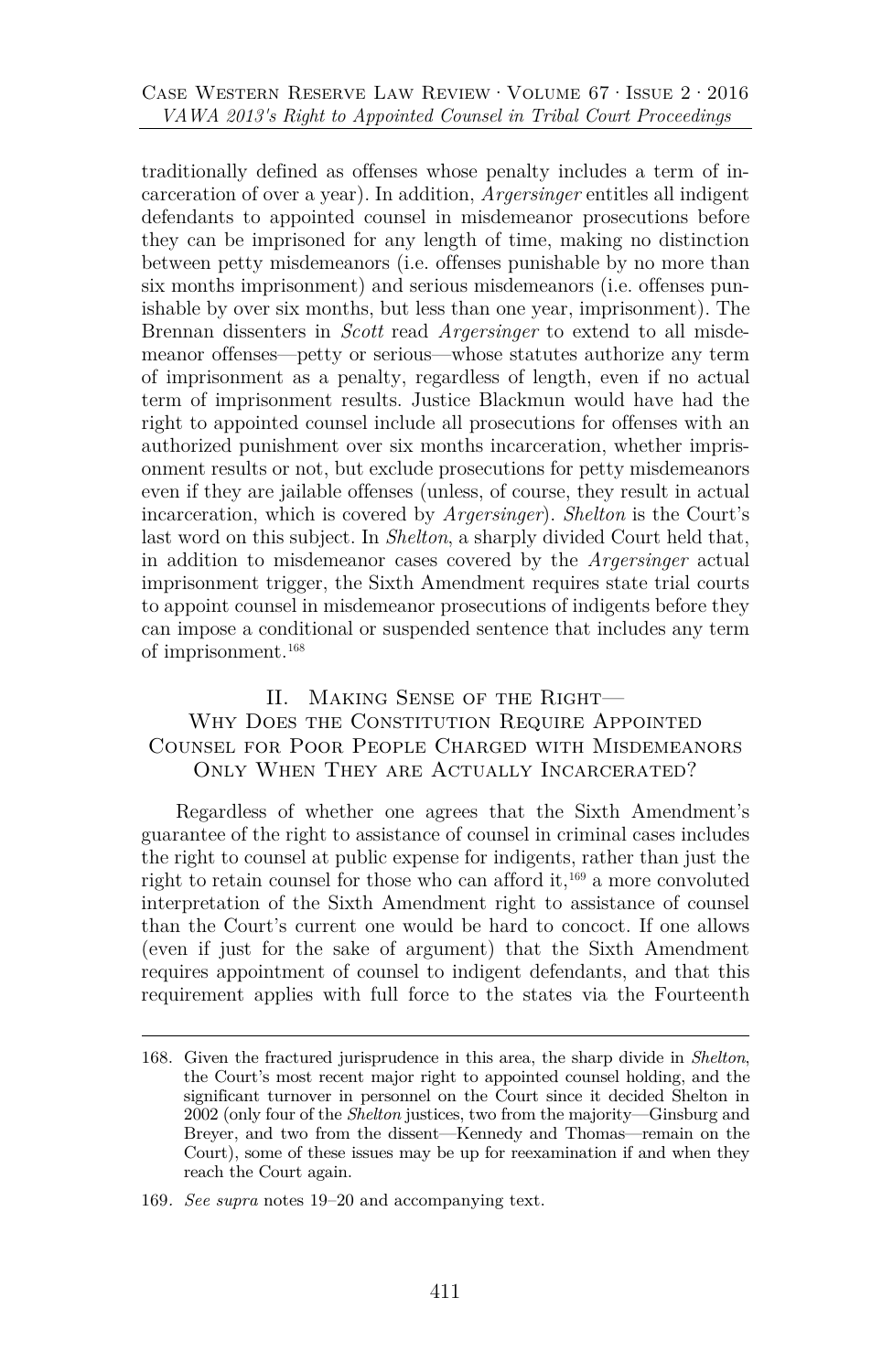Amendment, it would not be unreasonable to insist that "in all criminal prosecutions" means, well, in all criminal prosecutions.[170](#page-34-1) If an indigent's right to counsel at public expense attached to "all criminal prosecutions," the natural trigger for appointment of counsel would be the beginning of adversarial criminal proceedings, a constitutionally defensible line (and, incidentally, when the right to assistance of retained counsel attaches). [171](#page-34-2) But the Court has never even suggested going this far. Alternatively, the Court could have linked the right to appointed counsel to the seriousness of the offense, as reflected in the penalty the legislature has assigned to it, as it has done with the federal constitutional right to a jury trial. But, as noted, the Court explicitly rejected this approach in *Argersinger*.

Instead, the Court has used different approaches to slicing and dicing the state court indigent's right to appointed counsel. In *Gideon* it looked to the nature and seriousness of the charged offense, and adopted seriousness as a proxy for complexity, and complexity (and the lay defendant's concomitant inability to protect his interests) as the reason counsel is constitutionally required in felony cases. But under the *Argersinger* line of cases, the Court looked to the actual versus authorized incarceration faced by the indigent defendant and settled on preventing an unjust loss of liberty as the reason a trial court cannot incarcerate an indigent defendant for a misdemeanor offense unless she has been provided appointed counsel, regardless of the seriousness of the offense or complexity of the case—although *Shelton* might be viewed as a bit of a fudge on this point.

If the Sixth Amendment guarantees an accused the right to assistance of counsel in all criminal prosecutions, and if *Gideon* is correct that the Sixth Amendment assistance of counsel guarantee is meaningless unless it includes the right to appointed counsel if you are poor, why has the question of when and whether state trial courts must appoint counsel to represent poor people charged with crimes so bedeviled the Court? And why has it provided such an awkward response to that question—that poor people charged with felonies are always entitled to appointed counsel, but poor people charged with

<span id="page-34-1"></span><span id="page-34-0"></span><sup>170.</sup> Of course, what is included in a "criminal prosecution" can be an issue. *Cf*. Betterman v. Montana, No. 14-1457, slip op. at 1 (S. Ct. May 19, 2016) (sentencing is not part of criminal trial for Sixth Amendment speedy trial purposes). But once that is determined, arguing that "all" means something less than "all" might be a harder case to make.

<span id="page-34-2"></span><sup>171.</sup> *Right to Counsel*, 32 Geo. L. J. Ann. Rev. Crim. Proc. (Special Issue) 455, 455–56 (2003) ("The right to counsel attaches at or after the initiation of adversarial judicial proceedings whether by way of formal charge, preliminary hearing, indictment, information, or arraignment, and no request for counsel need be made by the accused.") (citations omitted) (internal quotations removed).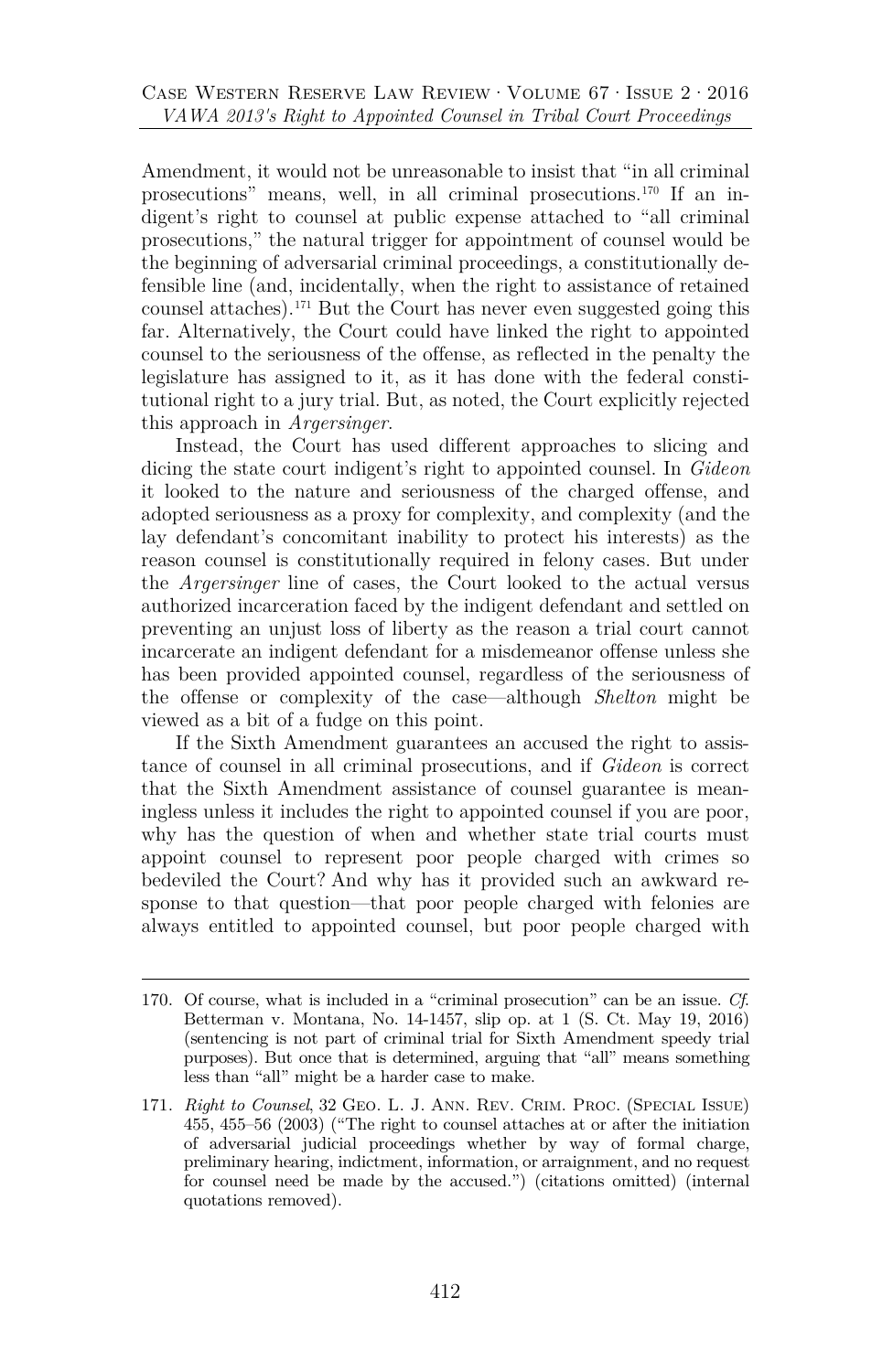misdemeanors are only entitled to appointed counsel if they go to jail, $172$ even though penalties short of incarceration can have equally disastrous results for a defendant, results that could be avoided or ameliorated with the assistance of counsel?<sup>[173](#page-35-1)</sup>

The answer, I submit, can be found in the interrelated concerns of federalism and funding, the level of angst those topics inspire in federal Justices, and the Court's efforts to strike a practical balance in the economics of justice. Every new rule of federal constitutional criminal procedure infringes on states' autonomy to prosecute and punish conduct they deem criminal. It also potentially stifles innovation and flexibility at the local level, where the overwhelming number of criminal cases in the United States are prosecuted. And every new rule of federal constitutional criminal procedure carries a potential cost that must be borne by state and local governments, who must either find new resources, or re-allocate existing ones within their individual criminal justice systems, to meet federal constitutional mandates.[174](#page-35-2) This is

- 172. This, of course, creates a lesser right to assistance of counsel for poor people since indigents only have a constitutional right to appointed counsel in some criminal prosecutions, whereas a person who can afford retained counsel can avail herself of assistance of counsel in all criminal prosecutions. *Id.* at 460–62.
- 173. Monetary penalties (such as fines and restitution) and collateral consequences of conviction (such as loss of eligibility for government benefits or privileges, or impairment of employment and educational opportunities) resulting from a misdemeanor conviction can have potentially longer-lasting and more severe impacts on defendants—especially indigent defendants—than a short jail term.
- <span id="page-35-2"></span><span id="page-35-1"></span><span id="page-35-0"></span>174. Professor John Pfaff, of Fordham Law School, and author of the forthcoming book "Locked In: The True Causes of Mass Incarceration and How to Achieve Real Reform," recently described this dynamic in a New York Times op-ed piece. John Pfaff, *A Mockery of Justice for the Poor*, N.Y. Times (Apr. 29, 2016), http://www.nytimes.com/2016/04/30/opinion/a-mockery-ofjustice-for-the-poor.html [https://perma.cc/U87C-J77J]. He calls Gideon "no minor decision" in terms of resources, noting that approximately eighty percent of all state criminal defendants in the United States qualify for appointed counsel. *Id.* Notwithstanding, "state and county spending on lawyers for the poor amounts to only \$2.3 billion—barely 1 percent of the more than \$200 billion governments spend annually on criminal justice." *Id.*  He describes "public defense [as] starved of resources while facing impossible caseloads that mock the idea of justice for the poor." *Id.* He advocates that the federal government start ponying up a little more and provide more federal funding for public defense, which he reports is currently just a few million dollars a year nationally. *Id.* As a general proposition, I agree the federal government should fund its mandates to state and local governments, whether legislative or judicial. In my view, however, salvation lies not in more federal funding and more lawyers, but in state criminal justice reform initiatives aimed at producing fewer criminals at the front end. The United States simply produces more criminals than the criminal justice system it is willing to fund can constitutionally prosecute and punish. Decriminalizing conduct that can be better managed through civil and regulatory systems, and actively diverting individuals whose conduct might be better addressed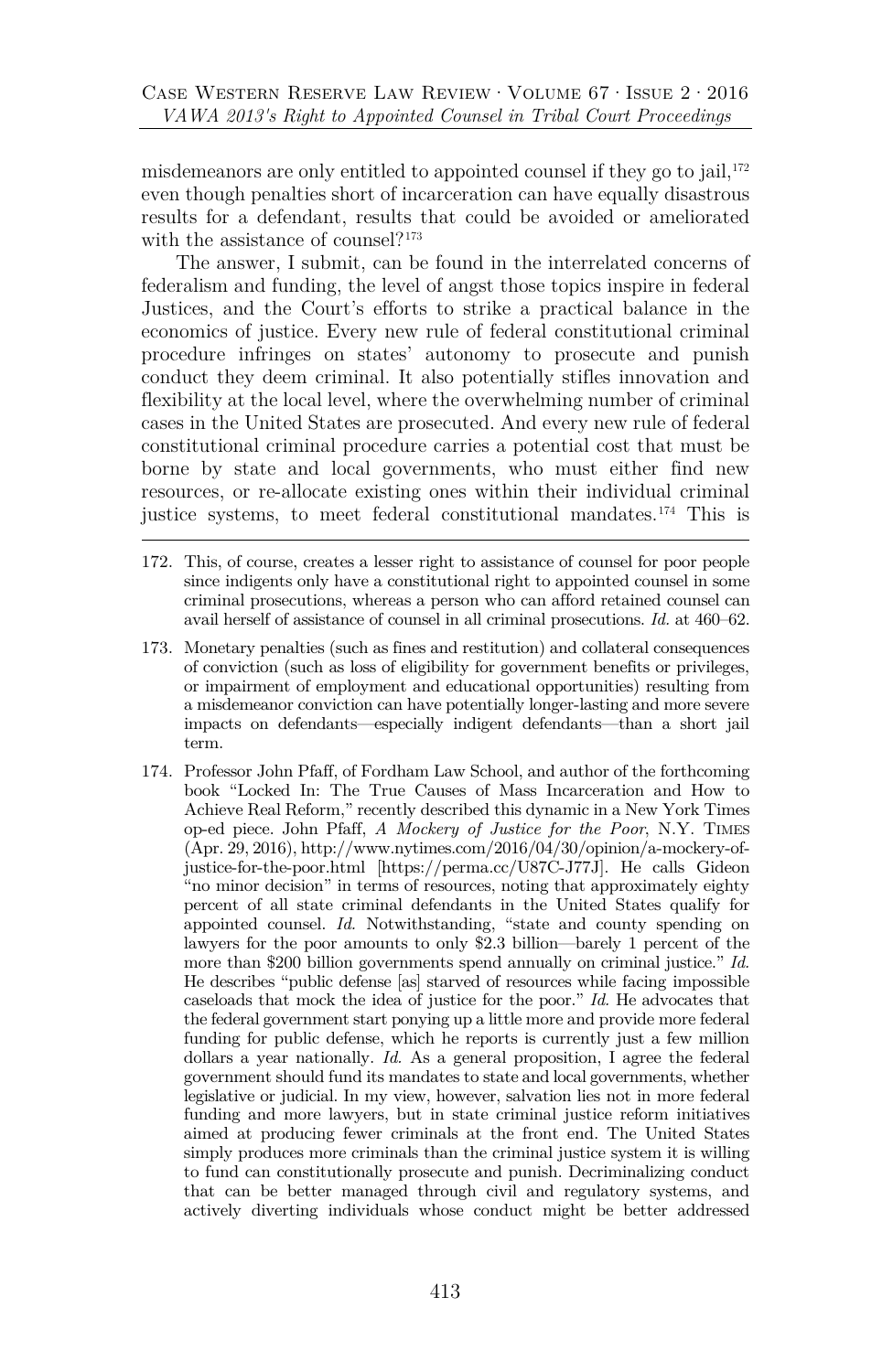federalism's predicament in a resource-hungry system. Most criminal cases are prosecuted at the state, not the federal, level. When the Supreme Court lays down a new constitutional rule of criminal procedure, its implementation can often involve significant costs that will be borne most heavily, if not exclusively, at the state and local level.

Perhaps nowhere are the effects of this type of unfunded federal judicial mandate better illustrated, or more acutely felt, than with the right to counsel at public expense—a federal constitutional imperative with an enormous price tag at the front end (paying for attorneys to represent defendants) whose violation is vindicated at the back end (by overturning state criminal convictions). In an effort to contain the potentially enormous resource costs of requiring states to provide appointed counsel to indigents in misdemeanor cases, the Court linked the constitutional right to counsel at public expense to actual incarceration—purportedly because a loss of liberty is different in kind and effect from any other penalty a state court can mete out for a misdemeanor. But in doing so, it has created a post-conviction test whose application pretrial is counterintuitive to say the least.<sup>[175](#page-36-0)</sup> By linking a trial court's ability to incarcerate a misdemeanant to the provision of appointed counsel, the Court forces state trial courts to evaluate, pretrial, whether that individual's case will warrant incarceration as a penalty before even considering the merits of the case. As a result, jurisdictions may end up simply providing appointed counsel to all indigents accused of crimes that carry potential jail sentences, or adopt a policy of never imposing jail sentences for certain offenses. When a trial court doesn't impose jail time as a matter of court policy for a category of offenses, regardless of an individual defendant's conduct, this undercuts legislative mandate and raises significant separation of powers issues[176](#page-37-0) because it encourages or requires state trial courts to

through the mental health system than the criminal justice system are just two starting points.

<sup>175.</sup> Justice Brennan thoroughly explored some of the dynamics described in this paragraph in his *Scott* dissent. *See supra* notes [154](#page-29-4)[–156](#page-29-5) and accompanying text.

<span id="page-36-0"></span><sup>176.</sup> Of course, a cynic could argue that this allows a tough on crime legislature to have its cake and eat it too—it can pass criminal misdemeanor laws with high potential jail terms penalties, but decline to adequately fund indigent defense knowing that courts will likely forgo incarceration in most cases to avoid the expense of providing counsel. Cf. William J. Stuntz, *The Uneasy Relationship Between Criminal Procedure and Criminal Justice*, 107 Yale L.J. 1, 54 (1997) ("Countermajoritarian criminal procedure tends to encourage legislatures to pass overbroad criminal statutes and to underfund defense counsel. These actions in turn tend to mask the costs of procedural rules, thereby encouraging courts to make more such rules. That raises legislatures' incentive to overcriminalize and underfund. So the circle goes. This is a necessary consequence of a system with extensive, judicially defined regulation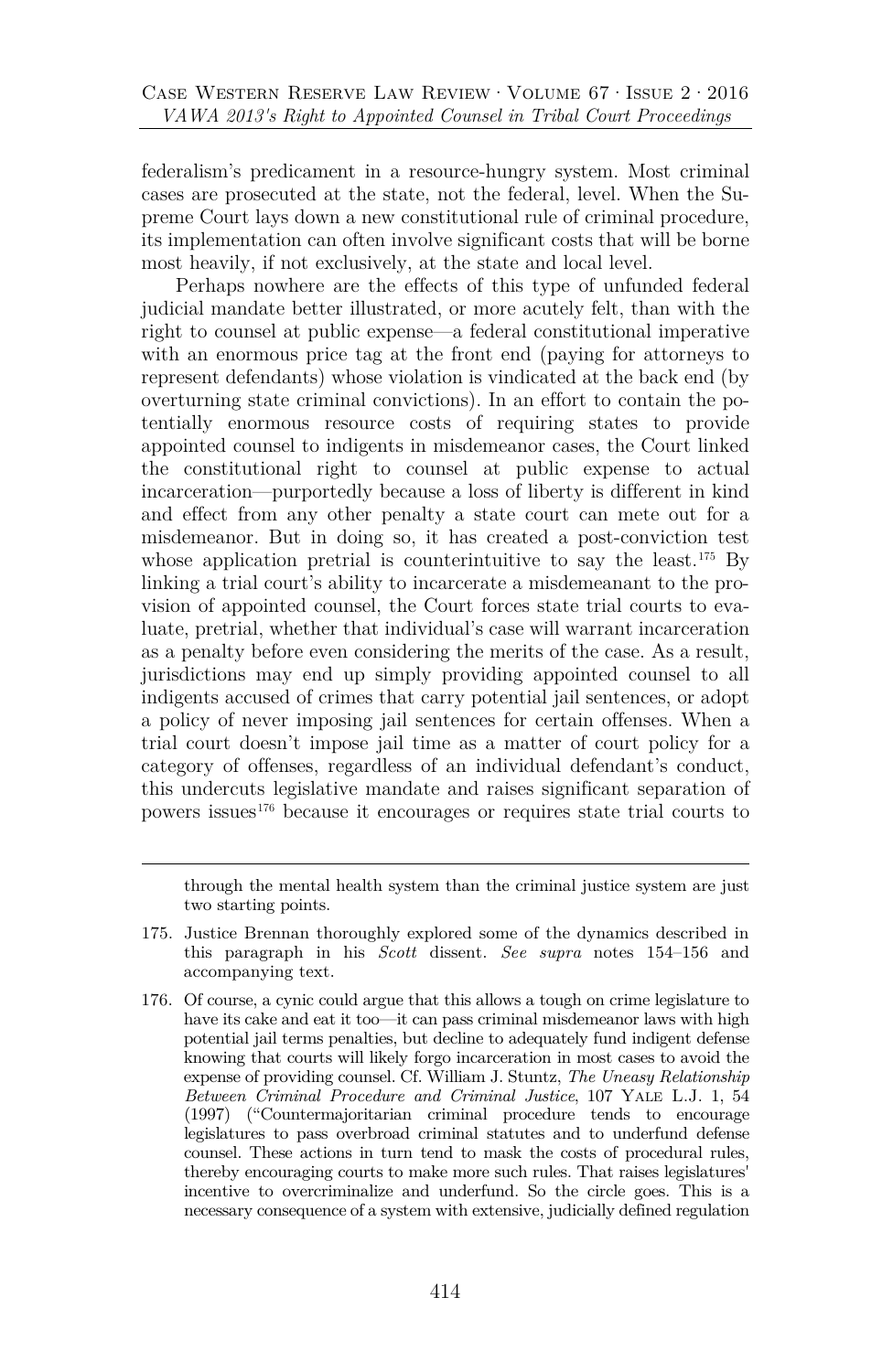forgo a punishment authorized by the legislature to avoid the expense associated with providing appointed counsel. So much for striking a federalism blow on the states' behalf by drawing the constitutional line at actual incarceration, something the *Scott* majority hoped it was doing.

The deep problem reflected by the Court's right to appointed counsel jurisprudence is that the Court has never reached consensus on whether states' ability or willingness to expend resources is an appropriate consideration in delineating the individual federal rights of defendants. Whether constitutional analysis is properly driven by pragmatic considerations like this, or whether it should be followed wherever it might lead, is a fundamental question that permeates constitutional criminal procedure jurisprudence, and it has indelibly shaped the federal right to appointed counsel.[177](#page-37-1) The extent to which this should be considered may be fairly debated. But it is part of the equation and this background is critical to understanding and interpreting the statutory right to appointed counsel in tribal court, discussed below.

## III. STATUTORY RIGHT TO COUNSEL IN Tribal Court Proceedings

*A. Selective Codification—*

*Imposition of Federal Constitutional Rights to Tribal Court Proceedings*

<span id="page-37-0"></span>As noted in the Introduction, the right to appointed counsel in tribal court is governed by the Indian Civil Rights Act  $(ICRA)$ ,  $^{178}$  $^{178}$  $^{178}$  as amended by the Tribal Law and Order Act (TLOA)[179](#page-38-1) and the Violence Against Women Act Reauthorization of 2013 (VAWA 2013).<sup>[180](#page-38-2)</sup>

of the criminal process, coupled with extensive legislative authority over everything else.").

- <span id="page-37-1"></span>178. Pub. L. No. 90-284, 82 Stat. 73 (1968) (codified at 25 U.S.C. § 1301 (2012)).
- 179. Pub. L. No. 11-211, § 234(c)(1), 124 Stat. 2258, 2261 (2010) (codified at 25 U.S.C. §§ 2801–2815 (2012)).
- 180. Pub. L. No. 113–4, § 904, 127 Stat. 120 (2013) (codified at 25 U.S.C. § 1304  $(2012)$ ).

<sup>177.</sup> Andrew Cohen, *How Americans Lost the Right to Counsel, 50 Years After 'Gideon*,*'* The Atlantic (Mar. 13, 2013), http://www.theatlantic.com/ national/archive/2013/03/how-americans-lost-the-right-to-counsel-50-yearsafter-gideon/273433/ [https://perma.cc/5GG6-ZGRV] ("Today, sadly, the *Gideon* ruling amounts to another unfunded mandate—the right to a lawyer for those who need one most is a constitutional aspiration as much as anything else. And the reasons are no mystery. Over the intervening halfcentury, Congress and state lawmakers consistently have refused to fund public defenders' offices adequately. And, as it has become more conservative since 1963, the United States Supreme Court has refused to force legislators to do so.").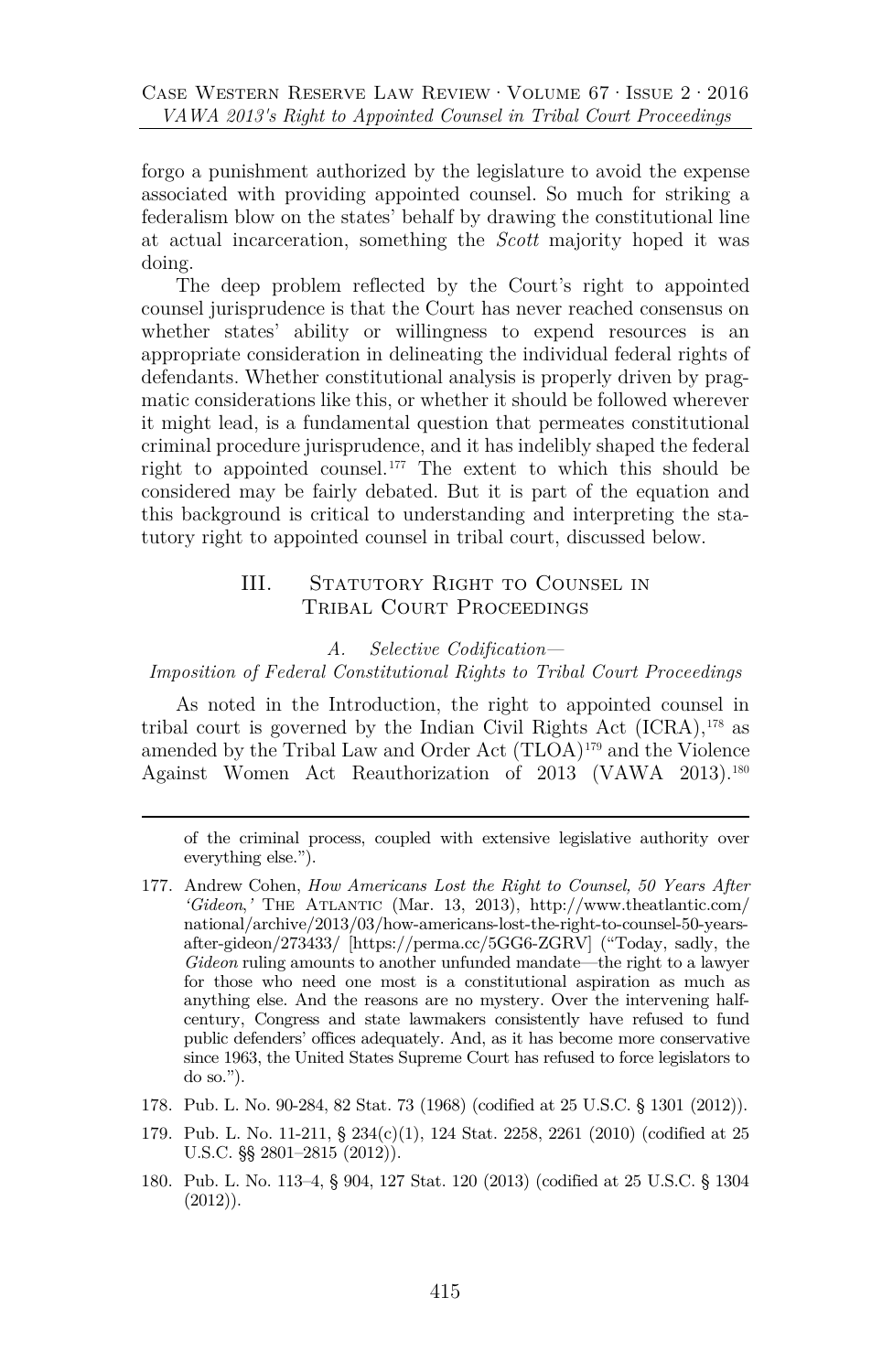Understanding the TLOA and VAWA 2013 amendments to the ICRA requires a short primer on the nature and extent of tribal court jurisdiction over crimes committed in Indian country. At the founding, tribes were understood to be separate sovereigns, like the states, with criminal jurisdiction over anyone, Indian or non-Indian, who violated tribal law within their jurisdictions. Early in United States' history, the federal government asserted jurisdiction over non-Indians who commit crimes in Indian country.[181](#page-38-3) Tribes, however, were understood to still possess inherent authority over Indians who committed crimes on tribal land. This understanding was confirmed by the Supreme Court in 1883 in *Ex parte Crow Dog*, [182](#page-39-0) where the Supreme Court held that under federal treaty and statutory law, tribes had inherent authority over violations of tribal law committed by Indians on tribal land.[183](#page-39-1)

- <span id="page-38-3"></span><span id="page-38-2"></span><span id="page-38-1"></span><span id="page-38-0"></span>181*. See* United States v. Bruce, 394 F.3d 1215, 1218 (2005) (stating that tribal authority over crime in Indian Country "continued until shortly after the ratification of the Constitution, when Congress extended federal jurisdiction to non-Indians committing crimes against Indians in Indian territory"); *see also* Carrie E. Garrow & Sarah Deer, Tribal Criminal Law and PROCEDURE 42 (Jerry Gardner et al., eds., 2d ed. 2015) (discussing the gap in prosecution of non-Indians who commit crimes on tribal nation reservations). Congress began legislating tribes' post-treaty criminal jurisdiction with the Trade and Intercourse Act of 1790, Pub. L. No. 1-33, 1 Stat. 137. The 1790 Act and amendments to it formed the foundation for the current version of the Indian Country Crimes Act (ICCA), 18 U.S.C. § 1153 (Supp. I 2013–2014). The 1790 Act placed all interactions with Indians under federal law and provided for federal jurisdiction over crimes committed by non-Indians against Indians in Indian country. § 5, 1 Stat. at 138. The Indian Country Crimes Act of 1817 subsequently reaffirmed federal jurisdiction over all crimes committed by non-Indians in Indian country and explicitly acknowledged that tribes retained jurisdiction over crimes committed in Indian country by one Indian against the person or property of another Indian. Pub. L. No., § 2, 3 Stat. 383 (repealed 1834). The relevant provisions of the 1817 Act are now codified in the General Crimes Act, 18 U.S.C. § 1152 (2012). The Indian Trade and Intercourse Act of 1834, Pub. L. No. 23-161, § 25, 4 Stat. 729, 733, repealed the Indian Country Crimes Act of 1817, but incorporated the latter's criminal jurisdiction provision. § 29, 4 Stat. at 733.
- 182. 109 U.S. 556 (1883).
- 183. *Id.* at 572.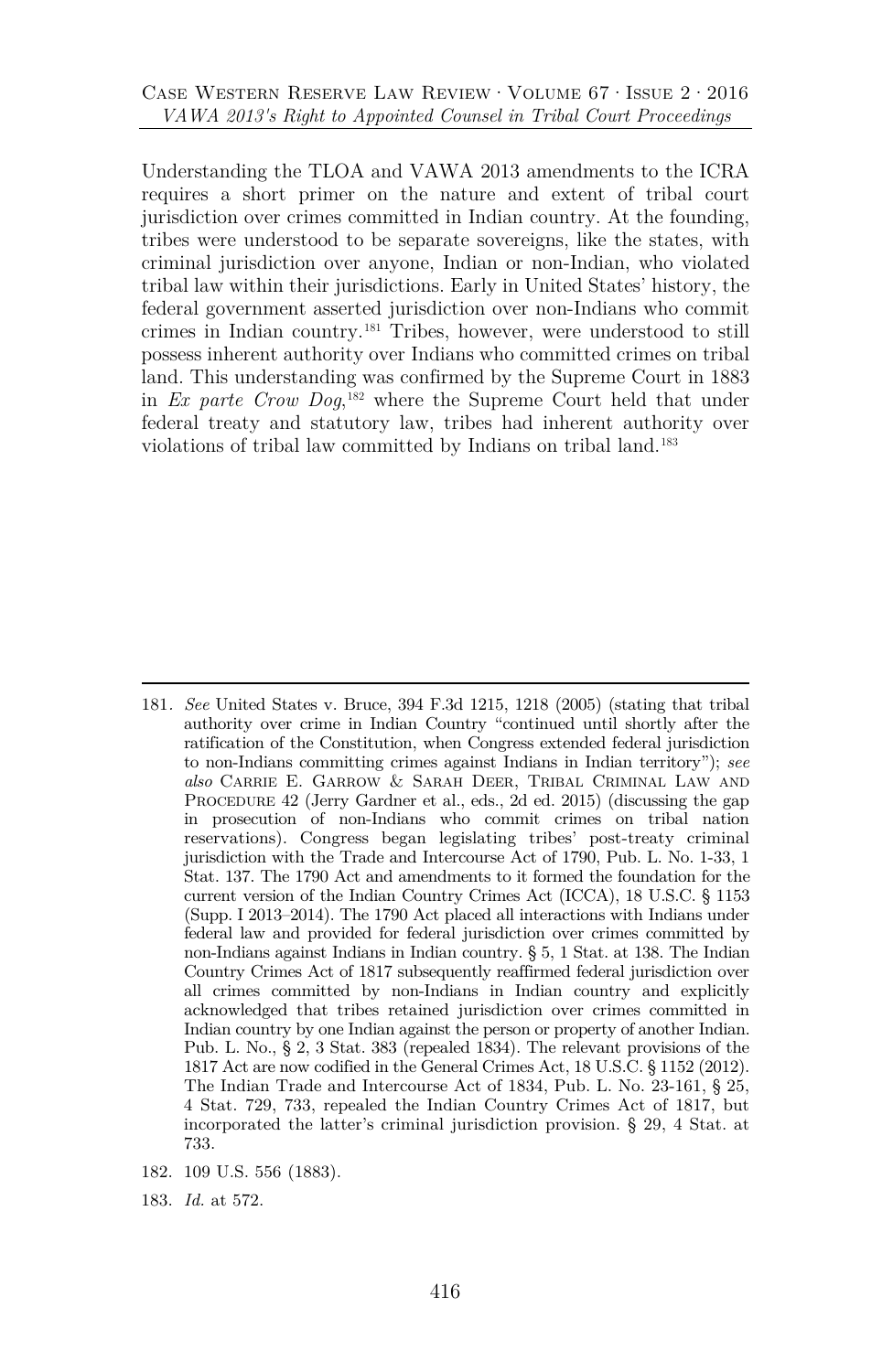In direct response to *Crow Dog*, [184](#page-39-3) Congress passed the Indian Major Crimes Act in 1885.[185](#page-39-4) The Major Crimes Act provides that Indians who commit an enumerated offense in Indian country "shall be subject to the same law and penalties as all other persons committing any of the above offenses, within the exclusive jurisdiction of the United States."[186](#page-39-5) The Major Crimes Act, thus, grants the federal government jurisdiction over Indians who commit a listed offense<sup>[187](#page-39-6)</sup> in Indian country, regardless of whether the victim is an Indian or non-Indian.[188](#page-40-0) As a result of the Major Crimes Act, the federal government assumed primary responsibility for prosecuting serious offenses of personal violence committed in Indian country.

- <span id="page-39-2"></span>184*. See* Keeble v. United States, 412 U.S. 205, 209–11 (1973) ("The prompt congressional response—conferring jurisdiction on the federal courts to punish certain offenses—reflected a view that tribal remedies were either non-existent or incompatible with principles that Congress thought should be controlling."); United States v. Kagama, 118 U.S. 375, 382–83 (1886) ("The passage of the act now under consideration was designed to remove that objection, and to go further by including such crimes on reservations lying within a State.").
- <span id="page-39-4"></span><span id="page-39-3"></span><span id="page-39-1"></span><span id="page-39-0"></span>185. Act of March 3, 1885, ch. 341, § 9, 23 Stat. 385 (codified as amended at 18 U.S.C. §§ 1153, 3242 (2012 & Supp. I 2013–2014)). 18 U.S.C. § 3242 provides: "All Indians committing any offense listed in the first paragraph of and punishable under section 1153 (relating to offenses committed within Indian country) of this title shall be tried in the same courts and in the same manner as are all other persons committing such offense within the exclusive jurisdiction of the United States."; Kevin K. Washburn, *Federal Criminal Law and Tribal Self-Determination*, 84 N.C. L. Rev. 779, 803–04 (2006) (describing the role of the Interior Department, which had been seeking federal jurisdiction over crimes in Indian Country, in securing the passage of the Major Crimes Act: "Armed with the defeat in the Supreme Court, federal Interior Department officials promptly returned to Congress. In seeking a law to allow them to punish 'major crimes,' federal officials claimed that tribal laws were inadequate. In a report to Congress in 1884, the Secretary of the Interior cited *Crow Dog* in portraying Indian country as a lawless place. . . . Motivated by the Secretary's entreaties, Congress soon enacted the Major Crimes Act.") (citations omitted).
- 186. *Id.* at § 1153(a).
- 187. Major Crimes Act, § 9. The current version of the Major Crimes Act enumerates fifteen offenses. *See infra* not[e 188](#page-39-2) and accompanying text. These enumerated offenses are, for the most part, defined by distinct federal statutes. Offenses that are not defined by federal law are defined and punished in accordance with the law of the state where the crime was committed. 18 U.S.C. § 1153(b).
- <span id="page-39-6"></span><span id="page-39-5"></span>188. The Major Crimes Act places specific crimes committed by an Indian in Indian country within federal jurisdiction. 18 U.S.C. § 1153(a). The crimes are offenses against the person, such as murder and assault that, if committed in a state jurisdiction, have traditionally and historically been left to state governments to prosecute and punish. *Id.*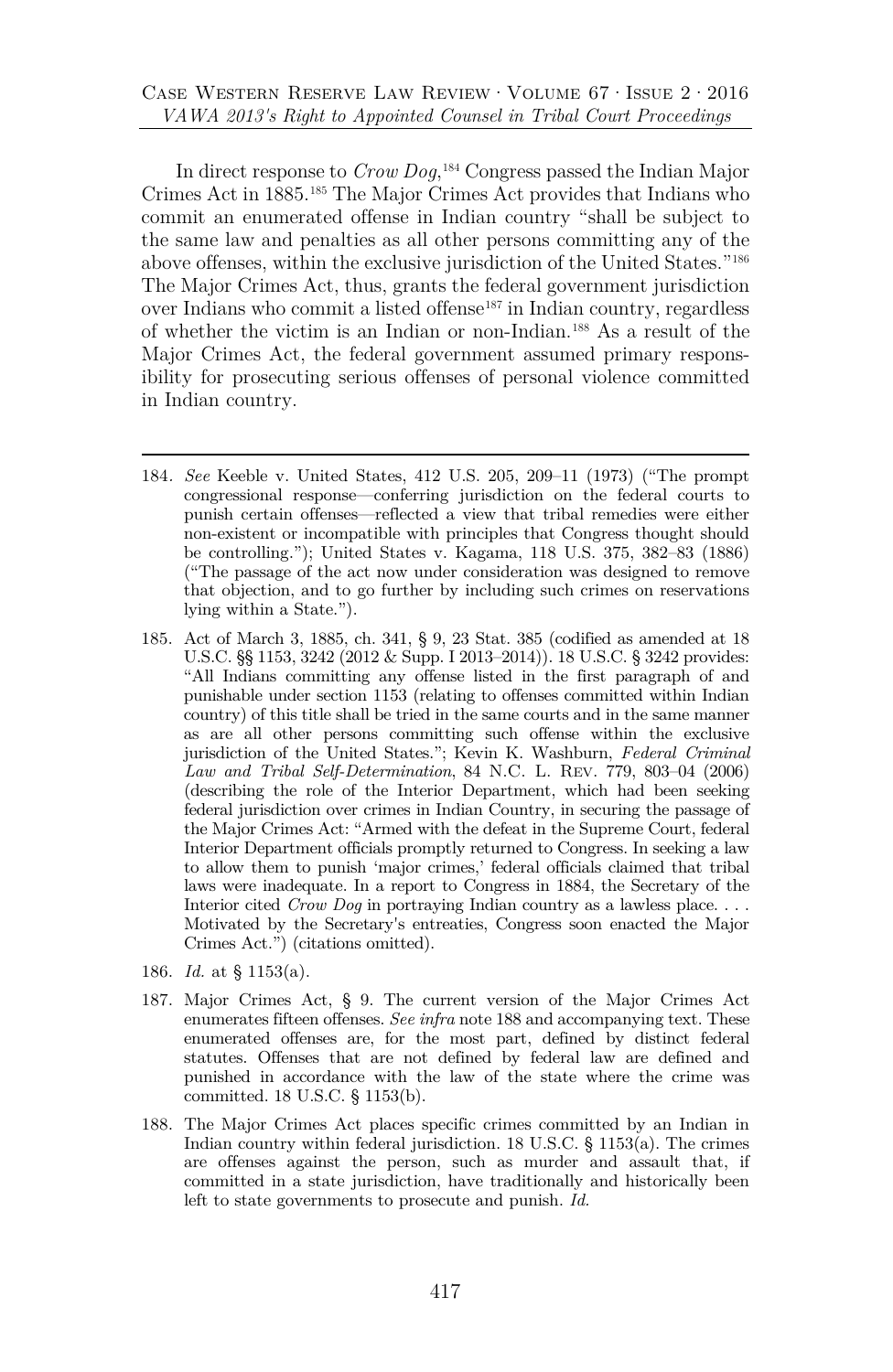Under contemporary federal law, tribes have inherent authority to prosecute and punish both member and non-member Indians for crimes committed on tribal land.[189](#page-40-1) Absent an explicit grant from Congress, tribes do not have criminal jurisdiction to prosecute non-Indians who commit offenses on tribal land.[190](#page-40-2) Tribal jurisdiction to prosecute and punish criminal conduct on tribal land is governed by tribal constitutions or charters, tribal codes, and federal statutory law. Tribal governments, however, are not constrained by the federal Constitution because the various Indian nations are separate sovereigns who did not participate in the ratification of the Constitution. Thus, the Bill of Rights does not apply to defendants in tribal court proceedings.[191](#page-40-3)

Congress passed ICRA in 1968. ICRA governs a wide range of both criminal and civil law and procedure, and imposes a number of requirements on tribal courts in the exercise of their jurisdiction. ICRA

- <span id="page-40-0"></span>189. Felix S. Cohen, Handbook of Federal Indian Law § 9 (2012); 42 C.J.S. *Indians* § 180 (2016) ("A tribe has the inherent power to punish its members, as an aspect of its sovereignty. Further, Congress enacted legislation specifically authorizing a tribe to prosecute Indian members of a different tribe. Thus, under the statutory definitions regarding constitutional rights of Indians, 'powers of self-government' means the inherent power of Indian tribes, hereby recognized and affirmed, to exercise criminal jurisdiction over all Indians. Accordingly, an Indian tribe may exercise inherent sovereign judicial power in criminal cases against nonmember Indians for crimes committed on the tribe's reservation. The source of an Indian tribe's power to prosecute and punish an Indian, who is not a member of the tribe is, in view of this federal statute, inherent tribal sovereignty rather than delegated federal authority.") (citations omitted).
- <span id="page-40-1"></span>190*. Id.* ("[T]he inherent sovereignty of Indian tribes does not extend to criminal jurisdiction over non-Indians who commit crimes on a reservation. Tribal courts have no criminal jurisdiction over non-Indians unless specifically authorized to assume such jurisdiction by Congress.") (citations omitted).
- <span id="page-40-3"></span><span id="page-40-2"></span>191. Robert N. Clinton, *There Is No Federal Supremacy Clause for Indian Tribes*, 34 ARIZ. ST. L.J. 113, 198 (2002) ("ICRA was designed to impose by statute on the operation of tribal governments many of the constitutional guarantees found in the Bill of Rights, as a well as an equal protection clause. This statute, of course, was thought necessary because of the Court's decision in *Talton*, holding that Bill of Rights limitations did not apply to tribal government since their sovereignty derived from aboriginal sources and did not constitute an exercise of federal power.") (citing Talton v. Mayes, 163 U.S. 376, 384 (1896)); Duro v. Reina, 495 U.S. 676, 693 (1990); Samuel E. Ennis & Caroline P. Mayhew, *Federal Indian Law and Tribal Criminal Justice in the Self-Determination Era*, 38 Am. INDIAN L. REV. 421, 428 (2014) ("Since Indian tribes did not participate in the Constitutional Convention and did not 'sign on' by joining the federal union, they are not bound by the Constitution, absent affirmative congressional action to the contrary. Rather, federal and state courts have recognized that tribal courts generally retain inherent civil and criminal jurisdiction over Indian reservations by virtue of their sovereign status.") (citations omitted) (internal quotation marks omitted).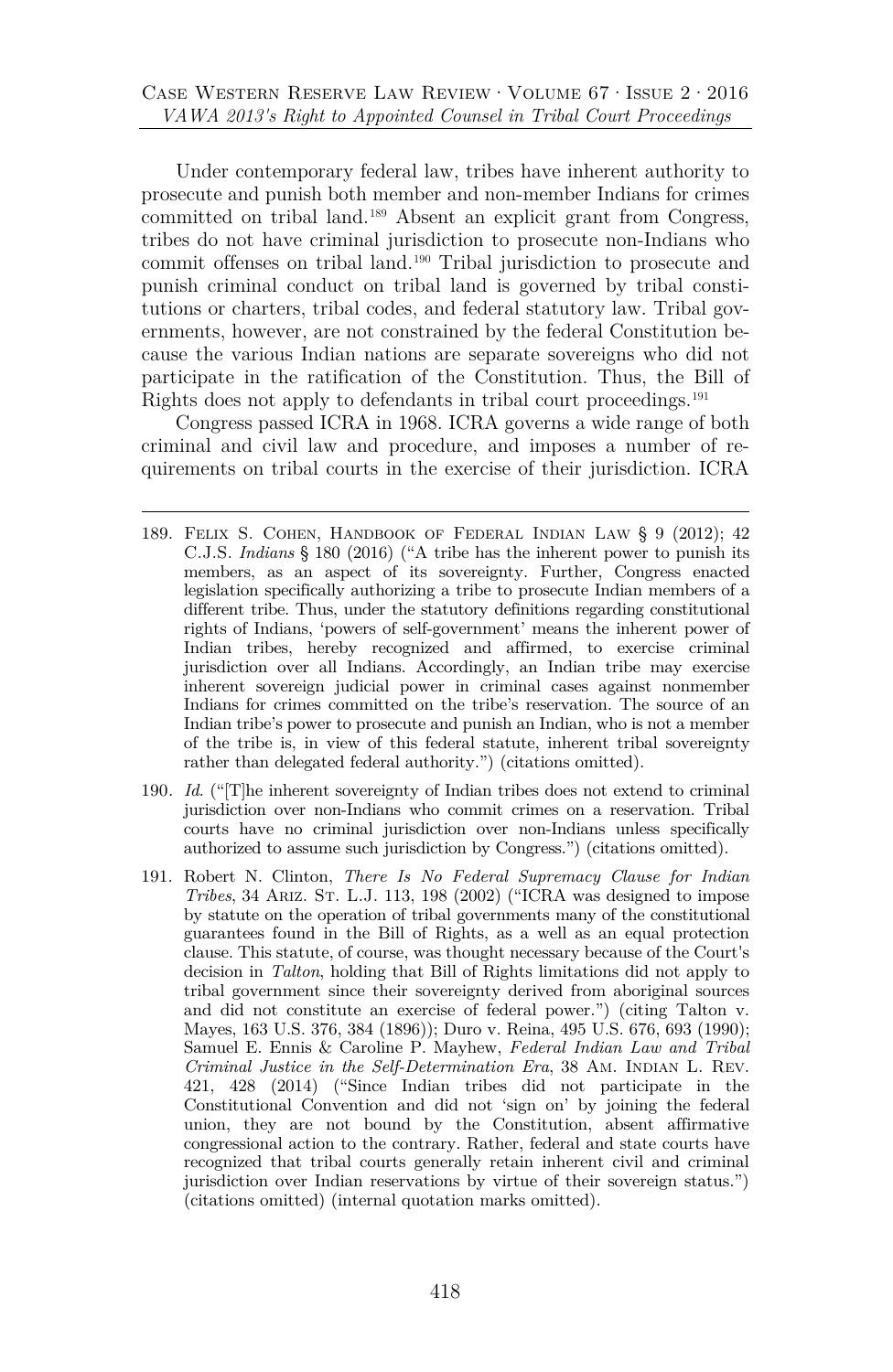extends some, but not all, of the guarantees in the Bill of Rights to tribal court criminal defendants.[192](#page-41-0) As discussed below, although ICRA provides for a right to the assistance counsel in all criminal proceedings, it does not require appointment of counsel to indigents at public expense on the same terms as the Sixth Amendment[.193](#page-41-1)

ICRA limits the sentencing authority of tribal courts.[194](#page-42-0) With some exceptions, even for serious offenses, ICRA generally limits the penalty a tribal court can impose for a single offense to one year incarceration

- <span id="page-41-0"></span>192. Like the Bill of Rights, ICRA provides for the right to be free from unreasonable searches and seizures; requires probable cause and particularity for warrants; prohibits double jeopardy and compelled self-incrimination; provides rights to a speedy and public trial, notice of charges, confrontation of witness, compulsory process, and counsel; prohibits excessive bail, fines, and cruel and unusual punishment; requires equal protection and due process; prohibits bills of attainder and ex post facto laws; and provides for six person juries. 25 U.S.C. § 1302(a) (2012). *See also* Philip P. Frickey, *(Native) American Exceptionalism in Federal Public Law*, 119 Harv. L. Rev. 433, 478 (2005) (identifying "the two primary rights 'missing' from ICRA [as] free representation for indigent defendants and a jury that includes nonmembers . . . ."). Kevin K. Washburn, *Tribal Courts and Federal Sentencing*, 36 ARIZ. ST. L.J. 403, 425–26 (2004) ("[ICRA] was enacted toward the end of the period of seemingly interminable litigation spawned by the ambiguous language of the Fourteenth Amendment. The Incorporation Controversy, as this litigation is collectively known, reached a crescendo during the Warren Court era. . . . [I]t was not long after enactment of the Indian Civil Rights Act that state courts were held to all of the same high standards of due process required of tribal courts. But the timing is noteworthy and it bears emphasis: tribal courts were required by Congress to provide numerous protections to criminal defendants while state courts were still arguing in the Supreme Court that some of these same protections need not be provided.").
- 193*. Cf.* Talton v. Mayes, 163 U.S. 376, 384–85 (1896) (finding that the Bill of Rights does not constrain tribal courts); *see also* United States v. Doherty, 126 F.3d 769, 777 (6th Cir. 1997), *abrogated by* Texas v. Cobb, 532 U.S. 162 (2001) ("Of course, *Talton* was decided decades before most of the protections of the Bill of Rights were held to be binding on the states through the Fourteenth Amendment. Furthermore, the specific provision at issue in *Talton*, the right to indictment by a grand jury, to this day has not been held to operate on the states, and the Court relied on its prior decision in Hurtado v. California, 110 U.S. 516 (1884), to that effect to buttress its holding. Nonetheless, *Talton* has come to stand for the proposition that neither the Bill of Rights nor the Fourteenth Amendment operates to constrain the governmental actions of Indian tribes, and the Supreme Court has consistently decided cases with that understanding. 'As separate sovereigns pre-existing the Constitution, tribes have historically been regarded as unconstrained by those constitutional provisions framed specifically as limitations on federal or state authority. . . . [T]he lower federal courts have extended the holding of *Talton* to other provisions of the Bill of Rights, as well as to the Fourteenth Amendment.'" (quoting Santa Clara Pueblo v. Martinez, 436 U.S. 49, 56 (1978) (citations omitted))).

<span id="page-41-1"></span><sup>194.</sup> 25 U.S.C. §§ 1301–1304 (2012 & Supp. I 2013–2014).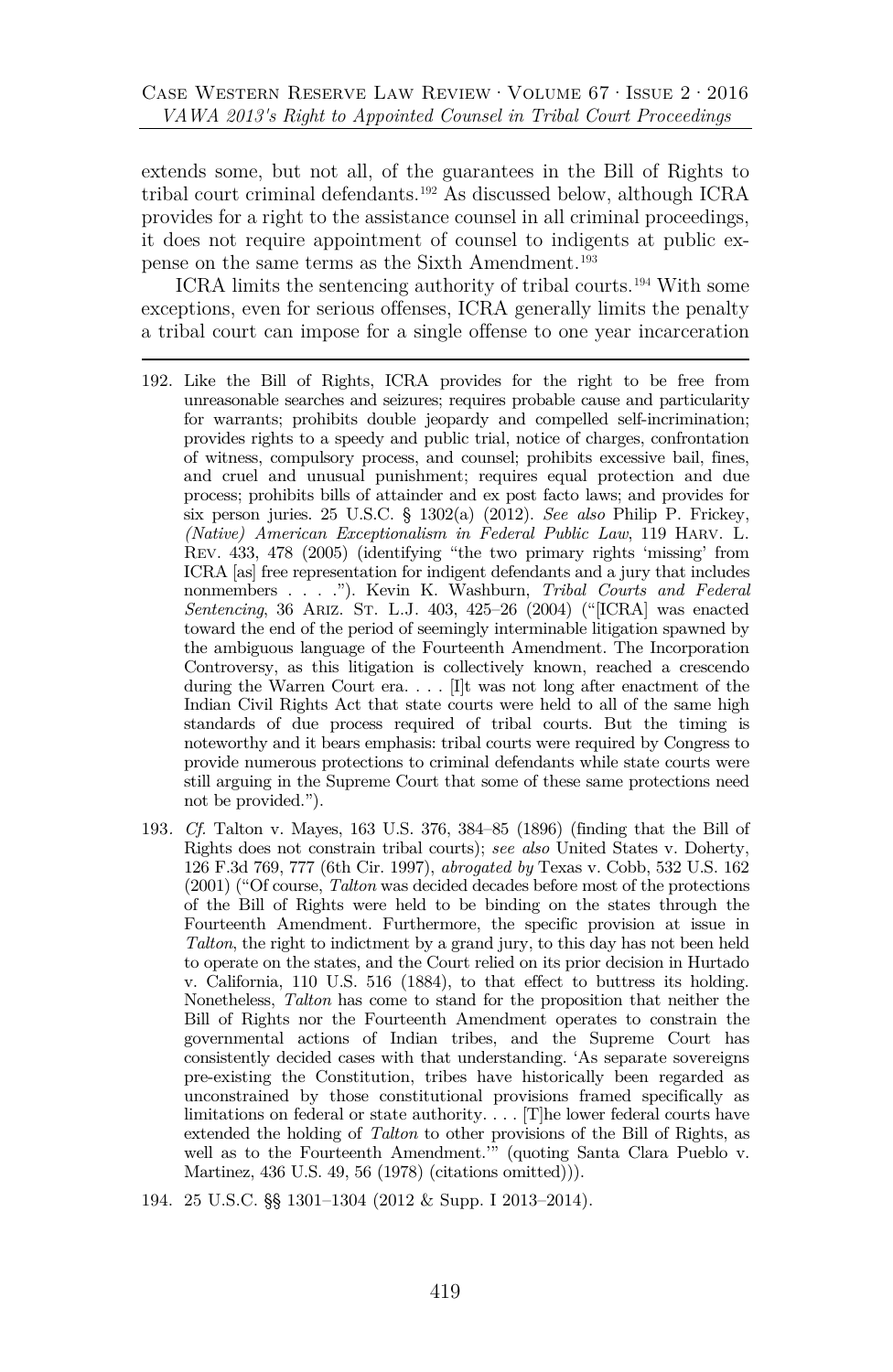and a \$5,000 fine.[195](#page-42-1) In two recent legislative enactments, Congress carved out some narrow exceptions to these long-standing federal policies. In 2010, under TLOA, Congress authorized tribal courts to go beyond ICRA's one year/\$5,000 punishment cap in some circumstances.[196](#page-42-2) A tribal court may now impose a sentence over one year and up to three years if: (1) the defendant has been previously convicted of, or is being prosecuted for, the same or a comparable offense or if the defendant is convicted of a felony-type offense, $197$  and (2) the tribal court extends specific procedural protections to the defendant.[198](#page-42-4) For multiple offenses, ICRA limits a tribal court sentence to imprisonment of no more than nine years.[199](#page-42-5)

<span id="page-42-6"></span>Under VAWA 2013, for the first time since tribes were divested of criminal jurisdiction over non-Indians, Congress authorized tribes to exercise criminal jurisdiction over non-Indians for enumerated domestic violence offenses committed on tribal land, in certain circumstances. [200](#page-43-0) The cases are subject to TLOA's three year/\$15,000 sentencing cap for

195*. Id.* § 1302(a)(7)(B).

- 196. Pub. L. No. 111-211, § 234, 124 Stat. 2261, 2279–82 (2010) (codified at 25 U.S.C § 1302 (2012)).
- 197. 25 U.S.C. § 1302(b)*.* Prior to enactment of the Tribal Law and Order Act of 2010, tribal court sentencing authority was capped at one year for all offenses. *See infra* Part IV. § 1302(b) provides: "A tribal court may subject a defendant to a term of imprisonment greater than 1 year but not to exceed 3 years for any 1 offense, or a fine greater than \$5,000 but not to exceed \$15,000, or both, if the defendant is a person accused of a criminal offense who—(1) has been previously convicted of the same or a comparable offense by any jurisdiction in the United States; or (2) is being prosecuted for an offense comparable to an offense that would be punishable by more than 1 year of imprisonment if prosecuted by the United States or any of the States."
- <span id="page-42-2"></span><span id="page-42-1"></span><span id="page-42-0"></span>198*. Id.* § 1302(c) (requiring tribes to provide all defendants who receive a sentence of more than one year with the right to effective assistance of counsel, at public expense, if the defendant is indigent).
- <span id="page-42-3"></span>199*. Id.* § 1302(a)(7)(D).
- <span id="page-42-5"></span><span id="page-42-4"></span>200. Violence Against Women Reauthorization Act of 2013, Pub. L. No. 113-4, § 204, 127 Stat. 54, 120–21. VAWA 2013 added a section to ICRA titled "Tribal Jurisdiction Over Crimes of Domestic Violence," authorizing "participating" tribes "to exercise special domestic violence criminal jurisdiction over all persons"—over both Indians and non-Indians—who commit specific offenses in Indian country. 25 U.S.C. § 1304(b)(1) (Supp. I 2013–2014). The driving force behind these VAWA 2013 amendments was the federal government's failure to adequately prosecute domestic violence crimes in Indian country. *See* Cynthia Castillo, *Tribal Courts, Non-Indians, and the Right to an Impartial Jury After the 2013 Reauthorization of VAWA*, 39 Am. Indian L. Rev. 311, 315–16 (2015) (citing underenforcement of crimes of sexual violence as the impetus for VAWA 2013 provisions for special domestic violence jurisdiction in tribal courts over some non-Indians).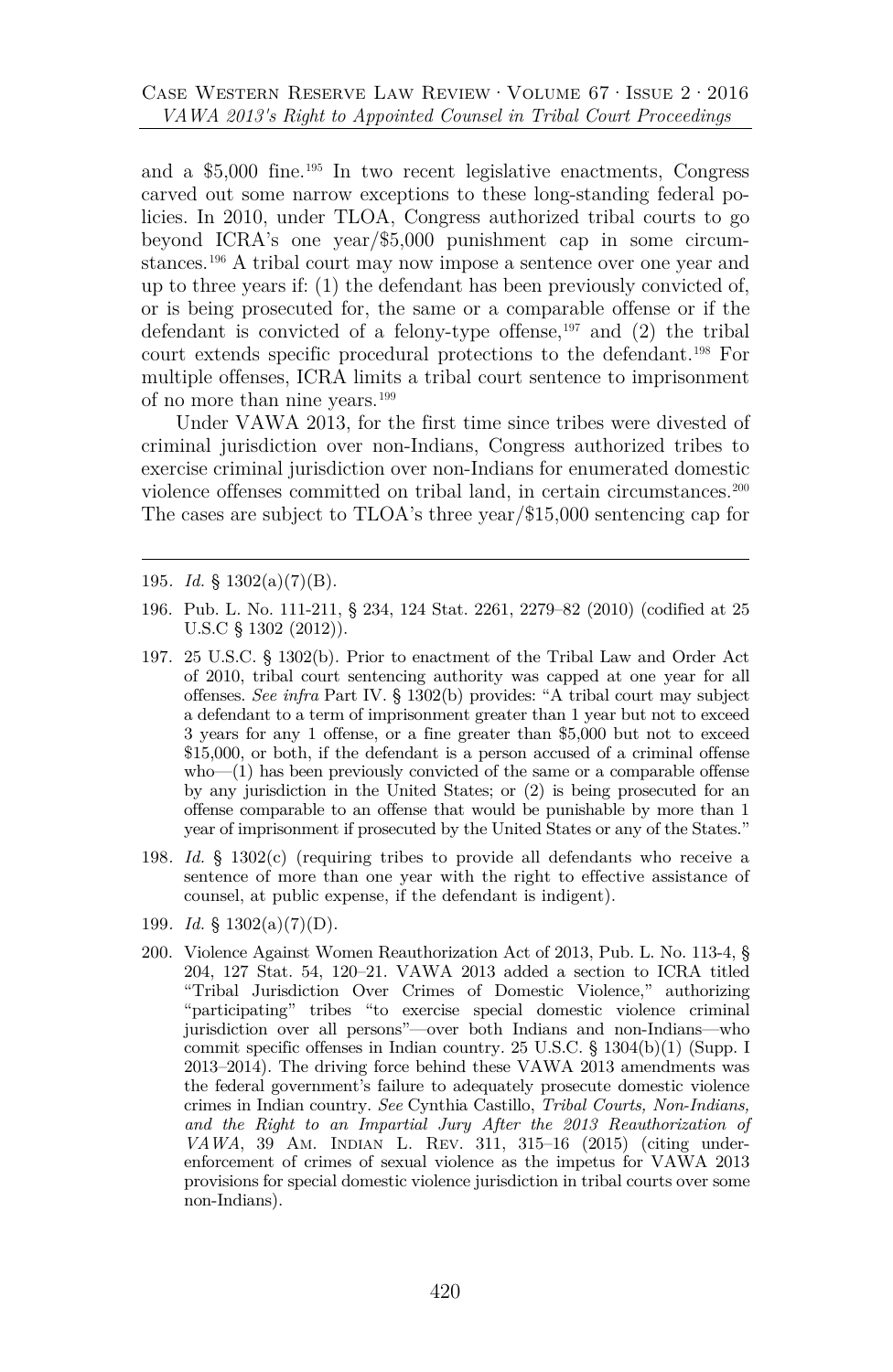single offenses and nine year "stacking" cap for multiple offenses.<sup>[201](#page-43-1)</sup> As discussed below, if a tribal court is exercising jurisdiction over a domestic violence offense under VAWA 2013, it is required to provide the procedural protections in the TLOA amendments to ICRA to all defendants facing incarceration (not just those sentenced to more than one year) and to provide additional procedural protections.[202](#page-43-2)

Exercising TLOA's enhanced sentencing and VAWA 2013's expanded jurisdiction is optional for tribes. But not all tribes can participate. As discussed below, tribes seeking to exercise these sentencing and jurisdictional powers must first extend specific procedural protections to criminal defendants like those guaranteed to state and federal criminal defendants under the federal Constitution. As noted, ICRA affords some, but not all, of the criminal procedural protections found in the Bill of Rights. And, as further discussed below, it provides for "tiered" protection to defendants that is tied to the extent of the authority a tribe seeks to exercise.

#### <span id="page-43-4"></span>*B. ICRA General Provisions—No Right to Counsel at Public Expense or Explicit Right to Effective Assistance of Counsel for Indian Defendants Sentenced to One Year or Less*

<span id="page-43-0"></span>Under the general provisions of ICRA, a defendant in a tribal court proceeding has the right to assistance of counsel at his own expense.[203](#page-43-3) Congress enacted ICRA in 1968, five years after *Gideon* established that the Sixth Amendment required trial courts to appoint counsel to indigents at public expense in felony cases, but before the Court considered whether the constitutional right to appointed counsel extended to misdemeanor prosecutions. Against this backdrop, by explicitly stating that tribal courts may not deny a defendant counsel retained at

<sup>201.</sup> 25 U.S.C. § 1302(b).

<sup>202</sup>*. Id*. § 1304(d) (Supp. I 2013–2014).

<span id="page-43-3"></span><span id="page-43-2"></span><span id="page-43-1"></span><sup>203.</sup> 25 U.S.C. § 1302(a)(6) provides: "No Indian tribe in exercising powers of selfgovernment shall . . . deny to any person in a criminal proceeding . . . at his own expense to have the assistance of counsel for his defense (except as provided in subsection (b)  $[sic—c$ <sup>'</sup>)." However, the reference to "subsection (b)" in 25 U.S.C. § 1302(a)(6) appears to be a typo. 25 U.S.C. §§ 1302 (b)–(c) were added after the enactment of TLOA; 25 U.S.C. § 1302(b) is an enhanced sentencing provision, while  $\S$  1302(c) covers the procedural protections (including the right to counsel at public expense for indigents) that a tribal court seeking to exercise the enhanced sentencing powers described in § 1302(b) must provide. *See also* Barbara L. Creel, *The Right to Counsel for Indians Accused of Crime: A Tribal and Congressional Imperative*, 18 Mich. J. Race & L. 317, 340 (2013) (noting that until 1961, the Code of Federal Regulations prohibited attorneys in tribal court) (citing 25 C.F.R. § 11.9 (1958) (repealed by 26 Fed. Reg. 4360–61 (May 19, 1961)).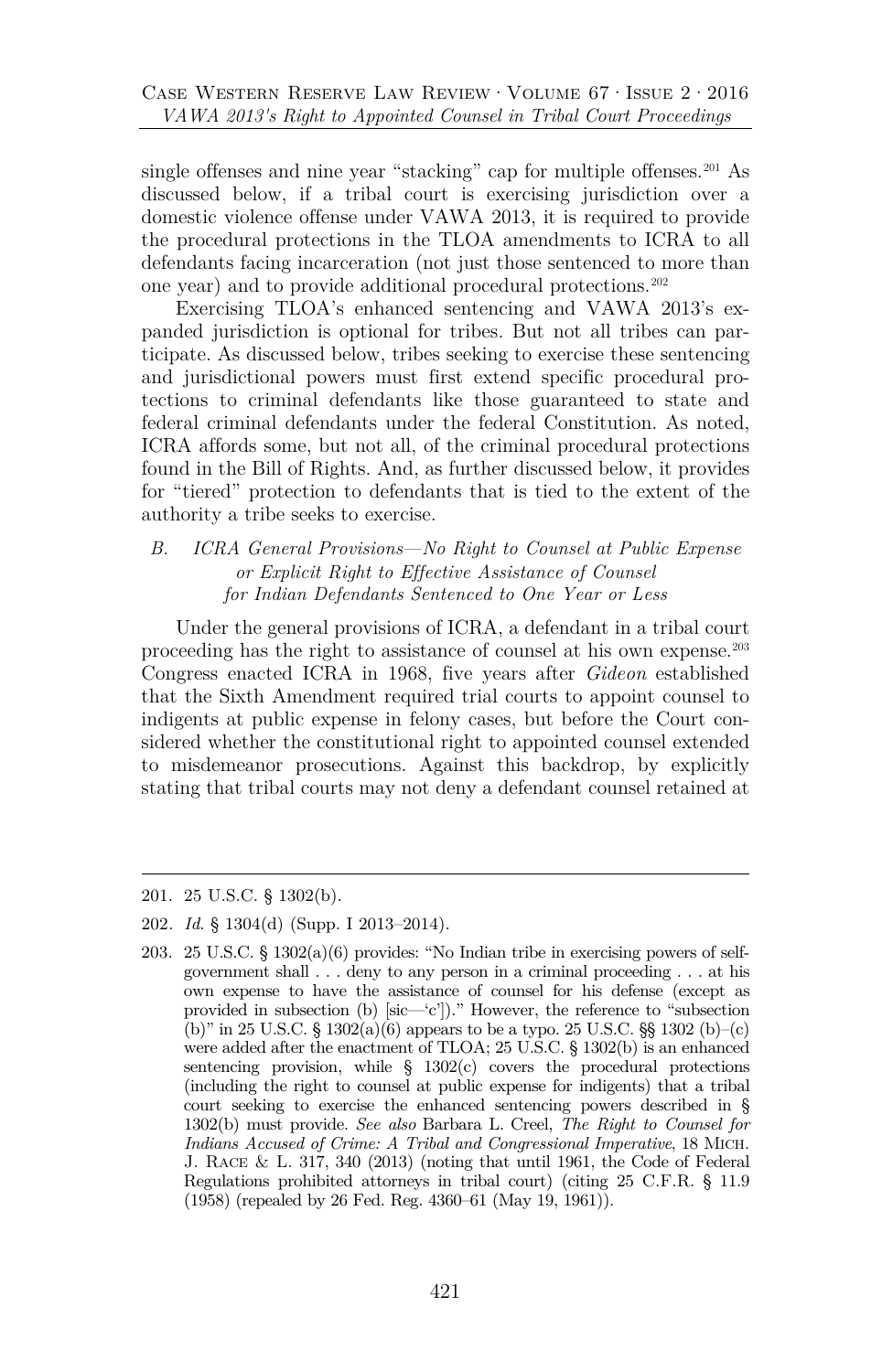his own expense, Congress excluded tribal courts from a *Gideon*-like requirement to provide appointed counsel to indigent defendants.[204](#page-44-0)

As a practical matter, this limitation did not result in a different right to counsel at public expense in tribal courts. As enacted in 1968, ICRA limited the punishment a tribal court could impose to misdemeanor-type penalties—a maximum of six months imprisonment and/or a \$500 fine.[205](#page-44-1) In 1968, *Gideon* was understood to apply only in felony cases. Thus, when Congress enacted ICRA and did not provide for counsel at tribal expense, indigent state court defendants did not have a constitutional right to counsel at public expense outside the felony context. As a result, indigent tribal court defendants, at this time limited to Indians, [206](#page-45-0) were in no different position than indigent state defendants as a matter of federal law under ICRA.[207](#page-45-1)

- 204. United States v. Doherty, 126 F.3d 769, 778 (6th Cir. 1997) ("ICRA provides for a right to counsel, but does not extend that right to the limits of the Sixth Amendment. . . . Thus, the tribes are not required to provide counsel to the indigent accused in felony prosecutions, despite the Sixth Amendment holding to the contrary in *Gideon* . . . ." (citing Gideon v. Wainwright, 372) U.S. 335 (1963), *abrogated on other grounds by* Texas v. Cobb, 532 U.S. 162  $(2001))$ .
- <span id="page-44-1"></span><span id="page-44-0"></span>205. As enacted, ICRA provided: "No Indian tribe in exercising powers of selfgovernment shall . . . impose for conviction of any one offense any penalty or punishment greater than imprisonment for a term of six months or a fine of \$500, or both[.]" 25 U.S.C. § 1302(7) (1976). Congress amended ICRA in 1986 to increase the maximum sentence to one year of imprisonment and a \$5,000 fine. Anti-Drug Abuse Act of 1986, Pub. L. No. 99-570 § 4217, 100 Stat. 3207– 146. Following enactment of TLOA in 2010, section (a)(7) was revised to raise the one year incarceration cap for each offense to three and the \$5,000 fine cap to \$15,000, and to allow tribal courts to stack offenses to impose a term of incarceration of up to nine years for some offenses in proceedings complying with TLOA's procedural requirements, including the provision of bar-licensed counsel at public expense. 25 U.S.C.  $\S 1302(a)(7)(B)$ –(D) (2012). These ICRA provisions currently read: "No Indian tribe in exercising powers of selfgovernment shall . . . (B) *except as provided in subparagraph (C)*, impose for conviction of any 1 offense any penalty or punishment greater than imprisonment for a term of 1 year or a fine of \$5,000, or both; *(C) subject to subsection (b)* [providing for enhanced penalties in specific cases]*, impose for conviction of any 1 offense any penalty or punishment greater than imprisonment for a term of 3 years or a fine of \$15,000, or both; or (D) impose on a person in a criminal proceeding a total penalty or punishment greater than imprisonment for a term of 9 years.*" *Id.*  $\S$  1302(a)(7)(B)–(D) (2012) (TLOA amendments in italics).
- 206. Under the 1968 version of ICRA, this provision applied only to Indians since, as noted, tribal courts were completely divested of jurisdiction over non-Indians until VAWA 2013 restored tribal court jurisdiction over some non-Indians under limited circumstances.
- 207. Creel, *supra* note [203,](#page-43-4) at 347 ("While the debate regarding tribal members' right to counsel under the ICRA ensued, the indigent defendant's right to counsel in state and federal court was still unfolding. Senator Ervin began his investigative hearings in 1961, before *Gideon* had been decided. During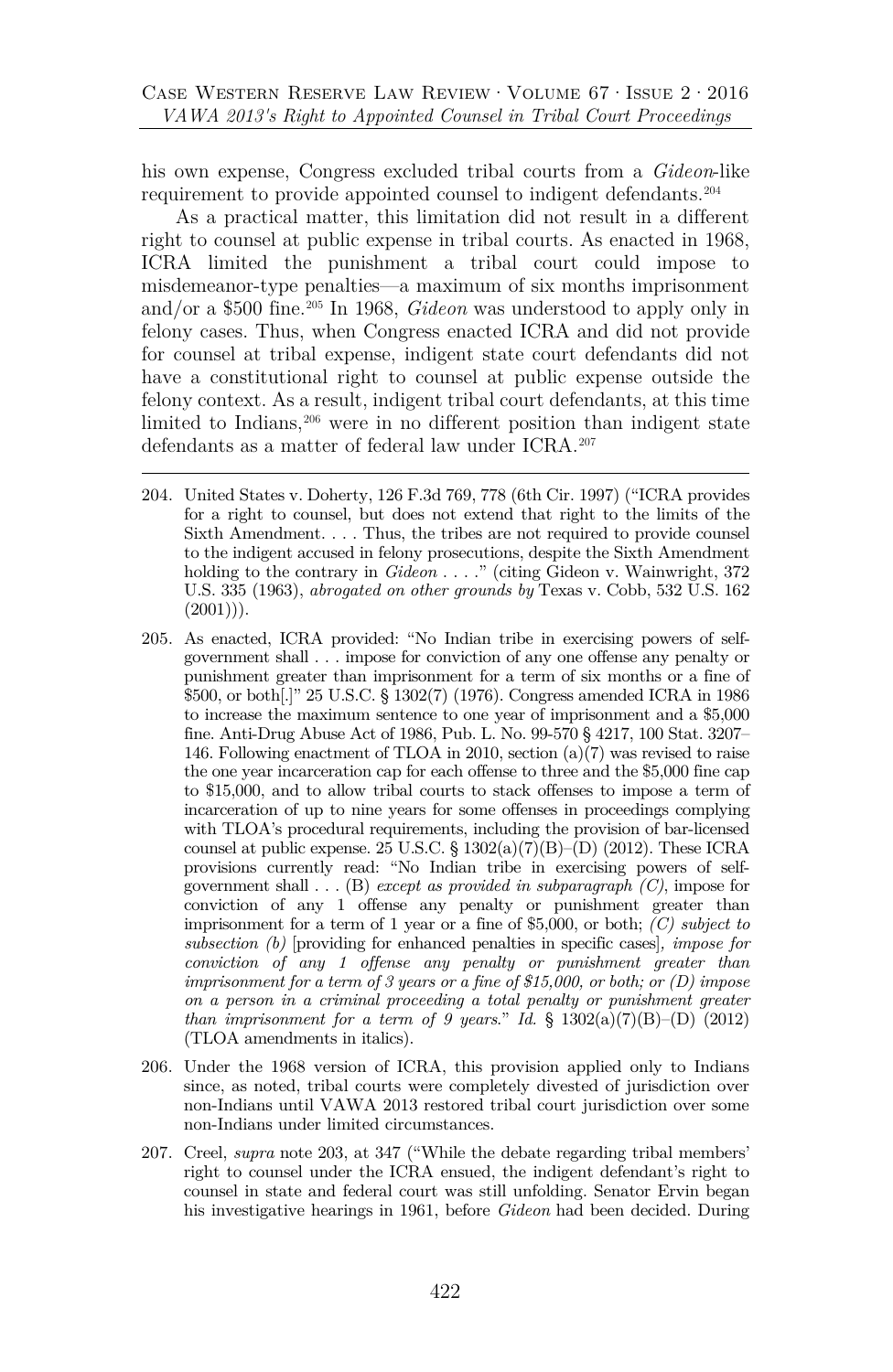After Congress enacted ICRA, the *Argersinger* line of cases erased the misdemeanor/felony distinction that developed following *Gideon* and extended the right to counsel at public expense to indigents in all criminal proceedings that result in either actual imprisonment, no matter how brief, or in a suspended sentence that includes a term of imprisonment. When Congress amended ICRA in 1986 it increased tribal court sentencing authority from six months imprisonment and a \$500 fine, to one year imprisonment and a \$5,000 fine. Although these amendments occurred after the Court decided *Argersinger* in 1972, ICRA's right to counsel at public expense provisions were not revised to reflect the "actual imprisonment" trigger developed by the Court in the federal constitutional realm.

Thus, under current law, the federal statutory right to counsel of indigent tribal court defendants subject to the general provisions of ICRA (i.e. non-TLOA and non-VAWA 2013 prosecutions and limited to Indians) remains unchanged. Unlike indigent state and federal court defendants who, since *Argersinger* and *Scott*, are entitled to counsel at public expense in any proceeding that results in actual imprisonment or a suspended sentence of imprisonment, indigent tribal court defendants outside TLOA and VAWA 2013 have the right to the assistance of retained counsel only. As a result, an indigent Indian defendant in tribal court can be incarcerated for up to one year without appointment (or assistance) of counsel. It should be noted, this just describes the ICRA procedural floor—tribal courts, of course, can and do provide indigent defendants with advocates to assist them in defending against criminal prosecutions even though not mandated to do so by ICRA.

## *C. TLOA—Right to Effective Assistance of Bar-Licensed Counsel at Public Expense for Indigent Indian Defendants Sentenced to More than One Year Incarceration*

<span id="page-45-1"></span><span id="page-45-0"></span>Congress made a number of changes to ICRA and other statutes when it passed TLOA. The relevant changes for purposes of this Article are the amendments to ICRA that increased tribal court's sentencing authority in specific cases from the one year/\$5,000 sentencing cap to a three year/\$15,000 cap for a single offense, and permit tribal courts

the seven years of Senate [ICRA] hearings from 1961 and continuing after the passage of ICRA in 1968, the Supreme Court had not yet extended the right to counsel to defendants facing jail time for misdemeanor offenses. At that time, the Sixth Amendment guaranteed a criminal defendant the right to counsel in federal court, but that right was not made applicable to state court trials until 1963; even then, it was only for felonies, not misdemeanors. Thus, with regard to the right to counsel debate of the time, ICRA's provision of a right to counsel at the Indian's own expense was equivalent to the right to counsel in the states. Tribes were in synchronicity with the state and federal judicial interpretation of the late 1960s and early 1970s.") (citations omitted).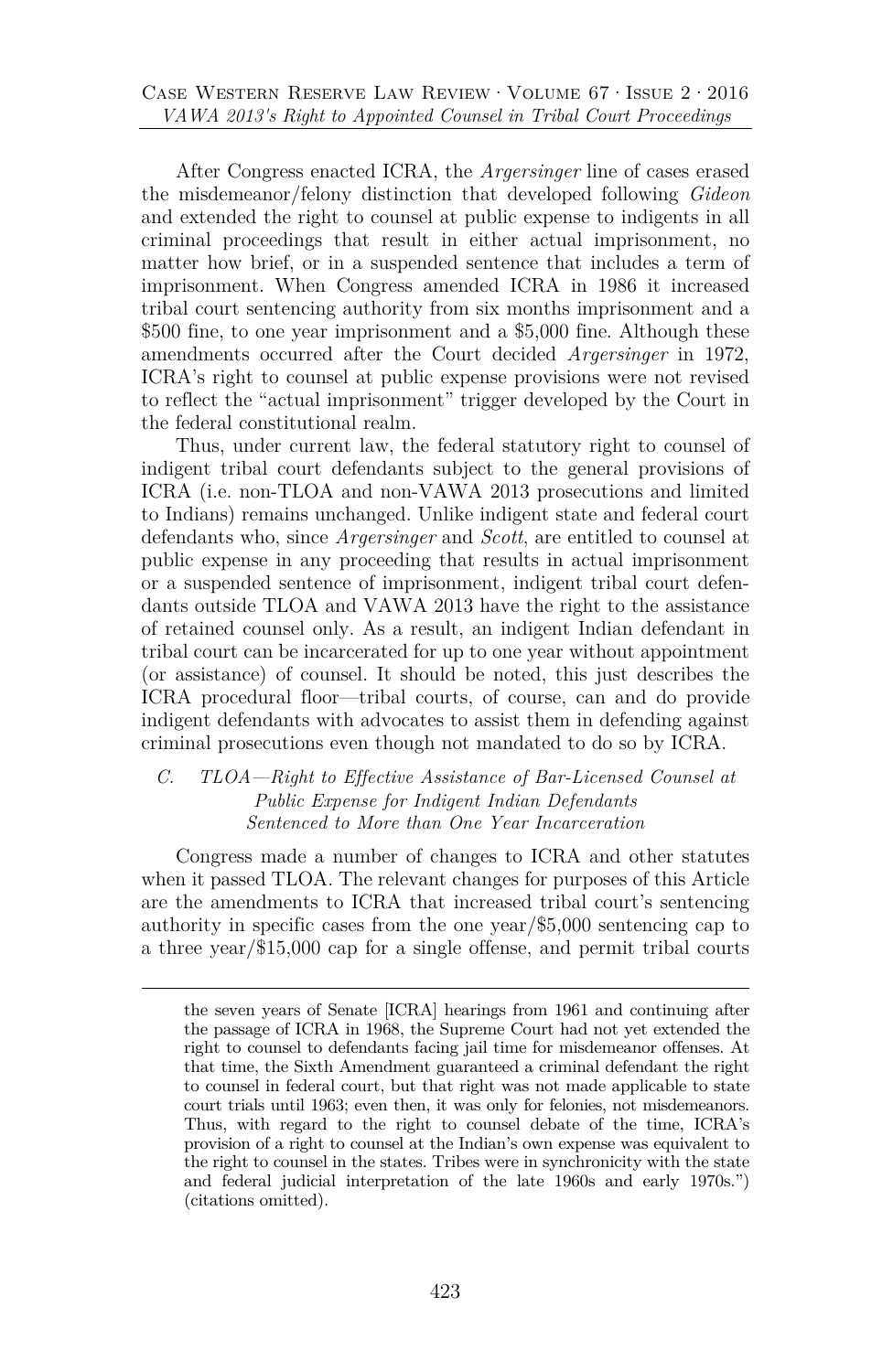to stack offenses to impose a total sentence of incarceration of up to nine years, but only if tribal courts extend defendant's procedural protections above those required under the general provisions of ICRA. Specifically, to exercise the enhanced sentencing authority under the TLOA amendments to ICRA, a tribal court must:

provide all defendants "the right to effective assistance of counsel at least equal to that guaranteed by the United States Constitution;"[208](#page-46-0)

provide indigent defendants "the assistance of a defense attorney licensed to practice law by any jurisdiction in the United States that applies appropriate professional licensing standards and effectively ensures the competence and professional responsibility of its licensed attorneys" at tribal expense; [209](#page-46-1)

supply a judge with "sufficient legal training to preside over criminal proceedings" who is licensed to practice law; [210](#page-46-2)

before charging a defendant, make the tribe's "criminal laws (including regulations and interpretative documents), rules of evidence, and rules of criminal procedure (including rules governing the recusal of judges in appropriate circumstances)" publicly available; [211](#page-46-3) and

"maintain a record of the criminal proceeding, including an audio or other recording of the trial proceeding."[212](#page-47-0)

Thus, with respect to the right to counsel, the TLOA amendments to ICRA require tribal courts to provide all defendants with effective assistance of counsel, as defined by the Constitution, and to provide indigent defendants a licensed attorney at public expense before it imposes a sentence over the one year/\$5,000 sentencing cap contained in the general provisions of ICRA. The language used in the TLOA amendments to ICRA to identify when an indigent tribal court defendant's right to effective assistance of counsel at tribal expense is triggered mirrors the *Argersinger* "actual incarceration" standard under the TLOA amendments to ICRA, the right to effective assistance

- 210. *Id.* §§  $1302(c)(3)(A)–(B)$ .
- <span id="page-46-2"></span>211. *Id.* § 1302(c)(4).
- <span id="page-46-3"></span>212. *Id.* § 1302(c)(5).

<span id="page-46-0"></span><sup>208. 25</sup> U.S.C. §  $1302(c)(1)$ . The general provisions of ICRA provide for the right to assistance of counsel; they do not contain a right to effective assistance of counsel. *Id.* § 1302(a)(6).

<span id="page-46-1"></span><sup>209.</sup> *Id.* § 1302(c)(2). The general provisions of ICRA do not require that counsel be bar-licensed. *Id.* § 1302(a).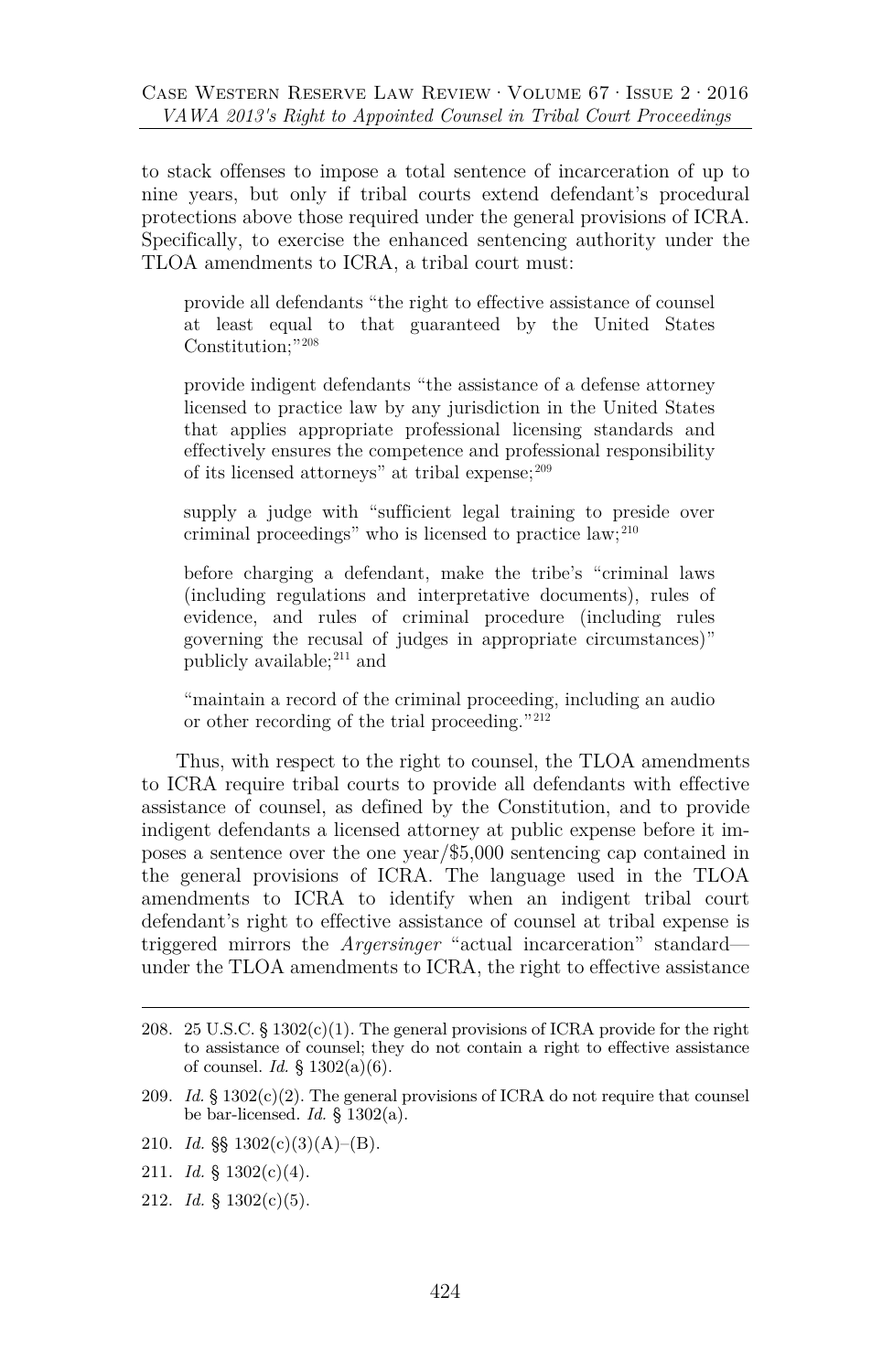of counsel and the right of indigent defendants to assistance of barlicensed counsel at public expense are triggered when a tribal court "imposes" a TLOA sentence: "In a criminal proceeding in which an Indian tribe, in exercising powers of self-government, imposes a total term of imprisonment of more than 1 year on a defendant, the Indian tribe shall [provide the enumerated protections imposed by TLOA]."[213](#page-47-1)

#### *D. VAWA 2013—Right to Effective Assistance of Bar-Licensed Counsel at Public Expense if Incarceration of Any Length May be Imposed*

For the first time since the Congress divested tribal courts of criminal jurisdiction over non-Indians, in VAWA 2013 it partially restored tribal court criminal jurisdiction over particular non-Indians in a limited class of domestic violence offenses committed in Indian country, subject to certain requirements. VAWA 2013 authorized qualifying tribes to exercise criminal jurisdiction over some non-Indians who commit certain crimes in Indian country—to wit: "domestic violence[,] dating violence," and "violations of protection orders" involving an Indian victim.[214](#page-47-2) However, for a tribe to exercise VAWA 2013 criminal jurisdiction over a non-Indian defendant, the defendant must have some connection to the tribe—such as working or living in the community; or being married to, or in an intimate or dating relationship with an Indian who is a member of the tribe, or with a non-member Indian living in the community.[215](#page-47-3) Indians are also subject to prosecution for domestic violence offenses enumerated in VAWA 2013. However, the primary aim of the "special domestic violence criminal jurisdiction"[216](#page-48-0) created by VAWA was to authorize tribal courts to exercise jurisdiction

<span id="page-47-4"></span><sup>213.</sup> *Id.* § 1302(c).

<sup>214.</sup> *Id.* Tribal court jurisdiction under VAWA 2013 is limited to cases involving an Indian victim; thus, tribes cannot exercise jurisdiction over domestic violence offenses committed in Indian country if both the victim and defendant are non-Indians. *Id.*  $\S$  1304(b)(4)(A)(i).

<sup>215.</sup> *Id.* § 1304(b)(4)(B).

<span id="page-47-3"></span><span id="page-47-2"></span><span id="page-47-1"></span><span id="page-47-0"></span><sup>216.</sup> The VAWA 2013 amendments to ICRA are codified at 25 U.S.C. § 1304 (Supp. I 2013–2014). 25 U.S.C. § 1304(b)(1) describes the nature of tribal courts' VAWA 2013 jurisdiction "to exercise special domestic violence criminal jurisdiction" as extending "over all persons" (that is, not just Indians): "Notwithstanding any other provision of law, in addition to all powers of self-government recognized and affirmed by sections 1301 and 1303 of this title, the powers of self-government of a participating tribe include the inherent power of that tribe, which is hereby recognized and affirmed, to exercise special domestic violence criminal jurisdiction over all persons." 25 U.S.C. § 1304(a)(6) defines "special domestic violence criminal jurisdiction" as "the criminal jurisdiction that a participating tribe may exercise under this section but could not otherwise exercise."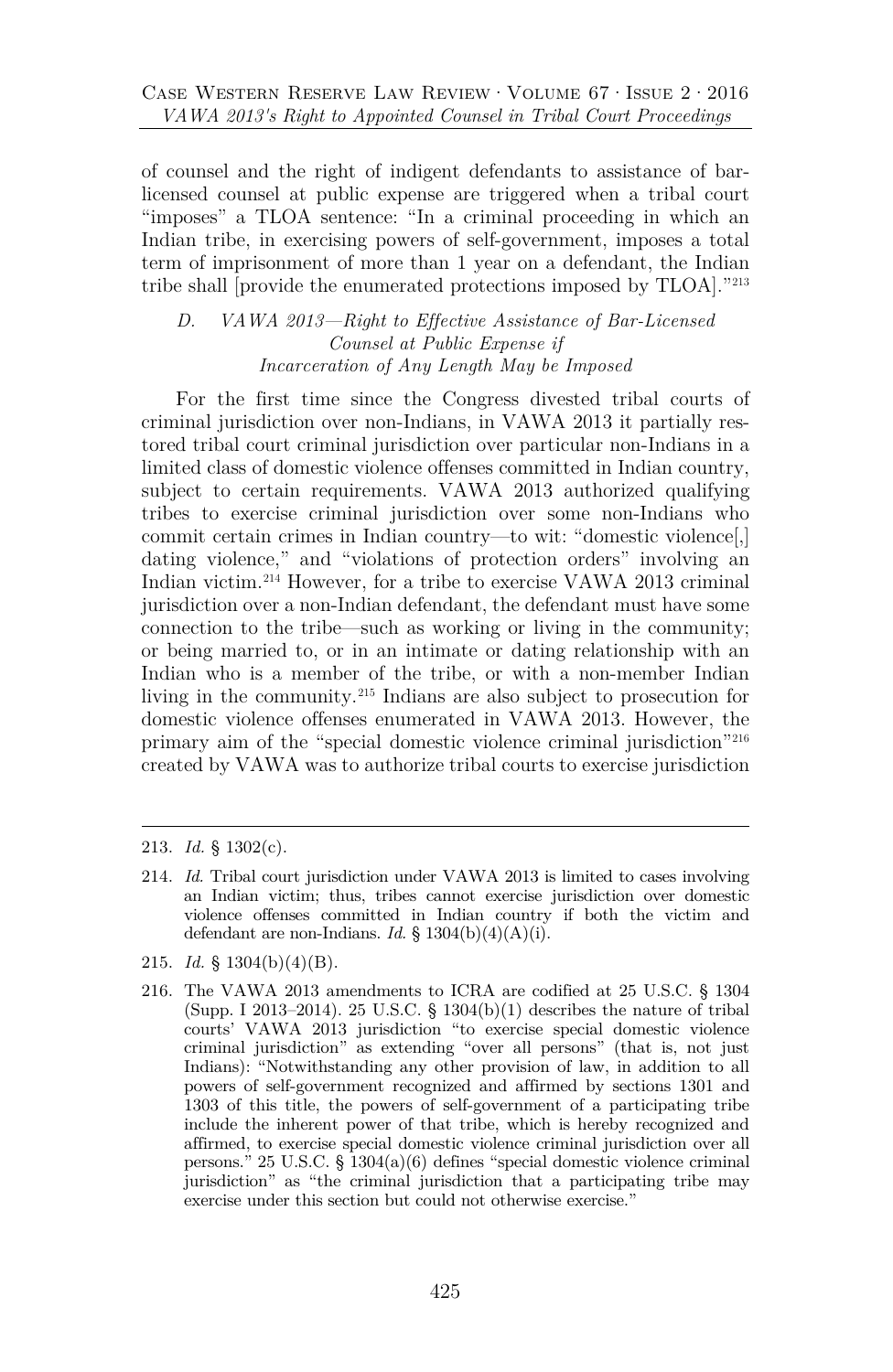over non-Indians who commit domestic violence offenses against Indian victims in tribal communities.

Congress enacted a new section under ICRA to implement and authorize tribal courts' restored criminal jurisdiction over non-Indians. This new section imposes heightened procedural requirements on tribal courts seeking to exercise "special domestic violence criminal jurisdiction" under VAWA 2013. In exercising VAWA 2013 jurisdiction, tribal courts must provide defendants with all of the procedural protections required under the general provisions of ICRA (found in 25 U.S.C. § 1302(a)). In addition, tribal courts must extend all the protections under the TLOA amendments to ICRA discussed above (found in 25 U.S.C.  $\S$  1302(c)) to defendants if a term of imprisonment of any length may be imposed as a result of conviction. In contrast, in prosecutions outside of VAWA 2013—prosecutions limited to Indian defendants—tribal courts are only required to appoint counsel for indigent defendants on whom they impose a sentence greater than one year.[217](#page-48-1)

<span id="page-48-2"></span><span id="page-48-0"></span>Tribal courts seeking to exercise VAWA 2013 jurisdiction must provide defendants with two additional rights guaranteed under the Constitution to state and federal defendants, but not found in either ICRA's general provisions or the TLOA amendments to ICRA (which, as noted, only authorize prosecutions against Indian defendants). First, the right to an "impartial jury," which Congress specifically defined for purposes of VAWA 2013 jurisdiction using the language the Supreme Court developed to define an impartial jury under the Constitution: a jury drawn from a "fair cross section of the community" using a

<span id="page-48-1"></span>217. 25 U.S.C. § 1304(d) (Supp. I 2013-2014) sets the "Rights of defendants" in VAWA 2013 prosecutions in tribal courts, providing: "In a criminal proceeding in which a participating tribe exercises special domestic violence criminal jurisdiction, the participating tribe shall provide to the defendant— (1) all applicable rights under this Act [i.e. the rights set out in the general provisions of ICRA found at 25 U.S.C. § 1302(a)]; (2) if a term of imprisonment of any length may be imposed, all rights described in section  $1302(c)$  of this title [the TLOA amendments to ICRA]; (3) the right to a trial by an impartial jury that is drawn from sources that  $-(A)$  reflect a fair cross section of the community; and (B) do not systematically exclude any distinctive group in the community, including non-Indians; and (4) all other rights whose protection is necessary under the Constitution of the United States in order for Congress to recognize and affirm the inherent power of the participating tribe to exercise special domestic violence criminal jurisdiction over the defendant." As discussed in Part III.C, the TLOA amendments to ICRA incorporated into the VAWA 2013 provisions of ICRA require tribal courts to provide all defendants the right to constitutionally effective assistance of counsel, and to provide indigent defendants licensed counsel at tribal expense; to provide a licensed and trained judges; to make tribal laws and rules publically available before prosecuting a defendant under VAWA 2013 provisions; and to ensure that VAWA 2013 are *courts* of record. 25 U.S.C. §  $1302(c)(3)-(5)$ .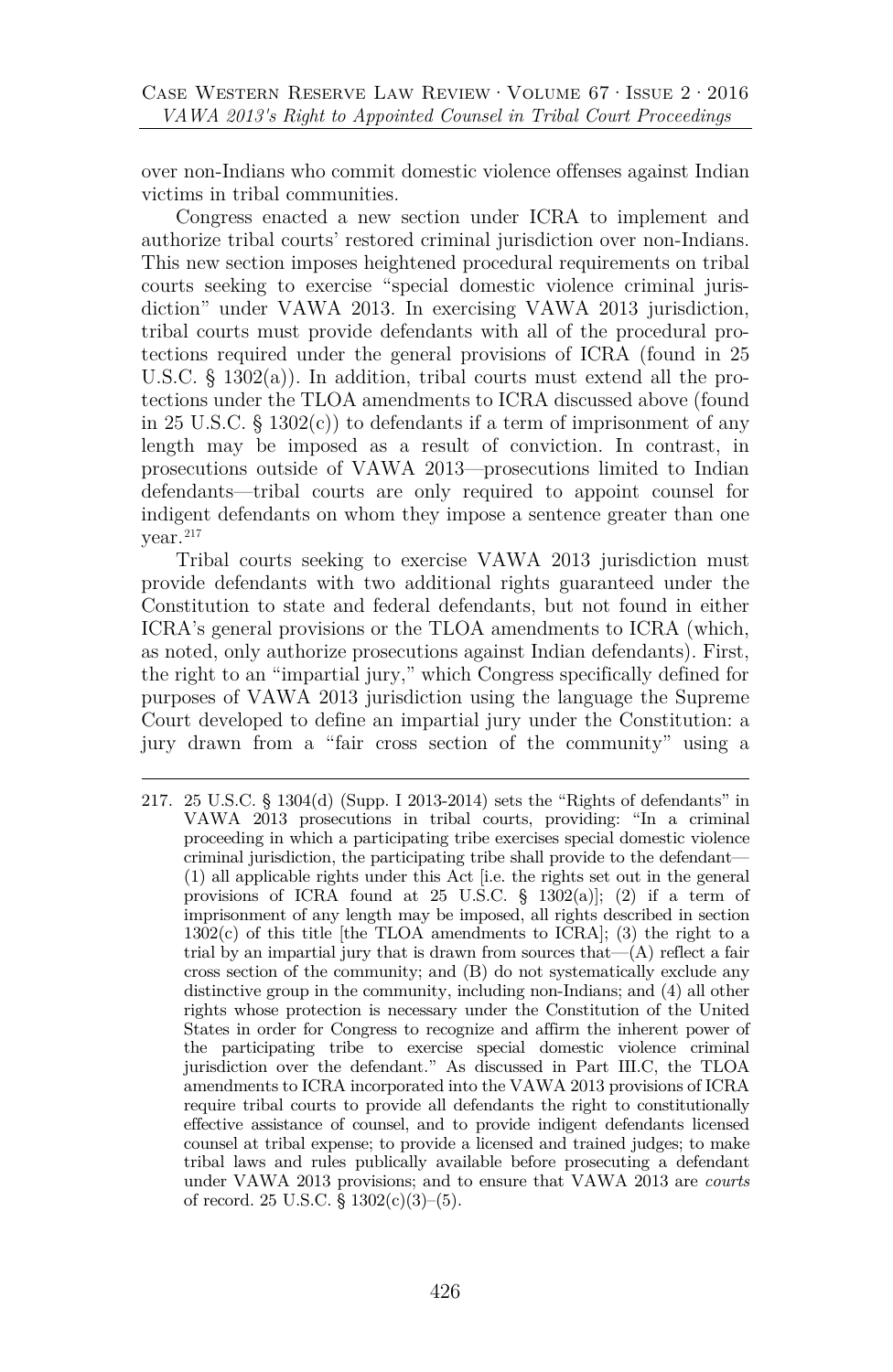procedure that "do[es] not systematically exclude any distinctive group in the community;"[218](#page-49-0) and second, tribal courts must provide VAWA 2013 defendants "all other rights whose protection is necessary under the Constitution . . . in order for Congress to recognize and affirm the inherent power of the participating tribe to exercise special domestic violence criminal jurisdiction. . . ."[219](#page-49-1)

Pertinent to the premise of this Article—that VAWA 2013 creates greater procedural benefits for the benefit of non-Indian tribal court defendants—the jury right under VAWA 2013, like the right to appointed counsel under VAWA 2013, is more expansive than that for Indian defendants and, in some instances, than that found in the Constitution. Under the Constitution, state and federal defendants are entitled to a jury in prosecutions for felonies and non-petty offenses those punishable by six months or more incarceration—and they are entitled to an impartial jury. The general provisions of ICRA and the TLOA provisions—the ones that apply only to Indian defendants *inter alia*, require juries only in cases in which the tribal court imposes a sentence over one year imprisonment, and they contain no requirement that the defendant's jury be impartial. In contrast, VAWA 2013 requires tribal courts to provide defendants with an impartial jury, which it defines by reference to the federal constitutional standard, if a term of imprisonment of any length may be imposed. Thus, a non-VAWA 2013 tribal court defendant (limited to Indians) has a right to a jury only if the tribal court imposes a sentence over a year; a VAWA 2013 tribal court defendant (which Congress anticipated to be non-Indians) has a right to a constitutionally impartial jury if any length of imprisonment is authorized, whereas state and federal court defendants are entitled to a jury only if tried for an offense punishable by over six months imprisonment.<sup>[220](#page-50-0)</sup>

<sup>218</sup>*. Id.* § 1304(d)(3).

<sup>219.</sup> *Id.* §  $1304(d)(4)$ .

<span id="page-49-1"></span><span id="page-49-0"></span><sup>220.</sup> It appears that Congress may consider correcting this anomaly—on May 11, 2016, Senators Barrasso and McCain introduced federal legislation that would, among other things, amend ICRA to make the jury right under both the general provisions and the VAWA 2013 provisions applicable to prosecutions for offenses punishable by six months or more. S. 2920, 114th Cong. § 108(a)–(b) (2016) (proposing to amend 25 U.S.C. 1302(a)(10) "by inserting 'for 180 days or more' after 'punishable by imprisonment'" and to amend section 25 U.S.C. 1304(d)(3) "in the matter preceding subparagraph (A), by striking 'the right' and inserting 'if a term of imprisonment of 180 days or more may be imposed, the right'"). If successful, this amendment will put all tribal court defendants on equal footing with state and federal defendants by making the seriousness of the charged crime as determined by the relevant law makers (i.e. anything punishable by imprisonment of six months or more) the trigger for the right to trial by jury. *See supra* not[e 108](#page-20-11) and accompanying text. As of March 2017, this proposed legislation had been reported by Committee and placed on the Senate Legislative Calendar.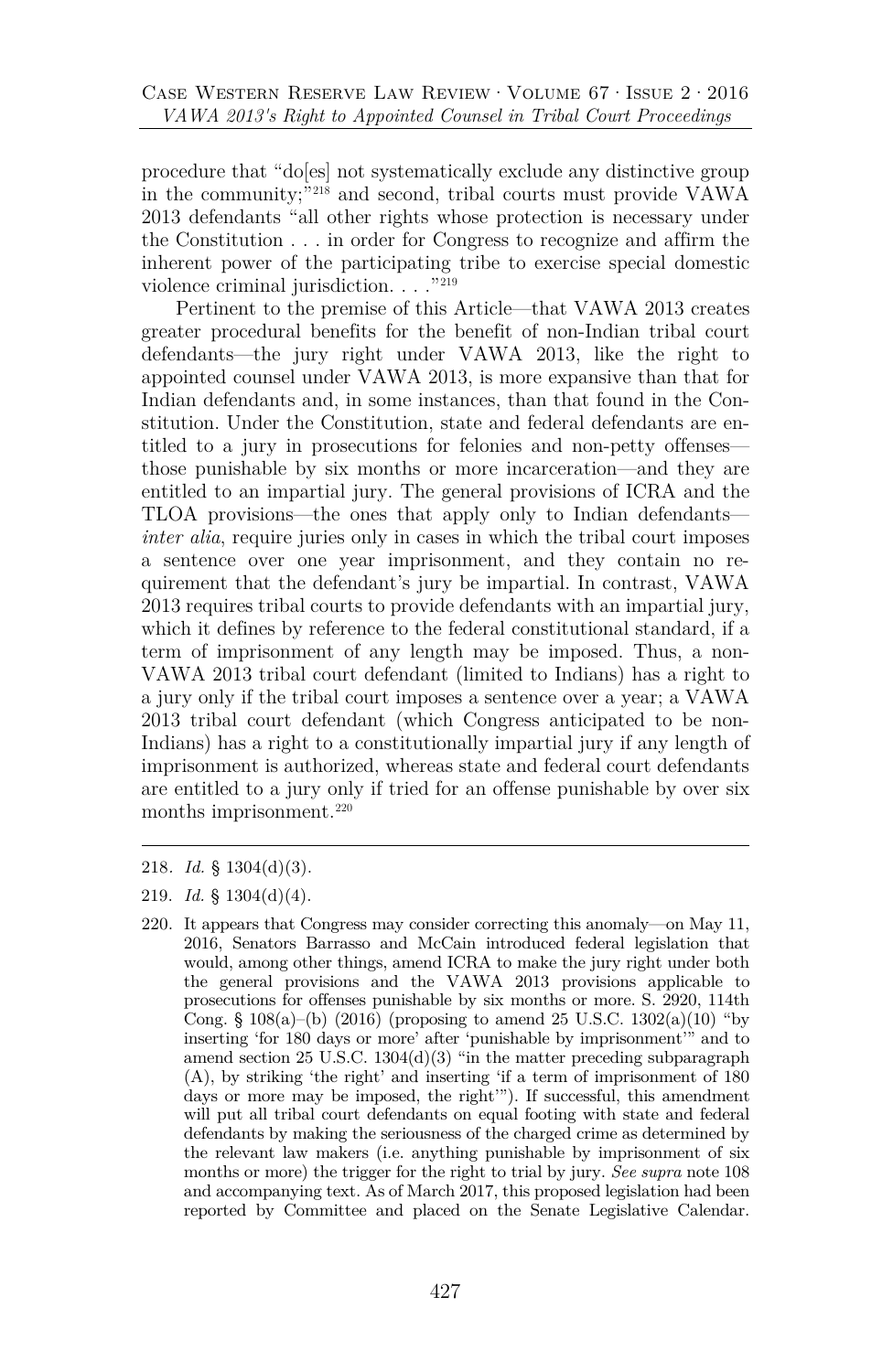VAWA 2013 defendants are also entitled to the right to counsel as defined by the TLOA amendments to ICRA. TLOA specifies what type of assistance of counsel is required: effective assistance of bar-licensed counsel. And that right to counsel, as noted, is defined by reference to federal constitutional standards. However, with respect to identifying *when* a tribal court defendant's right to counsel under ICRA attaches, there is an important difference between the TLOA provisions and the VAWA 2013 provisions. Under the TLOA amendments to ICRA, a tribal court must provide an indigent defendant counsel at public expense if it "imposes a total term of imprisonment of more than 1 year on a defendant."[221](#page-50-1) The use of the word "imposes" mirrors the *Argersinger* "actual incarceration" standard that applies to state and federal court proceedings. Under this provision, therefore, even if a tribal court defendant is charged with an offense that authorizes incarceration over one year—that is, a felony-level offense—a tribal court can, presumably, opt to forgo providing an indigent defendant counsel at tribal expense as long as it does not actually sentence that defendant to a term of incarceration over one year. This is analogous to the *Argersinger* constitutional standard for misdemeanors under which a state trial court can deny an indigent defendant counsel at public expense even if that defendant is charged under a statute that authorizes incarceration, as long as it does not actually sentence that defendant to a term of incarceration or a suspended sentence of incarceration.

<span id="page-50-0"></span>The VAWA 2013 appointed counsel provisions in ICRA are worded quite differently from the TLOA appointed counsel provisions. The VAWA 2013 provisions require a tribal court to provide "all rights described in section 1302(c)"—the TLOA provisions, which include the right to constitutionally effective assistance of counsel, and, for indigent defendants, the right to licensed counsel at tribal expense—"if a term of imprisonment of any length *may be imposed* . . . ."[222](#page-51-0) In providing for the right to counsel at public expense for a term of imprisonment of "any length," the VAWA 2013 provisions—like the *Argersinger* standard, and unlike the TLOA provisions—do not distinguish between misdemeanor and felony length sentences as a factor for the appointment of counsel. Unlike the *Argersinger* actual imprisonment standard—which the TLOA provisions appear to mirror—the VAWA 2013 provisions require tribal courts to appoint counsel to indigent tribal court defendants "if a term of imprisonment . . . may be imposed . . . ." The phrase "may be imposed" is conditional and it tracks the

- <span id="page-50-1"></span>221*. See supra* note [198](#page-42-6) and accompanying text.
- 222. 25 U.S.C. § 1304(d)(2) (Supp. I 2013–2014) (emphasis added).

*S.2920—Tribal Law and Order Reauthorization and Amendments Act of 2016*, congress.gov, https://www.congress.gov/bill/114th-congress/senatebill/2920/all-actions?overview=closed#tabs [https://perma.cc/3XDG-BDT7] (last visited Mar. 5, 2017).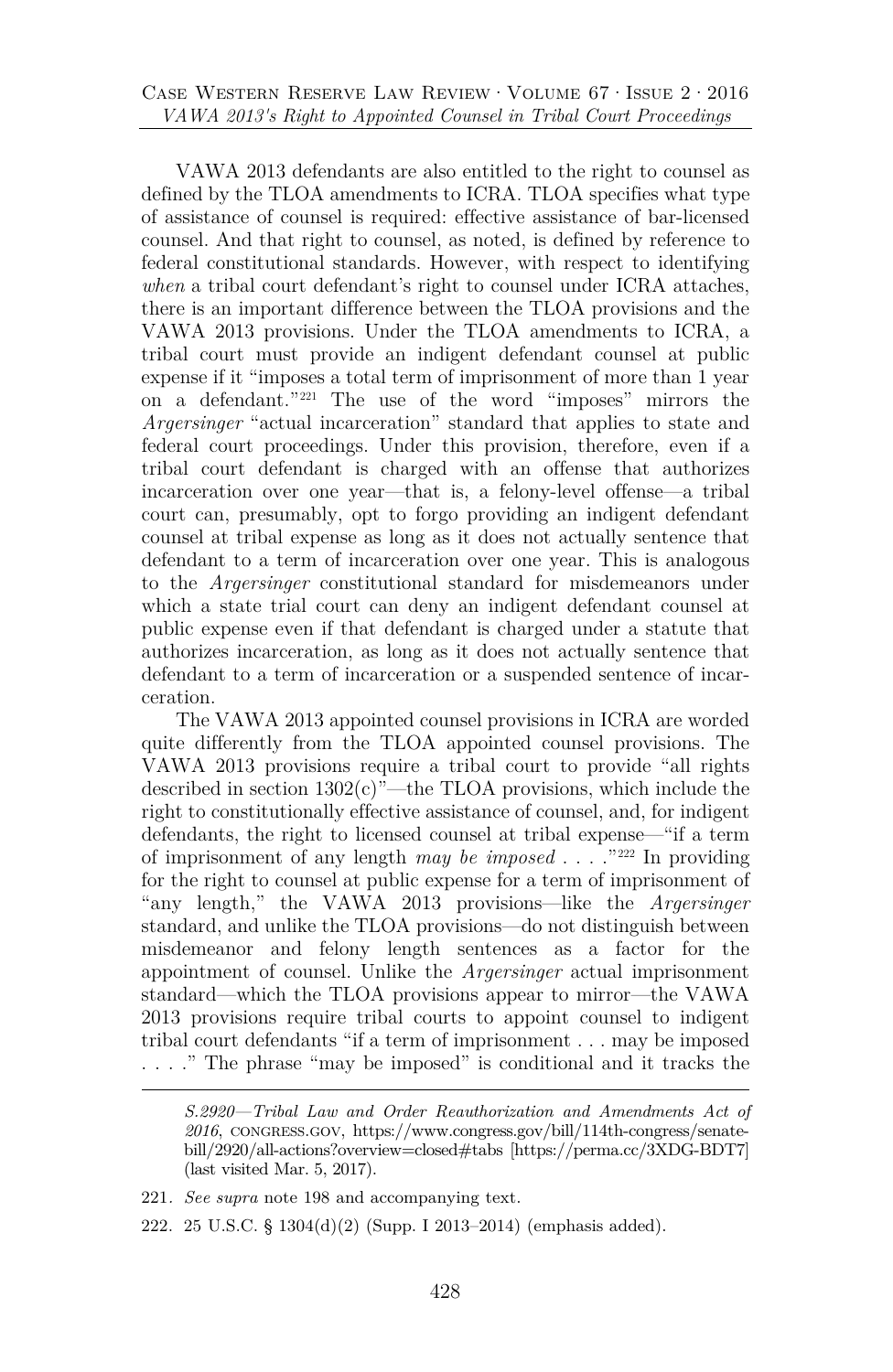"authorized incarceration" standard the *Argersinger* majority rejected in favor of the "actual incarceration" standard. Thus, VAWA 2013 tribal court defendants—which Congress anticipated to be non-Indians—are entitled to: (1) effective assistance of counsel at public expense if the tribal law under which they are charged authorizes any incarceration as a punishment; (2) an impartial jury (defined by reference to the Sixth Amendment standard) in any case in which imprisonment is authorized; and (3) every other (unspecified) federal constitutional right necessary for Congress to recognize and affirm its jurisdiction over non-Indians.<sup>[223](#page-51-1)</sup>

It seems apparent that Congress intended the VAWA 2013 amendments to ICRA to ensure that non-Indian defendants subject to tribal criminal jurisdiction would not be procedurally disadvantaged by being tried in tribal court, rather than state or federal court (where they would otherwise be prosecuted) for domestic violence offenses committed against Indians in Indian country[.224](#page-51-2) But with respect to the right to counsel at public expense, Congress overshot the mark. Whether intentionally or inadvertently, under the VAWA 2013 provisions of ICRA, indigent non-Indian tribal court defendants have a more robust right to counsel at public expense than other tribal court defendants (namely, Indians) and even state and federal court indigent defendants under the Constitution.[225](#page-51-3)

## IV. Interpreting ICRA's Right to Counsel Provisions— Does ICRA Impose a Higher Appointed Counsel Obligation on Tribal Courts Than THE CONSTITUTION PLACES ON STATE COURTS?

There is little case law interpreting the criminal procedural requirements of ICRA specifically.[226](#page-52-0) However, courts that have considered the question have concluded that Congress did not intend for ICRA to be generally co-extensive with the Constitution.<sup>[227](#page-52-1)</sup> Where the

<sup>223</sup>*. See supra* note [217.](#page-48-2)

<sup>224</sup>*. See supra* note [215](#page-47-4) and accompanying text.

<sup>225.</sup> *See* United States v. Bryant, 136 S. Ct. 1954, 1960 n.4 (2016) (noting that the VAWA 2013 amendments to ICRA grant an "unqualified right of an indigent defendant to appointed counsel" but "express[ed] no view on the validity of those provisions"); United States v. Flett, No. CR-12-132-FVS-1, 2013 WL 1742269, at \*2 (E.D. Wash. Apr. 23, 2013) (noting that an Indian defendant raised a federal equal protection challenge to this statutory discrepancy and that the district court rejected the challenge with little analysis).

<span id="page-51-3"></span><span id="page-51-2"></span><span id="page-51-1"></span><span id="page-51-0"></span><sup>226.</sup> United States v. Swift Hawk, 125 F. Supp. 2d 384, 387 (D.S.D. 2000) (observing that "[t]here is almost no case law on the ICRA").

<sup>227.</sup> Groundhog v. Keeler, 442 F.2d 674, 682 (10th Cir. 1971) (noting that ICRA's legislative history "makes it clear that Congress intended that the provisions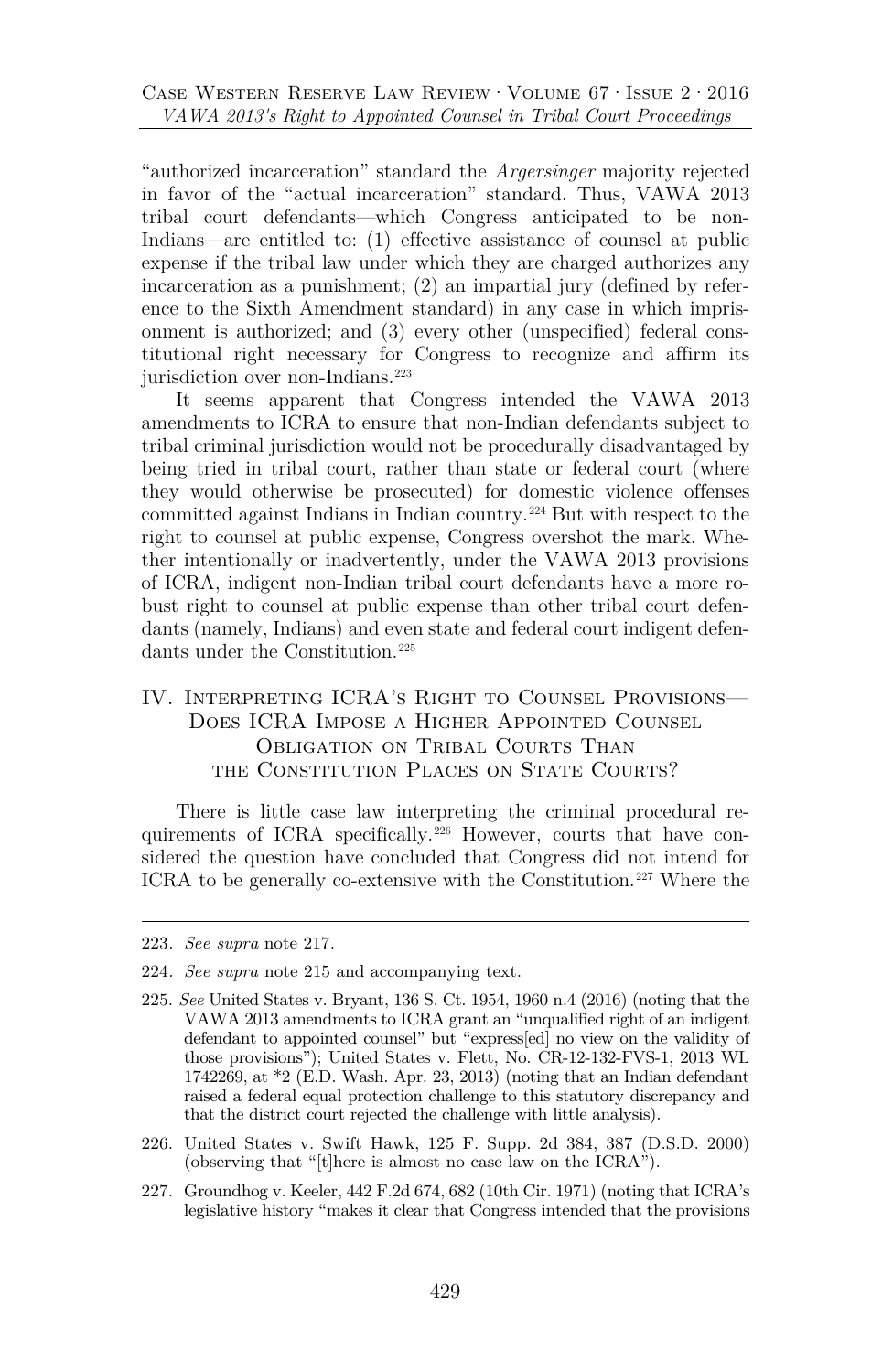text of an ICRA provision tracks the language of a Constitutional counterpart, however, some courts have found ICRA is co-extensive with the Constitution and looked to federal decisional law to interpret it[.228](#page-52-2) But similarity in textual language alone is an insufficient basis for concluding that a statutory provision should be interpreted co-extensively with the Constitution.<sup>[229](#page-53-0)</sup> With respect to the VAWA 2013 amendments to ICRA, it is not clear whether Congress intended them to be co-extensive with their constitutional counterparts and whether

of the Fifteenth Amendment, certain procedural provisions of the Fifth, Sixth, and Seventh Amendments, and in some respects the equal protection requirement of the Fourteenth Amendment should not be embraced in the Indian Bill of Rights"); White Eagle v. One Feather, 478 F.2d 1311, 1313 (8th Cir. 1973) ("The particular clause of the Act before us requiring interpretation, as we have noted, is the equal protection clause. Appellant is correct in arguing that it does not here embrace in entirety all of its content in our applicable constitutional law. Thus we note that the Congressional hearings elicited information concerning practices of tribal governments at variance with the Anglo-American tradition."). *But see* Means v. Navajo Nation, 432 F.3d 924, 935 (9th Cir. 2005) ("Although the U.S. Constitution does not bind the Navajo tribe in the exercise of its own sovereign powers, [ICRA] confers all the criminal protections on Means that he would receive under the Federal Constitution, except for right to grand jury indictment and right to appointed counsel if he cannot afford an attorney.").

- <span id="page-52-1"></span><span id="page-52-0"></span>228*. See* 19 John J. Dvorske et al., Fed. Proc., L. Ed. § 46:989 (2016) ("In light of the legislative history and the striking similarity between the Fourth Amendment of the United States Constitution and the governing provision of the Act, constitutional standards govern the conduct of tribal officials in making an arrest on an Indian reservation and in making a search pursuant to the arrest." (citing United States v. Clifford, 664 F.2d 1090, 1091–92 n.3 (8th Cir. 1981) ("In light of the legislative history of the Indian Civil Rights Act and the similarity between § 1302(2) and the Constitution, this court has determined that fourth amendment standards govern the conduct of tribal officials.") (citation omitted))); United States v. Lester, 647 F.2d 869, 872 (8th Cir. 1981) ("In light of the legislative history of the Indian Civil Rights Act and its striking similarity to the language of the Constitution . . . we consider the problem before us under fourth amendment standards." (citation omitted)). *See also* People v. Ramirez, 56 Cal. Rptr. 3d 631, 638 (Cal. Dist. Ct. App. 2007) (noting that whether Congress intended the exclusionary rule—as opposed to the Fourth Amendment itself—to be incorporated into ICRA as a remedy for Fourth Amendment violations was a question of first impression).
- <span id="page-52-2"></span>229. United States v. Doherty, 126 F.3d 769, 779 (6th Cir. 1997) ("Absent the *Gideon* qualifier, § 1302(6) substantially tracks the language of the Sixth Amendment, and it could fairly be argued that, outside of the context of the right to *appointed* counsel, Congress intended Indian tribes to be subject to the full scope of Sixth Amendment law . . . . However, the mere fact that a statute's language is similar to that found in the Constitution has never been considered to be conclusive proof that Congress intended the statute to have the same meaning as the Constitutional provision." (citing Verlinden B.V. v. Cent. Bank of Nigeria, 461 U.S. 480, 494–95 (1983) (emphasis in original), *abrogated on other grounds by* Texas v. Cobb, 532 U.S. 162 (2001))).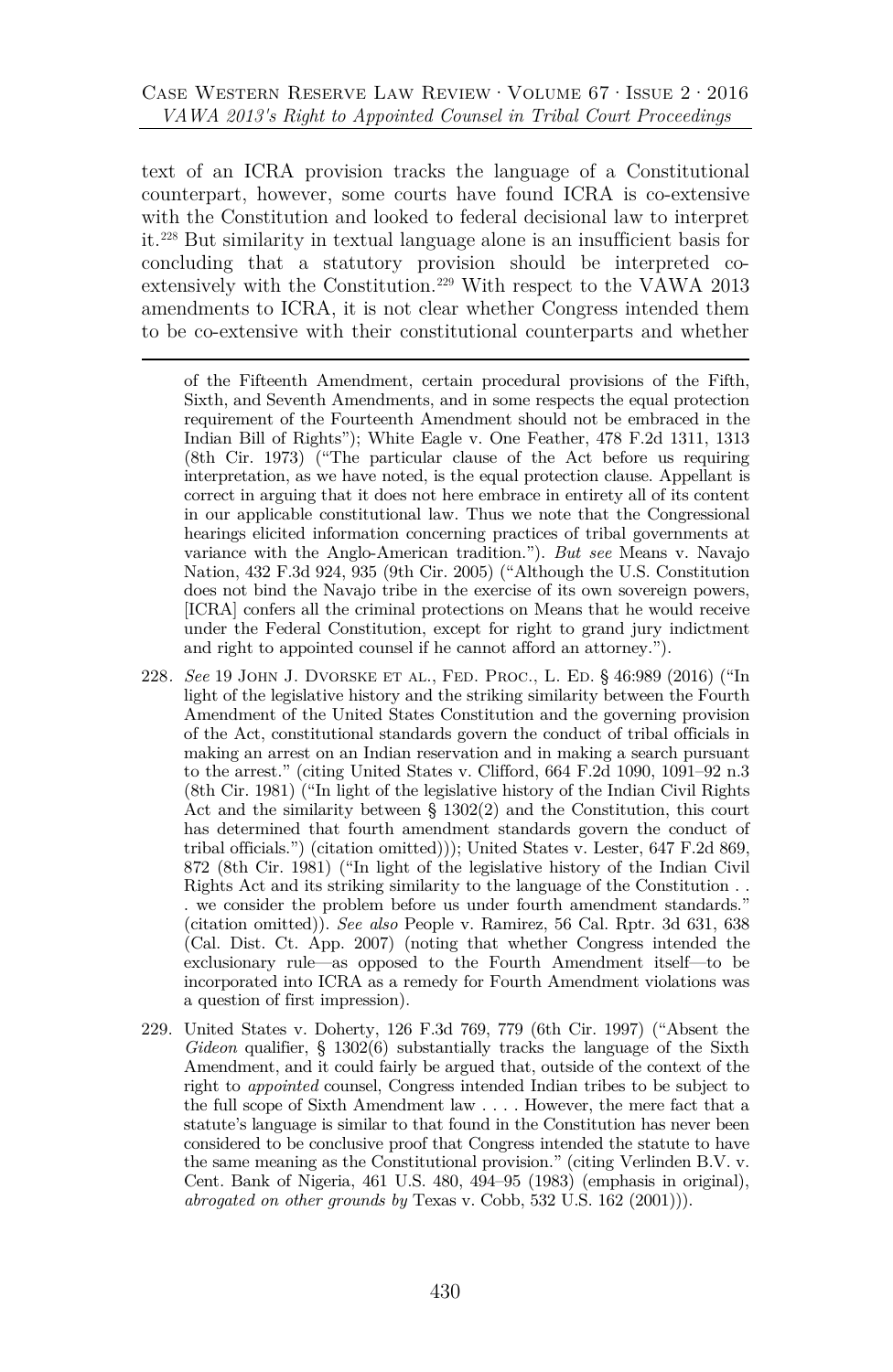federal courts should, therefore, rely on federal Sixth Amendment jurisprudence to delineate the rights of VAWA 2013 defendants on review.[230](#page-53-1)

By tying a tribe's ability to exercise criminal jurisdiction over non-Indians to its adoption of procedural protections that mimic the Constitution, Congress has explicitly identified constitutional criminal procedure as a limitation on tribal court sovereignty. Thus, the recent amendments to ICRA could be read as be procedural equalizers as among tribal, state and federal courts. However, by providing for more protection to VAWA 2013 defendants vis-à-vis other tribal court defendants generally—and in some instances, extending greater procedural protections to VAWA 2013 defendants than required in state or federal court by the Constitution—this suggests that the rights of Indians and non-Indians are based on their respective tribal and state citizenship, not generally on their federal citizenship.

This matters because it will inform how courts interpret ICRA in reviewing tribal court convictions. As explained below, in the context of ICRA's right to appointed counsel provisions, this is more than an academic exercise. It is a question whose resolution has direct and quantifiable impacts on the scope of criminal procedural protection available to tribal court defendants. And in the context of the right to counsel at tribal expense, as has been the case in state courts, this has direct and potentially significant impacts on tribal resources.

## *A. Right to Counsel Independent of the Sixth Amendment*

<span id="page-53-0"></span>As noted, ICRA requires tribes to provide a defendant counsel at tribal expense whenever a tribal court is exercising VAWA 2013 jurisdiction and a sentence of incarceration *may* be imposed. As discussed, federal constitutional law and other parts of ICRA look to the actual incarceration, rather than the authorized penalty, to determine when a trial court must appoint counsel to indigent defendants. Further, the non-VAWA 2013 provisions of ICRA only require tribal courts

<span id="page-53-1"></span><sup>230.</sup> *Doherty*, 126 F.3d at 779–80 ("There is a paucity of case law under ICRA. . . . [h]owever, those courts that have considered ICRA have held that constitutional law precedents applicable to the federal and state governments do not necessarily apply 'jot-for-jot' to the tribes." (citing Tom v. Sutton, 533 F.2d 1101, 1104–05 (9th Cir. 1976) (noting that the right to due process under ICRA does not require appointment of counsel for indigent defendants))); Wounded Head v. Tribal Council of Oglala Sioux Tribe, 507 F.2d 1079, 1081 (8th Cir. 1975) (holding the ICRA does not incorporate the Twenty–Sixth Amendment's requirement that eighteen-year-olds be afforded the right to vote); *Groundhog*, 442 F.2d at 678 (concluding that although there is a right to due process under ICRA, this right does not establish the same rights as the federal constitution absent a specific congressional enactment). In *Bryant*, the Supreme Court observed that the right to appointed counsel under ICRA for Indian defendants "is not coextensive with the Sixth Amendment right" because in tribal court, unlike federal or state court, "a sentence of imprisonment up to one year may be imposed without according indigent defendants the right to appointed counsel." 136 S. Ct. at 1962 (2016).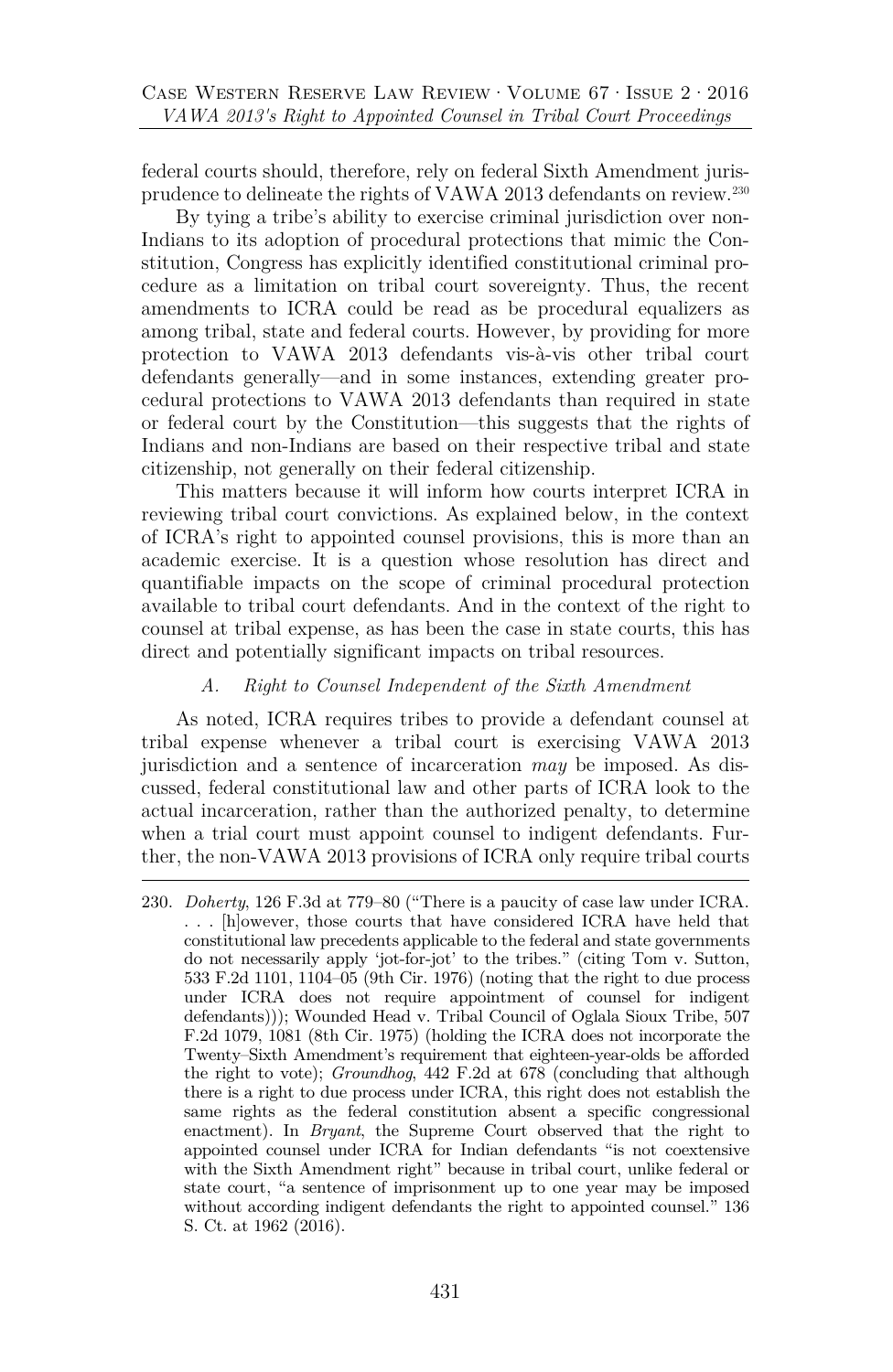to appoint counsel to indigent Indian defendants in cases where it imposes a sentence of imprisonment over a year, whereas the Constitution requires state trial courts to appoint counsel before a term of imprisonment of any length is imposed. The use of a standard to trigger a tribal court's duty to appoint counsel under VAWA 2013 different from the constitutional standard suggests ICRA's right to appointed counsel provision should be interpreted independently of the Sixth Amendment. The result, however, in the context of the right to counsel at tribal expense, is that tribal courts may be required to carry a heavier fiscal burden than state courts in order to invoke VAWA 2013 jurisdiction because tribal courts, under this reading, must provide appointed counsel to all VAWA 2013 defendants, even those who do not receive a sentence of incarceration, not just defendants who are actually incarcerated.

Arguably, different treatment of tribal courts under ICRA vis-à-vis state courts under the Constitution is defensible on two grounds. First, it is consistent with the treatment of tribes as separate sovereigns not subject to the Constitution. Thus, it could be argued, there is no structural political reason why a statutory floor imposed on tribal courts under ICRA should necessarily be the same as the constitutional floor imposed on states. It is entirely consistent with a citizenship-based notion of rights in defining the relationship of tribes to Indians, on one hand, and non-Indians, on the other. Consistent with this, one could argue that as a separate sovereign with trust authority over tribal nations, the federal government has an overriding interest in protecting federal non-Indian citizens over whom it has authorized a tribal court to exercise criminal jurisdiction. [231](#page-55-0) This could be viewed as a citizenshipbased portable notion of procedural rights under which defendants not

<sup>231.</sup> The notion of portable citizenship-based rights is one I have explored in the context of state citizens tried in federal court for concurrent jurisdiction crimes. Jordan Gross, *The Upside Down Mississippi Problem: Addressing Procedural Disparity Between Federal and State Criminal Defendants in Concurrent Jurisdiction Prosecutions*, 38 Hamline L. Rev. 1 (2015). In that context, I submit that state citizens being tried in federal court for crimes over which a state could also exercise jurisdiction (i.e. concurrent jurisdiction offenses) should be entitled to the same level of procedural protection they would enjoy if tried in state court because of the states' superior interest in prosecuting and punishing crimes that have primarily or exclusively local impacts—which describes most state/federal concurrent jurisdiction crimes. *Id.* 29–30 ("Where a federal defendant is prosecuted for conduct over which a state also has criminal jurisdiction this may result in an indefensible procedural disparity in a federal system that purports to defer to the supremacy of the states in matters of distinctly local concern. Ignoring this procedural disparity undermines federalism, unjustifiably disadvantages persons over whom the state has a superior claim to bring to justice, and encourages forum shopping, all with no discernable benefit to either the federal or the state criminal justice systems.").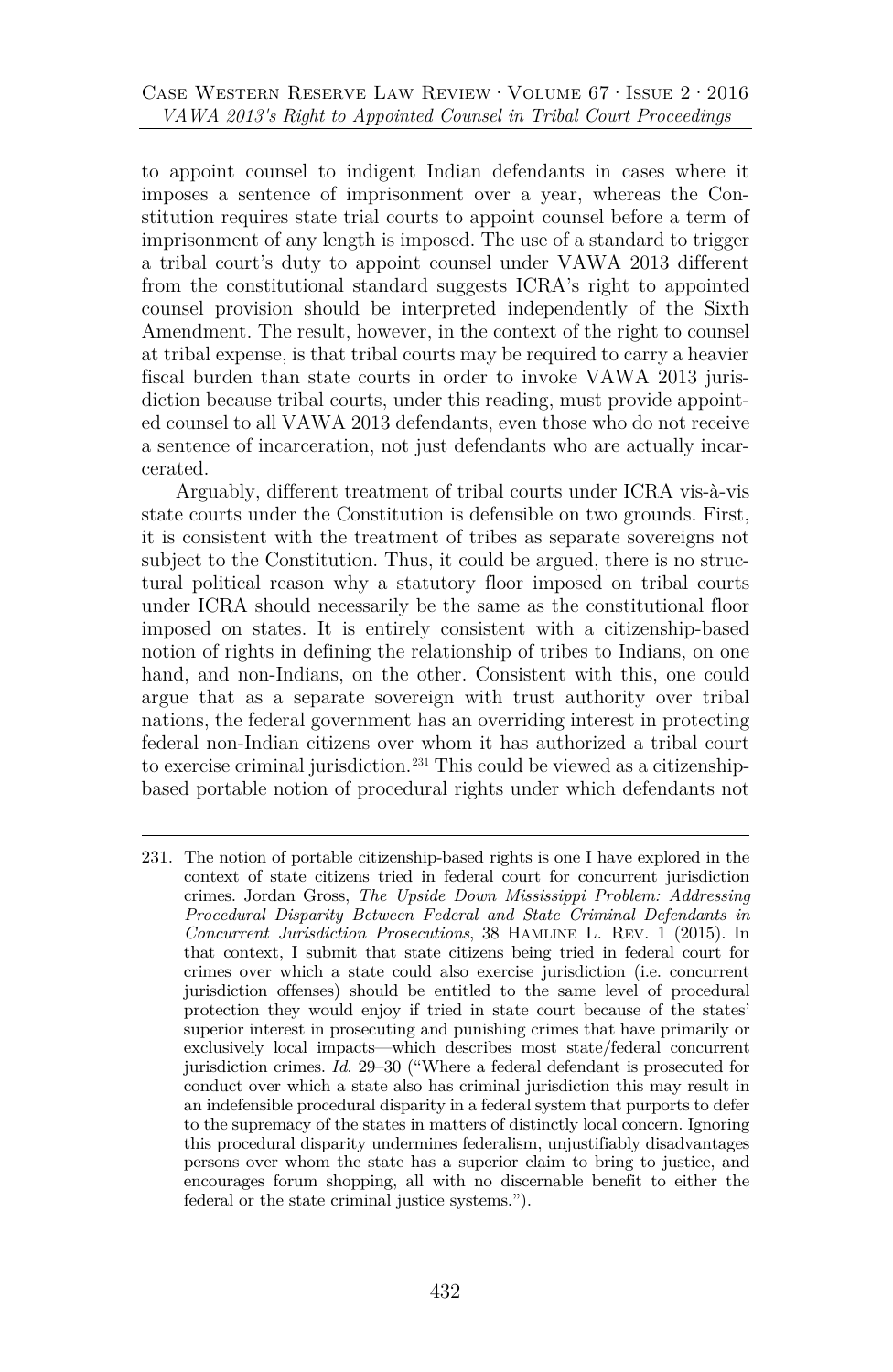otherwise subject to tribal court jurisdiction (i.e. non-Indians) are entitled to all the procedural protections they would receive if they were tried in federal or state court for the same offense.<sup>[232](#page-55-1)</sup>

If VAWA 2013's right to appointed counsel provisions are construed independently of the Sixth Amendment, then, unlike state courts, tribal courts cannot avoid the added expense of providing counsel at public expense to VAWA 2013 defendants by deciding before-hand to forgo incarceration as a punishment.<sup>[233](#page-55-2)</sup> The only way for a tribe to avoid this expense is to forgo altogether prosecution of domestic violence offenses committed by indigent<sup>[234](#page-56-0)</sup> non-Indians on its reservation. So construing the VAWA 2013 right to appointed counsel provisions is unsatisfying as a matter of constitutional and statutory analysis for a number of reasons. Putting tribes to this all-or-nothing choice, when states are not forced to make the same trade-off, undermines the entire *Argersinger* right to counsel at public expense rationale, which ties the federal constitutional right to the defendant's liberty interest. Further, and more importantly from a practical standpoint, requiring tribal courts to forgo all prosecutions of non-Indian defendants for domestic violence offenses committed on tribal land under statutes that authorize a term of incarceration undermines Congress' intent in pass-

<span id="page-55-0"></span><sup>232.</sup> The analogy ends there, however. Unlike a state's superior interest in a concurrent state/federal jurisdiction crime, arguably stemming from the local impact of the criminal conduct, the federal government cannot claim a superior interest in the prosecution and punishment of on-reservation crimes of domestic violence, crimes of particularly local impact.

<span id="page-55-1"></span><sup>233.</sup> Tribal exercise of VAWA 2013 jurisdiction is optional. Thus, tribal courts can avoid this additional burden by forgoing jurisdiction over non-Indians. *See* 25 U.S.C. § 1304(b)(2)–(3) (Supp. I 2013–2014) (reiterating that affording tribal courts with power to prosecute limited domestic violence offenses does not impair the concurrent jurisdiction of state or federal authorities). To the extent VAWA 2013 usurps tribal sovereignty and selfdetermination by requiring tribal courts to provide non-Indian defendants with greater protections than Indian defendants, this limitation and its attendant fiscal burden is voluntarily self-imposed. This is not unlike states, which can avoid the financial costs of providing counsel at public expense to indigents by forgoing incarceration as an option under the *Argersinger* actual incarceration standard. *See supra* notes [110](#page-21-7)[–114.](#page-21-6)

<span id="page-55-2"></span><sup>234.</sup> As under the Constitution, the right to counsel at public expense, of course, is available only to defendants who can establish indigency. *See supra* notes [1](#page-2-4)[–2,](#page-2-5) [12.](#page-4-6) Thus, as a technical matter, tribes could still prosecute non-Indian VAWA 2013 defendants who do not qualify for appointed counsel, or indigents who validly waive the right to counsel at tribal expense. *See* 25 U.S.C. §  $1302(c)(1)-(2)(2012)$  (discussing the rights of a defendant in tribal court).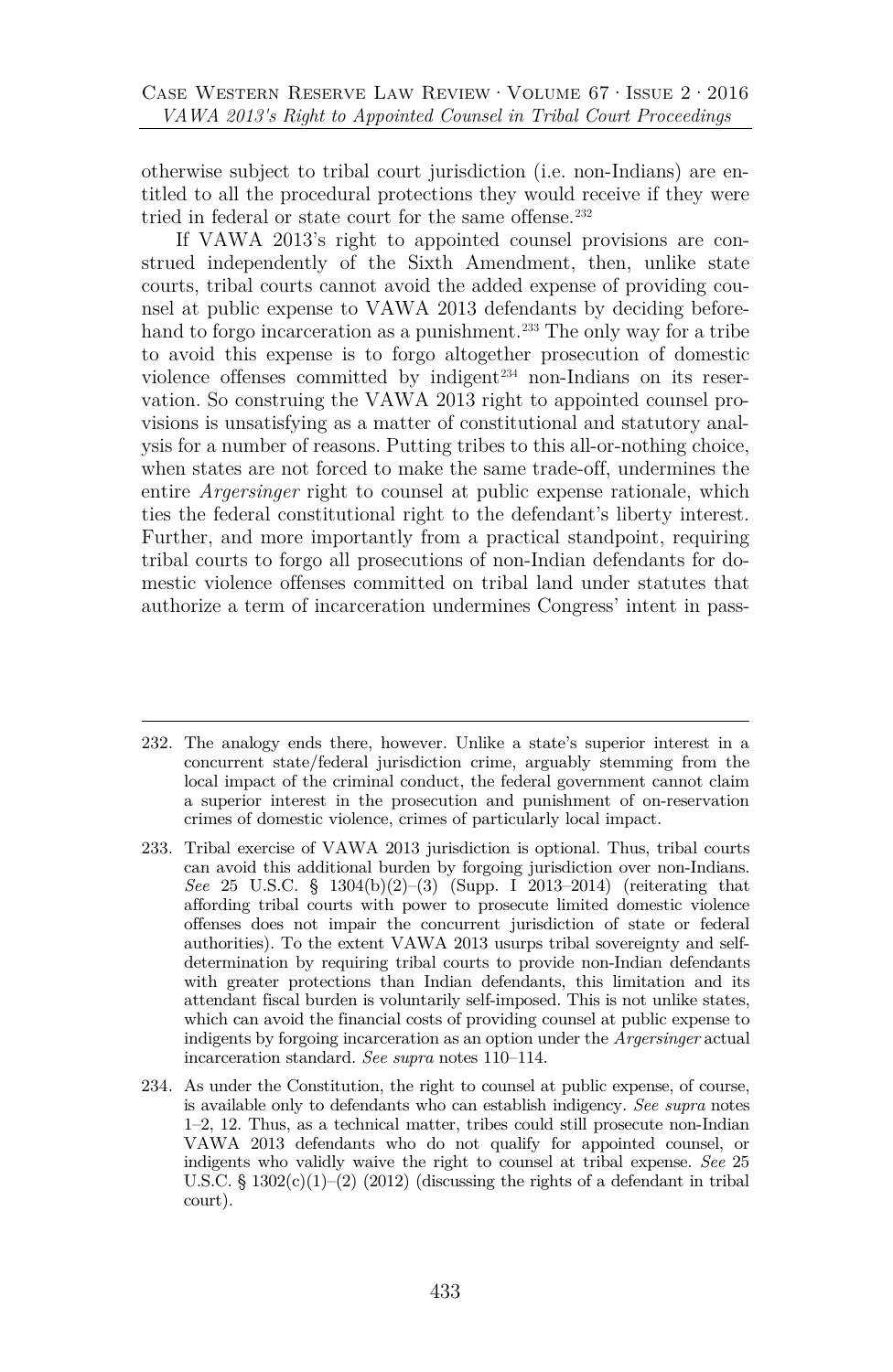ing VAWA 2013 because it limits, rather than expands, tribal jurisdiction over crimes of domestic violence committed by non-Indians in Indian country.[235](#page-56-1)

## *B. Co-extensive with the Sixth Amendment*

The alternative is to construe ICRA's VAWA 2013 right to appointed counsel provisions co-extensively with the Sixth Amendment. In other words, construing the indigent VAWA 2013 defendant's right to counsel the same as an indigent state and federal court defendant's constitutional right to counsel—i.e. a right to counsel at public expense triggered by the actual imposition of a term of incarceration or a conditional sentence of incarceration. This construction would allow tribal courts to exercise jurisdiction over qualifying indigent non-Indian domestic violence offenders without providing counsel at tribal expense in all cases, just like state courts. Like a state trial court, a tribe could prosecute and punish this conduct with penalties other than incarceration without providing counsel at tribal expense. This creates space for more expansive tribal court jurisdiction over domestic violence offenses committed on tribal land, one of VAWA 2013's stated aims. And it bolsters tribal sovereignty by recognizing tribal authority to prosecute qualifying non-Indians and impose alternative punishments short of incarceration without incurring the fiscal burden of providing counsel at tribal expense in every case, an approach that could be more compatible with a traditional, non-adversarial approach to criminal justice.<sup>236</sup>

<span id="page-56-0"></span>The strongest argument for construing ICRA's VAWA 2013 amendments co-extensively with the Constitution is Congress' clear intent to import all of the constitutional criminal procedural rights afforded to state and federal court defendants into tribal court VAWA 2013 prosecutions. As noted, Congress granted VAWA 2013 tribal court defendants impartial jury rights that track Sixth Amendment jurisprudence. Congress codified the Sixth Amendment right to effective

236. Creel, *supra* note [203,](#page-43-4) at 356 ("Tribal sovereign authority was undercut and truncated with the implementation of the adversarial court . . . .").

<span id="page-56-1"></span><sup>235</sup>*. See* Jodi Gillette & Charlie Galbraith, *President Signs 2013 VAWA— Empowering Tribes to Protect Native Women*, WHITE HOUSE BLOG (Mar. 7, 2013, 7:07 PM), http://www.whitehouse.gov/blog/2013/03/07/presidentsigns-2013-vawa-empowering-tribes-protect-native-women [https://perma.cc/ 845Y-LHTJ] (describing the goals of VAWA 2013 pertaining to enhanced provisions for tribal jurisdiction). Similarly, among Congress' stated goals in enacting the TLOA were "to empower tribal governments with the authority, resources, and information necessary to safely and effectively provide public safety in Indian country [and] to reduce the prevalence of violent crime in Indian country and to combat sexual and domestic violence against American Indian and Alaska Native women[.]" Pub. L. No. 111-211 § 202(b)(3)–(4), 124 Stat. 2258, 2263 (2010).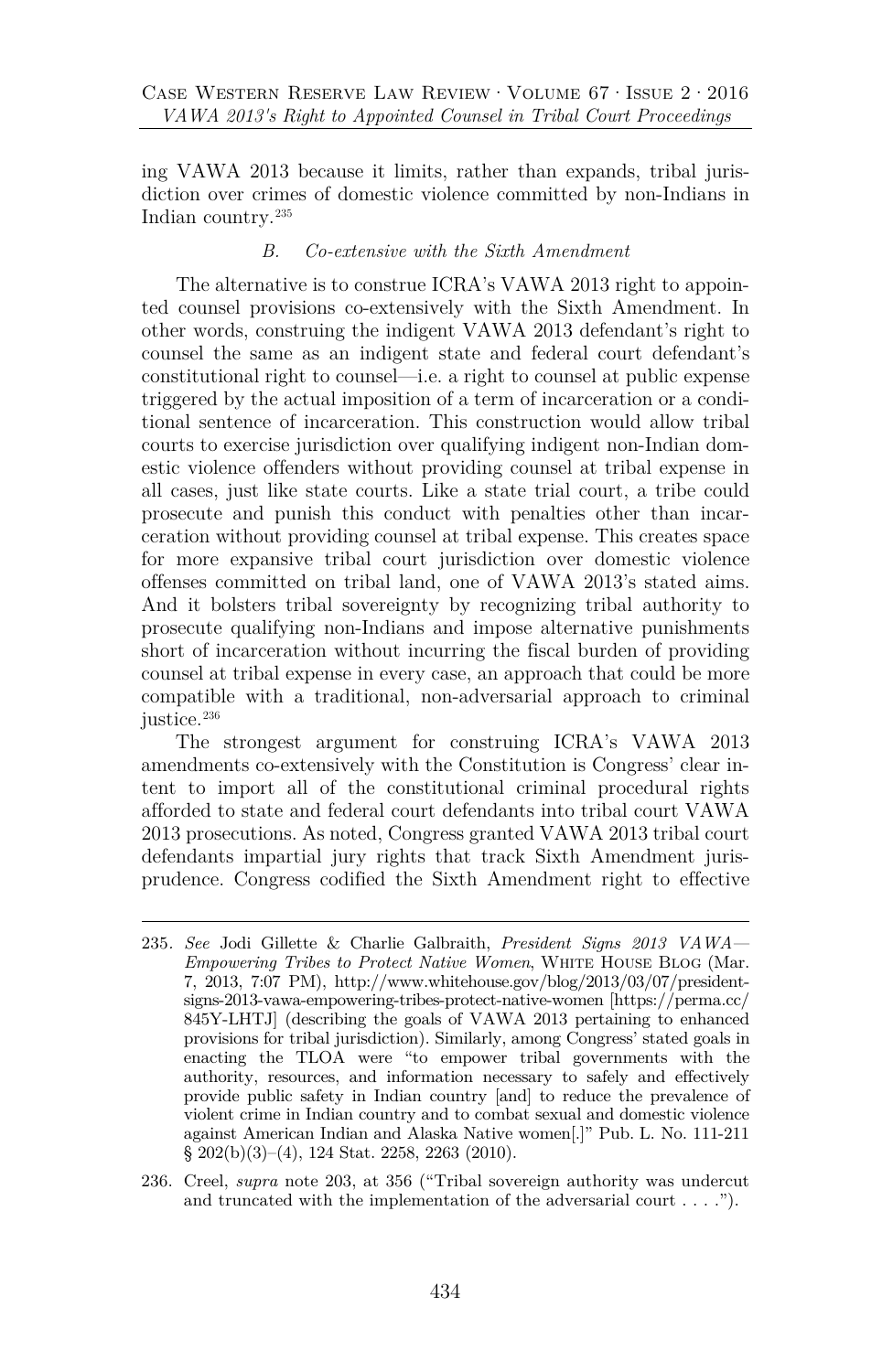assistance of counsel in the TLOA amendments to ICRA, and later incorporated those by reference into the VAWA 2013 amendments. And, to the extent anything was missed, Congress included a catch-all residual provision in the VAWA 2013 amendments to ICRA extending to VAWA 2013 tribal court defendants "all other rights whose protection is necessary under the Constitution of the United States in order for Congress to recognize and affirm the inherent power of the participating tribe to exercise special domestic violence criminal juris-diction over the defendant."<sup>[237](#page-57-1)</sup>

These provisions, considered together, support a compelling argument that Congress intended to constitutionalize VAWA 2013's baseline procedural protections. But it does not necessarily mean Congress did not also intend to confer VAWA 2013 tribal court defendants with more procedural protection than required by the Constitution in state and federal prosecutions, as it appears to have done with the right to counsel at public expense provisions in ICRA.[238](#page-57-2) Under a plain reading of ICRA, indigent tribal court defendants in non-VAWA 2013 prosecutions, which can only be Indians, are entitled to counsel at tribal expense only if a sentence over one year is actually imposed. This is less than what is required in state or federal court under the Constitution, where an indigent defendant must receive counsel at public expense before he can be sentenced to any term of incarceration, no matter how brief. In contrast, the VAWA 2013 amendments to ICRA—which were clearly intended to benefit and protect non-Indian tribal court defendants—require appointment of counsel at tribal expense when any term of incarceration may be imposed.

#### **CONCLUSION**

If ICRA's statutory language is plain, whether the discrepancies between ICRA's right to appointed counsel provisions and the federal constitutional right are due to Congressional oversight or intent is immaterial.[239](#page-58-0) A plain language reading of ICRA, under which indigent

<sup>237.</sup> 25 U.S.C. § 1304(d)(4) (Supp. I 2013–2014).

<span id="page-57-2"></span><span id="page-57-1"></span><span id="page-57-0"></span><sup>238.</sup> *See, e.g.*, Astoria Fed. Sav. & Loan Assn. v. Solimino, 501 U.S. 104, 108 (1991) ("Congress is understood to legislate against a background of commonlaw . . . principles. Thus, where a common-law principle is well established . . . the courts may take it as given that Congress has legislated with an expectation that the principle will apply except 'when a statutory purpose to the contrary is evident.'" (citations omitted)); United States v. Texas, 507 U.S. 529, 534 (1993) (noting that where a common law principle is established, "Congress does not write upon a clean slate" (citation omitted)).

<sup>239.</sup> *See, e.g.*, Jimenez v. Quarterman, 555 U.S. 113, 118 (2009) ("As with any question of statutory interpretation, our analysis begins with the plain language of the statute. It is well established that, when the statutory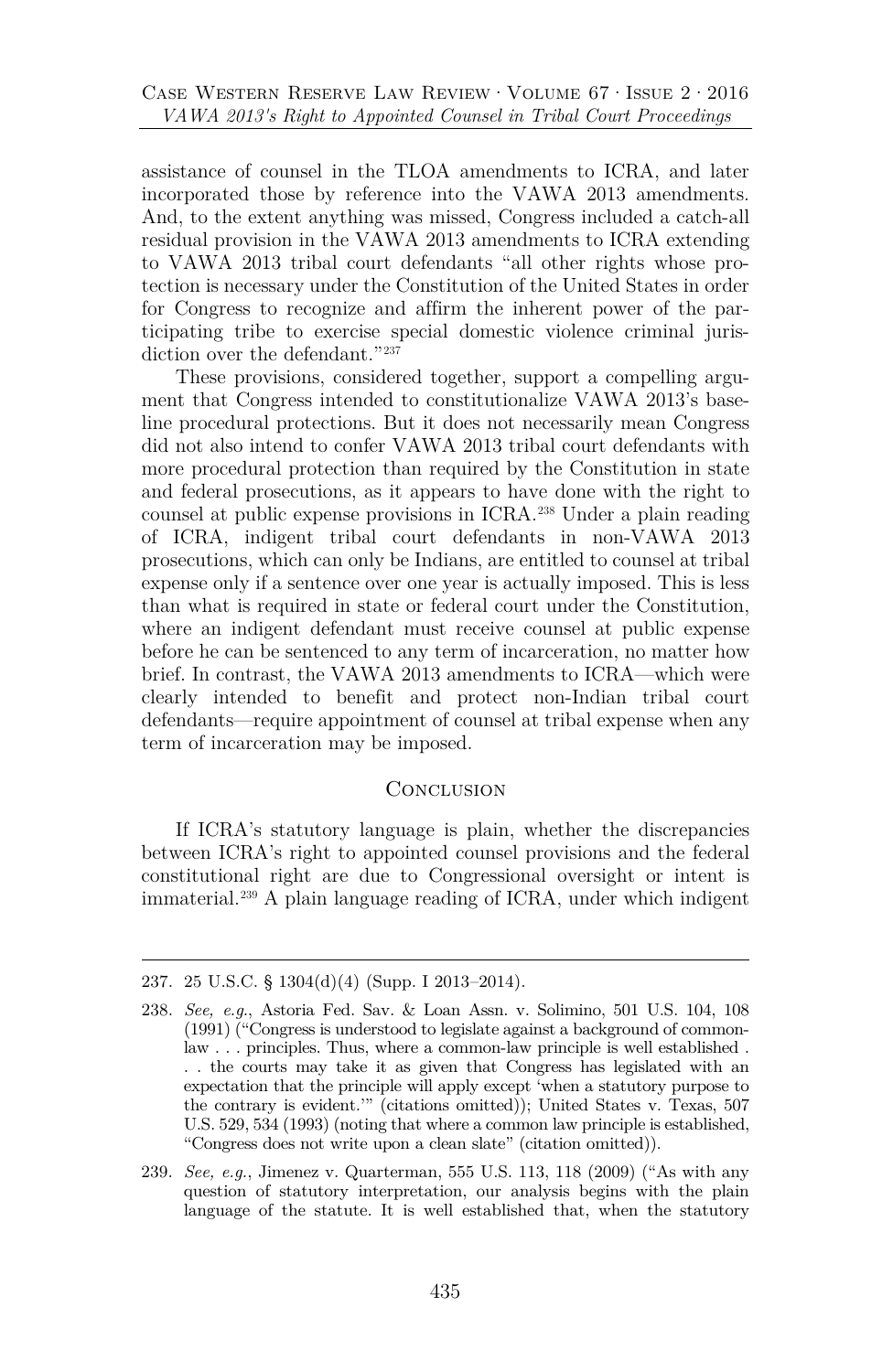VAWA 2013 tribal court defendants are entitled to appointed counsel where their Indian tribal court, and state and federal court counterparts, are not, is unsettling and unsatisfying. It limits tribal options for prosecuting non-Indians who commit domestic violence offenses on tribal land by imposing an additional cost on every VAWA 2013 prosecution. Ultimately, this can lead to reduced safety for reservation residents if a tribal government forgoes VAWA 2013 prosecutions because it cannot absorb this additional cost. It also makes it hard to escape a conclusion that Congress created a broader right to appointed counsel in tribal courts for the benefit of non-Indian defendants out of fear that tribal courts would not deal fairly or competently with indigent non-Indian defendants. This reflects an unstated premise that the tribal court justice reached without the involvement of counsel is a lesser justice. Given that this is a constitutional assumption the Supreme Court has never made about state court misdemeanor proceedings, Congress should at least substantiate any assumption it has made in mandating differential and preferential treatment of non-Indian tribal court defendants. Better yet, rather than leaving tribes with yet another bitter jurisdictional pill to swallow, Congress should amend ICRA to eliminate the procedural imbalance it has created between Indian and non-Indian tribal court defendants by either: (1) extending the VAWA 2013 right to appointed counsel to all tribal court defendants (and funding it); or (2) tethering the right to appointed counsel for all tribal court defendants to the Sixth Amendment.

<span id="page-58-0"></span>language is plain, we must enforce it according to its terms." (citations omitted)).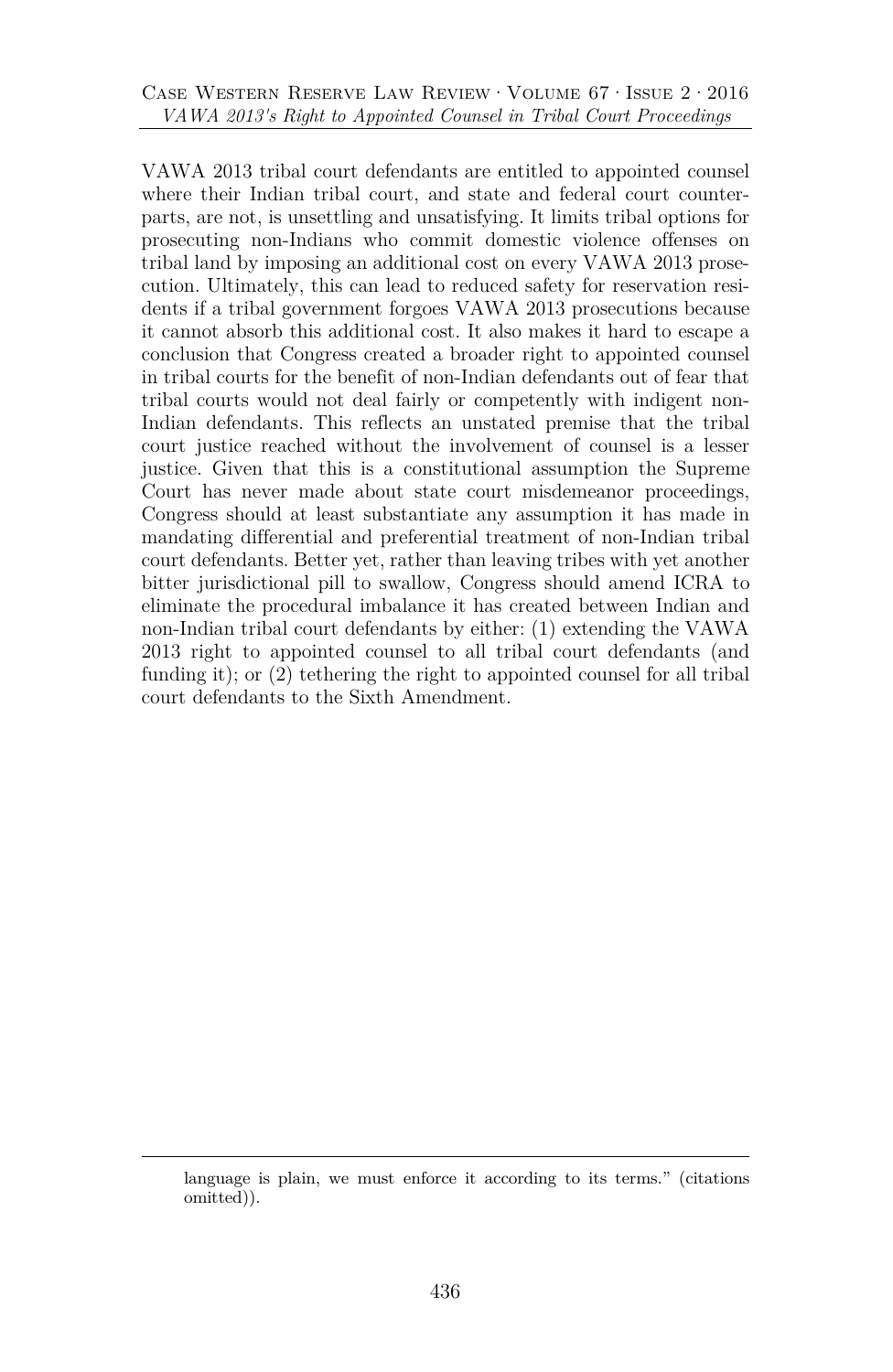| Symbol indicates earliest right to appointed counsel case Justice    |                                                     |                                            |                                                        |  |
|----------------------------------------------------------------------|-----------------------------------------------------|--------------------------------------------|--------------------------------------------------------|--|
| participated in                                                      |                                                     |                                            |                                                        |  |
| $\#$ = Powell                                                        | $\upsilon$ .                                        | Hamilton<br>$+$ $=$<br>$v$ .               | Gagnon<br>$> =$<br>$v$ .                               |  |
| Alabama(1932)                                                        |                                                     | $Alabama$ (1961)                           | Scarpelli (1973)                                       |  |
| $=$<br>Johnson<br>Zerbst $(1938)$                                    | $v_{\cdot}$                                         | Gideon<br>&<br>$=$ $-$<br>$v$ .            | $\mathcal{Q} = Scott$ v. Illinois<br>(1979)            |  |
|                                                                      |                                                     | <i>Wainwright</i> (1961)                   | $\%$ =<br>Alabama                                      |  |
| $\sim$ = Betts v. Brady<br>(1942)                                    |                                                     | $\leq$ = Argersinger v.<br>Hamilton (1972) | $v$ .<br>Shelton(2002)                                 |  |
|                                                                      |                                                     |                                            |                                                        |  |
| $\#\text{Powell v. Alabama (1932)}$<br>State capital case<br>$7 - 2$ |                                                     |                                            |                                                        |  |
|                                                                      |                                                     | <b>MAJORITY</b>                            |                                                        |  |
| $\#$ Charles E.                                                      |                                                     |                                            |                                                        |  |
| Hughes                                                               |                                                     |                                            |                                                        |  |
| #Benjamin                                                            |                                                     |                                            |                                                        |  |
| N. Cardozo                                                           |                                                     |                                            |                                                        |  |
| $#$ Willis Van                                                       |                                                     |                                            |                                                        |  |
| Devanter                                                             |                                                     |                                            |                                                        |  |
| #Louis<br>D.<br><b>Brandeis</b>                                      |                                                     |                                            |                                                        |  |
| #George                                                              | 14th A due process clause may require appointment   |                                            |                                                        |  |
| Sutherland                                                           | of counsel in state death penalty cases under facts |                                            |                                                        |  |
|                                                                      | and circumstances                                   |                                            |                                                        |  |
| #Harlan                                                              |                                                     |                                            |                                                        |  |
| Fiske Stone                                                          |                                                     |                                            |                                                        |  |
| #Owen<br>J.                                                          |                                                     |                                            |                                                        |  |
| Roberts                                                              |                                                     |                                            |                                                        |  |
|                                                                      |                                                     | <b>DISSENTING</b>                          |                                                        |  |
| C.<br>#James                                                         |                                                     |                                            |                                                        |  |
| McReynolds                                                           |                                                     |                                            |                                                        |  |
| $#P$ ierce                                                           |                                                     |                                            | Agreed denial of consultation with counsel and         |  |
| <b>Butler</b>                                                        |                                                     |                                            | opportunity of preparation for trial would violate due |  |
|                                                                      |                                                     |                                            | process; disagreed that factual record established     |  |
|                                                                      |                                                     | such a denial in this case                 |                                                        |  |
| ^Johnson v. Zerbst (1938)<br>Federal non-capital case<br>$7 - 2$     |                                                     |                                            |                                                        |  |
|                                                                      |                                                     | <b>MAJORITY</b>                            |                                                        |  |
| #Charles<br>Е.                                                       |                                                     |                                            |                                                        |  |
| Hughes                                                               |                                                     |                                            |                                                        |  |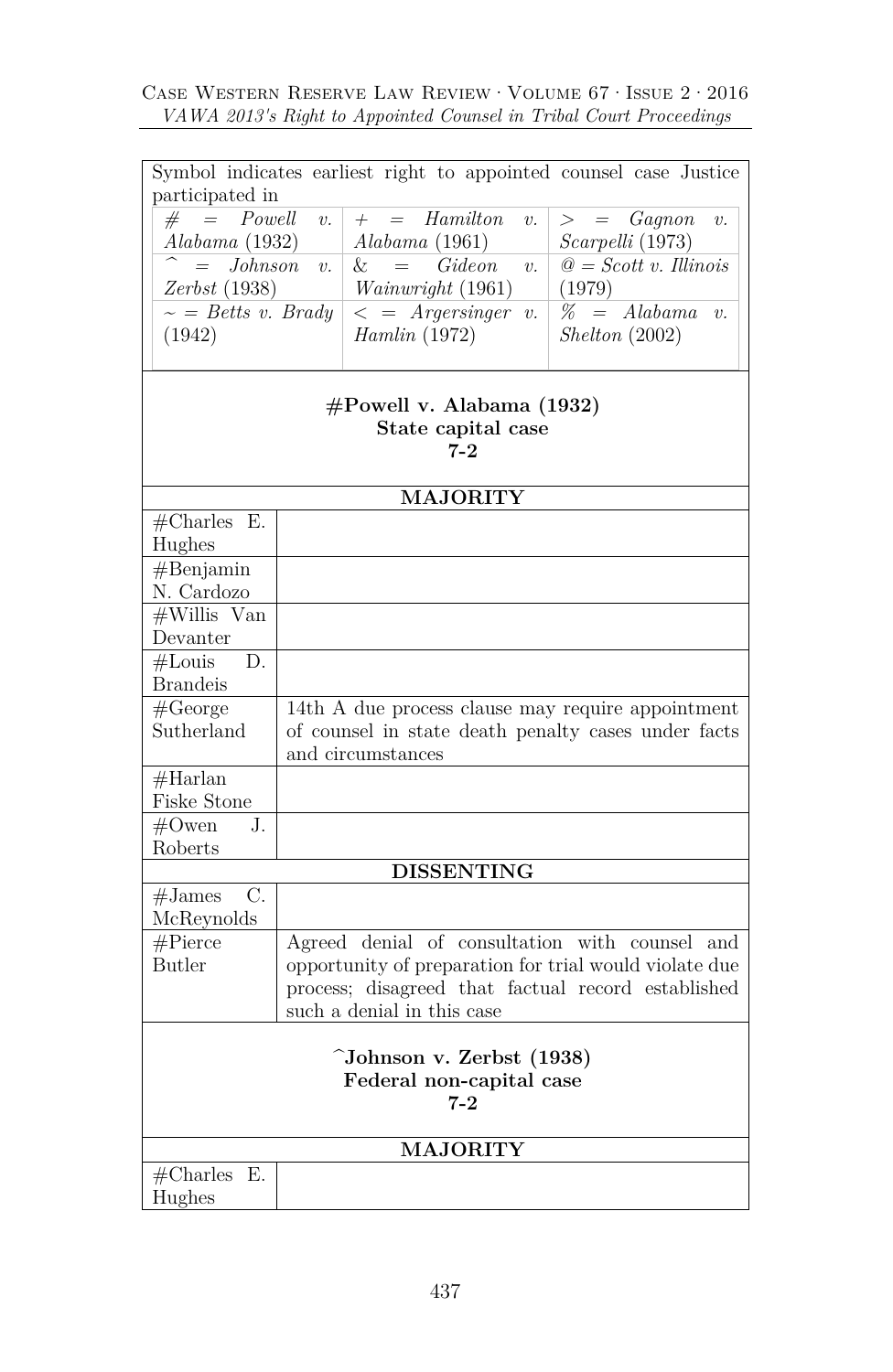| Symbol indicates earliest right to appointed counsel case Justice |                                                                |                                                                  |                                   |  |
|-------------------------------------------------------------------|----------------------------------------------------------------|------------------------------------------------------------------|-----------------------------------|--|
| participated in                                                   |                                                                |                                                                  |                                   |  |
| $#$ =<br>Powell<br>$v$ .                                          |                                                                | $+$ = Hamilton<br>$v$ .                                          | $> = Gagnon$<br>$v$ .             |  |
| Alabama (1932)                                                    |                                                                | Alabama(1961)                                                    | Scarpelli (1973)                  |  |
| $=$<br>Johnson                                                    | $v$ .                                                          | &<br>$\equiv$<br>Gideon<br>$v_{\cdot}$                           | $\mathcal{Q} = Scott$ v. Illinois |  |
| Zerbst $(1938)$                                                   |                                                                | <i>Wainwright</i> (1961)                                         | (1979)                            |  |
| $\sim$ = Betts v. Brady                                           |                                                                | $\leq$ = Argersinger v.                                          | $\% = Alabama$<br>$v$ .           |  |
| (1942)                                                            |                                                                | Hamilton (1972)                                                  | Shelton (2002)                    |  |
|                                                                   |                                                                |                                                                  |                                   |  |
| #Benjamin                                                         |                                                                | (took no part in consideration or decision $\overline{of}$ case) |                                   |  |
| N. Cardozo                                                        |                                                                |                                                                  |                                   |  |
| #Louis<br>D.                                                      |                                                                |                                                                  |                                   |  |
| <b>Brandeis</b>                                                   |                                                                |                                                                  |                                   |  |
| #Harlan                                                           |                                                                |                                                                  |                                   |  |
| Fiske Stone                                                       |                                                                |                                                                  |                                   |  |
| #Owen<br>J.                                                       |                                                                |                                                                  |                                   |  |
| Roberts                                                           |                                                                |                                                                  |                                   |  |
| $\hat{}$ Hugo<br>L.                                               |                                                                | 6th A right to counsel guarantee may require                     |                                   |  |
| <b>Black</b>                                                      | appointment                                                    | $\mathrm{of}$<br>counsel<br>$\operatorname{in}$                  | federal<br>non-capital            |  |
|                                                                   |                                                                | prosecutions under facts and circumstances                       |                                   |  |
|                                                                   |                                                                | <b>CONCURRING</b>                                                |                                   |  |
| <sup>~</sup> Stanley                                              |                                                                | (concurred in reversal without elaboration)                      |                                   |  |
| Reed                                                              |                                                                |                                                                  |                                   |  |
| <b>DISSENTING</b>                                                 |                                                                |                                                                  |                                   |  |
| C.<br>#James                                                      | $(dissented\ without\ elaboration)$                            |                                                                  |                                   |  |
| McReynolds                                                        |                                                                |                                                                  |                                   |  |
|                                                                   |                                                                |                                                                  |                                   |  |
| $#$ Pierce<br><b>Butler</b>                                       | Record shows petitioner waived the right to have               |                                                                  |                                   |  |
|                                                                   | counsel, that trial court had jurisdiction, and that           |                                                                  |                                   |  |
|                                                                   | judgment of the Circuit Court of Appeals should be<br>affirmed |                                                                  |                                   |  |
|                                                                   |                                                                |                                                                  |                                   |  |
|                                                                   |                                                                | $\sim$ Betts v. Brady (1942)                                     |                                   |  |
|                                                                   |                                                                | State non-capital case                                           |                                   |  |
|                                                                   |                                                                | $6 - 3$                                                          |                                   |  |
|                                                                   |                                                                |                                                                  |                                   |  |
| <b>MAJORITY</b>                                                   |                                                                |                                                                  |                                   |  |
| #Harlan                                                           |                                                                |                                                                  |                                   |  |
| Fiske Stone                                                       |                                                                |                                                                  |                                   |  |
| J.<br>#Owen                                                       |                                                                | 6th A right to counsel not incorporated into 14th A;             |                                   |  |
| Roberts                                                           | 14th                                                           | A due process                                                    | clause does not<br>support        |  |
|                                                                   |                                                                | categorical approach to right to appointed counsel in            |                                   |  |
|                                                                   | state                                                          | proceedings;<br>court                                            | under<br>totality<br>οf           |  |
|                                                                   | circumstances, Betts was not denied due process                |                                                                  |                                   |  |
| <sup>1</sup> Stanley                                              |                                                                |                                                                  |                                   |  |
| Reed                                                              |                                                                |                                                                  |                                   |  |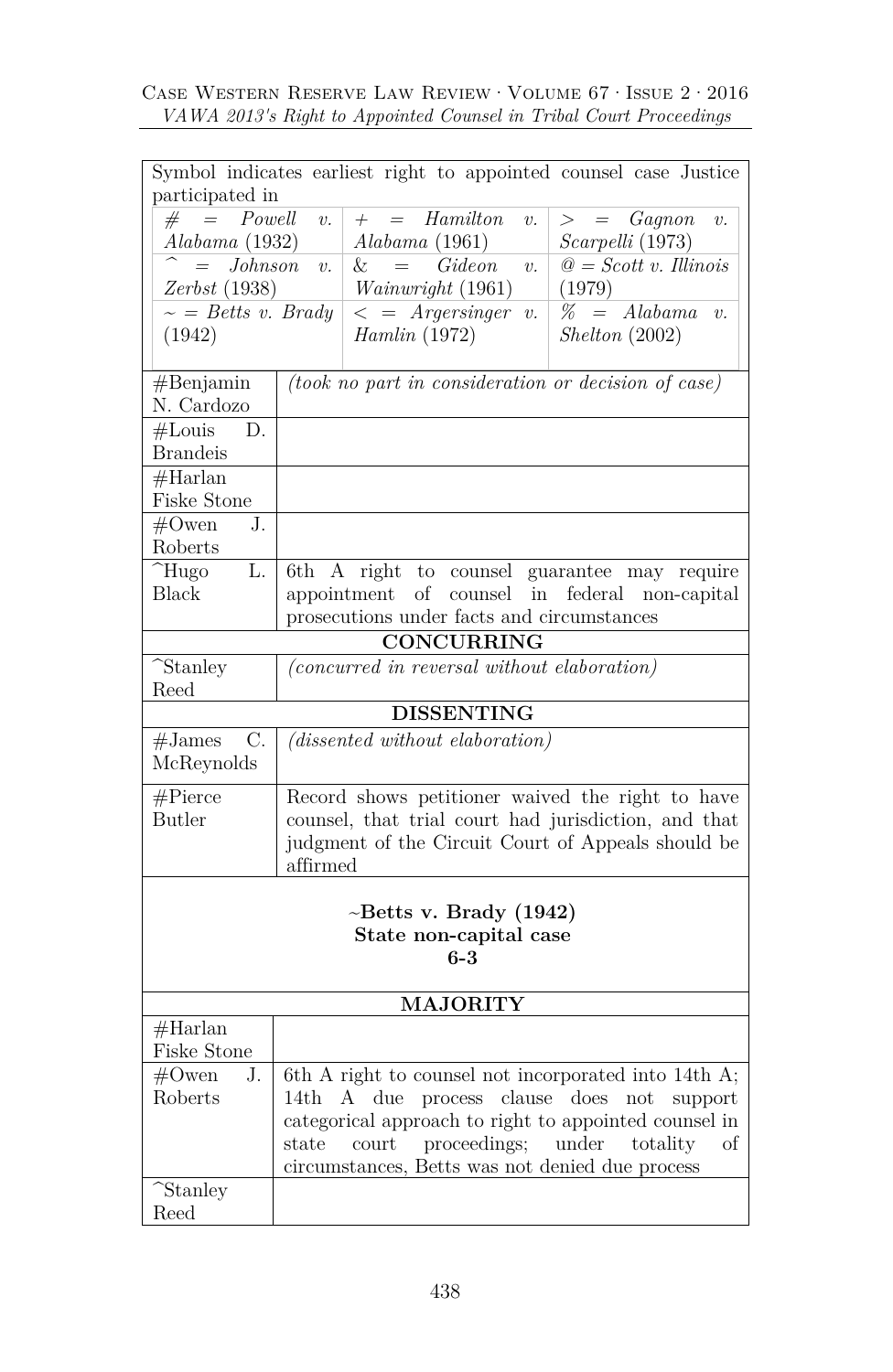| Symbol indicates earliest right to appointed counsel case Justice |                |                                                           |                                   |  |
|-------------------------------------------------------------------|----------------|-----------------------------------------------------------|-----------------------------------|--|
| participated in                                                   |                |                                                           |                                   |  |
| #<br>$\alpha = \alpha$<br>Powell                                  | $\upsilon$ .   | Hamilton<br>$+$<br>$=$<br>$v$ .                           | Gagnon<br>$> =$<br>$v$ .          |  |
| Alabama(1932)                                                     |                | Alabama(1961)                                             | Scarpelli (1973)                  |  |
| $=$<br>Johnson                                                    | v.             | &<br>Gideon<br>$=$<br>$v$ .                               | $\mathcal{Q} = Scott$ v. Illinois |  |
| Zerbst $(1938)$                                                   |                | <i>Wainwright</i> (1961)                                  | (1979)                            |  |
| $\sim$ = Betts v. Brady                                           |                | $\langle$ = Argersinger v.                                | $\%$ =<br>Alabama<br>$v$ .        |  |
| (1942)                                                            |                | Hamilton (1972)                                           | Shelton (2002)                    |  |
| $\sim$ Felix                                                      |                |                                                           |                                   |  |
| Frankfurter                                                       |                |                                                           |                                   |  |
| $\sim$ James<br>F.                                                |                |                                                           |                                   |  |
| <b>Byrnes</b>                                                     |                |                                                           |                                   |  |
| $\sim$ Robert<br>H.                                               |                |                                                           |                                   |  |
| Jackson                                                           |                |                                                           |                                   |  |
|                                                                   |                | <b>DISSENTING</b>                                         |                                   |  |
| ^Hugo<br>L.                                                       |                | 6th A right to counsel was incorporated into 14th and     |                                   |  |
| <b>Black</b>                                                      |                | does bind states. If case were in federal court, reversal |                                   |  |
|                                                                   | would          | be required. But even under                               | facts and                         |  |
|                                                                   |                | circumstances test, Betts was denied due process          |                                   |  |
| $\neg$ Frank                                                      |                |                                                           |                                   |  |
| Murphy                                                            |                |                                                           |                                   |  |
| $\sim$ William O.                                                 |                |                                                           |                                   |  |
| Douglas                                                           |                |                                                           |                                   |  |
|                                                                   |                |                                                           |                                   |  |
| +Hamilton v. Alabama (1961)<br>State capital case                 |                |                                                           |                                   |  |
|                                                                   |                | $9 - 0$                                                   |                                   |  |
|                                                                   |                |                                                           |                                   |  |
|                                                                   |                | <b>MAJORITY</b>                                           |                                   |  |
| $+Ear1$                                                           |                |                                                           |                                   |  |
| Warren                                                            |                |                                                           |                                   |  |
| ^Hugo<br>L.                                                       |                |                                                           |                                   |  |
| <b>Black</b>                                                      |                |                                                           |                                   |  |
| $\sim$ Felix                                                      |                |                                                           |                                   |  |
| Frankfurter                                                       |                |                                                           |                                   |  |
| $\sim$ William O.                                                 |                | Assistance of counsel at all critical stages of a state   |                                   |  |
| Douglas                                                           |                | death penalty prosecution is constitutionally             | and                               |  |
|                                                                   |                | categorially required (under 14th A?—Court                | did                               |  |
|                                                                   |                | articulate basis of right, but 6th A not incorporated     |                                   |  |
|                                                                   | at this point) |                                                           |                                   |  |
| С.<br>$+Tom$                                                      |                |                                                           |                                   |  |
| Clark                                                             |                |                                                           |                                   |  |
| M.<br>$+$ John                                                    |                |                                                           |                                   |  |
| Harlan II                                                         |                |                                                           |                                   |  |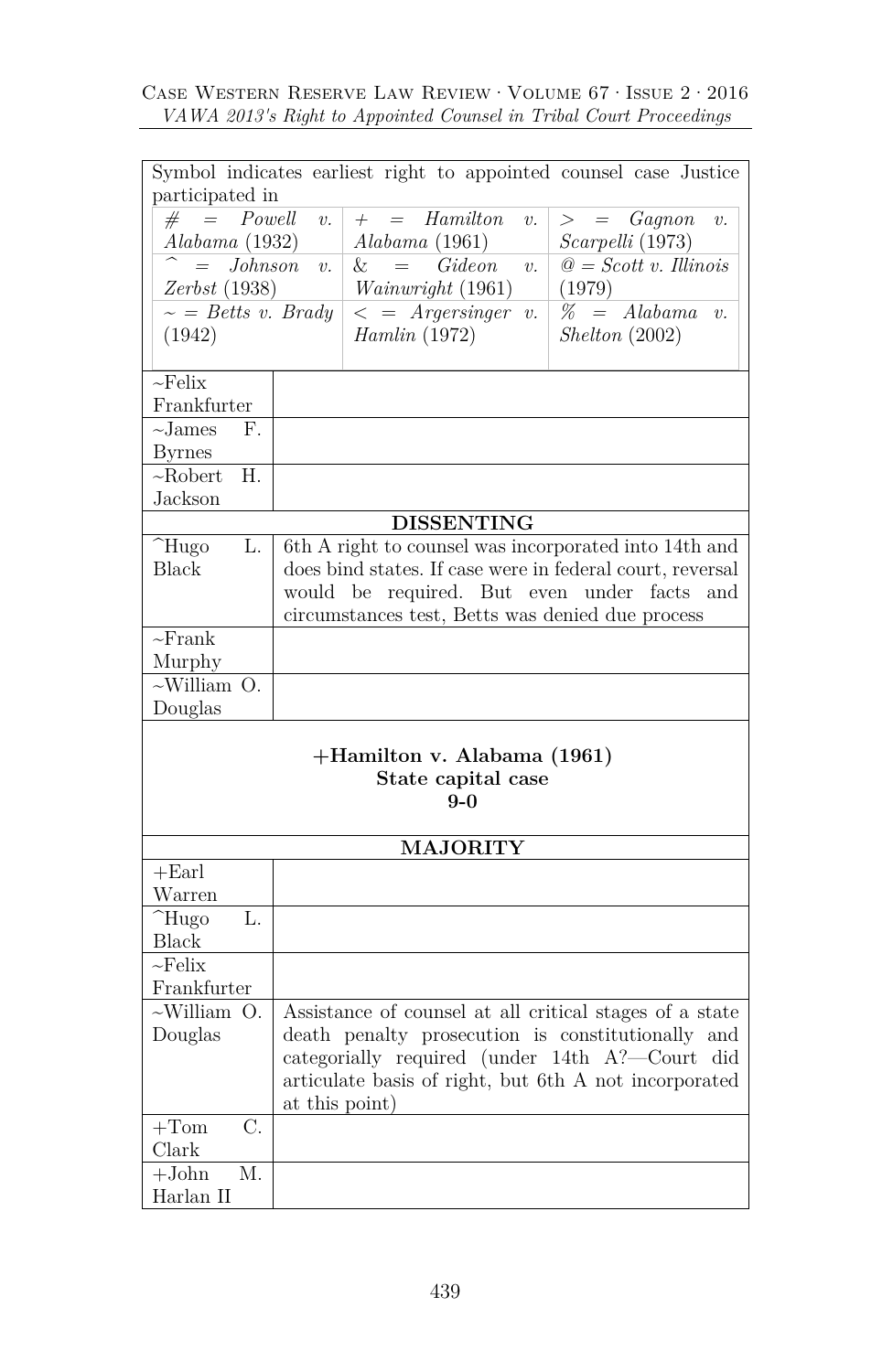| Symbol indicates earliest right to appointed counsel case Justice |                        |                                                                            |                                   |
|-------------------------------------------------------------------|------------------------|----------------------------------------------------------------------------|-----------------------------------|
| participated in                                                   |                        |                                                                            |                                   |
| $\#$ = Powell<br>$v$ .                                            |                        | Hamilton<br>$+$ =<br>$v$ .                                                 | Gagnon<br>$>$ =<br>$v$ .          |
| Alabama(1932)                                                     |                        | Alabama(1961)                                                              | Scarpelli (1973)                  |
| $=$ $-$                                                           | Johnson<br>$v_{\cdot}$ | &<br>Gideon<br>$\equiv$<br>$v_{\cdot}$                                     | $\mathcal{Q} = Scott$ v. Illinois |
| Zerbst $(1938)$                                                   |                        | Wainwright (1961)                                                          | (1979)                            |
| $\sim$ = Betts v. Brady                                           |                        | $\leq$ = Argersinger v.                                                    | $\%$ = Alabama<br>$v_{\cdot}$     |
| (1942)                                                            |                        | Hamilton (1972)                                                            | Shelton (2002)                    |
| $+$ William J.                                                    |                        |                                                                            |                                   |
| Brennan, Jr.                                                      |                        |                                                                            |                                   |
| $+$ Charles E.                                                    |                        |                                                                            |                                   |
| Whittaker                                                         |                        |                                                                            |                                   |
| $+$ Potter                                                        |                        |                                                                            |                                   |
| Stewart                                                           |                        |                                                                            |                                   |
|                                                                   |                        |                                                                            |                                   |
|                                                                   |                        | & Gideon v. Wainwright (1961)<br>State non-capital case; non-petty offense |                                   |
|                                                                   |                        | 9-0 on result; 8-1 on incorporation                                        |                                   |
|                                                                   |                        |                                                                            |                                   |
|                                                                   |                        | <b>MAJORITY</b>                                                            |                                   |
| $+Ex1$                                                            |                        |                                                                            |                                   |
| Warren                                                            |                        |                                                                            |                                   |
| $\hat{}$ Hugo<br>L.                                               |                        | 6th A right to counsel is incorporated into 14th A due                     |                                   |
| Black                                                             |                        | process and binds states; defendants entitled to                           |                                   |
|                                                                   |                        | appointed counsel in all prosecutions for non-petty                        |                                   |
|                                                                   |                        | offenses; adopting categorical rule and overruling Betts                   |                                   |
|                                                                   |                        | facts and circumstances test                                               |                                   |
| $+$ William<br>J.                                                 |                        |                                                                            |                                   |
|                                                                   |                        |                                                                            |                                   |
| Brennan,<br>Jr.                                                   |                        |                                                                            |                                   |
| $+$ Potter                                                        |                        |                                                                            |                                   |
| Stewart                                                           |                        |                                                                            |                                   |
| &Byron R.                                                         |                        |                                                                            |                                   |
| White                                                             |                        |                                                                            |                                   |
| &Arthur J.                                                        |                        |                                                                            |                                   |
| Goldberg                                                          |                        |                                                                            |                                   |
| <b>CONCURRING</b>                                                 |                        |                                                                            |                                   |
| $\sim$ William                                                    |                        | Incorporated right to counsel is co-extensive with 6th                     |                                   |
| O. Douglas                                                        |                        | A guarantee; "rights protected against state invasion                      |                                   |
|                                                                   |                        | by the Due Process                                                         | Clause of the Fourteenth          |
|                                                                   |                        | Amendment are not watered-down versions of what                            |                                   |
|                                                                   |                        | the Bill of Rights guarantee," as suggested by Justice                     |                                   |
|                                                                   | Harlan                 |                                                                            |                                   |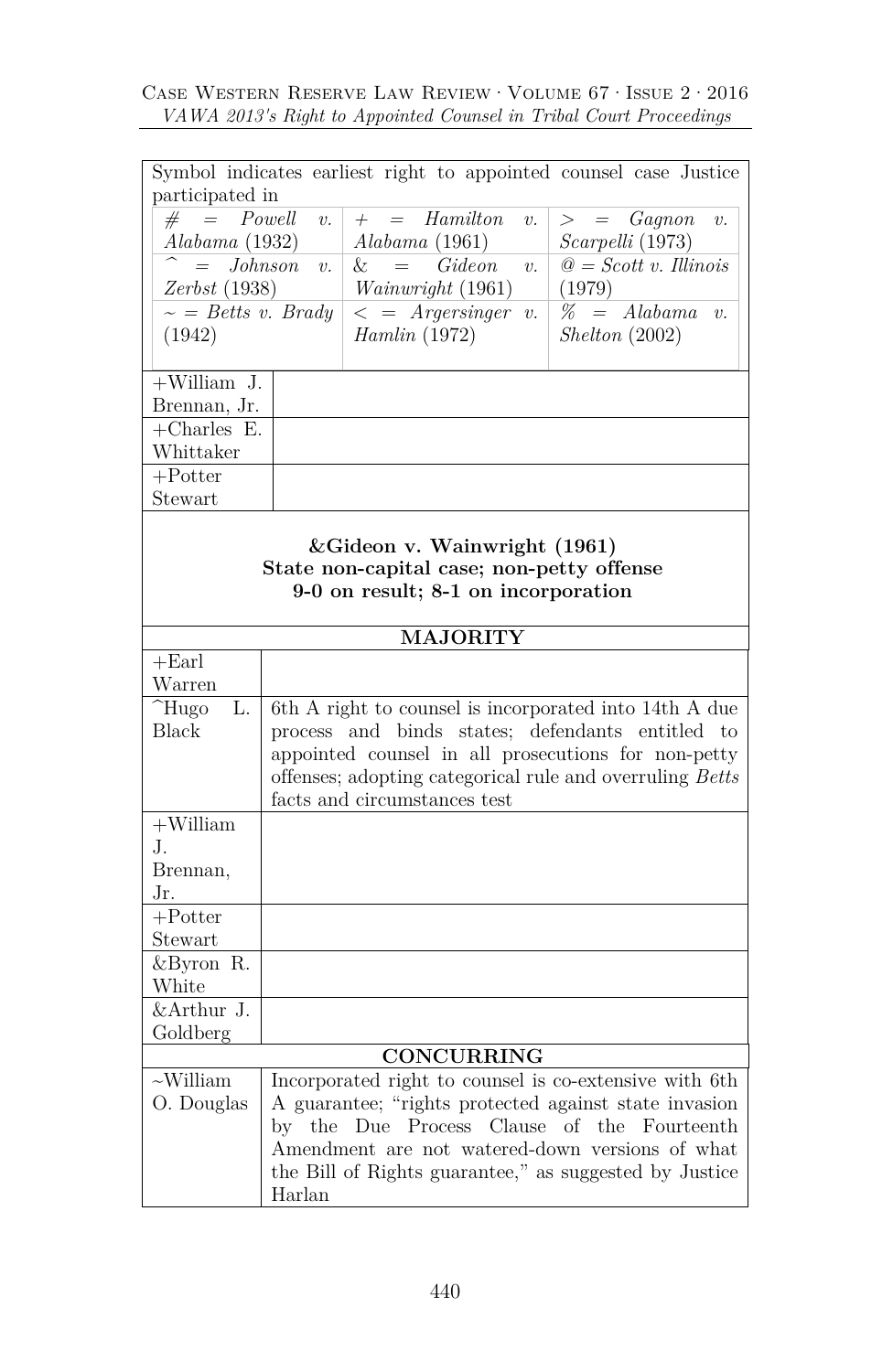| Symbol indicates earliest right to appointed counsel case Justice                                                                                           |                                                                                                                                                                                                                                                                                                                                                                                                                                                                                                                                                                                                                                                  |                                                                                                                                                                                                                     |                                                     |
|-------------------------------------------------------------------------------------------------------------------------------------------------------------|--------------------------------------------------------------------------------------------------------------------------------------------------------------------------------------------------------------------------------------------------------------------------------------------------------------------------------------------------------------------------------------------------------------------------------------------------------------------------------------------------------------------------------------------------------------------------------------------------------------------------------------------------|---------------------------------------------------------------------------------------------------------------------------------------------------------------------------------------------------------------------|-----------------------------------------------------|
| participated in                                                                                                                                             |                                                                                                                                                                                                                                                                                                                                                                                                                                                                                                                                                                                                                                                  |                                                                                                                                                                                                                     |                                                     |
| $#$ =<br>Powell<br>v.<br>Alabama(1932)                                                                                                                      |                                                                                                                                                                                                                                                                                                                                                                                                                                                                                                                                                                                                                                                  | Hamilton<br>$+$ =<br>$v_{\cdot}$<br>Alabama(1961)                                                                                                                                                                   | Gagnon<br>$> =$<br>$\upsilon$ .<br>Scarpelli (1973) |
| Johnson                                                                                                                                                     | $v$ .                                                                                                                                                                                                                                                                                                                                                                                                                                                                                                                                                                                                                                            | &<br>$=$<br>Gideon<br>$v$ .                                                                                                                                                                                         | $\mathcal{Q} = Scott$ v. Illinois                   |
| $Zerbst$ (1938)                                                                                                                                             |                                                                                                                                                                                                                                                                                                                                                                                                                                                                                                                                                                                                                                                  | <i>Wainwright</i> (1961)                                                                                                                                                                                            | (1979)                                              |
| $\sim$ = Betts v. Brady                                                                                                                                     |                                                                                                                                                                                                                                                                                                                                                                                                                                                                                                                                                                                                                                                  | $\leq$ = Argersinger<br>$v$ .                                                                                                                                                                                       | $\%$ =<br>Alabama<br>$v$ .                          |
| (1942)                                                                                                                                                      |                                                                                                                                                                                                                                                                                                                                                                                                                                                                                                                                                                                                                                                  | Hamilton (1972)                                                                                                                                                                                                     | Shelton (2002)                                      |
| C.<br>$+Tom$<br>Clark<br>$+John$<br>М.<br>Harlan II                                                                                                         | Constitution does not distinguish between capital and<br>noncapital cases; 14th A requires due process of law<br>"for the deprival of 'liberty' just as for deprival of 'life,'<br>and there cannot constitutionally be a difference in the<br>quality of the process based merely upon a supposed<br>difference in the sanction involved." Court's decision<br>merely erases a distinction with no basis in logic and<br>an increasingly eroded basis in authority<br>Agreeing that right to counsel in non-capital non-petty<br>offense should be expressly recognized as fundamental<br>right embraced in 14th A, but disagreeing that 14th A |                                                                                                                                                                                                                     |                                                     |
|                                                                                                                                                             |                                                                                                                                                                                                                                                                                                                                                                                                                                                                                                                                                                                                                                                  | incorporates 6th A                                                                                                                                                                                                  |                                                     |
| $\langle$ Argersinger v. Hamilin (1972)<br>State prosecution for petty/misdemeanor offense<br>9-0 on result; 7-2 on categorical v. case-by-case<br>approach |                                                                                                                                                                                                                                                                                                                                                                                                                                                                                                                                                                                                                                                  |                                                                                                                                                                                                                     |                                                     |
|                                                                                                                                                             |                                                                                                                                                                                                                                                                                                                                                                                                                                                                                                                                                                                                                                                  | <b>MAJORITY</b>                                                                                                                                                                                                     |                                                     |
| $\sim$ William O.                                                                                                                                           |                                                                                                                                                                                                                                                                                                                                                                                                                                                                                                                                                                                                                                                  | Right to counsel not co-extensive with right to jury-                                                                                                                                                               |                                                     |
| Douglas                                                                                                                                                     | former is more fundamental to fair trial; danger of<br>unjust deprivation of liberty requires categorical rule<br>requiring state trial court so appoint counsel, whether<br>felony or misdemeanor, if it imposes any sentence of                                                                                                                                                                                                                                                                                                                                                                                                                |                                                                                                                                                                                                                     |                                                     |
|                                                                                                                                                             | incarceration                                                                                                                                                                                                                                                                                                                                                                                                                                                                                                                                                                                                                                    |                                                                                                                                                                                                                     |                                                     |
| $&\text{Byron}$<br>R.<br>White                                                                                                                              |                                                                                                                                                                                                                                                                                                                                                                                                                                                                                                                                                                                                                                                  |                                                                                                                                                                                                                     |                                                     |
| $\langle$ Thurgood                                                                                                                                          |                                                                                                                                                                                                                                                                                                                                                                                                                                                                                                                                                                                                                                                  |                                                                                                                                                                                                                     |                                                     |
| Marshall                                                                                                                                                    |                                                                                                                                                                                                                                                                                                                                                                                                                                                                                                                                                                                                                                                  |                                                                                                                                                                                                                     |                                                     |
| $<$ Harry<br>А.<br>Blackmun                                                                                                                                 |                                                                                                                                                                                                                                                                                                                                                                                                                                                                                                                                                                                                                                                  |                                                                                                                                                                                                                     |                                                     |
|                                                                                                                                                             |                                                                                                                                                                                                                                                                                                                                                                                                                                                                                                                                                                                                                                                  | <b>CONCURRING</b>                                                                                                                                                                                                   |                                                     |
|                                                                                                                                                             |                                                                                                                                                                                                                                                                                                                                                                                                                                                                                                                                                                                                                                                  | Concurred in result; agreed "with much of the                                                                                                                                                                       |                                                     |
| $\langle$ Warren E.<br><b>Burger</b>                                                                                                                        |                                                                                                                                                                                                                                                                                                                                                                                                                                                                                                                                                                                                                                                  | analysis in the opinion of the Court and with Mr.<br>Justice Powell's appraisal of the problems." If only<br>issue were burden to States in providing counsel,<br>would be inclined to draw line at cases involving |                                                     |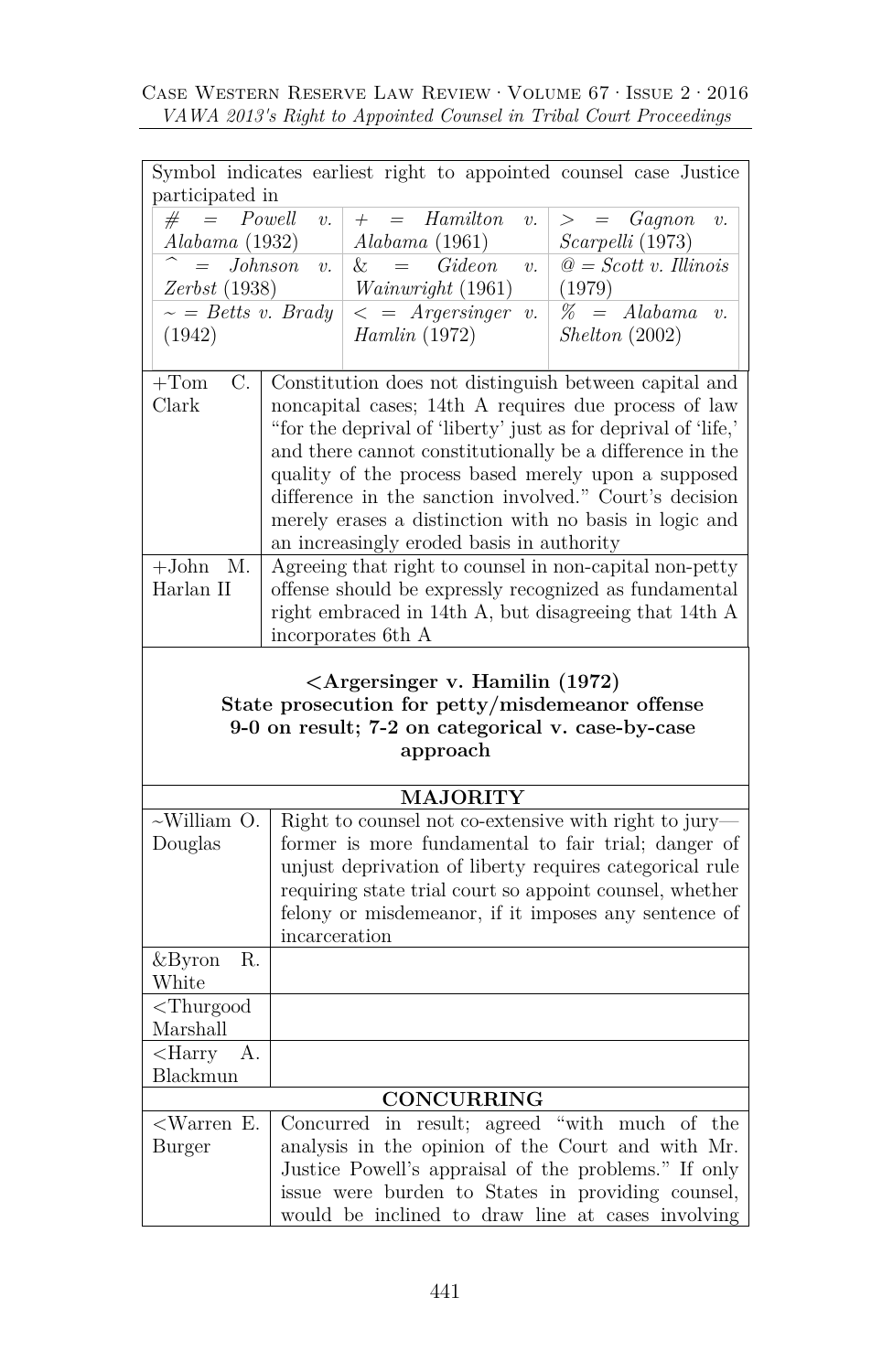|                                |                                                       | Symbol indicates earliest right to appointed counsel case Justice            |  |
|--------------------------------|-------------------------------------------------------|------------------------------------------------------------------------------|--|
| participated in                |                                                       |                                                                              |  |
| $#$ =<br>Powell<br>$v_{\rm}$   |                                                       | Hamilton<br>$+$<br>$=$<br>Gagnon<br>$\overline{v}$ .<br>$> =$<br>$v_{\cdot}$ |  |
| Alabama(1932)                  |                                                       | Alabama(1961)<br>Scarpelli (1973)                                            |  |
| Johnson<br>$=$                 | $v_{\cdot}$                                           | $\mathcal{Q} = Scott$ v. Illinois<br>&.<br>Gideon<br>$=$<br>$\upsilon$ .     |  |
| $Zerbst$ (1938)                |                                                       | (1979)<br>Wainweight(1961)                                                   |  |
| $\sim$ = Betts v. Brady        |                                                       | $\% = \text{Alabama}$<br>$\leq$ = Argersinger<br>$\upsilon$ .<br>$v_{\cdot}$ |  |
| (1942)                         |                                                       | Hamilton (1972)<br>Shelton (2002)                                            |  |
|                                |                                                       |                                                                              |  |
|                                |                                                       | penalties in excess of six months' confinement, but                          |  |
|                                |                                                       | any deprivation of liberty without assistance of                             |  |
|                                | counsel                                               | serious<br>matter<br>and<br>misdemeanor<br>$\frac{1}{1}$                     |  |
|                                |                                                       | prosecution may be as or more complex than felony                            |  |
|                                | prosecution                                           |                                                                              |  |
| $+$ William J.                 |                                                       | Joined Court's; wrote separate to add observation                            |  |
| Brennan, Jr.                   | that law students as well as practicing attorneys may |                                                                              |  |
|                                |                                                       | provide an important source of legal representation                          |  |
|                                |                                                       | for the indigent and fill resource gap                                       |  |
| $+$ Potter                     | Joined Brennan concurrence; also joined by Douglas    |                                                                              |  |
| Stewart                        |                                                       |                                                                              |  |
| $\langle$ Lewis<br>$F_{\perp}$ |                                                       | Concurred in result. At minimum, trial court required                        |  |
| Powell, Jr.                    |                                                       | to appoint counsel where defendant entitled to jury                          |  |
|                                |                                                       | trial. Due process also requires appointment of                              |  |
|                                |                                                       | counsel when assistance of counsel necessary to assure                       |  |
|                                |                                                       | a fair trial. Would hold that right to counsel in petty-                     |  |
|                                |                                                       | offense cases is not absolute, but to be determined by                       |  |
|                                |                                                       | trial courts exercising judicial discretion on a case-by-                    |  |
|                                | case basis                                            |                                                                              |  |
| $\langle$ William              |                                                       | Joined Powell concurrence                                                    |  |
| Η.                             |                                                       |                                                                              |  |
| Rehnquist                      |                                                       |                                                                              |  |
|                                |                                                       |                                                                              |  |
|                                |                                                       |                                                                              |  |

## **>Gagnon v. Scarpelli (1973) State parole/probation revocation hearing 9-0 on case-by-case approach; 8-1 on application of test to case**

| <b>MAJORITY</b>     |  |  |
|---------------------|--|--|
| $\&\text{Byron}$ R. |  |  |
| White               |  |  |
| $\langle$ Thurgood  |  |  |
| Marshall            |  |  |
| $\langle$ Harry A.  |  |  |
| Blackmun            |  |  |
| $\langle$ Warren E. |  |  |
| Burger              |  |  |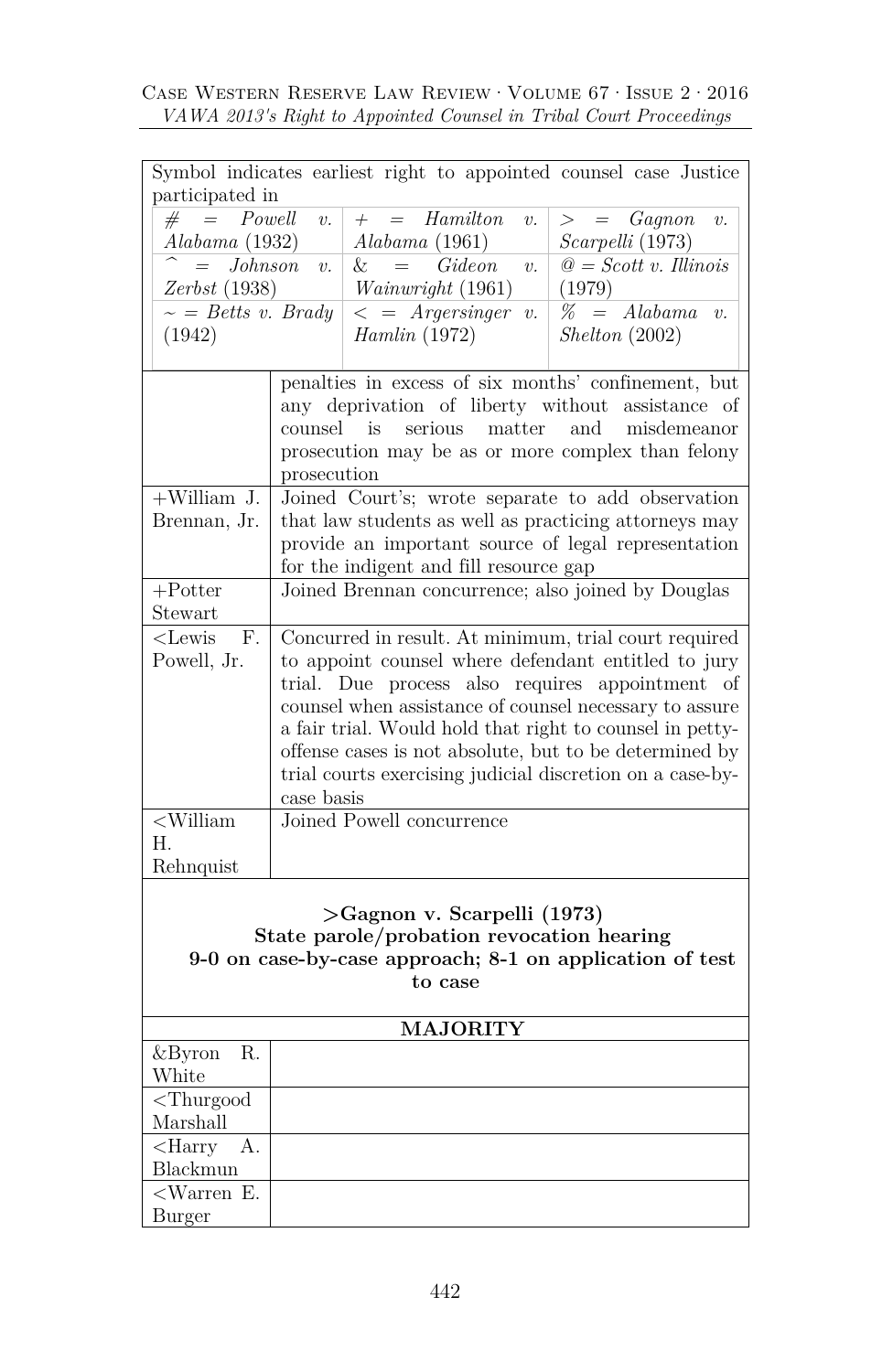| Symbol indicates earliest right to appointed counsel case Justice                                                                                                                                                                             |                       |                                                         |                                    |
|-----------------------------------------------------------------------------------------------------------------------------------------------------------------------------------------------------------------------------------------------|-----------------------|---------------------------------------------------------|------------------------------------|
| participated in                                                                                                                                                                                                                               |                       |                                                         |                                    |
| $\#$ = Powell<br>$\upsilon$ .                                                                                                                                                                                                                 |                       | $+$ = Hamilton<br>$v$ .                                 | $> = Gagnon$<br>$v$ .              |
| Alabama(1932)                                                                                                                                                                                                                                 |                       | Alabama(1961)                                           | Scarpelli (1973)                   |
| $\overline{\phantom{m}}$<br>Johnson                                                                                                                                                                                                           | $v_{\cdot}$           | &<br>$\mathbf{r} = \mathbf{r}$<br>Gideon<br>$v_{\cdot}$ | $@ = Scott v. Illinois$            |
| Zerbst $(1938)$                                                                                                                                                                                                                               |                       | <i>Wainwright</i> (1961)                                | (1979)                             |
| $\sim$ = Betts v. Brady                                                                                                                                                                                                                       |                       | $\langle$ = Argersinger v.                              | $\%$ = Alabama<br>$v$ .            |
| (1942)                                                                                                                                                                                                                                        |                       | Hamilton (1972)                                         | Shelton (2002)                     |
|                                                                                                                                                                                                                                               |                       |                                                         |                                    |
| $+$ William J.                                                                                                                                                                                                                                |                       |                                                         |                                    |
| Brennan, Jr.                                                                                                                                                                                                                                  |                       |                                                         |                                    |
| $+$ Potter                                                                                                                                                                                                                                    |                       |                                                         |                                    |
| Stewart                                                                                                                                                                                                                                       |                       |                                                         |                                    |
| $\langle$ Lewis<br>$\Gamma$ .                                                                                                                                                                                                                 |                       | Parole/probation revocation hearing not a stage of      |                                    |
| Powell, Jr.                                                                                                                                                                                                                                   |                       | criminal prosecution. Departing from Gideon and         |                                    |
|                                                                                                                                                                                                                                               |                       | Argersinger categorical approach, in parole/probation   |                                    |
|                                                                                                                                                                                                                                               |                       | revocation context, right to appointed counsel          |                                    |
|                                                                                                                                                                                                                                               |                       | evaluated on a case-by-case basis                       |                                    |
| $<$ William                                                                                                                                                                                                                                   |                       |                                                         |                                    |
| Н.                                                                                                                                                                                                                                            |                       |                                                         |                                    |
| Rehnquist                                                                                                                                                                                                                                     |                       |                                                         |                                    |
|                                                                                                                                                                                                                                               |                       | DISSENTING IN PART                                      |                                    |
| $\sim$ William O.                                                                                                                                                                                                                             |                       | Due process required appointment of counsel under       |                                    |
| Douglas                                                                                                                                                                                                                                       | circumstances of case |                                                         |                                    |
| @Scott v. Illinois (1979)<br>Actual incarceration v. authorized incarceration as<br>trigger in state prosecutions<br>5-4 on actual v. authorized incarceration as sole<br>trigger; 8-1 on whether categorical rule is appropriate<br>standard |                       |                                                         |                                    |
|                                                                                                                                                                                                                                               |                       | <b>MAJORITY</b>                                         |                                    |
| $<$ Warren                                                                                                                                                                                                                                    |                       |                                                         |                                    |
| E. Burger                                                                                                                                                                                                                                     |                       |                                                         |                                    |
| $+$ Potter                                                                                                                                                                                                                                    |                       |                                                         |                                    |
| Stewart                                                                                                                                                                                                                                       |                       |                                                         |                                    |
| &Byron R.                                                                                                                                                                                                                                     |                       |                                                         |                                    |
| White                                                                                                                                                                                                                                         |                       |                                                         |                                    |
| $\langle$ William                                                                                                                                                                                                                             | Argersinger           | limited<br>the                                          | $\,$ constitutional<br>right<br>to |
| Η.                                                                                                                                                                                                                                            |                       | appointed counsel in state misdemeanor proceedings to   |                                    |
| Rehnquist                                                                                                                                                                                                                                     |                       | cases involving actual imprisonment                     |                                    |
|                                                                                                                                                                                                                                               |                       | <b>CONCURRING</b>                                       |                                    |
| F.<br>$\langle$ Lewis                                                                                                                                                                                                                         |                       | Reiterated disagreement with Argersinger categorical    |                                    |
| Powell, Jr.                                                                                                                                                                                                                                   |                       | involving<br>cases                                      | other<br>than<br>sentences         |
|                                                                                                                                                                                                                                               | approach;             | incarceration can have equally serious consequences,    |                                    |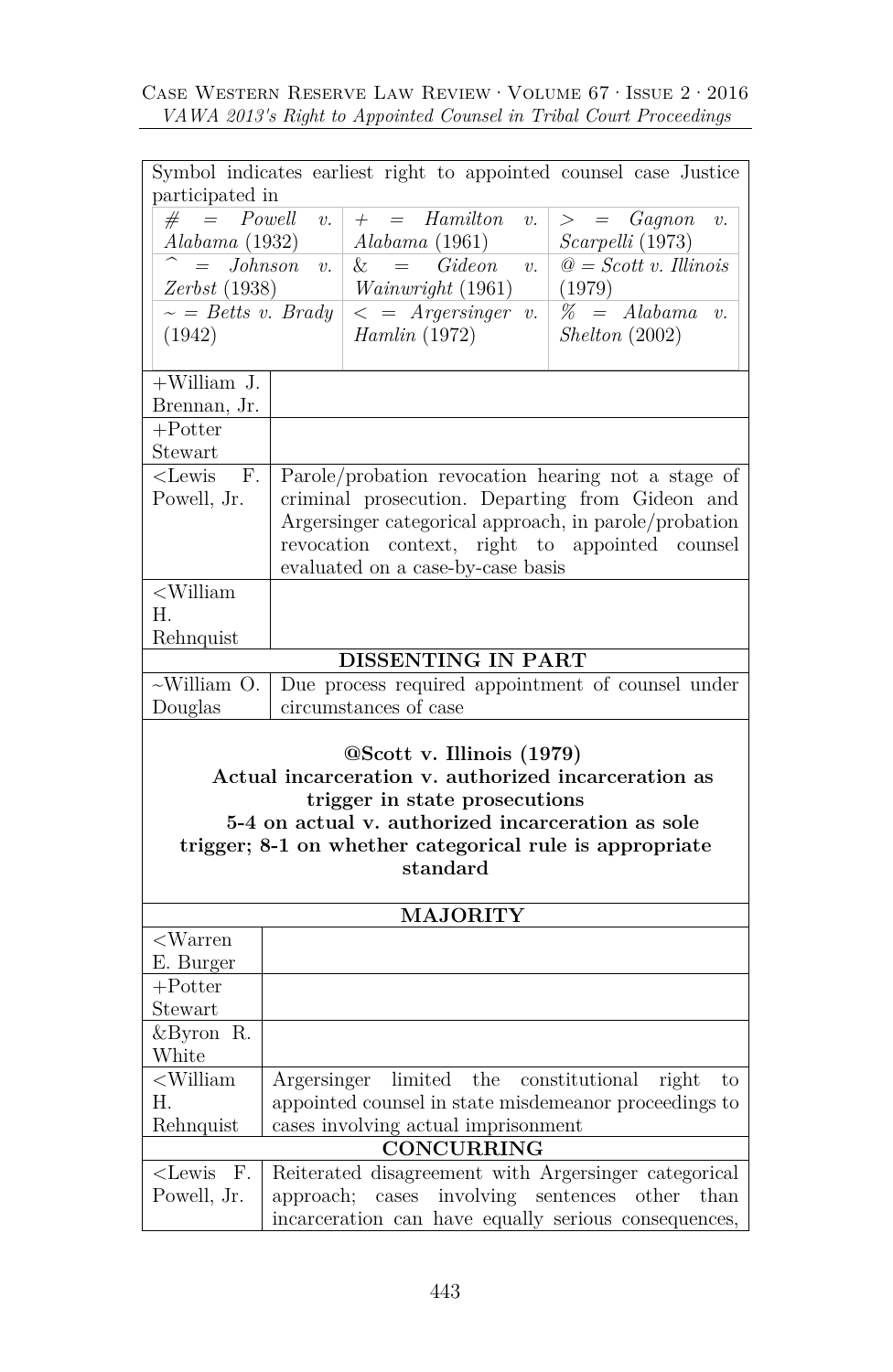|                                           |                                                         | Symbol indicates earliest right to appointed counsel case Justice |                         |
|-------------------------------------------|---------------------------------------------------------|-------------------------------------------------------------------|-------------------------|
| participated in                           |                                                         |                                                                   |                         |
| $\#$ = Powell                             | $v$ .                                                   | $+$ = Hamilton<br>v.                                              | $> = Gagnon$<br>$v$ .   |
| Alabama(1932)                             |                                                         | Alabama(1961)                                                     | Scarpelli (1973)        |
|                                           | Johnson<br>$v_{\cdot}$                                  | &<br>$\equiv$<br>Gideon<br>v.                                     | $@ = Scott v. Illinois$ |
| Zerbst $(1938)$                           |                                                         | <i>Wainwright</i> (1961)                                          | (1979)                  |
| $\overline{\mathcal{L}}$ = Betts v. Brady |                                                         | $\overline{\mathcal{L}} = \text{Argersinger}$<br>$v$ .            | $\%$ = Alabama<br>$v$ . |
| (1942)                                    |                                                         | Hamilton (1972)                                                   | Shelton (2002)          |
|                                           |                                                         |                                                                   |                         |
|                                           |                                                         | but are outside rule; rule impairs proper functioning of          |                         |
|                                           |                                                         | criminal justice system by forcing trial judges to                |                         |
|                                           |                                                         | evaluate punishment before knowing anything about                 |                         |
|                                           |                                                         | case; preserving incarceration option by providing                |                         |
|                                           |                                                         | counsel often impossible or impracticable. Joined                 |                         |
|                                           |                                                         | Court's opinion despite continuing reservations about             |                         |
|                                           |                                                         | Argersinger rule because approved by Court in 1972                |                         |
|                                           |                                                         | and four Justices now reaffirming—"mindful of stare               |                         |
|                                           |                                                         | decisis, I join the opinion of the Court. I do so,                |                         |
|                                           |                                                         | however, with the hope that in due time a majority                |                         |
|                                           |                                                         | will recognize that a more flexible rule is consistent            |                         |
|                                           |                                                         | with due process and will better serve the cause of               |                         |
|                                           | justice."                                               |                                                                   |                         |
|                                           |                                                         |                                                                   |                         |
|                                           |                                                         | <b>DISSENTING</b>                                                 |                         |
| $+William$                                |                                                         | Argersinger established "two dimensional" test for the            |                         |
| J. Brennan,                               |                                                         | right to counsel—attaches to any "nonpetty" offense               |                         |
| Jr.                                       |                                                         | punishable by more than six months in jail and to any             |                         |
|                                           | offense where actual incarceration is likely regardless |                                                                   |                         |
|                                           | of the maximum authorized penalty. Scott's offense      |                                                                   |                         |
|                                           | was not petty and thus he was entitled to appointed     |                                                                   |                         |
|                                           | counsel under Argersinger. Further, the 6th and 14th    |                                                                   |                         |
|                                           |                                                         | A require appointment of counsel in prosecution where             |                         |
|                                           |                                                         | imprisonment for any length time is authorized.                   |                         |
| $\langle$ Thurgood                        |                                                         | Joined Brennan dissent                                            |                         |
| Marshall                                  |                                                         |                                                                   |                         |
| @John                                     |                                                         | Joined Brennan dissent                                            |                         |
| Paul                                      |                                                         |                                                                   |                         |
| Stevens                                   |                                                         |                                                                   |                         |
| $\langle$ Harry A.                        |                                                         | Right to counsel extends at least as far as right to jury         |                         |
| Blackmun                                  |                                                         | trial; would hold that an indigent defendant in a state           |                         |
|                                           |                                                         | criminal case must be afforded appointed counsel                  |                         |
|                                           |                                                         | whenever defendant is prosecuted for a nonpetty                   |                         |
|                                           |                                                         | criminal offense (one punishable by more than six                 |                         |
|                                           |                                                         | months' imprisonment) or whenever defendant is                    |                         |
|                                           |                                                         | convicted of an offense and is actually subjected to any          |                         |
|                                           |                                                         | term of imprisonment                                              |                         |
|                                           |                                                         |                                                                   |                         |
|                                           |                                                         |                                                                   |                         |